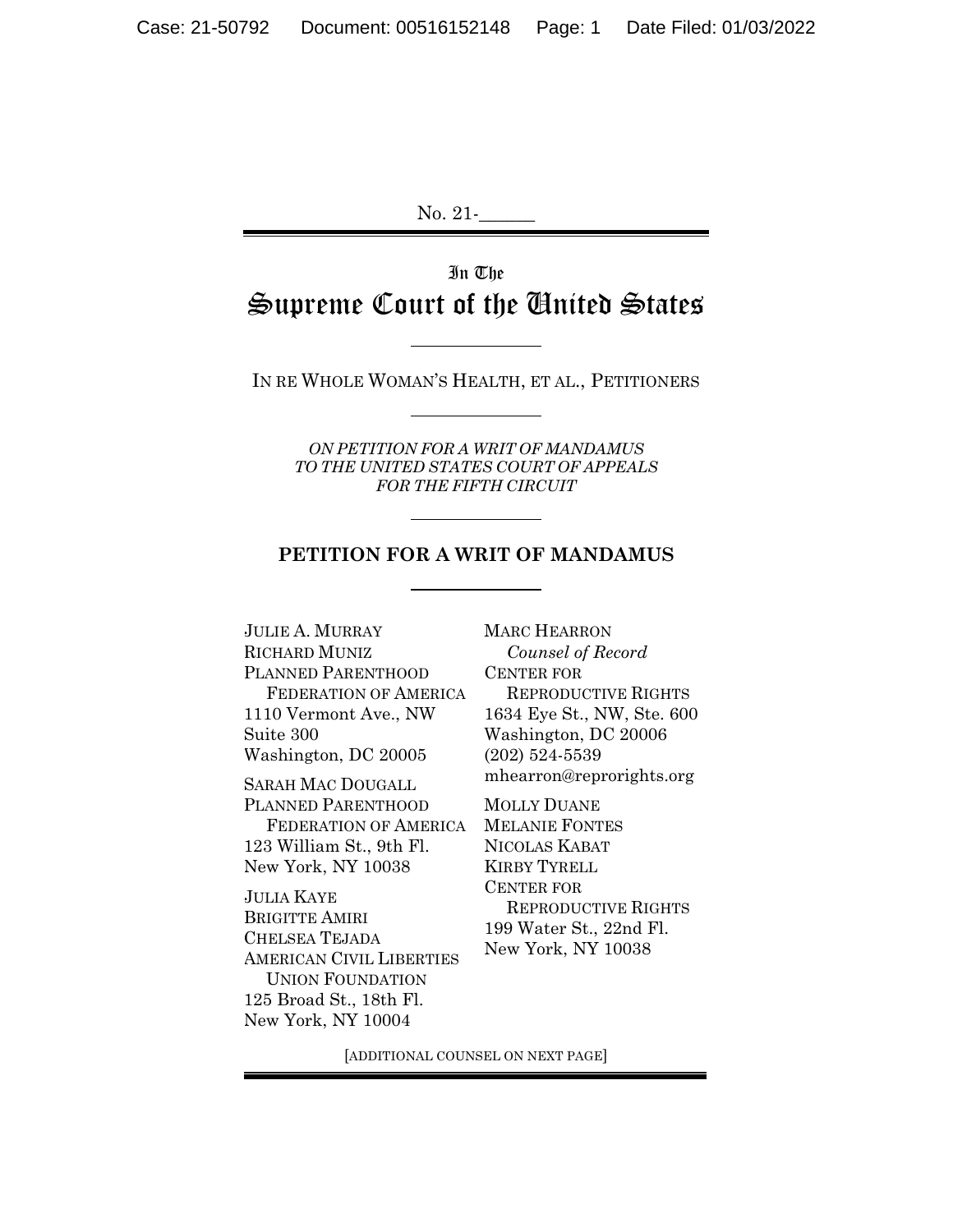LORIE CHAITEN AMERICAN CIVIL LIBERTIES UNION FOUNDATION 1640 North Sedgwick St. Chicago, IL 60614

DAVID COLE AMERICAN CIVIL LIBERTIES UNION FOUNDATION 915 15th St., NW Washington, DC 20005

ADRIANA PINON DAVID DONATTI ANDRE SEGURA ACLU FOUNDATION OF TEXAS, INC 5225 Katy Fwy., Ste. 350 Houston, TX 77007

JAMIE A. LEVITT J. ALEXANDER LAWRENCE MORRISON & FOERSTER LLP 250 W. 55th St. New York, NY 10019

RUPALI SHARMA LAWYERING PROJECT 113 Bonnybriar Rd. South Portland, ME 04106

STEPHANIE TOTI LAWYERING PROJECT 41 Schermerhorn St., No. 1056 Brooklyn, NY 11201

#### *Counsel for Petitioners*

JANUARY 3, 2022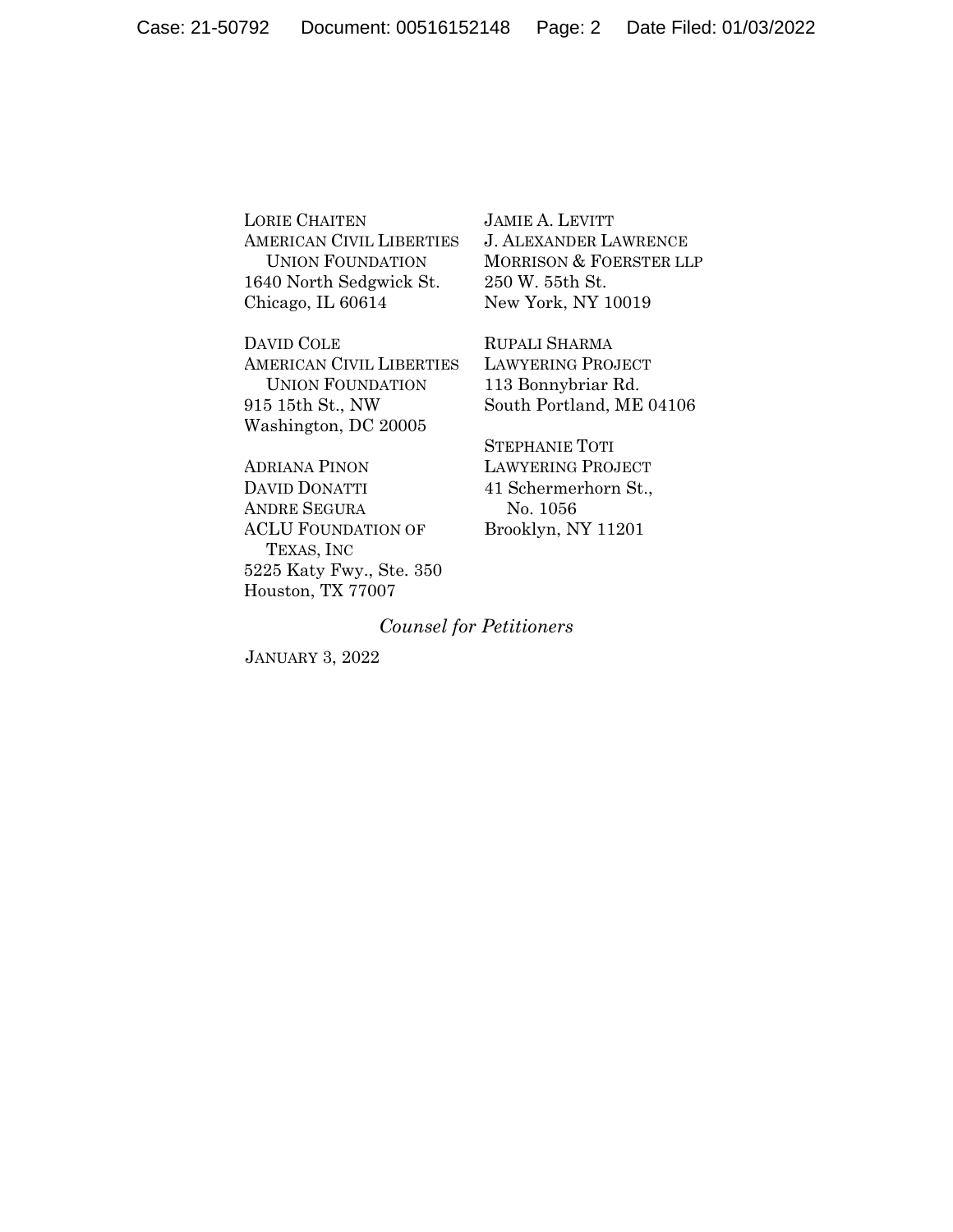#### **QUESTION PRESENTED**

When this case was before the Court on a writ of certiorari before judgment, this Court "effectively [stood] in the shoes of the Court of Appeals" and "review[ed] the defendants' appeals challenging the District Court's order denying their motions to dismiss." *Whole Woman's Health v. Jackson*, No. 21- 463, slip op. 4 (Dec. 10, 2021). This Court held that Petitioners' lawsuit challenging a Texas statute "is permissible against some of the named defendants but not others." *Id.* at 1. Accordingly, the Court's judgment affirmed in part and reversed in part the district court's order and remanded to the Fifth Circuit for proceedings consistent with the opinion. Rather than remanding the case to the district court, a divided panel of the court of appeals has scheduled oral argument for January 7, 2022, to consider whether to certify to the Texas Supreme Court the question whether the remaining defendants have enforcement authority and, alternatively, to set a briefing schedule on purportedly remaining justiciability issues.

The question presented is whether a writ of mandamus should issue directing the court of appeals to remand the case to the district court without delay.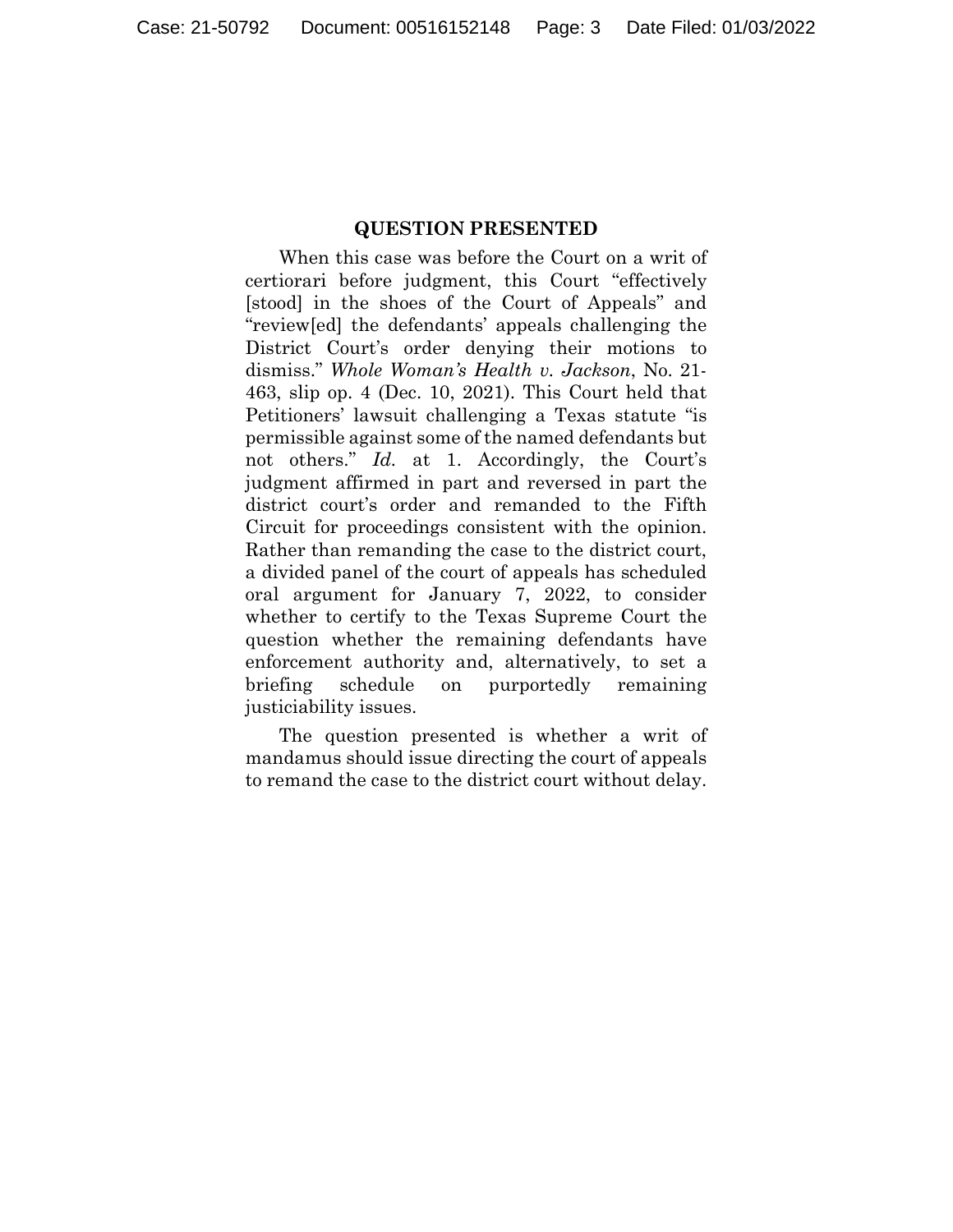ii

### **PARTIES TO THE PROCEEDING**

Petitioners in this Court (plaintiffs-appellees in the court of appeals) are Whole Woman's Health; Alamo City Surgery Center, P.L.L.C. d/b/a Alamo Women's Reproductive Services; Brookside Women's Medical Center, P.A. d/b/a Brookside Women's Health Center and Austin Women's Health Center; Houston Women's Clinic; Houston Women's Reproductive Services; Planned Parenthood Center for Choice; Planned Parenthood of Greater Texas Surgical Health Services; Planned Parenthood South Texas Surgical Center; Southwestern Women's Surgery Center; Whole Woman's Health Alliance; Allison Gilbert, M.D.; Bhavik Kumar, M.D.; The Afiya Center; Frontera Fund; Fund Texas Choice; Jane's Due Process; Lilith Fund for Reproductive Equity; North Texas Equal Access Fund; Reverend Erika Forbes; Reverend Daniel Kanter; and Marva Sadler.

Respondent in this Court is the United States Court of Appeals for the Fifth Circuit. Respondents also include Judge Austin Reeve Jackson, in his official capacity as Judge of the 114th District Court; Penny Clarkston, in her official capacity as Clerk for the District Court of Smith County; Mark Lee Dickson; Stephen Brint Carlton, in his official capacity as Executive Director of the Texas Medical Board; Katherine A. Thomas, in her official capacity as Executive Director of the Texas Board of Nursing; Cecile Erwin Young, in her official capacity as Executive Commissioner of the Texas Health and Human Services Commission; Timothy L. Tucker, in his official capacity as Executive Director of the Texas Board of Pharmacy; and Ken Paxton, in his official capacity as Attorney General of Texas.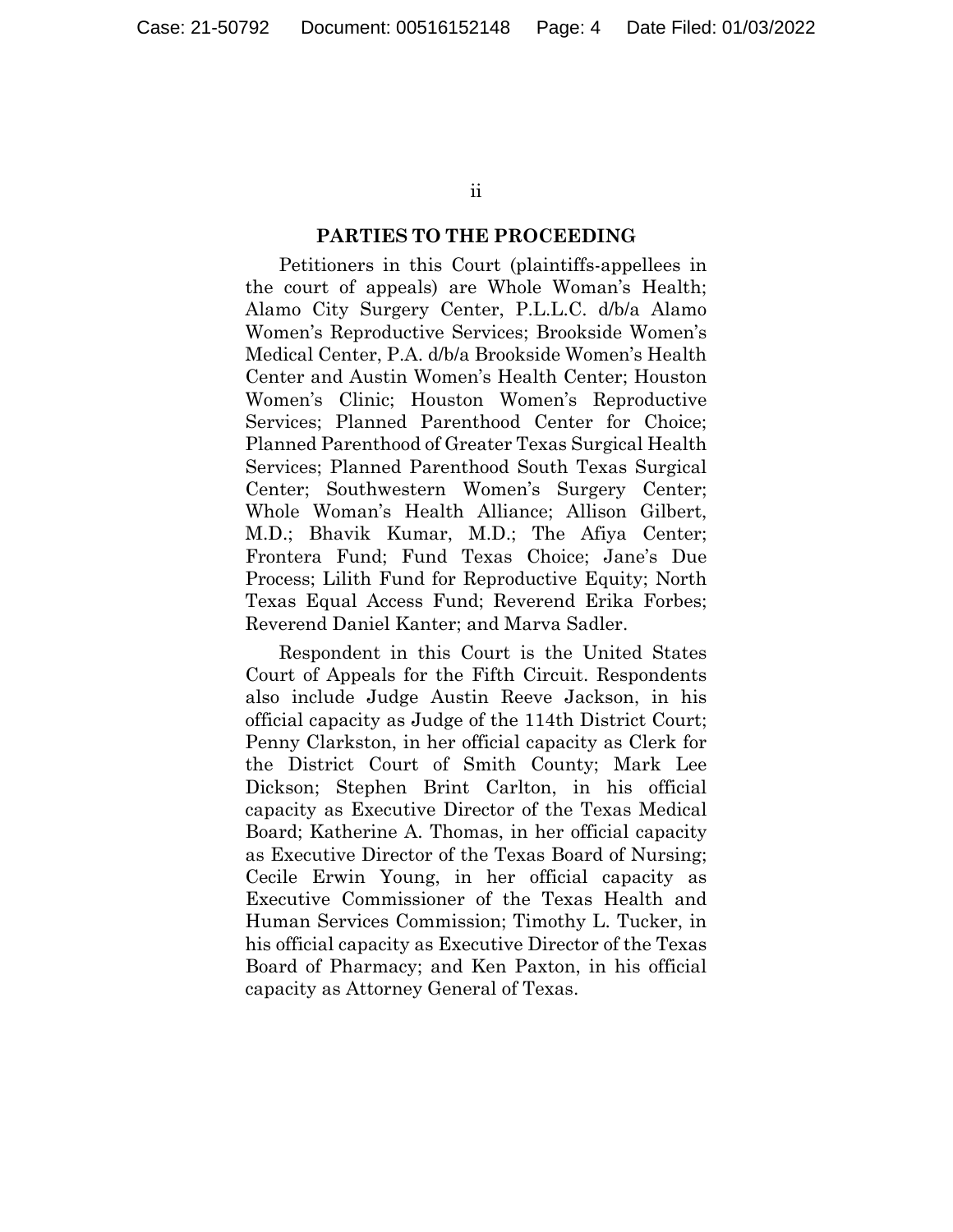iii

#### **CORPORATE DISCLOSURE STATEMENT**

Whole Woman's Health is the doing business name of a consortium of limited liability companies held by a holding company, the Booyah Group, which includes Whole Woman's Health of McAllen, LLC and Whole Woman's Health of Fort Worth, LLC d/b/a Whole Woman's Health of Fort Worth and Whole Woman's Health of North Texas. Whole Woman's Health has no parent corporation, and no publicly held corporation holds 10% or more of its shares.

Planned Parenthood of Greater Texas Surgical Health Services is a subsidiary of Planned Parenthood of Greater Texas. No publicly held corporation holds 10% or more of shares in either organization.

Planned Parenthood South Texas Surgical Center discloses that Planned Parenthood South Texas is its sole member. No publicly held corporation holds 10% or more of shares of either organization.

Alamo City Surgery Center, P.L.L.C. d/b/a Alamo Women's Reproductive Services; Brookside Women's Medical Center, P.A. d/b/a Brookside Women's Health Center and Austin Women's Health Center; Houston Women's Clinic; Houston Women's Reproductive Services; Planned Parenthood Center for Choice; Southwestern Women's Surgery Center; Whole Woman's Health Alliance; The Afiya Center; Frontera Fund; Fund Texas Choice; Jane's Due Process; Lilith Fund for Reproductive Equity; and North Texas Equal Access Fund have no parent corporations, and no publicly held corporation holds 10% or more of their shares.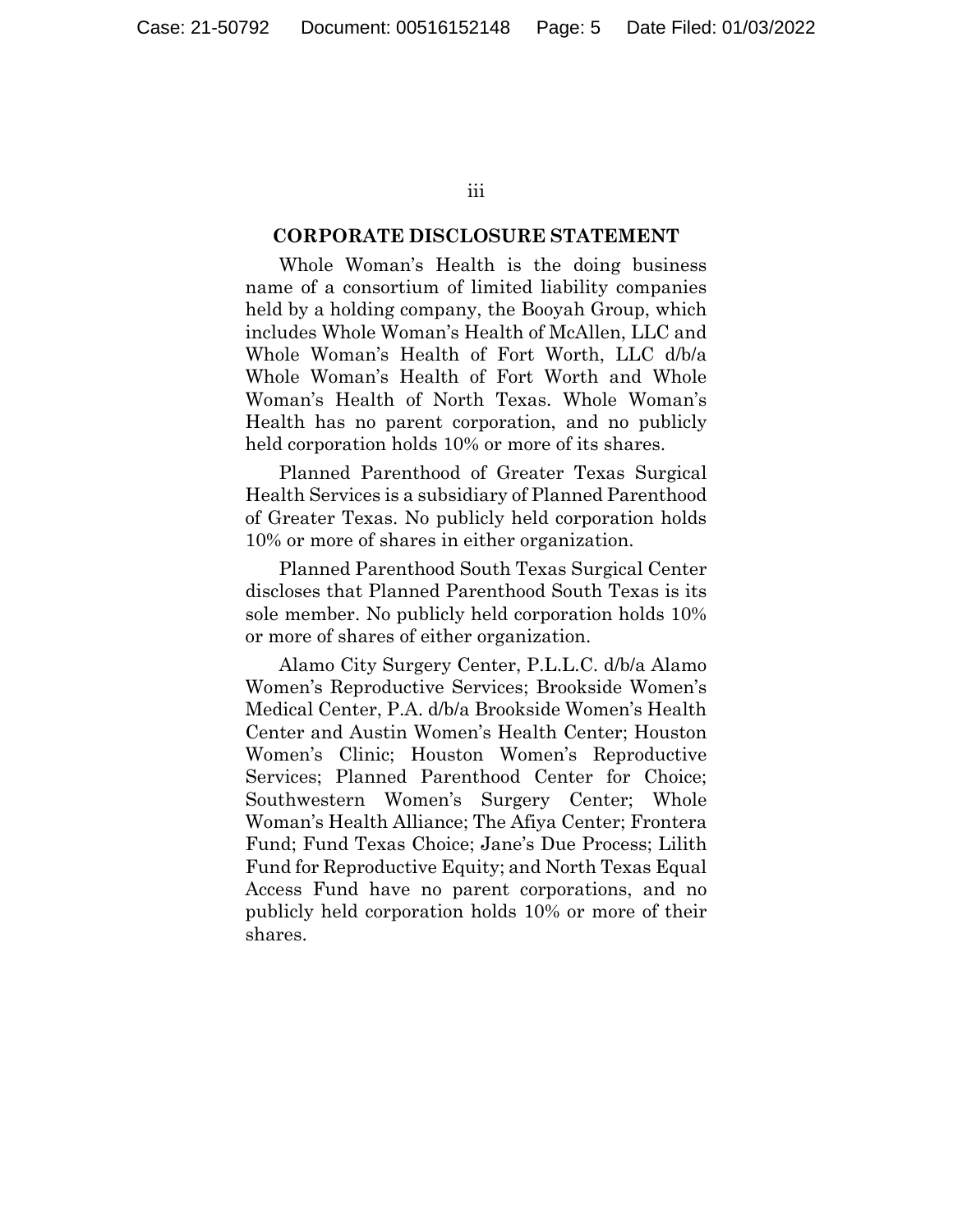iv

#### **STATEMENT OF RELATED PROCEEDINGS**

The following proceedings are directly related to the case in this Court within the meaning of Rule 14.1(b)(iii): U.S. District Court for the Western District of Texas, No. 1:21-cv-616, *Whole Woman's Health v. Jackson*, (Aug. 20, 2021); U.S. Court of Appeals for the Fifth Circuit, No. 21-50708, *In re Clarkston, Dickson* (Aug. 13, 2021); Supreme Court of the United States, No. 21A24, *Whole Woman's Health v. Jackson*, (Sept. 1, 2021); Supreme Court of the United States, No. 21-463, *Whole Woman's Health v. Jackson*, (Dec. 10, 2021); Supreme Court of the United States, No. 21A220, (Dec. 16, 2021); U.S. Court of Appeals for the Fifth Circuit, No. 21-50792, *Whole Woman's Health v. Jackson* (Dec. 30, 2021).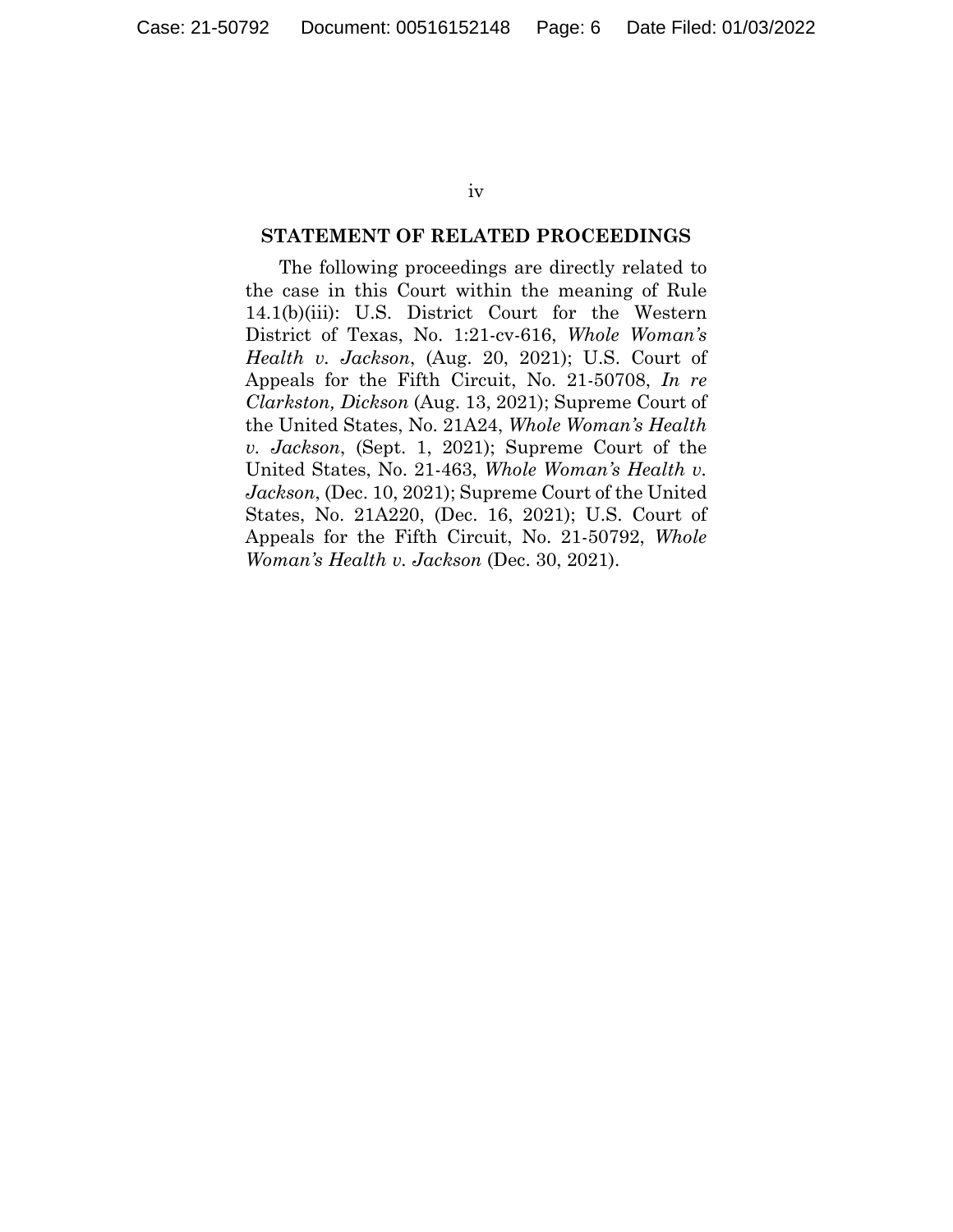v

# **TABLE OF CONTENTS**

|--|

| PARTIES TO THE PROCEEDING ii                                                 |
|------------------------------------------------------------------------------|
| CORPORATE DISCLOSURE STATEMENT  iii                                          |
| STATEMENT OF RELATED PROCEEDINGSiv                                           |
|                                                                              |
|                                                                              |
|                                                                              |
| RELEVANT CONSTITUTIONAL AND                                                  |
| STATUTORY PROVISIONS INVOLVED1                                               |
|                                                                              |
| $\mathbf{A}$                                                                 |
| $B_{\cdot}$                                                                  |
| Proceedings in the District Court 5<br>$C_{\cdot}$                           |
| Proceedings in the Court of Appeals and<br>D.                                |
| Е.                                                                           |
|                                                                              |
| REASONS FOR GRANTING THE PETITION 12                                         |
| PETITIONERS' RIGHT TO ISSUANCE OF<br>L.                                      |
| A WRIT OF MANDAMUS IS WARRANTED<br>$\Pi$ .<br>GIVEN THE URGENT CIRCUMSTANCES |
| III. NO OTHER ADEQUATE MEANS TO                                              |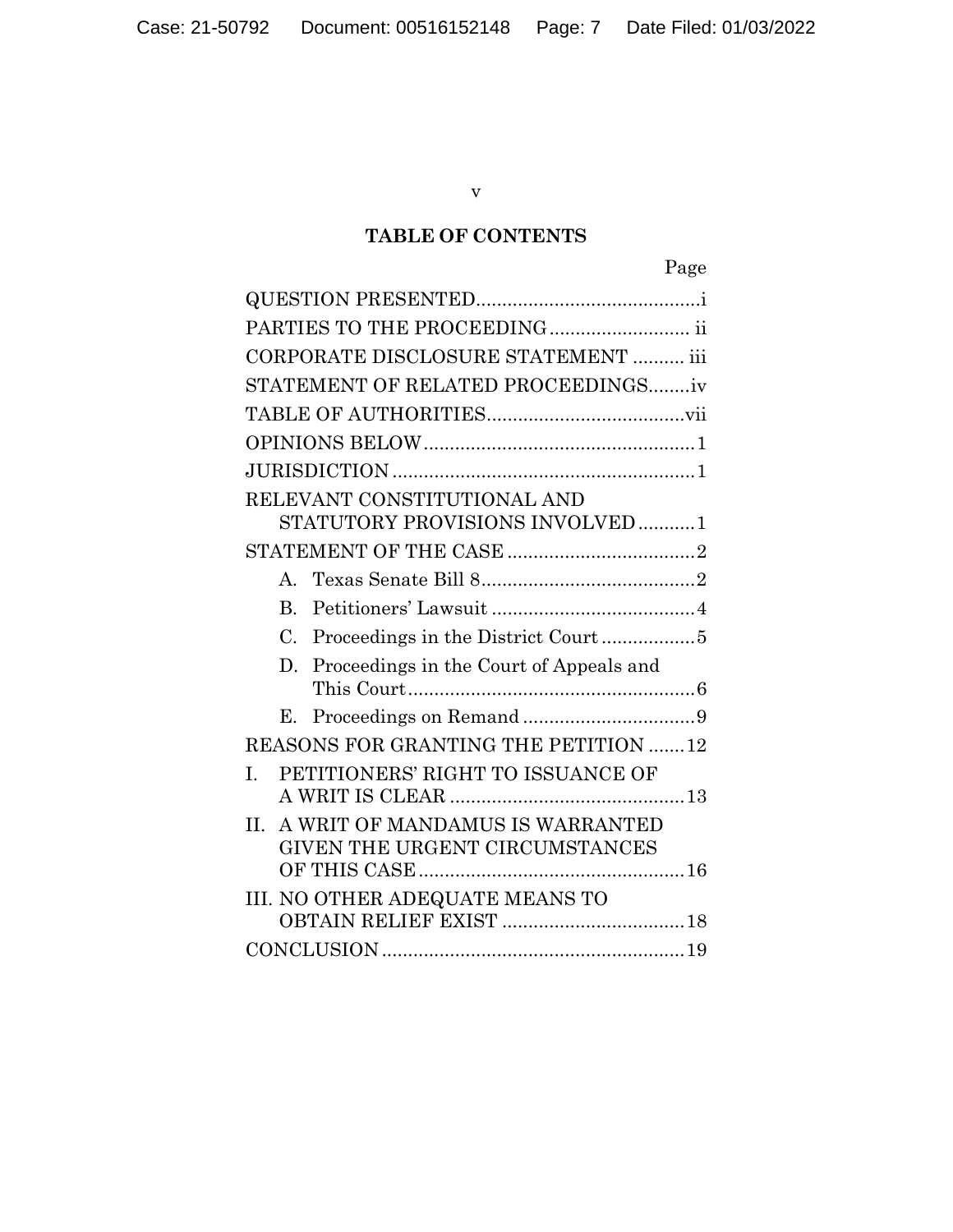## vi

# APPENDIX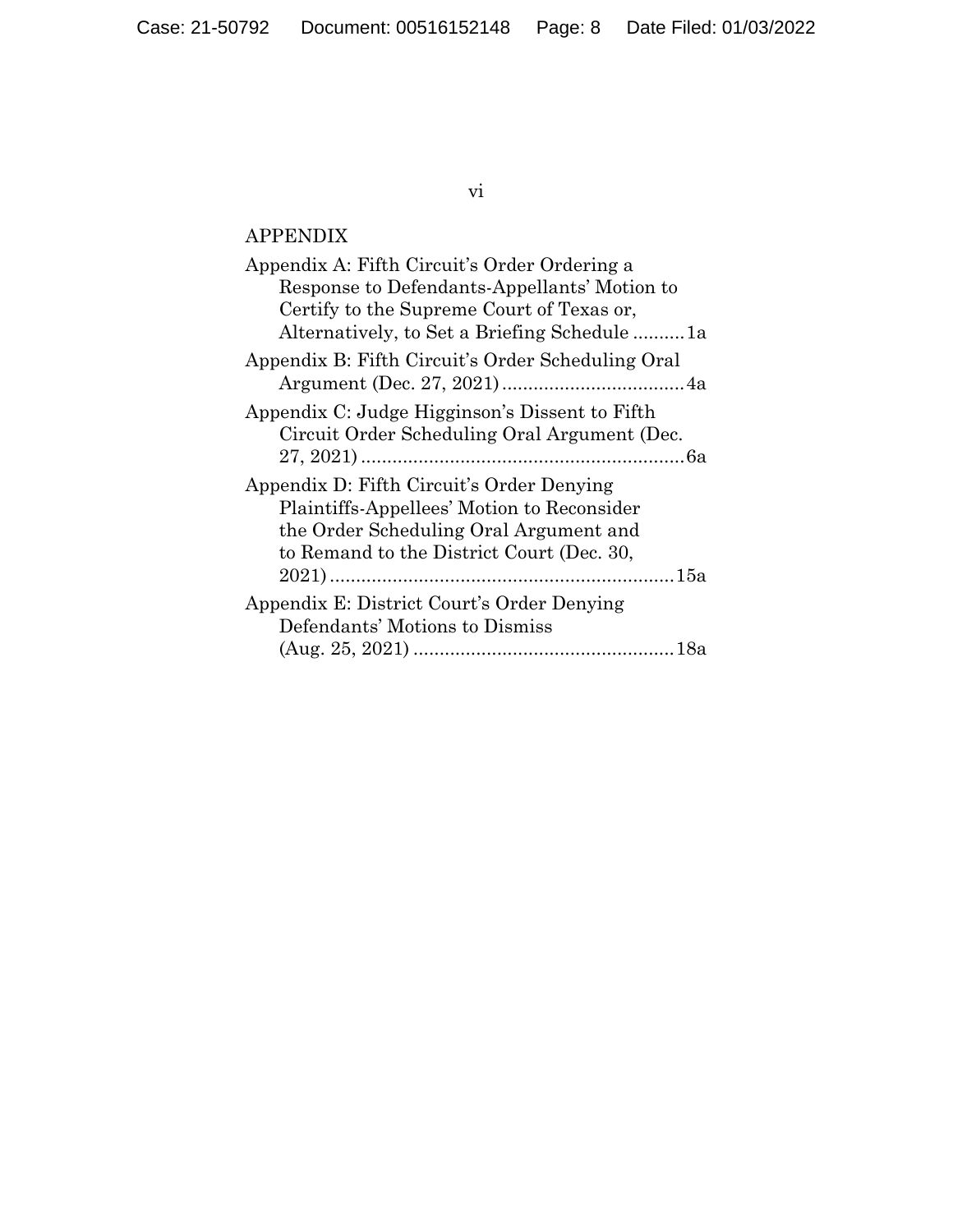## vii

## **TABLE OF AUTHORITIES**

Page(s)

## **Cases**

| <i>Aldrich v. Aldrich</i> , 375 U.S. 249 (1963)15        |
|----------------------------------------------------------|
| Babbitt v. United Farm Workers Nat'l Union,              |
| Cheney v. United States Dist. Ct., 542 U.S. 367          |
| Dresner v. City of Tallahassee, 375 U.S. 136<br>$(1963)$ |
| Elkins v. Moreno, 435 U.S. 647 (1978) 15                 |
| Ex parte Young, 209 U.S. 123 (1908)5, 6                  |
| Fiore v. White, 528 U.S. 23 (1999)  15                   |
| Gen. Atomic Co. v. Felter, 436 U.S. 493                  |
| Hollingsworth v. Perry, 558 U.S. 183 (2010) 12           |
| <i>Ex parte Republic of Peru, 318 U.S. 578 (1943) 15</i> |
| In re Sanford Fork & Tool Co., 160 U.S. 247              |
| Susan B. Anthony List v. Driehaus, 573                   |
|                                                          |
| United States v. Fossatt, 62 U.S. 445                    |
| Walters v. Nat'l Ass'n of Radiation Survivors,           |
| Whole Woman's Health v. Jackson, 142 S. Ct. 522          |
|                                                          |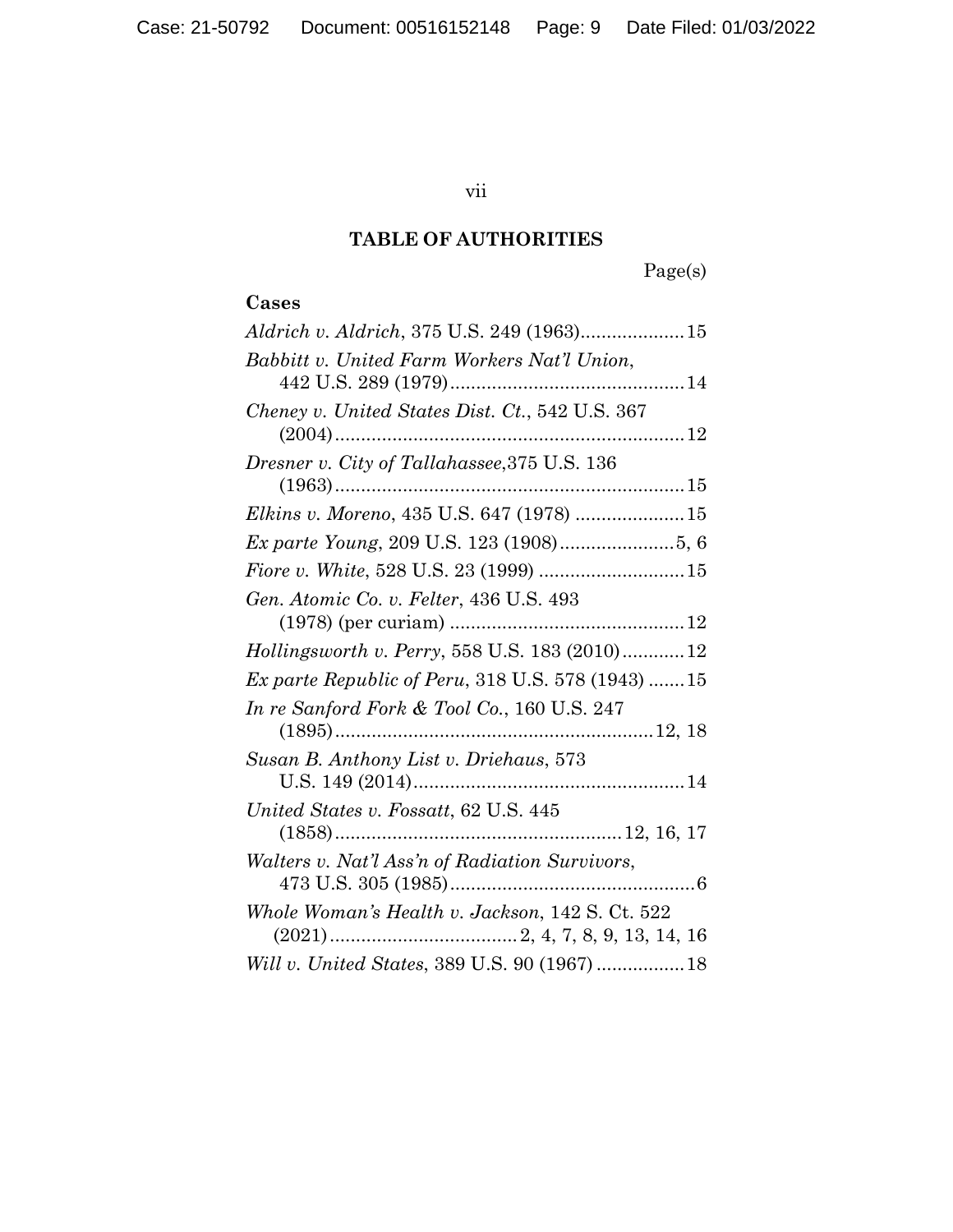## viii

## **TABLE OF AUTHORITIES—Continued**

| ۰,<br>r.<br>▀ |  |  |
|---------------|--|--|
|---------------|--|--|

| <b>Statutes, Constitutional Provisions, and Rules</b>  |  |  |  |  |
|--------------------------------------------------------|--|--|--|--|
|                                                        |  |  |  |  |
|                                                        |  |  |  |  |
|                                                        |  |  |  |  |
|                                                        |  |  |  |  |
| Texas Senate Bill 8, 87th Leg., Reg. Sess. (Tex. 2021) |  |  |  |  |
|                                                        |  |  |  |  |
|                                                        |  |  |  |  |
|                                                        |  |  |  |  |
|                                                        |  |  |  |  |
|                                                        |  |  |  |  |
|                                                        |  |  |  |  |

# **Other Authorities**

| Stephen M. Shapiro et al., Supreme Court Practice |  |  |
|---------------------------------------------------|--|--|
|                                                   |  |  |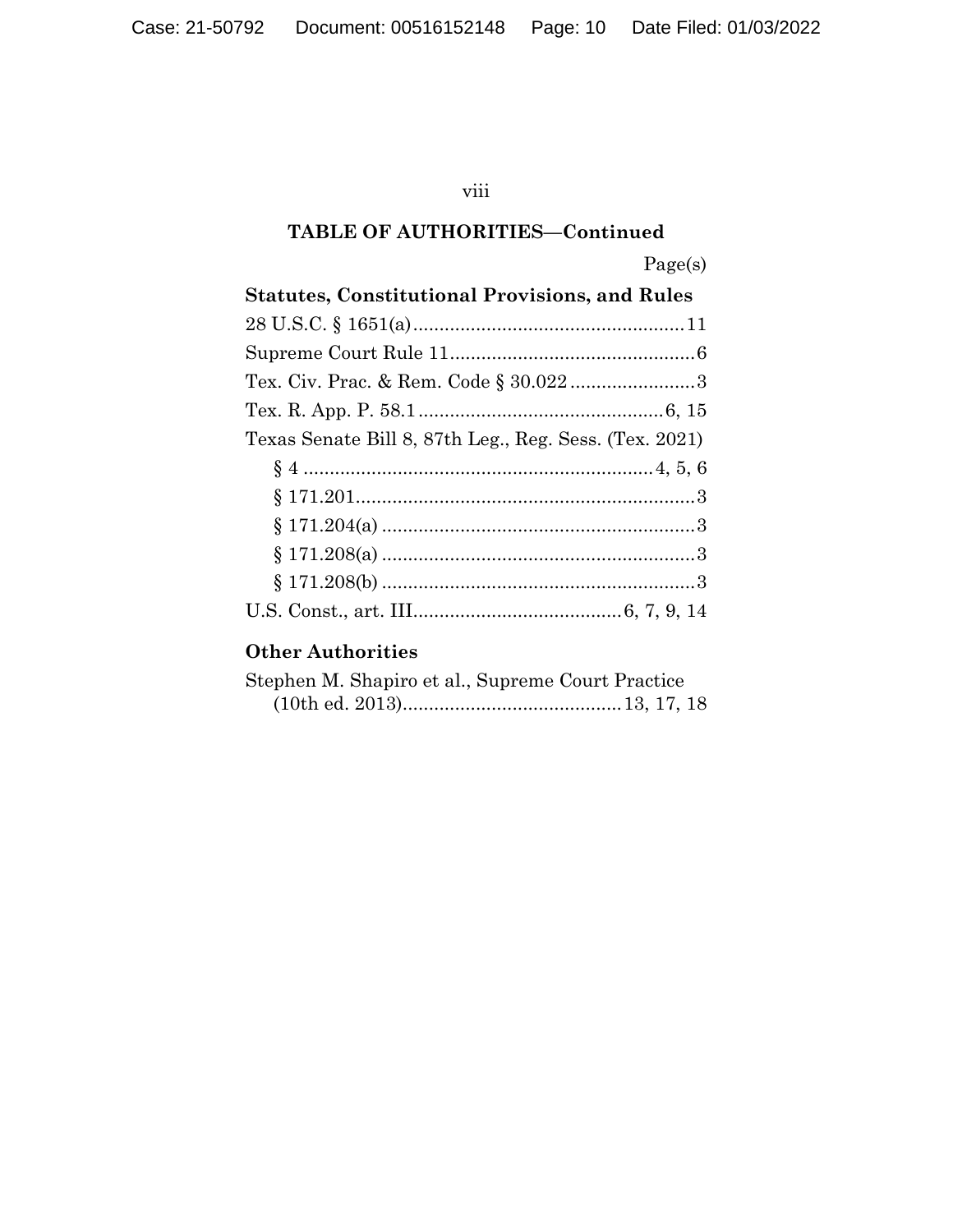#### **PETITION FOR A WRIT OF MANDAMUS**

Petitioners respectfully petition for a writ of mandamus to the United States Court of Appeals for the Fifth Circuit, requesting that the Fifth Circuit be directed to remand this case to the district court.

#### **OPINIONS BELOW**

The district court's August 25, 2021, opinion in *Whole Woman's Health v. Jackson* is reported at 2021 WL 3821062. This Court's decision on certiorari before judgment is reported at 142 S. Ct. 522. The Fifth Circuit's December 27, 2021, order setting oral argument on defendants' Motion to Certify to the Supreme Court of Texas or, Alternatively, to Set a Briefing Schedule, as well as Judge Higginson's dissenting opinion, are unpublished and appear in the Appendix to this Petition ("Pet. App.") at 4a–14a. The Fifth Circuit's December 30, 2021, order denying plaintiffs' Motion for Reconsideration and to Remand the Case to the District Court is unpublished and appears in the Pet. App. at 80a.

#### **JURISDICTION**

The jurisdiction of this Court is invoked under 28 U.S.C. § 1651.

## **RELEVANT CONSTITUTIONAL AND STATUTORY PROVISIONS INVOLVED**

The All Writs Act, 28 U.S.C. § 1651(a), provides: "The Supreme Court and all courts established by Act of Congress may issue all writs necessary or appropriate in aid of their respective jurisdictions and agreeable to the usages and principles of law."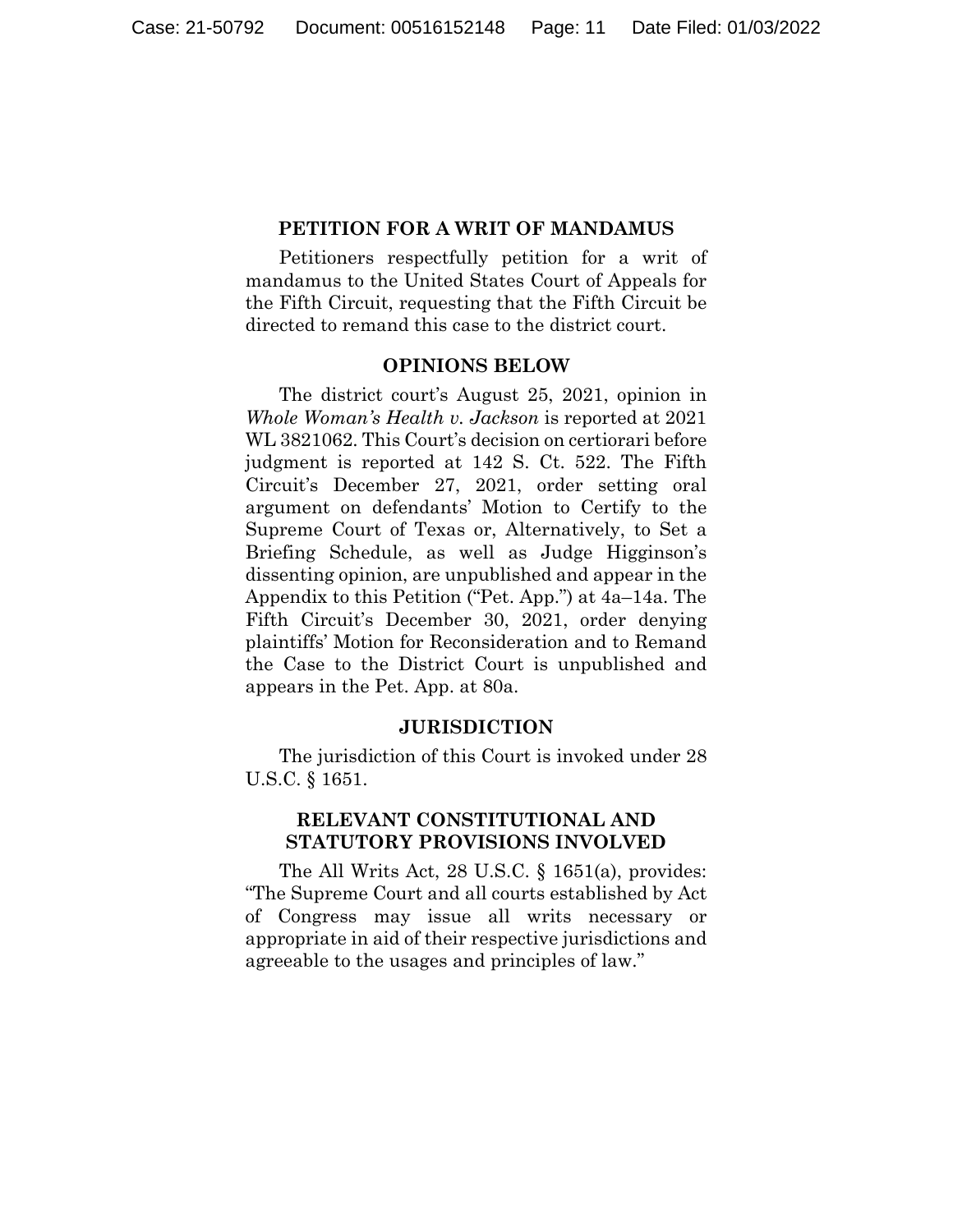#### **STATEMENT OF THE CASE**

There is no clearer rule in all appellate jurisprudence than the rule that a lower court must comply with the mandate of a superior court and that the issues decided by the superior court are not subject to relitigation below.

Here, when this Court granted certiorari before judgment, it "[stood] in the shoes of the Court of Appeals." *Whole Woman's Health v. Jackson*, 142 S. Ct. 522, 531 (2021). In that capacity it decided defendants' appeals of the district court's denial of their motions to dismiss. It concluded that plaintiffs' claims against multiple defendants could not proceed because of sovereign immunity and justiciability issues. As to the licensing official defendants, however, it reached the opposite conclusion, with eight Justices agreeing that the case against those defendants may proceed and affirming the district court's denial of their motion to dismiss.

With a clear majority of this Court having held that the case may proceed past the motion-to-dismiss stage, the Fifth Circuit has no issues left to resolve on the appeal before it and no authority to retain jurisdiction. Its only remaining task is to remand the case to the district court for further proceedings consistent with this Court's opinion.

Because it has refused to do so, Petitioners respectfully request that this Court issue a writ of mandamus directing such remand.

### **A. Texas Senate Bill 8**

Texas Senate Bill 8, 87th Leg., Reg. Sess. (Tex. 2021) ("S.B. 8" or the "Act"), which took effect on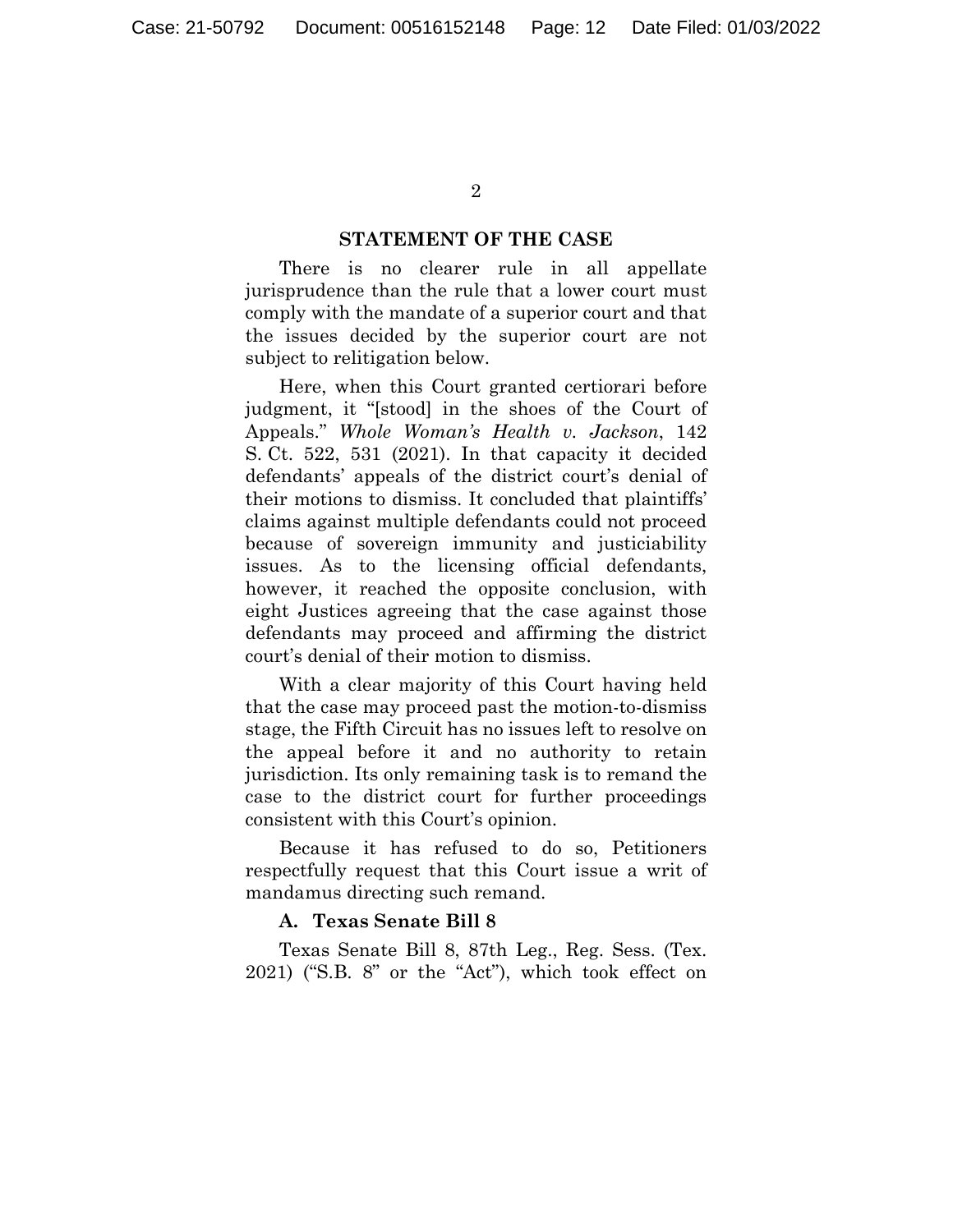September 1, provides that "a physician may not knowingly perform or induce an abortion \* \* \* if the physician detect[s] a fetal heartbeat," a term that S.B. 8 defines to include embryonic cardiac activity. Tex. Health & Safety Code § 171.204(a); *see also id.* § 171.201(1), (3), (7). Such activity is typically detectable by approximately six weeks in pregnancy, Pet. App. 23a n.3, before many patients even realize they are pregnant, D.Ct. Dkt. 19-1 at 5–6.

To insulate the law from meaningful judicial review and deter the exercise of constitutional rights, S.B. 8 delegates direct enforcement of the prohibition to any member of the public. It authorizes "[a]ny person" other than a government official to bring a civil enforcement action against anyone alleged to have (1) provided a prohibited abortion, (2) engaged in activity that "aids or abets" such an abortion, or (3) intended to provide, aid, or abet a prohibited abortion. Tex. Health & Safety Code § 171.208(a). Where a violation is established, the court "shall" enjoin further violations and award the S.B. 8 claimant a minimum bounty (there is no statutory maximum) of \$10,000 per abortion, payable by the person sued. *Id.* § 171.208(b)(1)–(2). S.B. 8 also seeks to frustrate state-court vindication of federal rights by creating a web of claimant-favoring rules applicable to S.B. 8 claims alone, and by authorizing the shifting of attorney's fees against unsuccessful challengers to abortion restrictions. *See* Tex. Civ. Prac. & Rem. Code § 30.022; Pet'rs' Br. at 9–10, *Whole Woman's Health v. Jackson*, No. 21-463 (U.S. Oct. 27, 2021).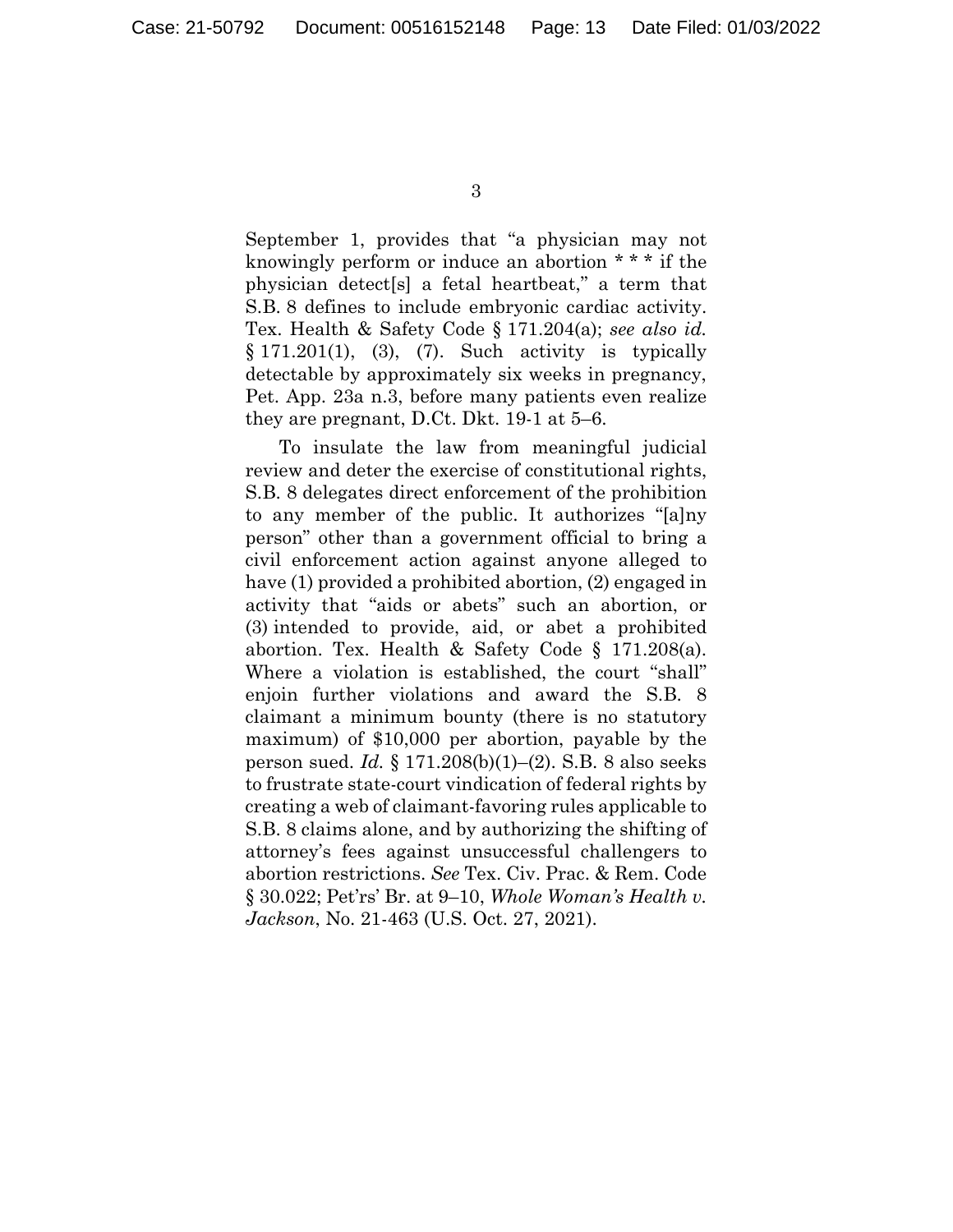4

### **B. Petitioners' Lawsuit**

Petitioners—plaintiffs below, who are Texas abortion providers and individuals and organizations that support abortion patients—brought this preenforcement challenge to S.B. 8. Plaintiffs named two putative defendant classes of officials integral to S.B. 8's private enforcement: one composed of clerks and the other of judges in Texas courts authorized to hear S.B. 8 claims. Penny Clarkston, a court clerk, and Judge Austin Reeve Jackson were named as the class representatives. Pet. App. 32a.

Plaintiffs also named as a defendant Mark Lee Dickson, a private party who plaintiffs contended presented a credible threat of enforcement against plaintiffs who violate the Act, and Texas Attorney General Ken Paxton, the state attorney general who serves as Texas's chief law-enforcement officer. Pet. App. 32a–33a.

Finally, Plaintiffs sued Executive Director of the Texas Medical Board, Stephen Carlton; Executive Director of the Texas Board of Nursing, Katherine Thomas; Executive Director of the Texas Board of Pharmacy, Allison Benz;<sup>1</sup> and Executive Commissioner of the Texas Health and Human Services Commission, Cecile Young. Pet. App. 32a–33a. Plaintiffs sued these state licensing officials on the grounds that they can enforce S.B. 8's prohibitions indirectly by exercising regulatory authorities triggered by violations of S.B. 8, as well as S.B. 8's feeshifting provision, as parties regularly involved in plaintiffs' challenges to abortion regulations in Texas.

<sup>1</sup> Timothy L. Tucker has replaced Allison Benz as Executive Director of the Texas Board of Pharmacy.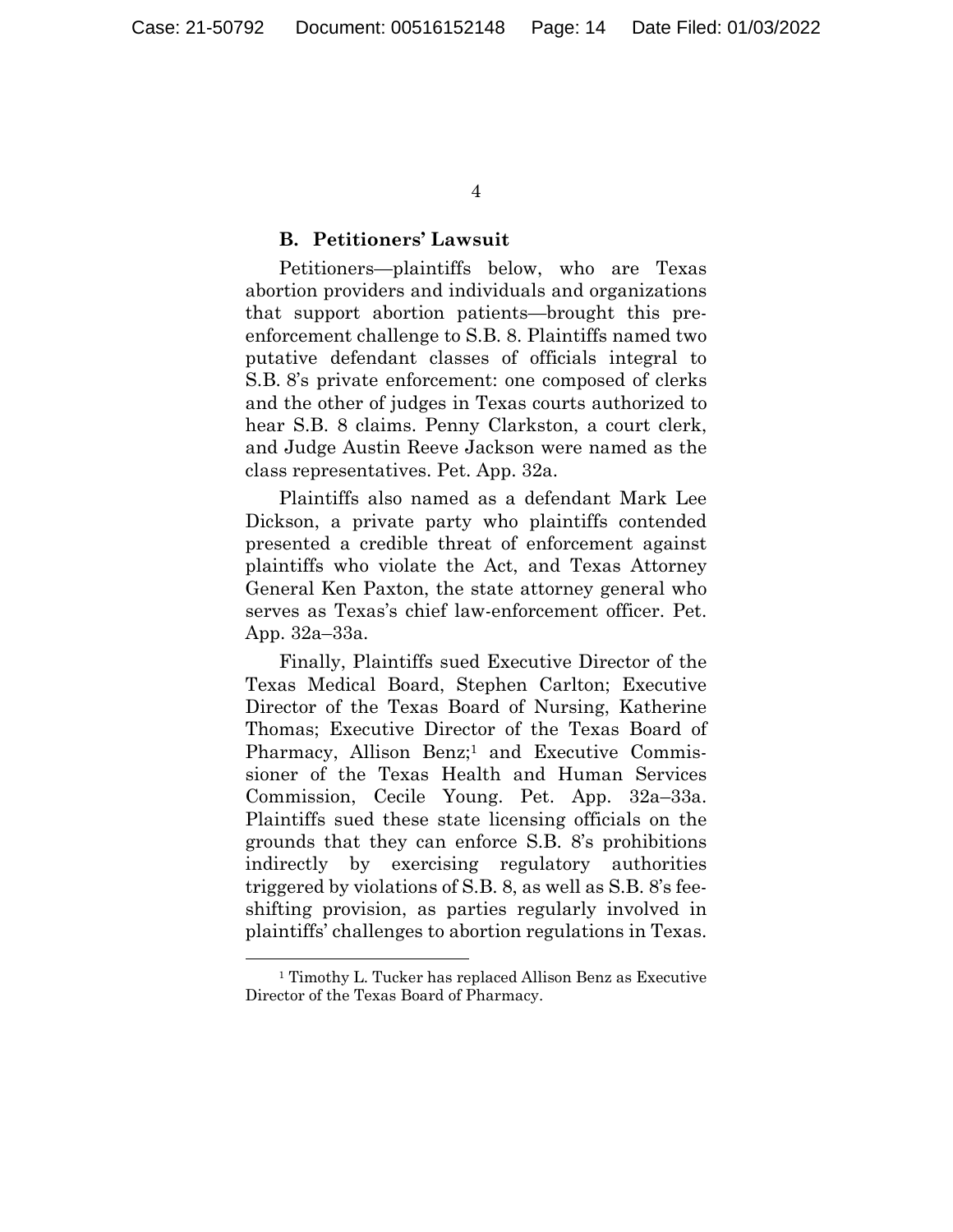5

Pet. App. 38a; *see also* Pet'rs' Br. at 2–3, 11–12, 36, *Whole Woman's Health*, No. 21-463 (U.S. Oct. 27, 2021) (raising the state licensing officials' authority to enforce section 4 of S.B. 8, the fee-shifting provision); Reply Br. for Resp'ts Jackson, et al., at 7–8, *Whole Woman's Health*, No. 21-463 (U.S. Oct. 29, 2021) (addressing section 4's fee-shifting provision).

#### **C. Proceedings in the District Court**

Plaintiffs moved for summary judgment; they later moved for a preliminary injunction when it became clear that final judgment would not be available by September 1. All defendants moved to dismiss for lack of jurisdiction and—with respect to the government defendants—on sovereign-immunity grounds. Pet. App. 38a, 53a–54a, 77a.

The district court denied the motions to dismiss, concluding that plaintiffs have standing and that the claims against clerks, judges, and other government officials were subject to suit in federal court under *Ex parte Young*, 209 U.S. 123 (1908). Pet. App. 37a–85a. As relevant here, the district court held that the licensing-official defendants had authority to "enforce violations of other state laws," such as the Medical Practice Act, when those laws are triggered by an S.B. 8 violation, and to seek attorney's fees under S.B. 8's fee-shifting provision. Pet. App. 39a–41a.2

<sup>2</sup> The district court also held that Defendant Dickson could seek attorney's fees under S.B. 8's fee-shifting provision. Pet. App. 83a–84a.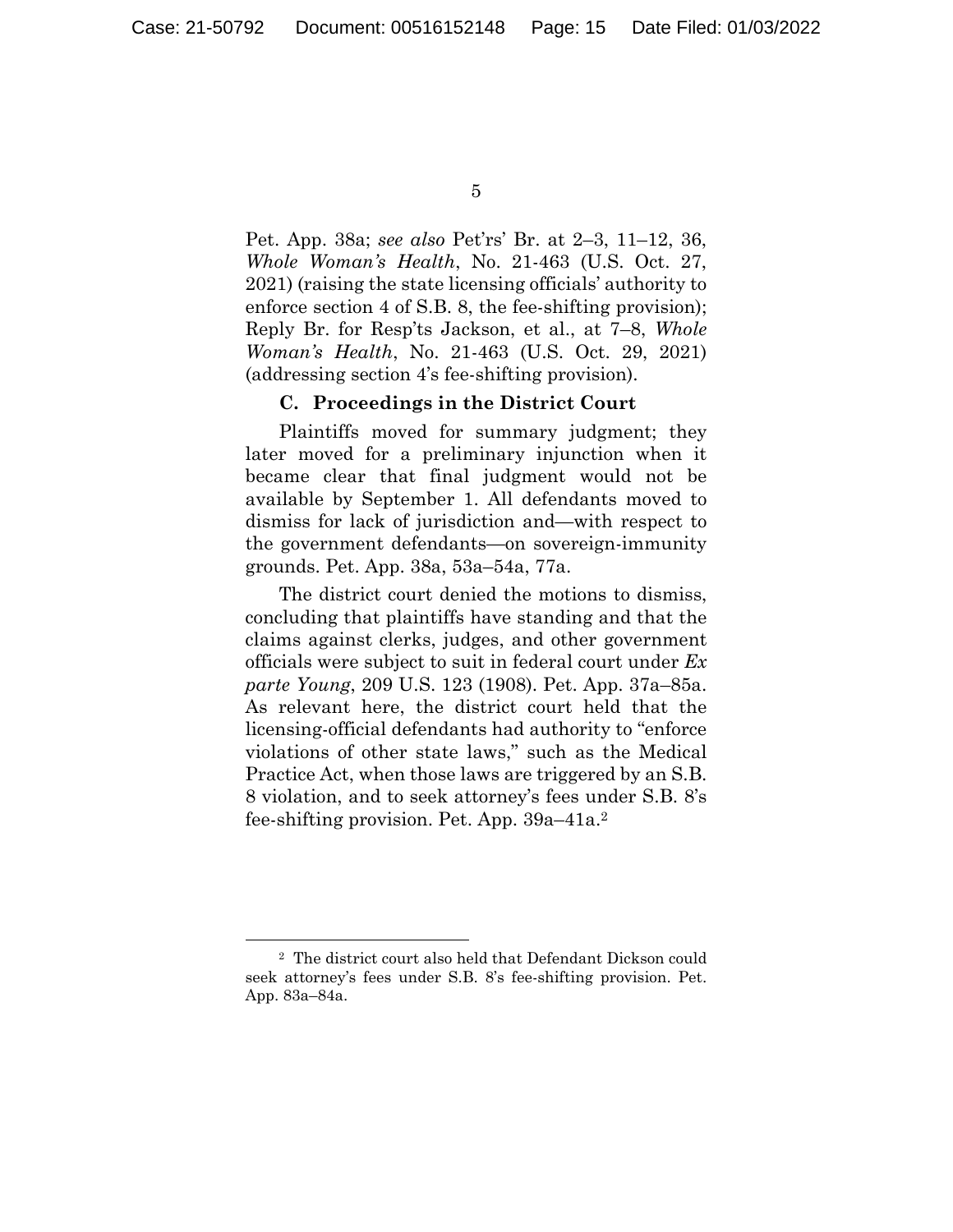## **D. Proceedings in the Court of Appeals and This Court**

Defendants filed a notice of appeal from the interlocutory "Order issued August 25, 2021 (ECF No. 82), which denies Defendants' motions to dismiss for lack of jurisdiction under Fed. R. Civ. P. 12(b)(1)." D.Ct. Dkt. 83 at 1. The district court then stayed further proceedings as to the government officials based on their sovereign-immunity defenses. D.Ct. Dkt. 88. The court of appeals later stayed the districtcourt proceedings as to Dickson, too. Order at 3 (5th Cir. Sept. 10, 2021), Doc. No. 00516009284.

This Court granted certiorari before judgment on October 22, 2021. In so doing, the Court necessarily determined "that the case is of such imperative public importance as to justify deviation from normal appellate practice and to require immediate determination in this Court." S. Ct. R. 11; *see Walters v. Nat'l Ass'n of Radiation Survivors*, 473 U.S. 305, 350 (1985). The Court then heard the case on an expedited basis, setting oral argument for only ten days later, and issuing its opinion 39 days after oral argument.

In their briefing, the licensing-official defendants could have asked this Court to certify to the Texas Supreme Court the question whether they have any authority to enforce S.B. 8. *See* Tex. R. App. P. 58.1 (providing for certification from any "federal appellate court"). They did not do so.

The defendants also recognized that the issues before the Court included whether plaintiffs' claims concerning S.B. 8's fee-shifting provision can proceed. The state licensing officials argued that the fact that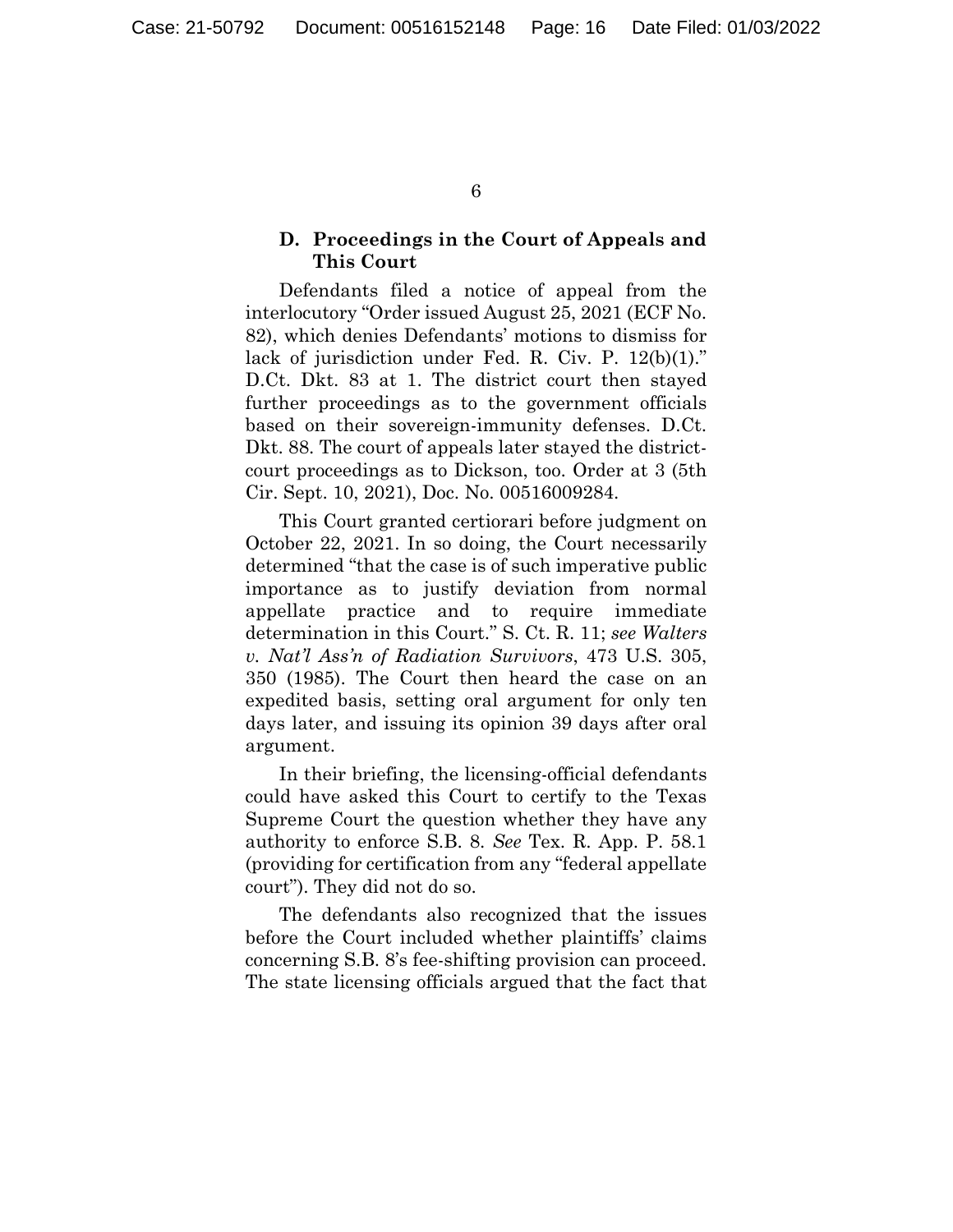"executive officials could seek attorney's fees as 'prevailing parties' under section 4 of SB 8" did not create an Article III injury, and also that plaintiffs could not pursue their section 4 claim under *Ex parte Young*. Reply Br. for Resp'ts Jackson, et al., 7–8, *Whole Woman's Health v. Jackson*, No. 21-463 (U.S. Oct. 29, 2021). Similarly, Dickson's brief included six pages of argument under the heading: "The Plaintiffs Lack Standing To Sue Mr. Dickson Over Section 4 Because Mr. Dickson Has No Intention Of Suing The Plaintiffs Under That Provision." Br. for Resp't Dickson 44–49, *Whole Woman's Health v. Jackson*, No. 21-463 (U.S. Oct. 27, 2021).

In its December 10 opinion, the Court explained that because it "granted certiorari before judgment, [it] effectively stand[s] in the shoes of the Court of Appeals." *Whole Woman's Health v. Jackson*, 142 S. Ct. at 531. This Court thus "review[ed] the defendants' appeals challenging the District Court's order denying their motions to dismiss." *Id.* The Court concluded that plaintiffs' claims against the statecourt judge and clerk, as well as the Texas attorney general, could not proceed because of sovereign immunity and justiciability issues. *Id.* at 531–36. As to Dickson, the Court held, based on "the briefing before us" and "on the record before us," that plaintiffs lacked standing to sue him. *Id.* at 537.

As to the licensing officials, however, this Court held that plaintiffs' claims for relief "survive" the motion to dismiss. *Id.* at 535–36. The Court reviewed Texas law and concluded that the licensing officials "may or must take enforcement actions against the [plaintiffs] if they violate the terms of Texas's Health and Safety Code, including S.B. 8." *Id.* at 535.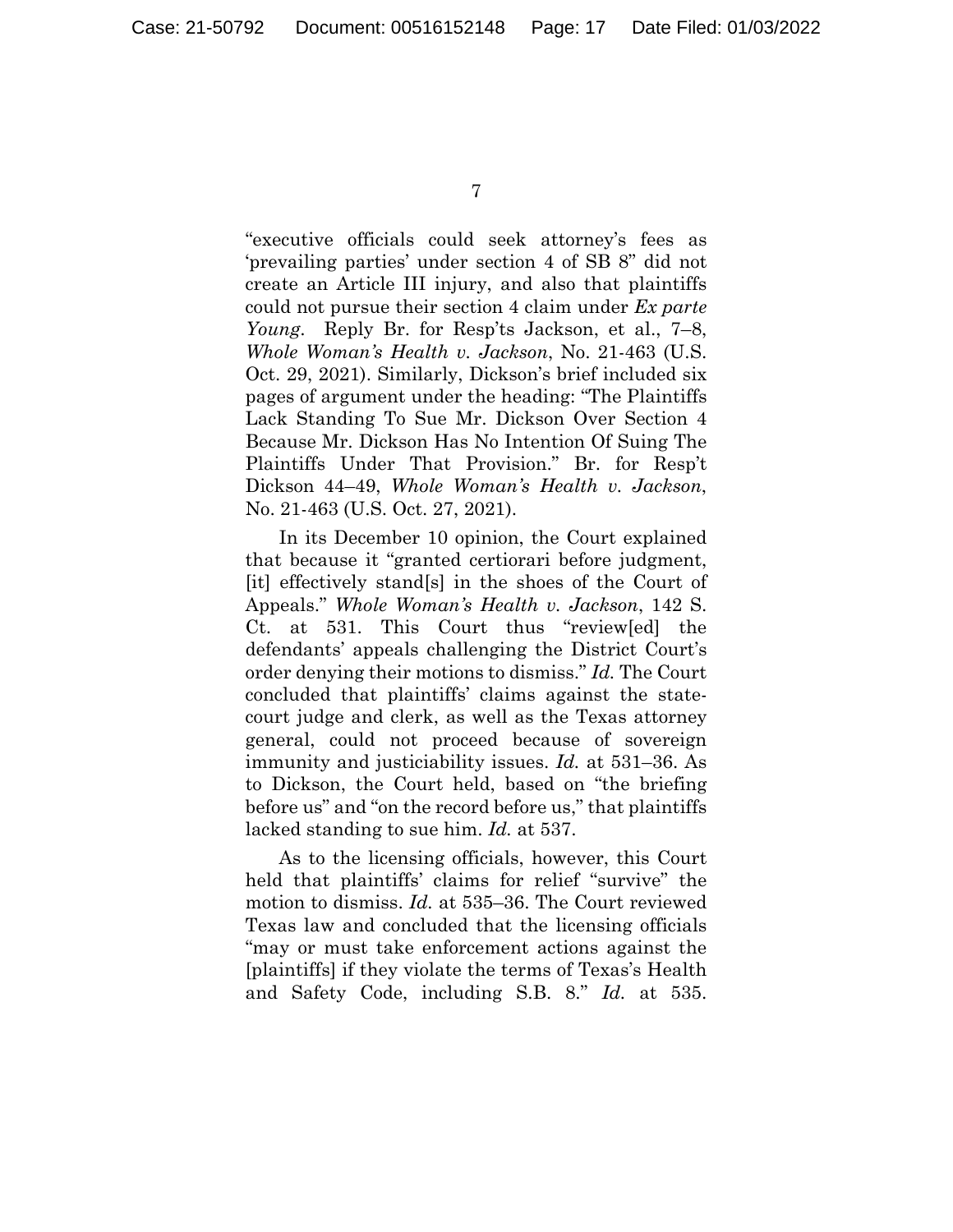"Accordingly," the Court held "that sovereign immunity does not bar the [plaintiffs'] suit against these named defendants at the motion to dismiss stage." *Id.* 535–36. The Court also concluded that plaintiffs' claims against the licensing official defendants satisfy Article III. *Id.* at 536–37.

Summarizing its holdings, the Court explained: (1) the Court unanimously agrees "Judge Jackson should be dismissed from this suit"; (2) "[a] majority reaches the same conclusion with respect to the [plaintiffs'] parallel theory for relief against statecourt clerks"; (3) with respect to Attorney General Paxton, "a majority concludes that he must be dismissed"; and (4) "[e]very Member of the Court accepts that the only named private-individual defendant, Mr. Dickson, should be dismissed." *Id.* at 539. As to the licensing officials, however, "eight Justices hold this case may proceed past the motion to dismiss stage against Mr. Carlton, Ms. Thomas, Ms. Benz, and Ms. Young." *Id*.

The Court thus "affirmed in part and reversed in part" the district court's order, and "remanded [the case] for further proceedings consistent with [its] opinion." *Id*.

Petitioners filed an application for issuance of a certified copy of the judgment forthwith and requested that the case be remanded directly to the district court. Defendants urged the Court to wait the usual 25 days before issuing its judgment, even though no defendant planned to file any petition for rehearing. Defendants also argued that the Court should follow its usual procedure of remanding to the court of appeals and suggested that departing from that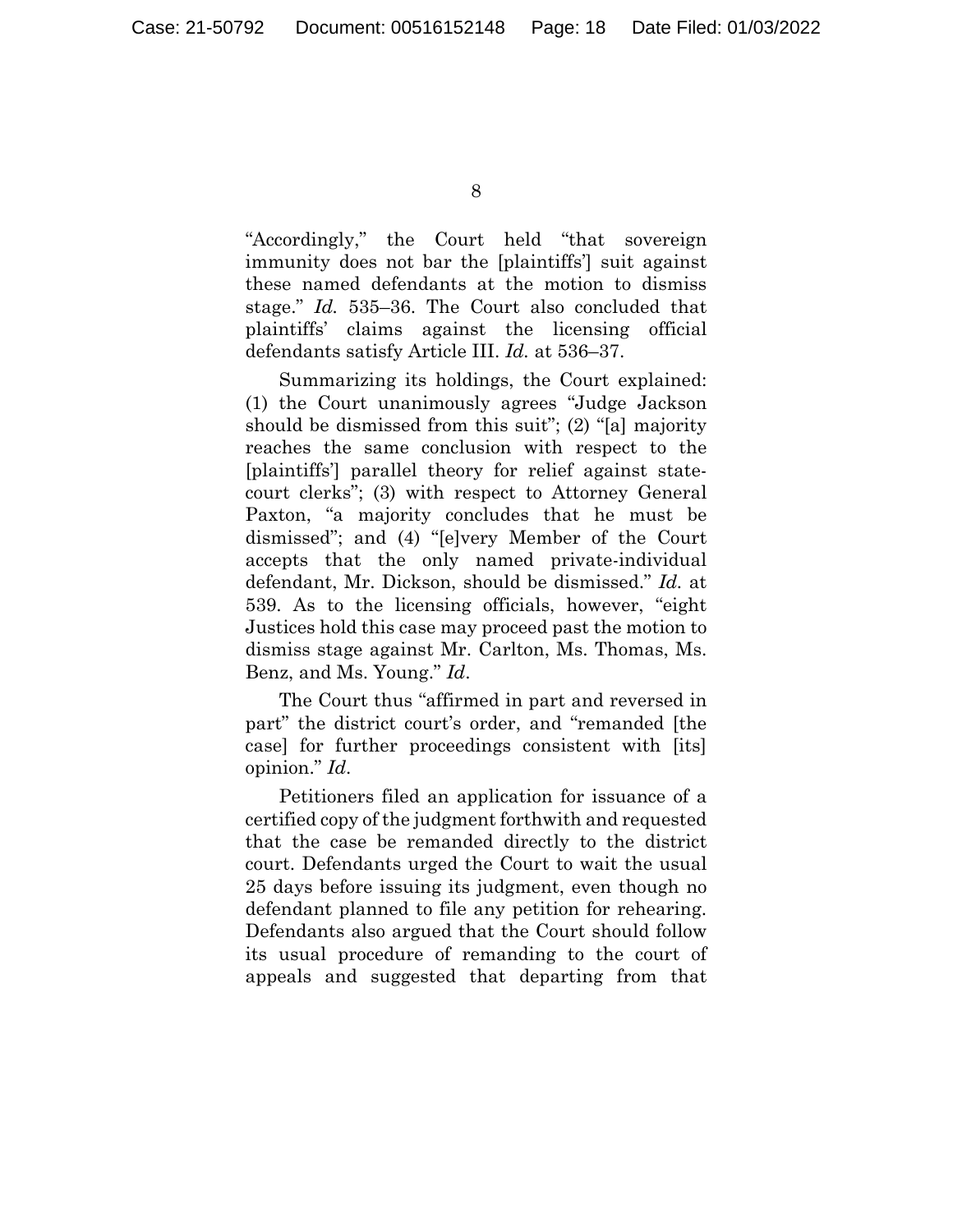ordinary practice would preclude defendants from asking the Fifth Circuit to certify to the Texas Supreme Court the question whether the licensing officials have state authority to enforce S.B. 8. Justice Gorsuch granted the request to issue the judgment forthwith, consistent with the Court's expedition of the case.

The Court issued a certified copy of its judgment on December 16, 2021. The judgment states that "it is ordered and adjudged by this Court that the judgment of the District Court is affirmed in part and reversed in part, and the case is remanded to the United States Court of Appeals for the Fifth Circuit for further proceedings consistent with the opinion of this Court."

#### **E. Proceedings on Remand**

The same day, defendants filed in the Fifth Circuit an opposed "Motion to Certify to the Supreme Court of Texas or, Alternatively, To Set a Briefing Schedule." Pet. App. 3a. All defendants joined this motion, including those who this Court had already ordered must be dismissed from this suit (i.e., defendants Jackson, Clarkston, Paxton, and Dickson).

Defendants asked the Fifth Circuit to certify to the Supreme Court of Texas the question of "[w]hether, notwithstanding statutory provisions making private lawsuits the only enforcement mechanism for SB 8 and prohibiting government officials from bringing such lawsuits, Texas licensing officials retain indirect enforcement authority to bring disciplinary proceedings for violations of SB 8 \* \* \* before remanding this case to the district court." Mot. 1 (5th Cir. Dec. 16, 2021), Doc. 00516135054. Defendants alternatively asked the court of appeals to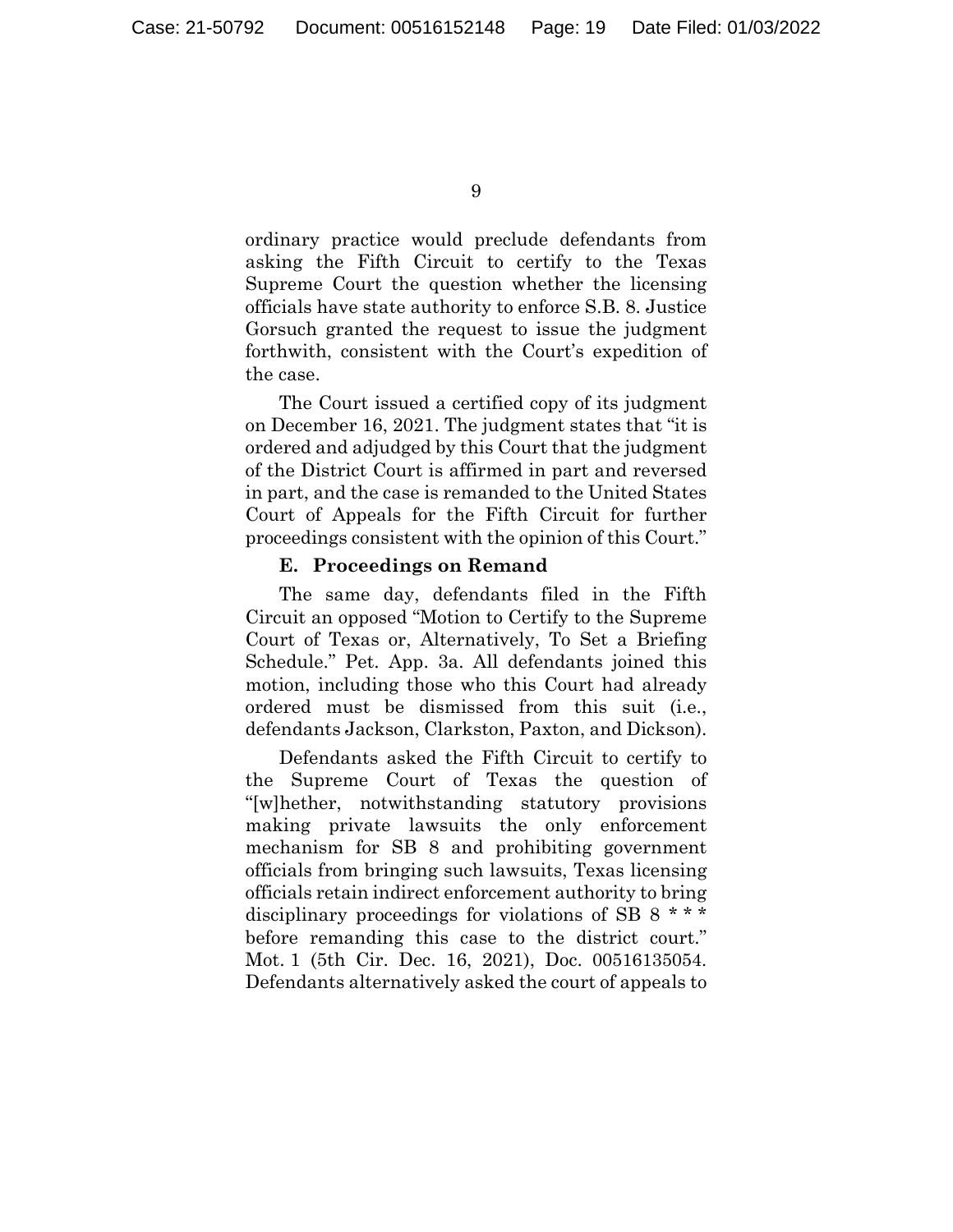"set a briefing schedule to resolve the remaining issues in this appeal." *Id.* According to defendants, the supposedly remaining issues include "whether the plaintiffs have Article III standing to sue the executive licensing officials," *id.* at 4, as well as "the defendants' jurisdictional objections to the claims involving SB 8's fee shifting provision," *id.* at 7–8.

In response to the motion, plaintiffs explained that this Court had stepped into the Fifth Circuit's shoes and had already fully decided the appeal pending in the Fifth Circuit. They sought remand of the case to the district court without delay.

On December 27, 2021, a divided panel of the court of appeals issued an order stating that it had "decided that oral argument is appropriate before ruling on the State's Motion to Certify or Alternate Motion to Set a Briefing Schedule, and the Response thereto." Pet. App. 4a. It stated that "[w]ithout limiting the parties' discretion, the court is particularly interested in questions concerning justiciability as to the defendants remaining in this suit, and the necessity and appropriateness of certification to the Texas Supreme Court." *Id.* Although the court of appeals scheduled oral argument for January 7, 2022, it provided no indication of when it would decide the motion. *Id.*

Judge Higginson dissented, stating that he did "not read the Supreme Court's judgment, especially in a case of this magnitude and acceleration, to countenance such delay." Pet. App. 6a. He "would have immediately remand[ed] the case to the district court, denying without oral argument the defendants' motion." *Id*.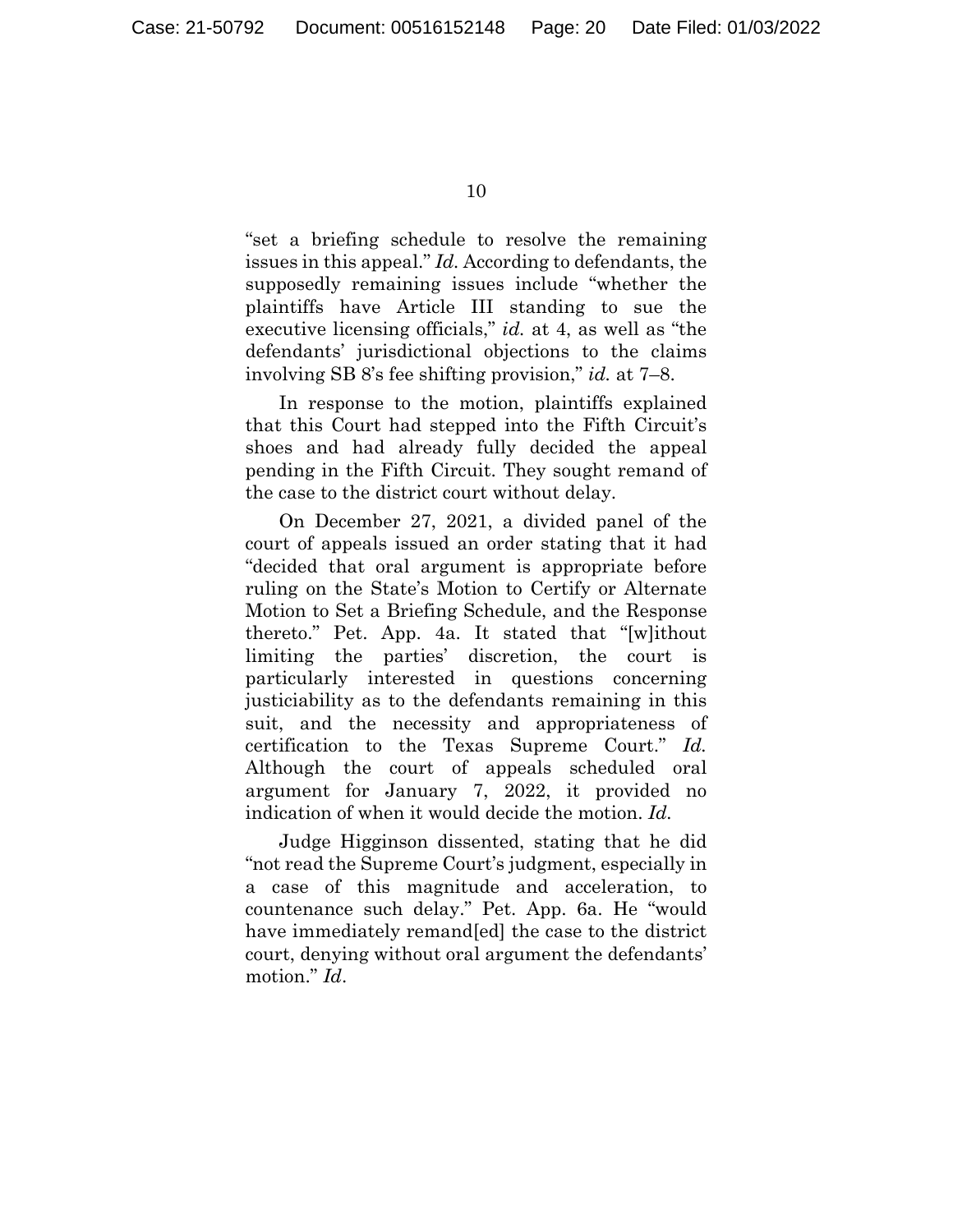He explained that the motion to certify should be denied because the "Court majority could not have been more explicit" that claims against the licensing officials should proceed past the motion-to-dismiss stage. Pet. App. 7a. As he noted, the state-law question as to the licensing officials' enforcement authority "was sufficiently briefed and argued in the Supreme Court to be the basis of Justice Thomas's dissenting opinion." *Id.* As Judge Higginson explained, there is not "any ambiguity in the majority's judgment. The defendants already lost this point in the Supreme Court." *Id.* He also observed that "when this issue was before the Supreme Court, no Justice indicated that the Court should certify the question itself or instruct [the Fifth Circuit] to certify the question." Pet. App. 8a.

Judge Higginson also would have denied immediately the defendants' "alternative motion to set a briefing schedule to address the remaining issues" because "no such issues exist." Pet. App. 9a– 10a. In his view, "[b]ecause the Supreme Court stepped into [the Fifth Circuit's] shoes and issued a full judgment affirming in part and reversing in part the district court's order, which had addressed all of the plaintiffs' claims, there are no issues remaining in this appeal for us to resolve." Pet. App. 10a.

On December 29, 2021, plaintiffs moved for reconsideration and to remand the case to the District Court. On December 30, 2021, the court of appeals denied that motion. Pet. App. 15a–17a. Judge Higginson again dissented from that order. Pet. App. 17a n.1.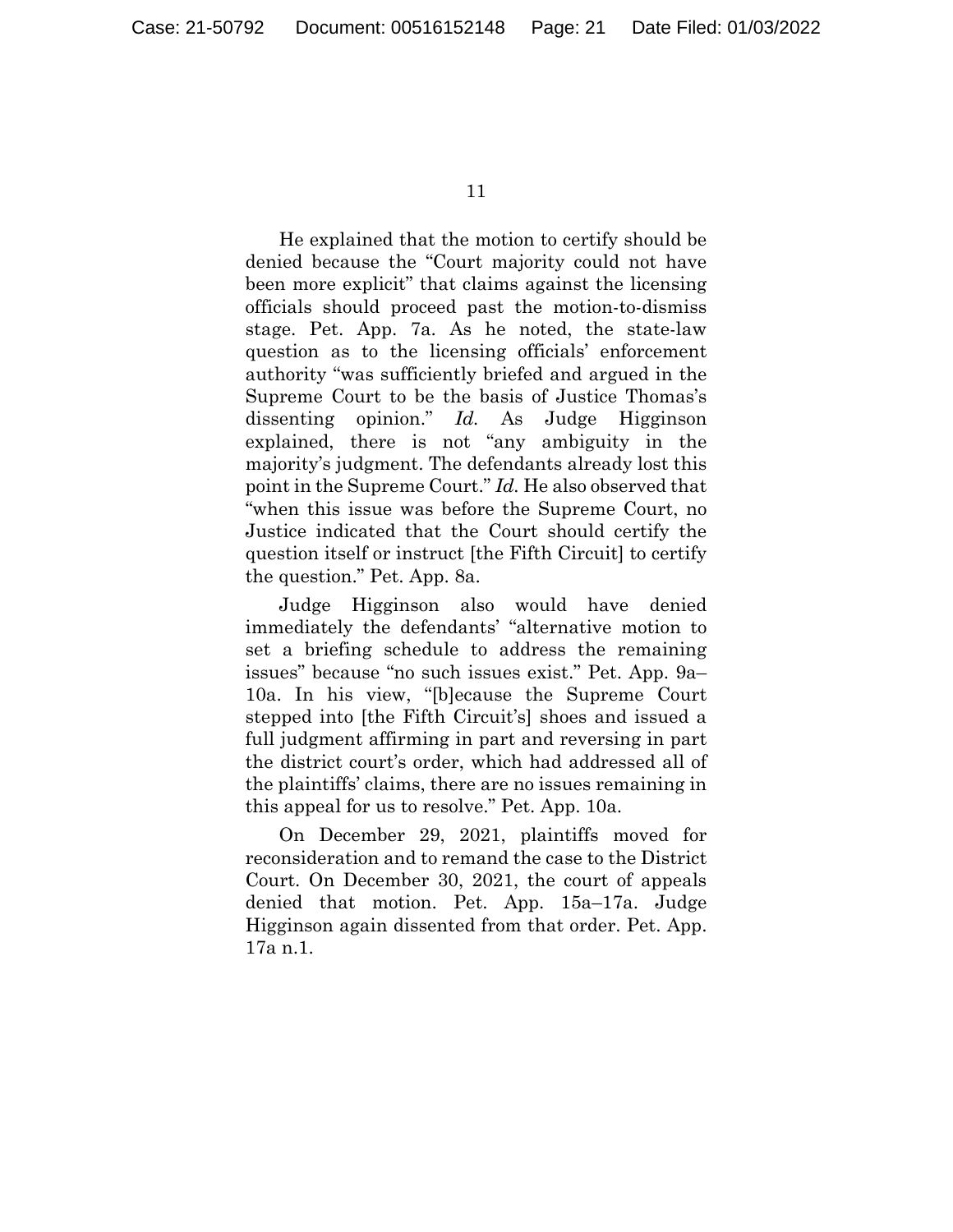#### **REASONS FOR GRANTING THE PETITION**

The Court may "issue all writs necessary or appropriate in the aid of their respective jurisdictions and agreeable to the usages and principles of law." 28 U.S.C. § 1651(a).

A writ of mandamus is warranted where "(1) no other adequate means exist to attain the relief [the party] desires, (2) the party's right to issuance of the writ is clear and indisputable, and (3) the writ is appropriate under the circumstances." *Hollingsworth v. Perry*, 558 U.S. 183, 190 (2010) (quoting *Cheney v. United States Dist. Ct.*, 542 U.S. 367, 380–81 (2004)) (internal quotation marks and alterations omitted).

Mandamus is reserved for "exceptional circumstances amounting to a judicial 'usurpation of power.'" *Cheney*, 542 U.S. at 380 (citation omitted). Where a lower court "mistakes or misconstrues the decree of this Court" and fails to "give full effect to the mandate, its action may be controlled \* \* \* by a writ of mandamus to execute the mandate of this Court." *Gen. Atomic Co. v. Felter*, 436 U.S. 493, 497 (1978) (per curiam) (quoting *In re Sanford Fork & Tool Co.*, 160 U.S. 247, 255 (1895)); *see also United States v. Fossatt*, 62 U.S. 445, 446 (1858) ("[W]hen a case is sent to the court below by a mandate from this court, \* \* \* if the court does not proceed to execute the mandate, or disobeys and mistakes its meaning, the party aggrieved may, by motion for a mandamus, at any time, bring the errors or omissions of the inferior court before this court for correction.").

Exceptional circumstances are present here, where a divided panel of the Fifth Circuit has refused to relinquish jurisdiction over this case to the district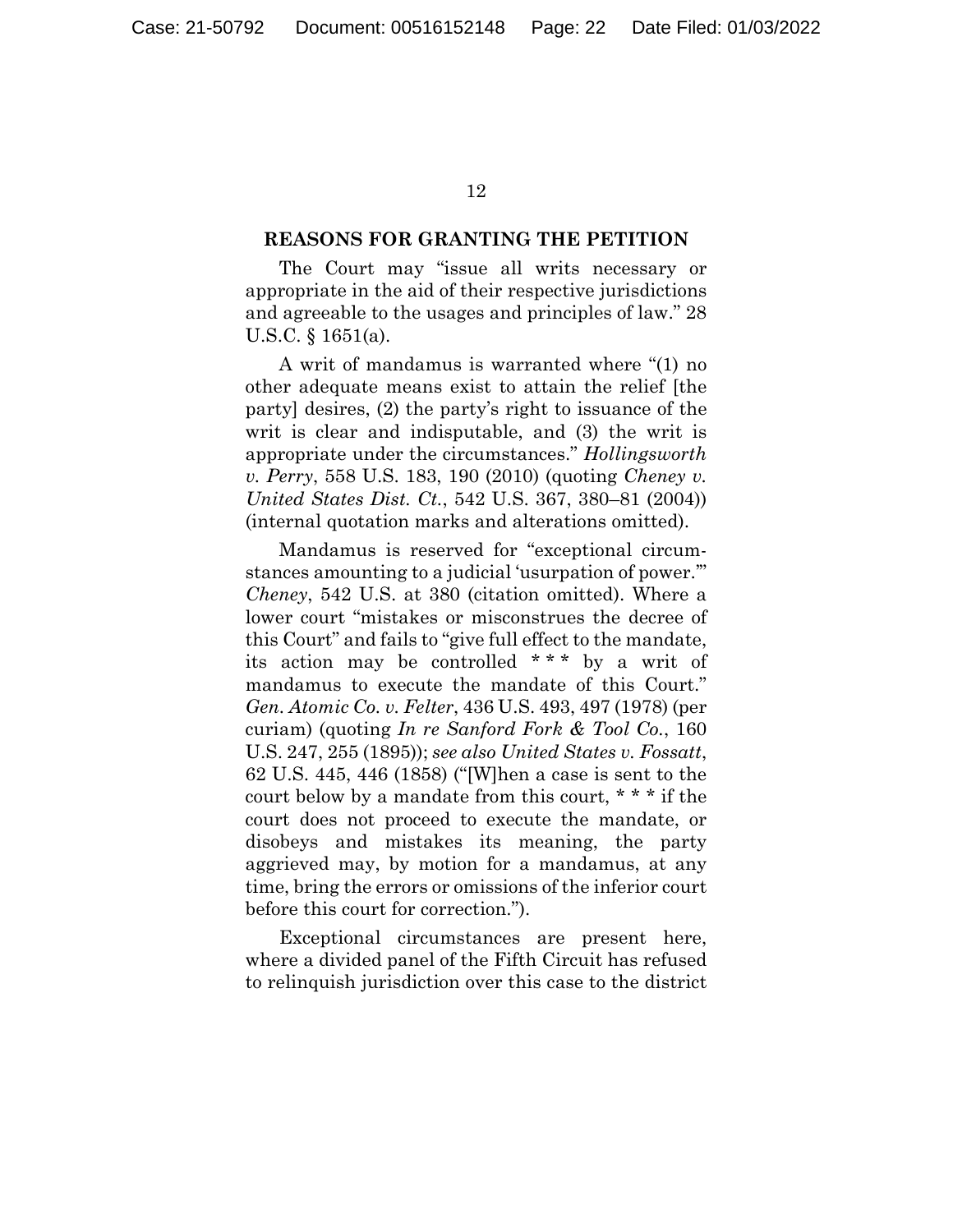court despite this Court having fully resolved the appeal pending in the Fifth Circuit.

## **I. PETITIONERS' RIGHT TO ISSUANCE OF A WRIT IS CLEAR**

Petitioners are entitled to a writ directing the Fifth Circuit to relinquish jurisdiction over this case and remand it to the district court for further proceedings consistent with this Court's opinion, because the appeals before the Fifth Circuit have been fully resolved by this Court.

 What this Court "is asked to do by way of granting certiorari before judgment is to render the kind of judgment on the merits of the appeal that the court of appeals could have rendered." Stephen M. Shapiro et al., Supreme Court Practice § 2.2 at 80 (10th ed. 2013). The Court did so here. By "grant[ing] certiorari before judgment, [it] effectively [stood] in the shoes of the Court of Appeals." *Whole Woman's Health*, 142 S. Ct. at 531. And after full briefing and oral argument, "eight Justices [held] this case *may proceed past the motion to dismiss stage* against" the licensing-official defendants. *Id.* (emphasis added). The Court repeated this conclusion three separate times, *see id.* at 535–36, 537, 539, rejecting the position of the sole Justice who dissented from this holding, *id.* at 539 (Thomas, J., concurring in part and dissenting in part). *See also id.* at 543 ("I would instruct the District Court to dismiss this case against all respondents[.]").

With a clear majority of this Court having held that the case may proceed past the motion-to-dismiss stage as to the state-licensing defendants, "there are no issues remaining" before the Fifth Circuit "for [it]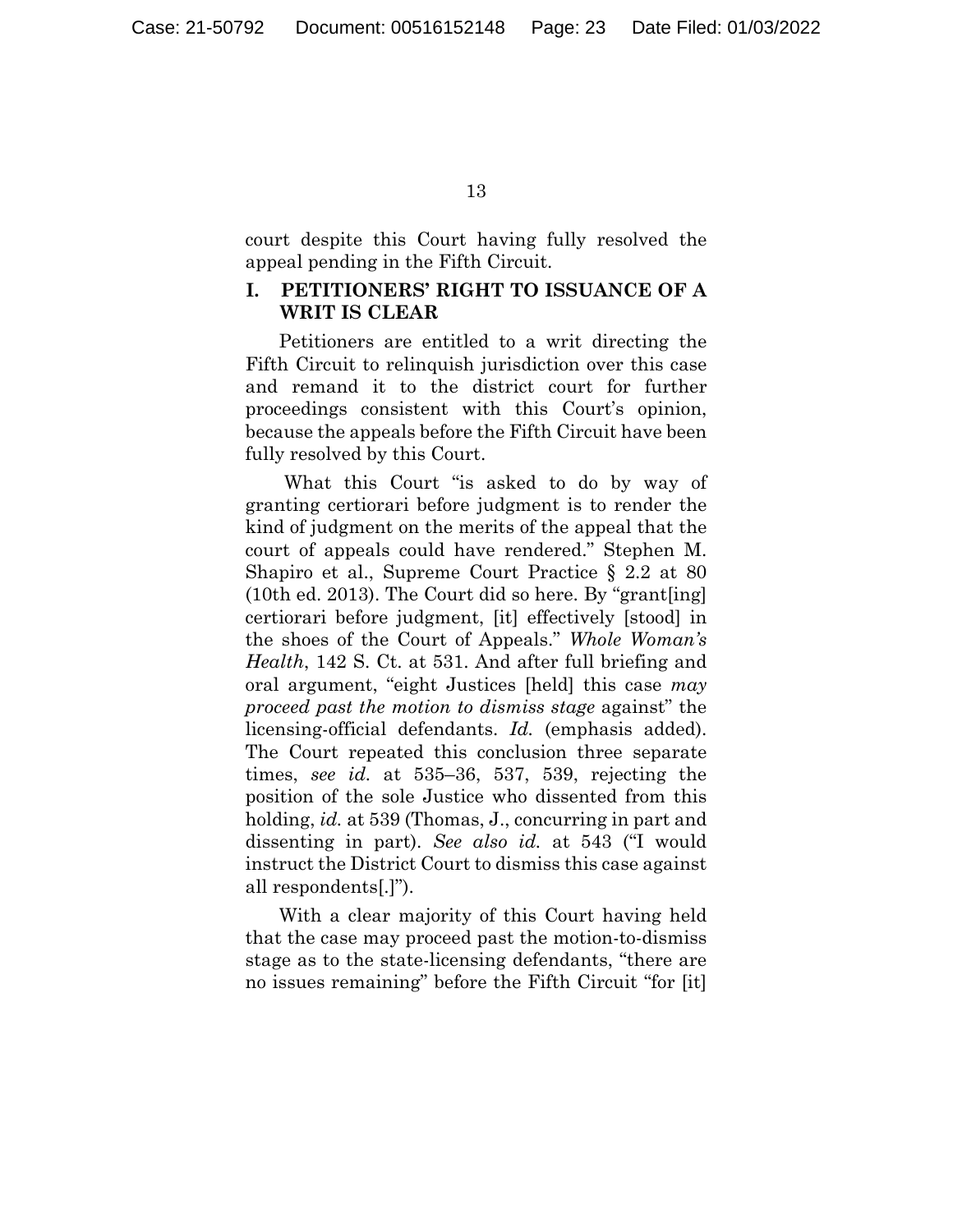to resolve," as the appeal was of the district court's denial of defendants' motion to dismiss. Pet. App. 10a (Higginson, J., dissenting). Instead, all that is left for the court of appeals to do is enter its own order remanding the case to the district court. *See Whole Woman's Health*, 142 S. Ct. at 539 ("affirm[ing] in part and revers[ing] in part" the "order of the District Court" and remanding the case to the Fifth Circuit "for further proceedings consistent with [its] opinion").

However, in contravention of this Court's mandate, the court of appeals denied petitioners' motion to remand and is continuing to exercise jurisdiction over the fully decided appeal, precluding the case from proceeding past the motion-to-dismiss stage as this Court directed. The court of appeals has ordered oral argument and indicated that it intends to consider, at minimum, "questions concerning justiciability as to the defendants remaining in this suit, and the necessity and appropriateness of certification to the Texas Supreme Court." Pet. App. 4a.

Yet no such "questions concerning justiciability" remain. This Court already concluded that Article III is satisfied here. Responding to Justice Thomas's contention that plaintiffs lack standing to sue the licensing officials, the Court explained that plaintiffs have shown an injury caused by those defendants. *Whole Woman's Health*, 142 S. Ct. at 536–37. The Court recognized that plaintiffs "have plausibly alleged that S.B. 8 has already had a direct effect on their day-to-day operations," and that there is a credible threat of enforcement by the licensing officials, *id.* at 537, which is sufficient to establish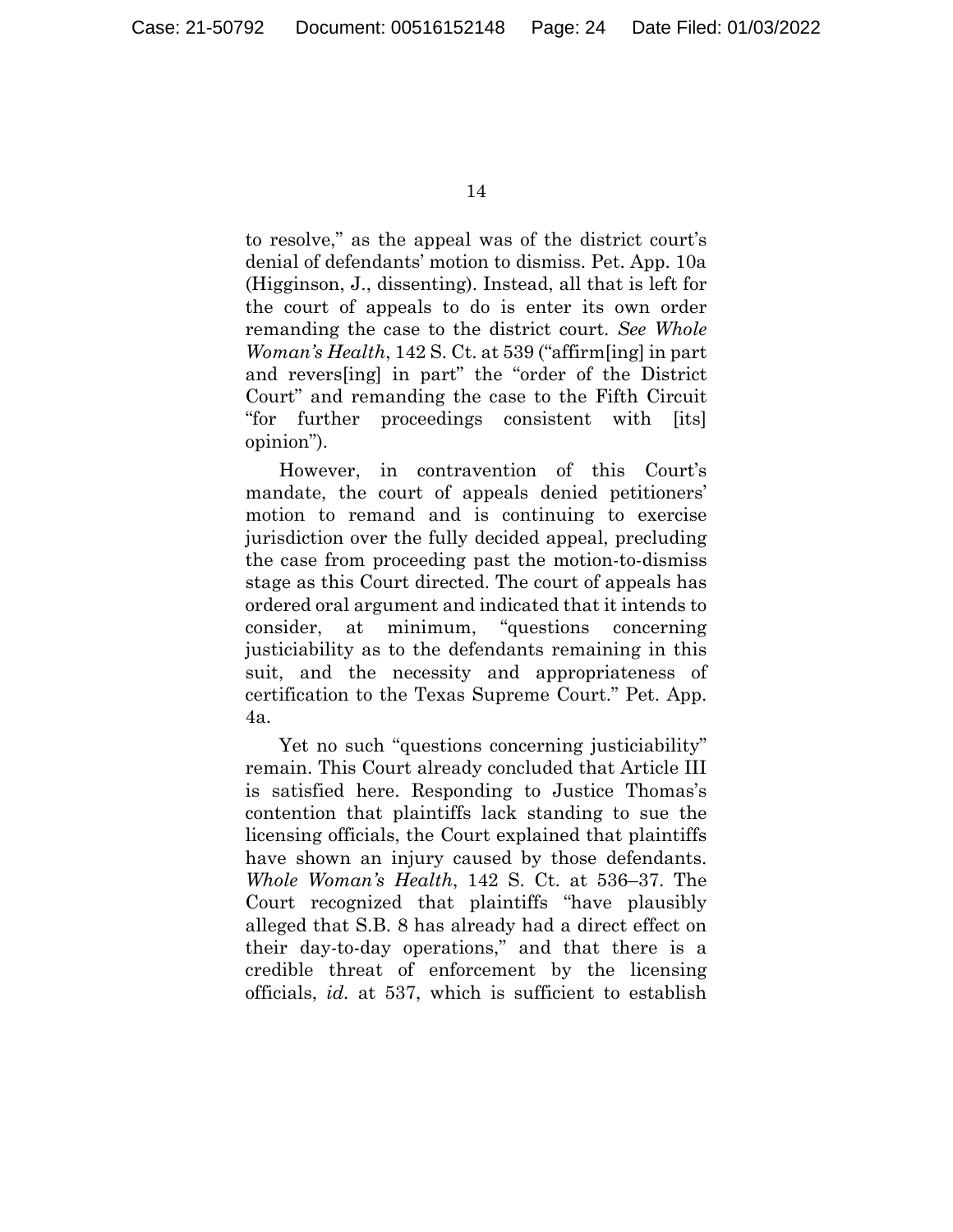Article III standing, *see Susan B. Anthony List v. Driehaus*, 573 U.S. 149, 158 (2014); *Babbitt v. United Farm Workers Nat'l Union*, 442 U.S. 289, 298 (1979).

Moreover, even if the Fifth Circuit limited its consideration to defendants' motion for certification to the Supreme Court of Texas and excluded "justiciability" questions, it has still violated this Court's mandate. There is no way to reconcile certification with this Court's decision, since the Court already *affirmed* the part of the district court's order denying the licensing officials' motions to dismiss. *Whole Woman's Health*, 142 S. Ct. at 538–39 (resolving in full defendants' appeals and ordering that plaintiffs' case may proceed against state licensing officials).

Defendants had the opportunity to present their certification request to this Court during merits briefing and argument, but they did not do so. And even without such a request, this Court could have sua sponte sought to certify any questions of state law to the Texas Supreme Court, had it believed that certification was necessary. *See* Tex. R. App. P. 58.1 (providing for certification from any "federal appellate court"). Yet "the Court declined to certify this question itself, as it has \*\*\* previously done." Pet. App. 8a (Higginson, J., dissenting) (citing *Fiore v. White*, 528 U.S. 23 (1999); *Elkins v. Moreno*, 435 U.S. 647 (1978); *Aldrich v. Aldrich*, 375 U.S. 249 (1963); *Dresner v. City of Tallahassee*, 375 U.S. 136 (1963)).

Defendants are not entitled to a second bite at the apple now that this Court has fully resolved their appeal, and the Fifth Circuit lacks authority to do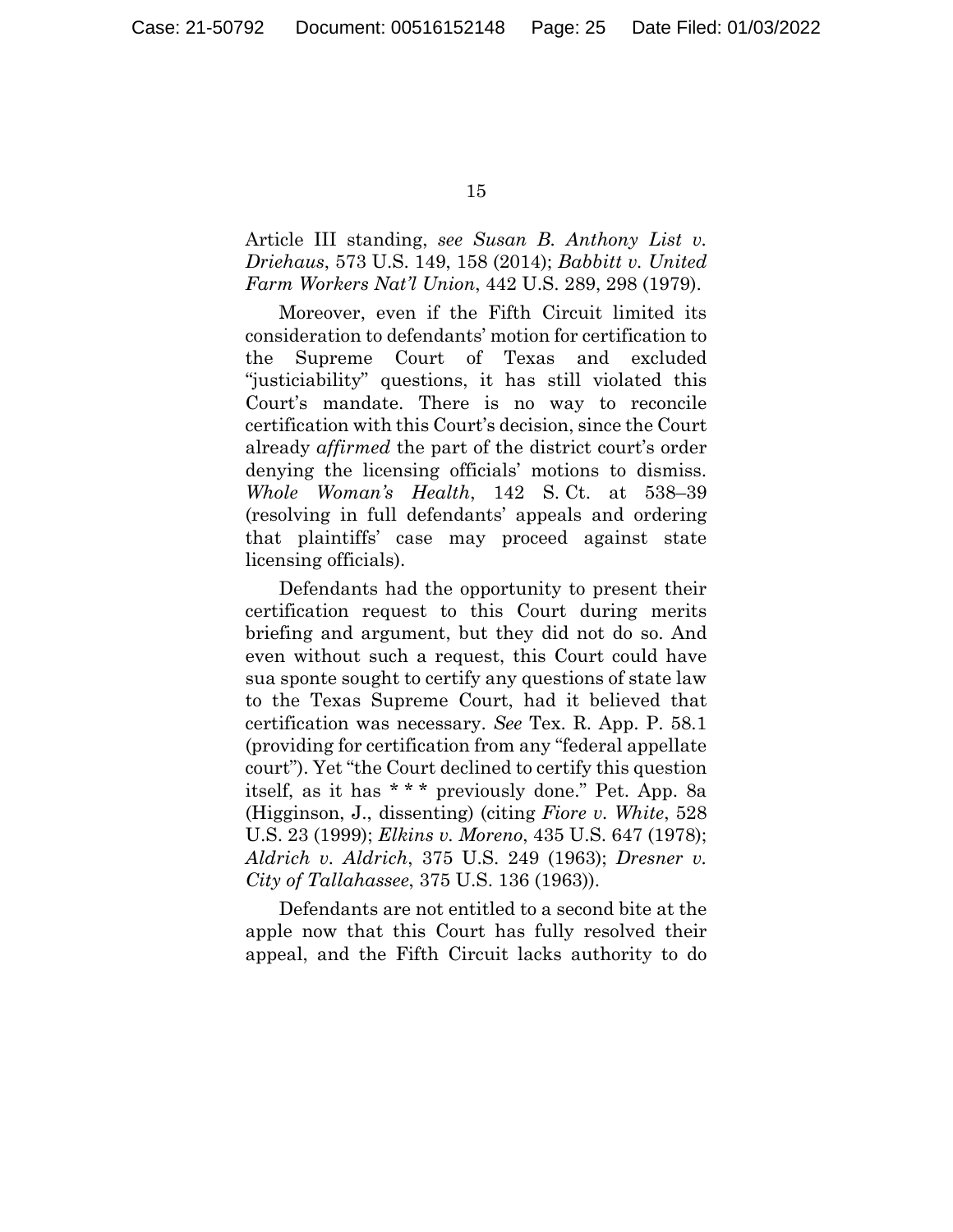anything else beyond remanding the case to the district court.

Therefore, Petitioners meet the high threshold for a writ of mandamus ordering the Fifth Circuit to confine its actions to the limits prescribed by this Court's mandate.

## **II. A WRIT OF MANDAMUS IS WARRANTED GIVEN THE URGENT CIRCUMSTANCES OF THIS CASE**

Because the Court of Appeals is acting in conspicuous violation of this Court's mandate, a writ of mandamus from this Court is the appropriate vehicle to rectify the error. *See, e.g.*, *Ex parte Republic of Peru*, 318 U.S. 578, 583 (1943); *Fossatt*, 62 U.S. at 446.

This Court's intervention is particularly necessary because of the extraordinary, urgent circumstances of this case. As the Chief Justice stated, "[g]iven the ongoing chilling effect of the state law, the District Court should resolve this litigation and enter appropriate relief without delay." *Whole Woman's Health*, 142 S. Ct. at 544 (Roberts, C.J., concurring in the judgment in part and dissenting in part).

For more than four months, thousands of Texans have been unable to exercise their federal constitutional right to terminate their pregnancy. Those with the means to do so are being forced to travel out of State—in many cases, hundreds of miles or more—to obtain constitutionally protected medical care, while many others are being forced to take on the profound medical risks and pains of continuing pregnancy and childbirth against their will. And the rush of Texans fleeing to seek care is causing weeks-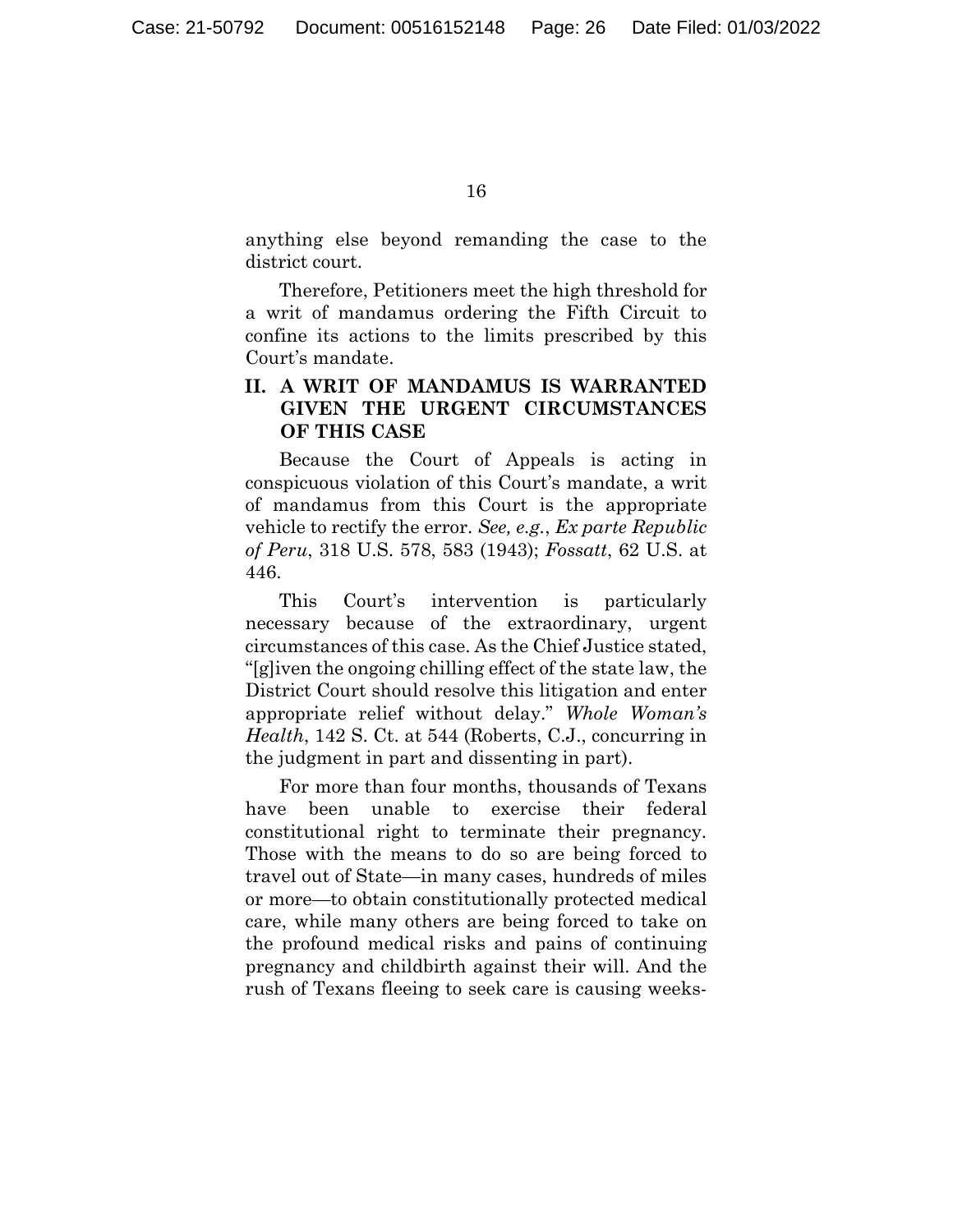long appointment backlogs in other States, harming residents of multiple States and invariably delaying first-trimester abortion patients across the country until later in pregnancy. Pet. for Cert. Before J. 18– 21, *Whole Woman's Health*, No. 21-463, (U.S. Sept. 23, 2021); *see also Whole Woman's Health*, 142 S. Ct. at 545 (Sotomayor, J., concurring in the judgment in part and dissenting in part).

Given the magnitude of the constitutional questions presented, this case "has received extraordinary solicitude," and for good reason. *Whole Woman's Health*, 142 S. Ct. at 538 n.6. On August 30, petitioners filed an emergency application for injunctive relief, and the Court resolved that application in approximately two days. On October 18, the Court granted petitioners' motion to expedite consideration of the petition for a writ of certiorari before judgment and directed respondents to file a response three days later. On October 22, the Court granted the petition and set oral argument for only ten days later. And the Court issued its opinion 39 days after oral argument. Most recently, the Court granted the plaintiffs' application to issue the judgment forthwith, rather than waiting the typical twenty-five days to issue its judgment.

Allowing the court of appeals to flout this Court's mandate and derail indefinitely the timely resolution of the merits of this case by the district court would render this extraordinary solicitude effectively meaningless and compound the ongoing harm to pregnant Texans under S.B. 8.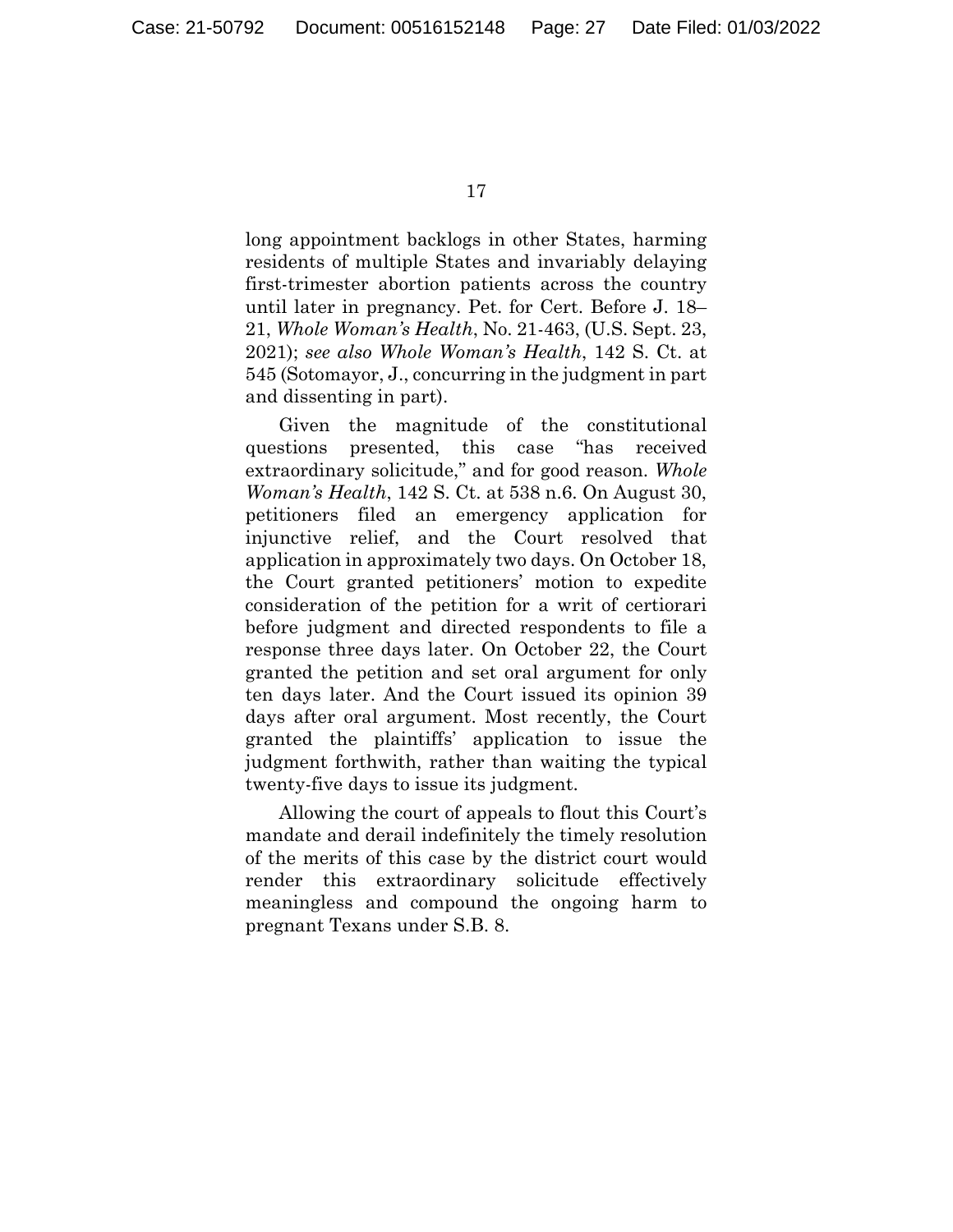## **III. NO OTHER ADEQUATE MEANS TO OBTAIN RELIEF EXIST**

No other adequate means exist to obtain Petitioners' requested relief. "[T]he Court has indicated that mandamus is the only proper remedy available to a party who has prevailed in the Supreme Court where the lower court, in the words of *United States v. Fossatt*, 62 U.S. (21 How.) 445, 446 (1858), 'does not proceed to execute the mandate, or disobeys and mistakes its meaning.'" Stephen M. Shapiro, et al., Supreme Court Practice 665 (10th ed. 2013). And here, petitioners have already moved for reconsideration of the court of appeals' order setting oral argument and for the case to be immediately remanded to the district court. A divided panel of the Fifth Circuit denied that request on December 30, 2021. Pet. App. 15a–17a.

Absent intervention by the Court, the Fifth Circuit is poised to entertain questions already decided by the Court in direct violation of this Court's mandate, and delay further resolution of this case in the district court by at least weeks, and potentially months or more. Therefore, Petitioners have no recourse in any other court. *In re Sanford Fork & Tool Co.*, 160 U.S. at 255; *Will v. United States*, 389 U.S. 90, 95–96 (1967); Stephen M. Shapiro et al., Supreme Court Practice 665 (10th ed. 2013) ("One function of the writ of mandamus is to force a lower court to comply with the mandate of an appellate court. When the mandate or judgment in question is that of the Supreme Court, application for the writ must, of course, be made to that Court.").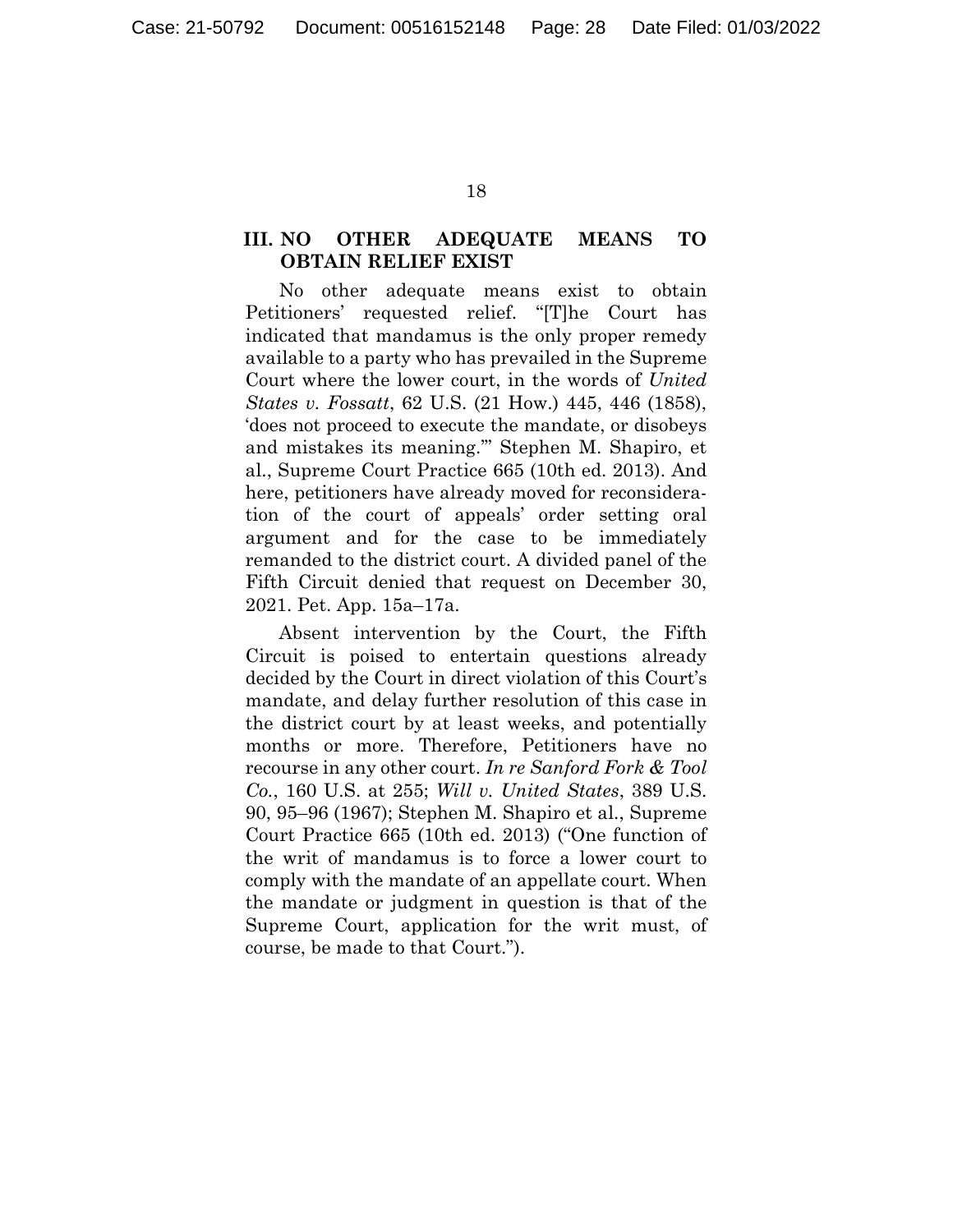#### **CONCLUSION**

For the foregoing reasons, the Court should issue a writ of mandamus directing the court of appeals to remand this case to the district court.

Respectfully submitted,

JULIE A. MURRAY RICHARD MUNIZ PLANNED PARENTHOOD FEDERATION OF AMERICA 1110 Vermont Ave., NW Suite 300 Washington, DC 20005 SARAH MAC DOUGALL PLANNED PARENTHOOD FEDERATION OF AMERICA 123 William St., 9th Fl. New York, NY 10038 **JULIA KAYE** 

BRIGITTE AMIRI CHELSEA TEJADA AMERICAN CIVIL LIBERTIES UNION FOUNDATION 125 Broad St., 18th Fl. New York, NY 10004

LORIE CHAITEN AMERICAN CIVIL LIBERTIES UNION FOUNDATION 1640 North Sedgwick St. Chicago, IL 60614

MARC HEARRON *Counsel of Record*  CENTER FOR REPRODUCTIVE RIGHTS 1634 Eye St., NW, Ste. 600 Washington, DC 20006 (202) 524-5539 mhearron@reprorights.org

MOLLY DUANE MELANIE FONTES NICOLAS KABAT KIRBY TYRELL CENTER FOR REPRODUCTIVE RIGHTS 199 Water St., 22nd Fl. New York, NY 10038 JAMIE A. LEVITT J. ALEXANDER LAWRENCE MORRISON & FOERSTER LLP 250 W. 55th St. New York, NY 10019

RUPALI SHARMA LAWYERING PROJECT 113 Bonnybriar Rd. South Portland, ME 04106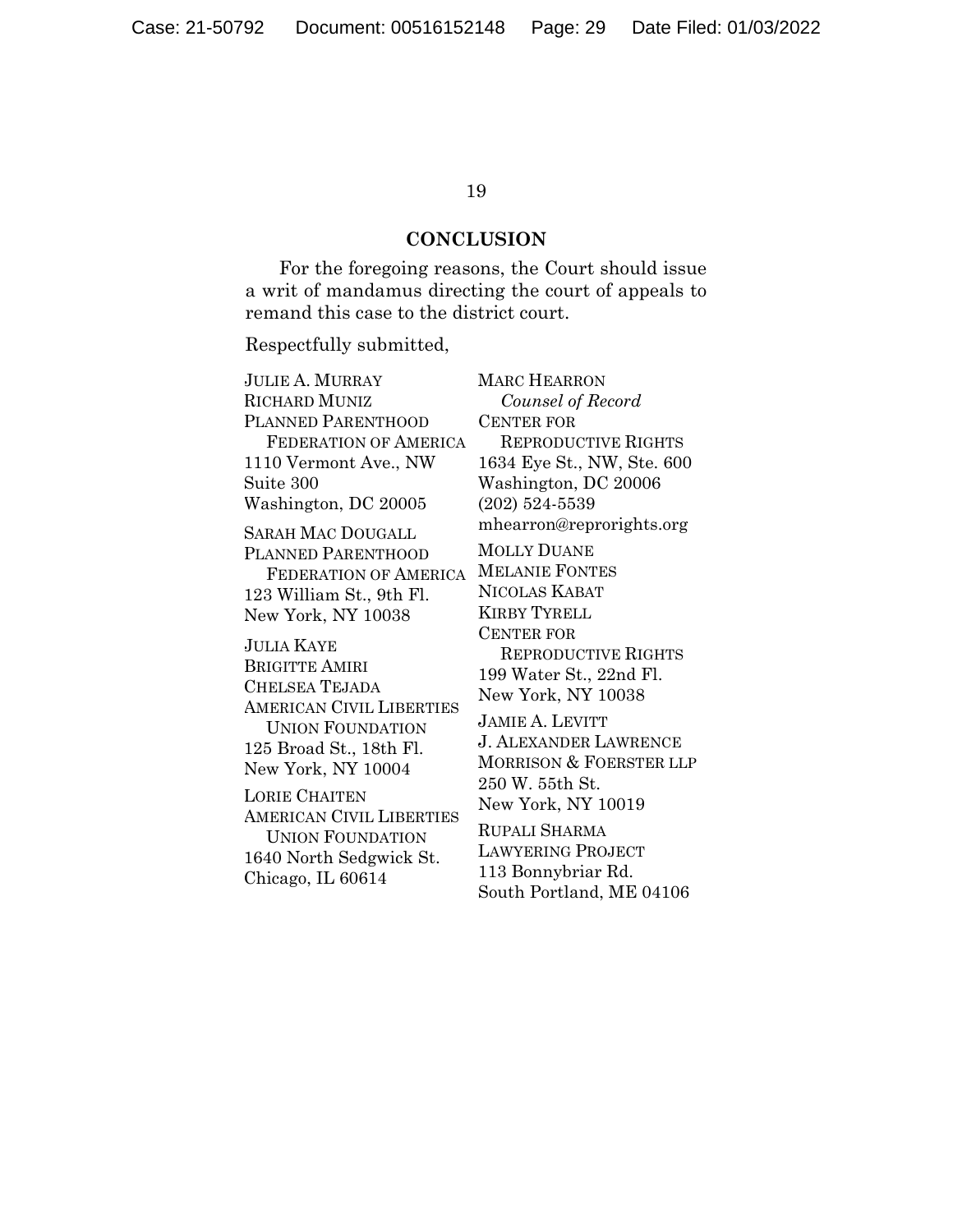DAVID COLE AMERICAN CIVIL LIBERTIES UNION FOUNDATION 915 15th St., NW Washington, DC 20005 ADRIANA PINON DAVID DONATTI ANDRE SEGURA ACLU FOUNDATION OF TEXAS, INC

5225 Katy Fwy., Ste. 350 Houston, TX 77007

STEPHANIE TOTI LAWYERING PROJECT 41 Schermerhorn St., No. 1056 Brooklyn, NY 11201

*Counsel for Petitioners* 

JANUARY 3, 2022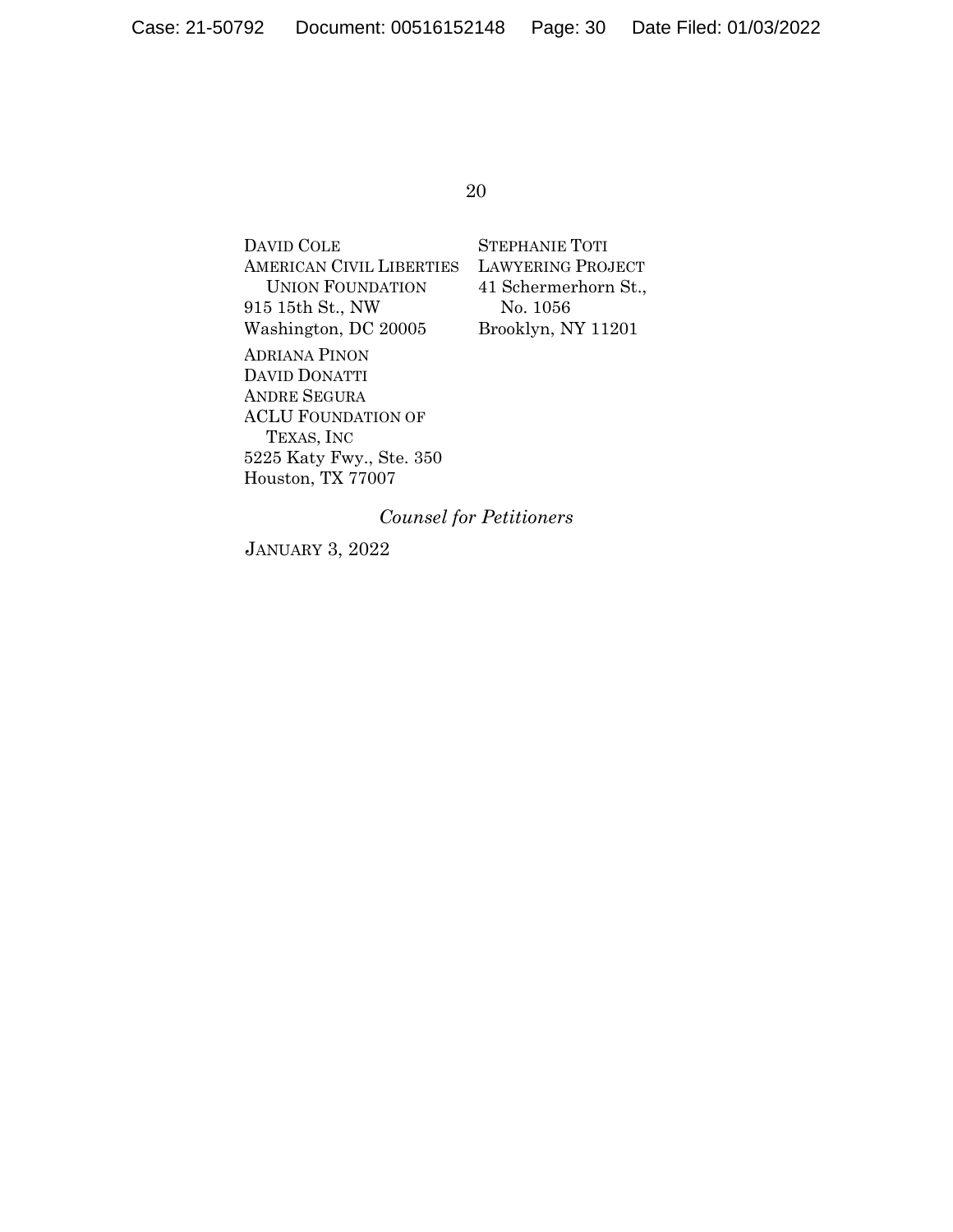## APPENDIX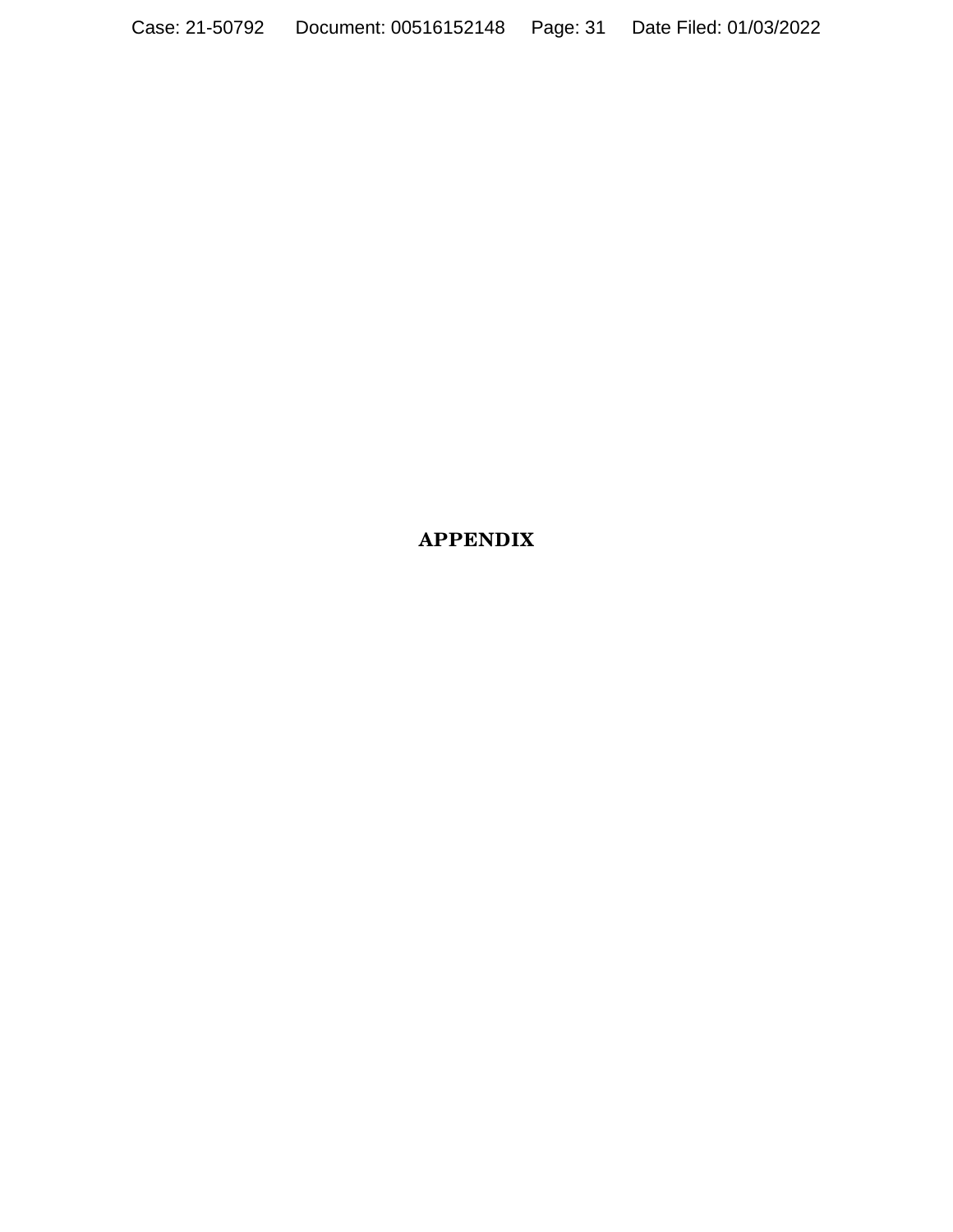#### *Appendix A*

### **IN THE UNITED STATES COURT OF APPEALS FOR THE FIFTH CIRCUIT**

 $\overline{\phantom{a}}$  , where  $\overline{\phantom{a}}$ 

### No. 21-50792  $\overline{\phantom{a}}$  , where  $\overline{\phantom{a}}$

WHOLE WOMAN'S HEALTH, on behalf of itself, its staff, physicians, nurses, and patients; ALAMO CITY SURGERY CENTER, P.L.L.C., on behalf of itself, its staff, physicians, nurses, and patients, doing business as Alamo Women's Reproductive Services; BROOKSIDE WOMEN'S MEDICAL CENTER, P.A., on behalf of itself, its staff, physicians, nurses, and patients, doing business as Brookside Women's Health Center and Austin Women's Health Center; HOUSTON WOMEN'S CLINIC, on behalf of itself, its staff, physicians, nurses, and patients; HOUSTON WOMEN'S REPRODUCTIVE SERVICES, on behalf of itself, its staff, physicians, nurses, and patients; PLANNED PARENTHOOD CENTER FOR CHOICE, on behalf of itself, its staff, physicians, nurses, and patients; PLANNED PARENTHOOD OF GREATER TEXAS SURGICAL HEALTH SERVICES, on behalf of itself, its staff, physicians, nurses, and patients; PLANNED PARENTHOOD SOUTH TEXAS SURGICAL CENTER, on behalf of itself, its staff, physicians, nurses, and patients; SOUTHWESTERN WOMEN'S SURGERY CENTER, on behalf of itself, its staff, physicians, nurses, and patients; WHOLE WOMEN'S HEALTH ALLIANCE, on behalf of itself,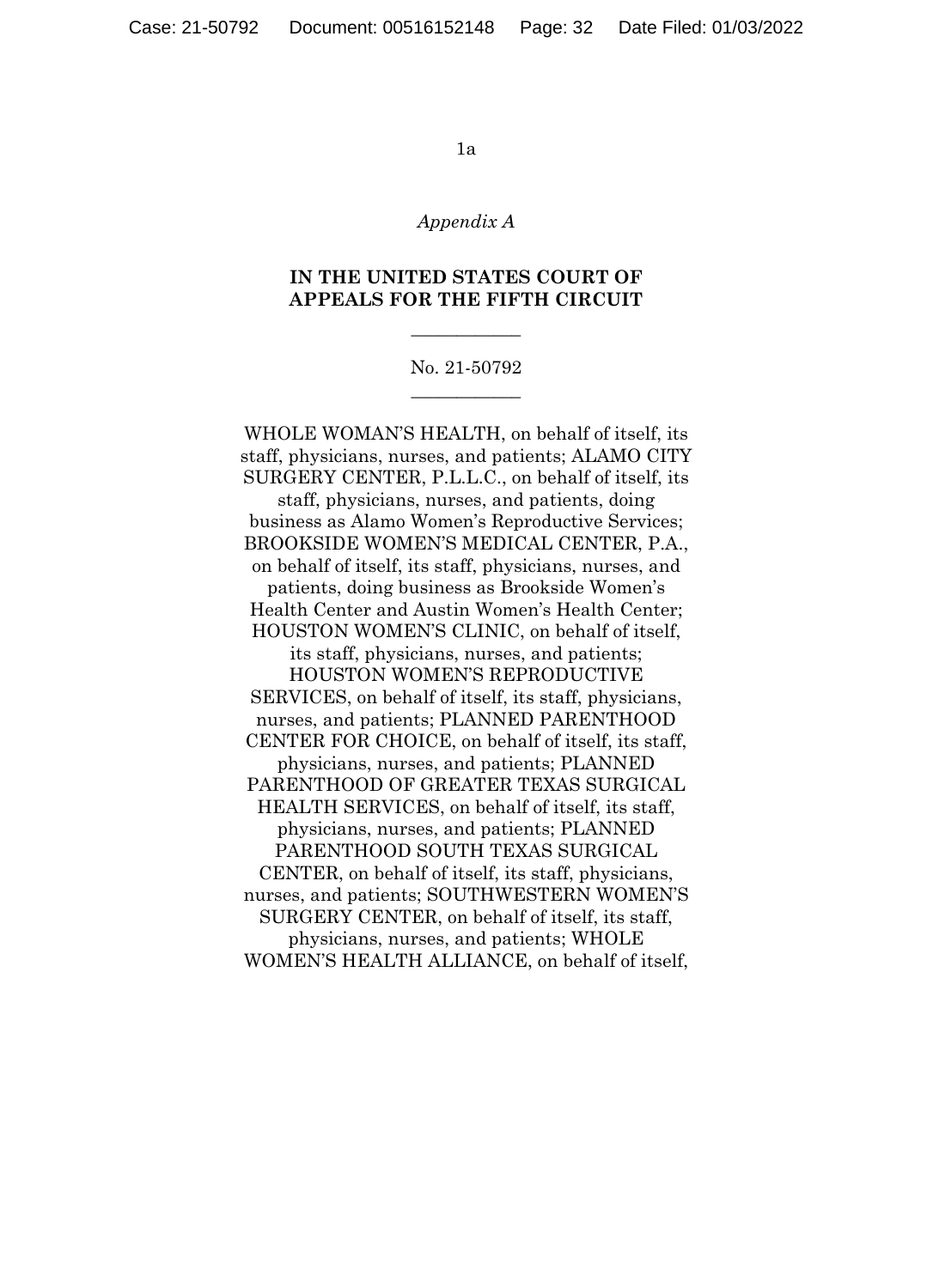its staff, physicians, nurses, and patients; MEDICAL DOCTOR ALLISON GILBERT, on behalf of herself and her patients; MEDICAL DOCTOR BHAVIK KUMAR, on behalf of himself and his patients; THE AFIYA CENTER, on behalf of itself and its staff; FRONTERA FUND, on behalf of itself and its staff; FUND TEXAS CHOICE, on behalf of itself and its staff; JANE'S DUE PROCESS, on behalf of itself and its staff; LILITH FUND, Incorporated, on behalf of itself and its staff; NORTH TEXAS EQUAL ACCESS FUND, on behalf of itself and its staff; REVEREND ERIKA FORBES; REVEREND DANIEL KANTER; MARVA SADLER,

*Plaintiffs-Appellees,* 

*versus* 

JUDGE AUSTIN REEVE JACKSON; PENNY CLARKSTON; MARK LEE DICKSON; STEPHEN BRINT CARLTON; KATHERINE A. THOMAS; CECILE ERWIN YOUNG; ALLISON VORDENBAUMEN BENZ; KEN PAXTON,

*Defendants-Appellants.* 

Appeal from the United States District Court for the Western District of Texas, Austin Division USDC No. 1:21-CV-616

 $\overline{\phantom{a}}$  , where  $\overline{\phantom{a}}$ 

Filed: December 17, 2021  $\overline{\phantom{a}}$  , we can also the set of  $\overline{\phantom{a}}$ 

 $\overline{\phantom{a}}$  , where  $\overline{\phantom{a}}$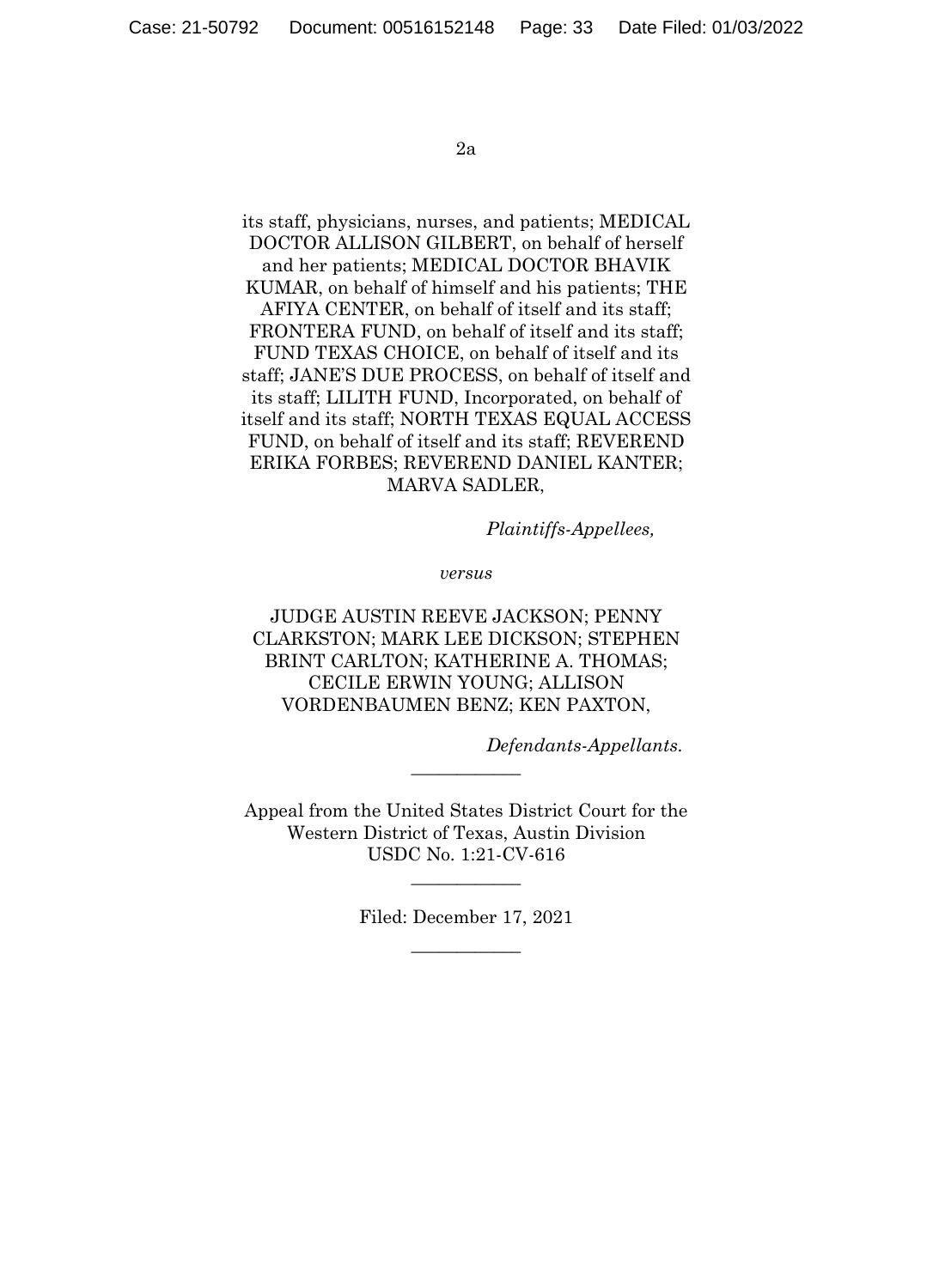## ORDER:

The panel to which this case is now assigned ORDERS that a response to issues covered by the appellants' Motion to Certify to the Supreme Court of Texas or, Alternatively, to set a Briefing Schedule, must be expedited and the filing deadline is close of business on December 23, 2021.

> LYLE W. CAYCE, CLERK United States Court of Appeals for the Fifth Circuit /s/ Lyle W. Cayce

## ENTERED AT THE DIRECTION OF THE COURT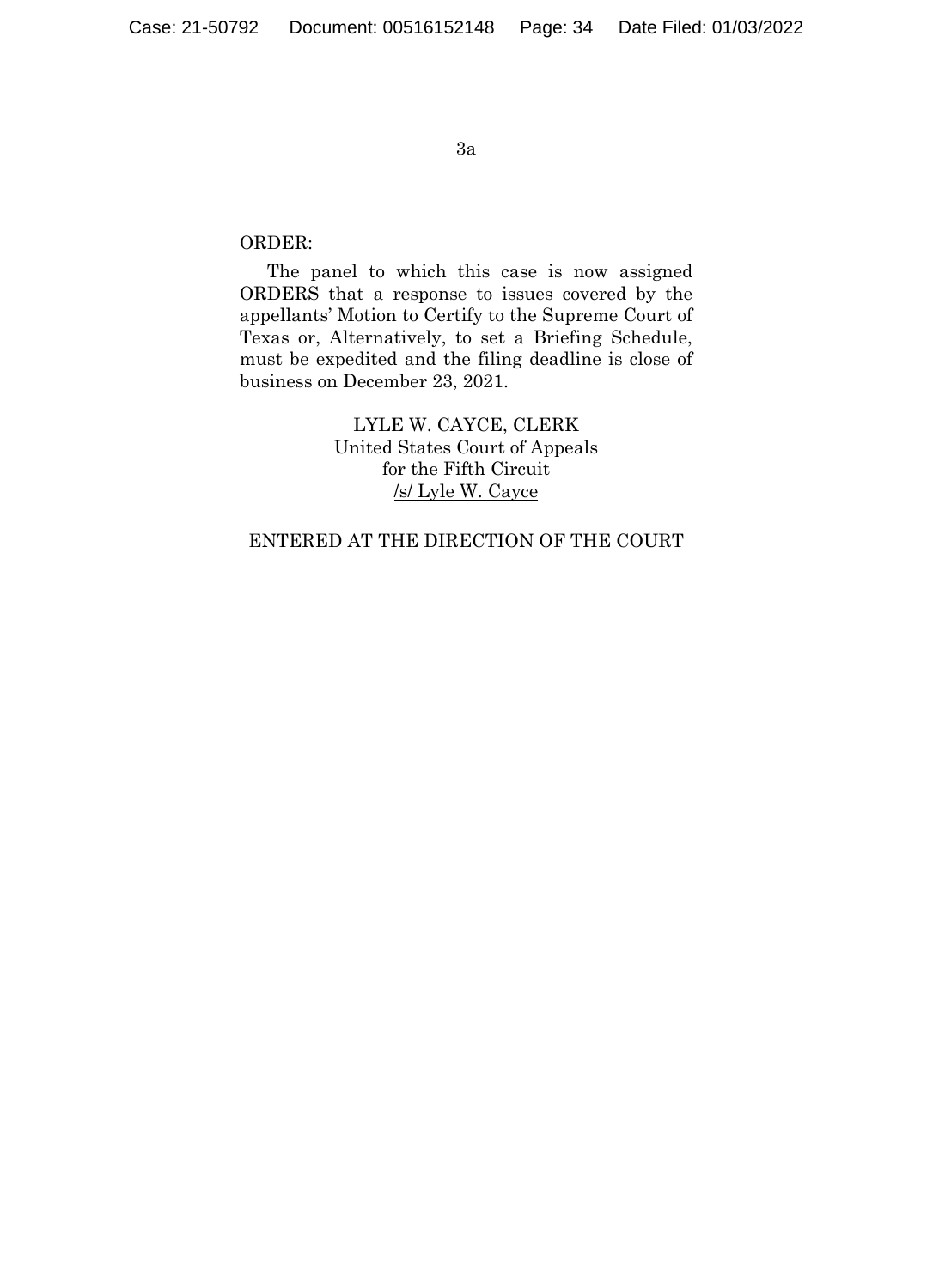#### *Appendix B*

# **UNITED STATES COURT OF APPEALS FIFTH CIRCUIT**

OFFICE OF THE CLERK

LYLE W. CAYCE TEL. 504-310-7700 CLERK 600 S. MAESTRI PLACE, Suite 115 New Orleans, LA 70130

December 27, 2021

### TO COUNSEL LISTED BELOW:

NO. 21-50792 Whole Woman's Health v. Jackson USDC No. 1:21-CV-616

Dear Counsel,

The court has decided that oral argument is appropriate before ruling on the State's Motion to Certify or Alternate Motion to Set a Briefing Schedule, and the Response thereto. Consequently, the argument will be held at 9 am in New Orleans on Friday, January 7, 2022. Without limiting the parties' discretion, the court is particularly interested in questions concerning justiciability as to the defendants remaining in this suit, and the necessity and appropriateness of certification to the Texas Supreme Court.\*

Very truly yours, LYLE W. CAYCE, Clerk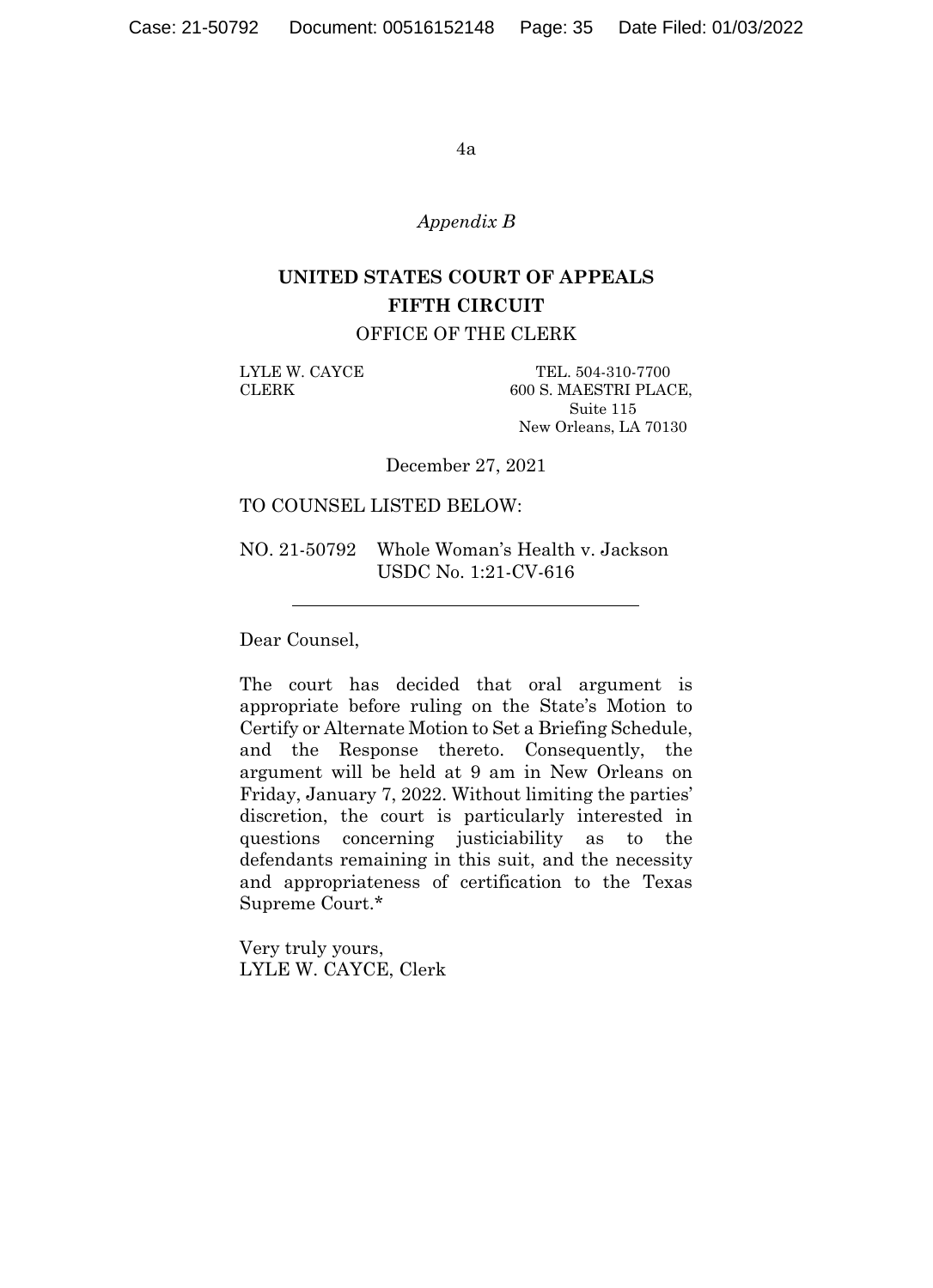By: \_\_\_\_\_\_\_\_\_\_\_\_\_\_\_\_\_\_\_\_\_\_\_\_\_

Geralyn A. Maher Calendar Clerk 504-310-7630

\*The court majority stress that by scheduling and hearing oral argument, there is no intent to prejudge the merits of the motion or response.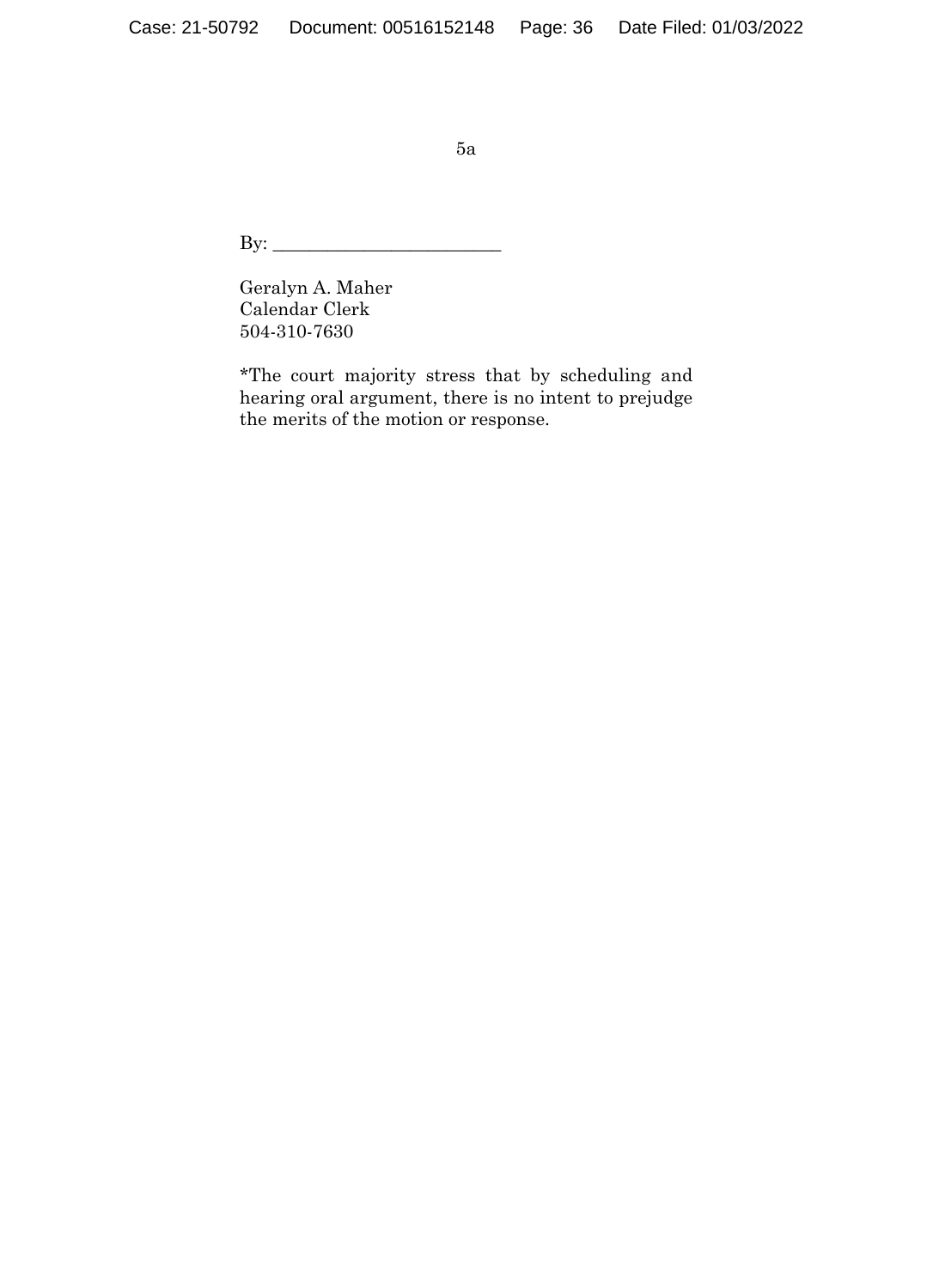*Appendix C*   $\overline{\phantom{a}}$  , where  $\overline{\phantom{a}}$ 

Filed: December 27, 2021  $\overline{\phantom{a}}$  , where  $\overline{\phantom{a}}$ 

STEPHEN A. HIGGINSON, *Circuit Judge*, dissenting:

I respectfully disagree with the majority's decision to hear oral argument on this remand from the United States Supreme Court. I do not read the Supreme Court's judgment, especially in a case of this magnitude and acceleration, to countenance such delay. I would immediately remand the case to the district court, denying without oral argument the defendants' motion to certify and alternative motion to set a briefing schedule. However, having been unpersuasive, upon an appropriate motion, I would preliminarily enjoin the defendant licensing officials from enforcing S. B. 8 against the plaintiffs, in accordance with the Supreme Court's near unanimous holding that "sovereign immunity does not bar the [plaintiffs'] suit against these named defendants at the motion to dismiss stage." *Whole Woman's Health v. Jackson*, No. 21-463, 2021 WL 5855551, at \*8 (U.S. Dec. 10, 2021).

I would deny the defendants' motion to certify. I am confident that the Court did not intend an unintelligible *perhaps* when it concluded that the plaintiffs' suit may proceed against four "executive licensing official[s] who may or must take enforcement actions against the [plaintiffs] if they violate the terms of Texas's Health and Safety Code, including S. B. 8."

I.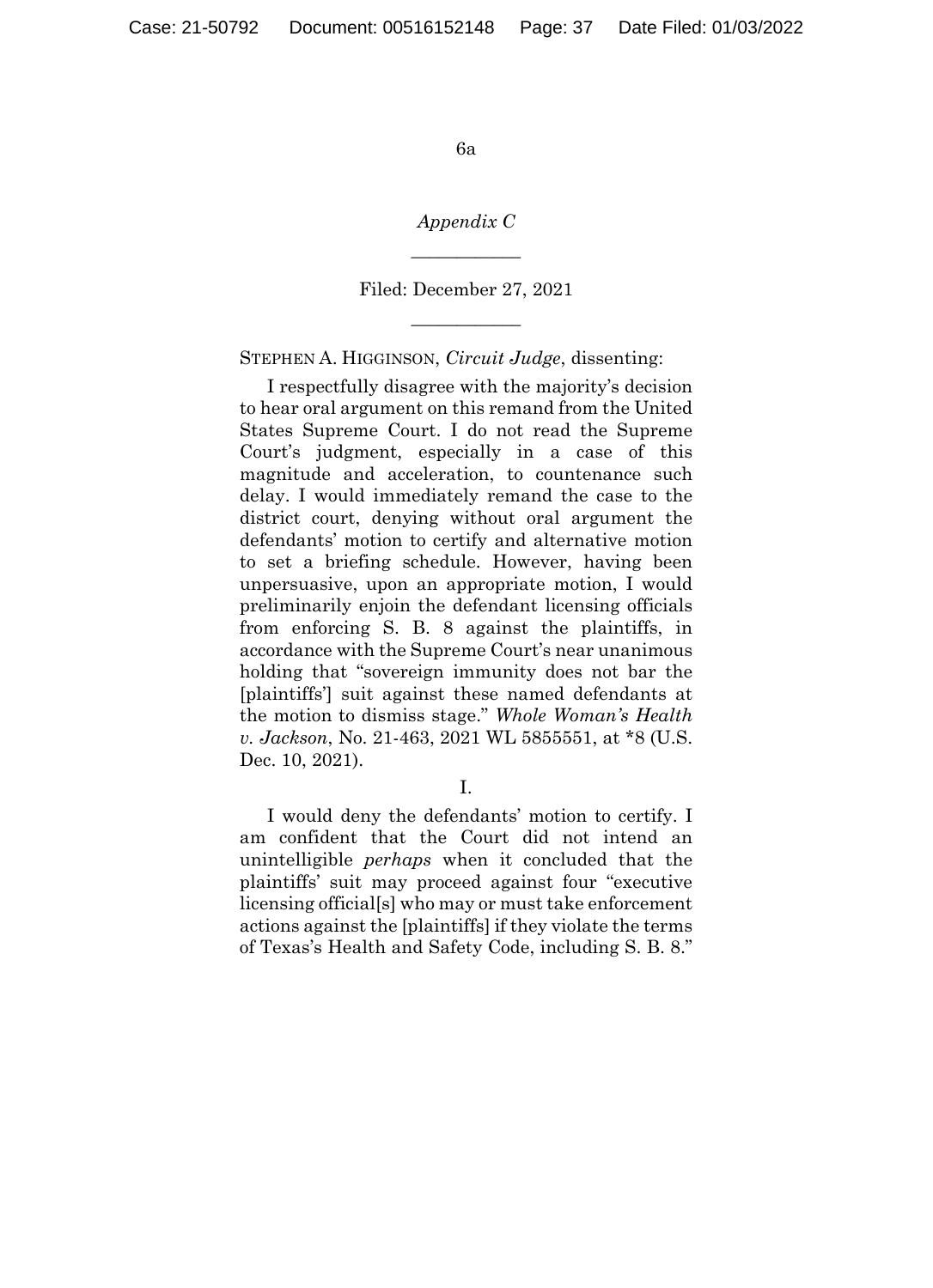*Jackson*, 2021 WL 5855551, at \*8 (citing TEX. Occ. Code § 164.055(a)).

The Court examined this point with care. The argument that the defendants tell us warrants the further delays of certification and, whether the question is accepted or declined, re-litigation before us—that Texas law does *not*, in fact, allow these licensing officials to take enforcement actions against the plaintiffs if they violate S. B. 8—was sufficiently briefed and argued in the Supreme Court to be the basis of Justice Thomas's dissenting opinion. *Compare id.* at \*13-14 (Thomas, J., concurring in part and dissenting in part) (citing TEX. HEALTH & SAFETY CODE §§ 171.207(a), 171.208(a)), *with* Defendants-Appellants' Motion to Certify at 7 (proposed certification question).

The Court majority could not have been more explicit, declaring that it "approves today" the plaintiffs' challenges in federal court. *Jackson*, 2021 WL 5855551, at \*11. In its exact holding, the Court stated, "we hold that sovereign immunity does not bar the petitioners' suit against these named defendants at the motion to dismiss stage." *Id.* at \*8. Later, in a summation, the Court emphatically reconfirmed that "eight Justices hold this case may proceed past the motion to dismiss stage against Mr. Carlton, Ms. Thomas, Ms. Benz, and Ms. Young, defendants with specific disciplinary authority over medical licensees, including the [plaintiffs]." *Id.* at 11.

I do not find any ambiguity in the majority's judgment. The defendants already lost this point in the Supreme Court. They should not get a second bite.

Moreover, even if the Supreme Court's opinion were somehow a raveled mass that the defendants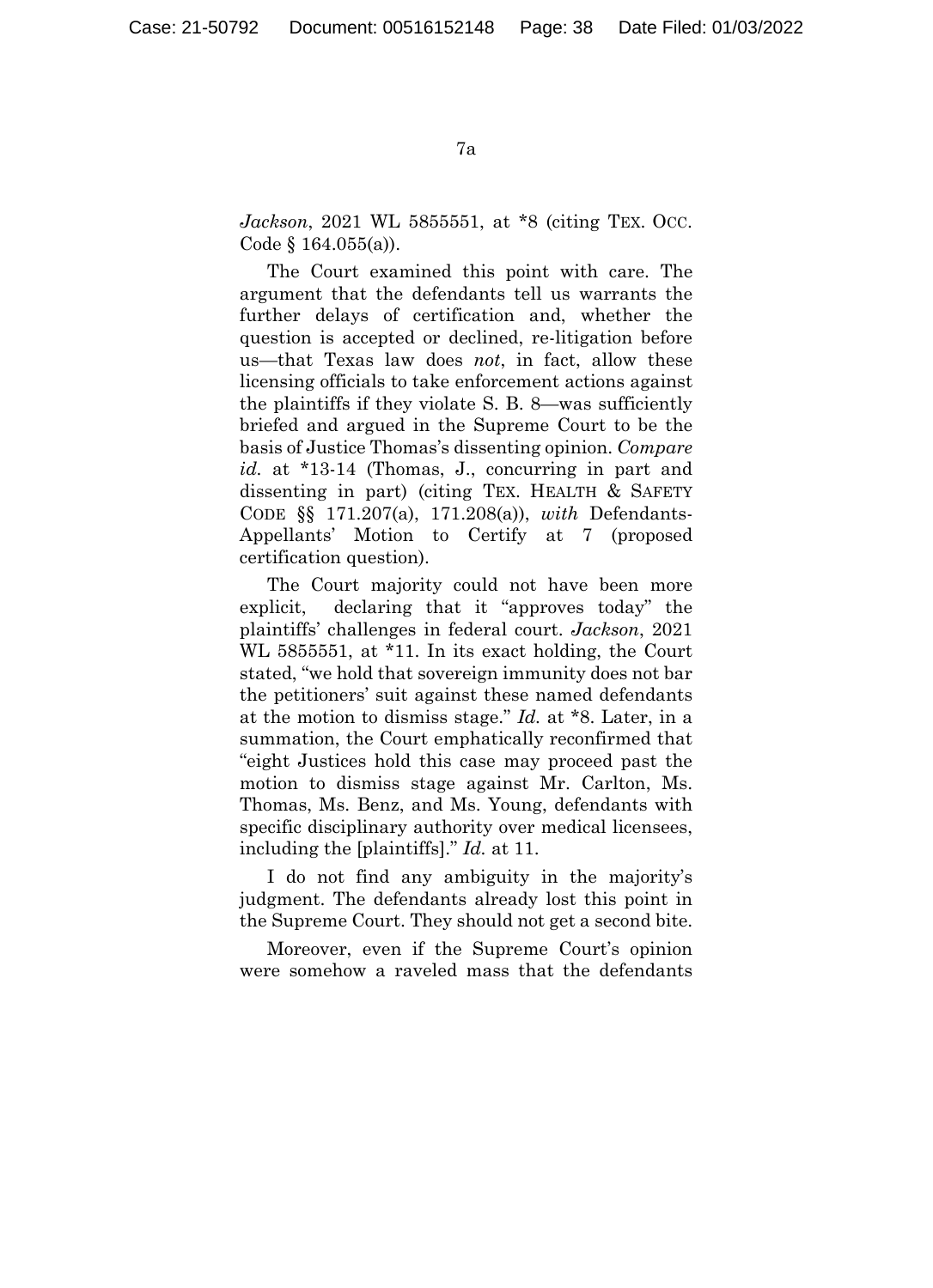could undo by pulling on a single thread, this court should not pull that thread. The Supreme Court drafts its judgments with precise decretal language. Although the defendants had informed the Court of its intent to move for certification,<sup>1</sup> the Court did not instruct us to certify this purportedly outcomedeterminative question, as it has done in previous cases. *Cf. McKesson v. Doe*, 141 S. Ct. 48, 51 (2020) (per curiam) ("[T]he Fifth Circuit should not have ventured into so uncertain an area of tort law—one laden with value judgments and fraught with implications for First Amendment rights—without first seeking guidance on potentially controlling Louisiana law from the Louisiana Supreme Court."). Likewise, the Court declined to certify this question itself, as it has also previously done. *See Fiore v. White*, 528 U.S. 23 (1999); *Elkins v. Moreno*, 435 U.S. 647 (1978); *Aldrich v. Aldrich*, 375 U.S. 249 (1963); *Dresner v. City of Tallahassee*, 375 U.S. 136 (1963); *see also* TEX. R. APP. P. 58.1 ("The Supreme Court of Texas may answer questions of law certified to it by *any federal appellate court*.") (emphasis added).

Indeed, when this issue was before the Supreme Court, no Justice indicated that the Court should certify the question itself or instruct us to certify the question, even though "[n]ormally this Court ought not to consider the Constitutionality of a state statute in the absence of a controlling interpretation of its meaning and effect by the state courts." *Arizonans for* 

 <sup>1</sup> *See* Respondents Carlton, Thomas, Tucker, and Young's Opposition to Petitioners' Application for Issuance of a Copy of the Opinion and Certified Copy of the Judgment Forthwith, *Whole Woman's Health v. Jackson*, No. 21-463 (U.S. Dec. 13, 2021).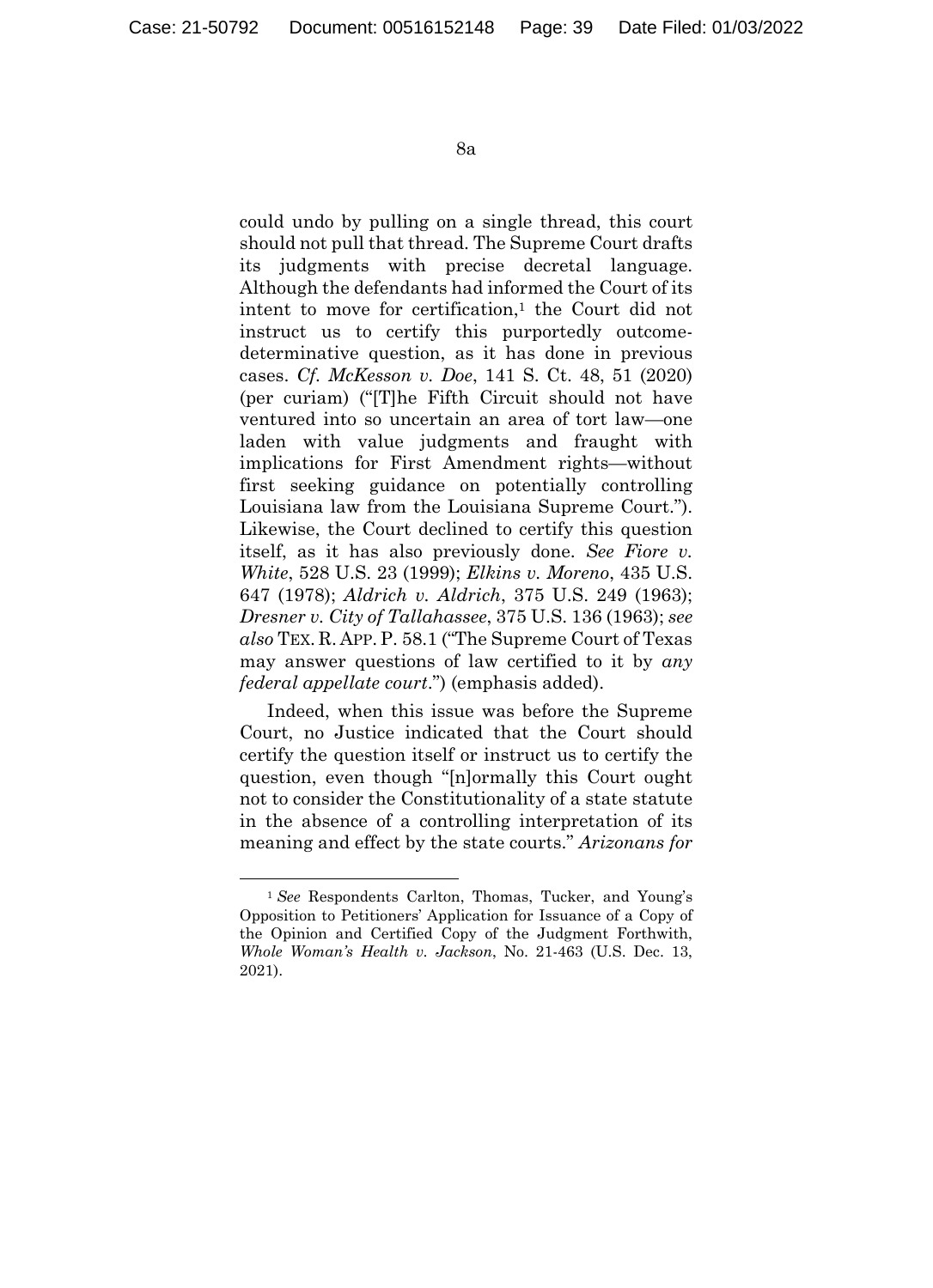*Off. Eng. v. Arizona*, 520 U.S. 43, 75 (1997) (quoting *Poe v. Ullman*, 367 U.S. 497, 526 (1961) (Harlan, J., dissenting)).2 After all, as the Court's own actions demonstrate, nothing about this case is "normal." Rather, it "has received extraordinary solicitude at every turn." *Jackson*, 2021 WL 5855551, at \*11 n.6. The Court expedited the case at each opportunity, took the extraordinary step of granting certiorari before judgment, and then heard three total hours of oral argument about whether Texas has improperly shielded from federal court review a law that openly defies a right expounded by the Supreme Court and provides a model for states to effectively nullify any constitutional right, whether expounded or enumerated. Finally, the Court granted the plaintiffs' application to issue the judgment forthwith, rather than waiting the typical 25 days to issue its judgment.3

For these reasons, I would deny the defendants' motion to certify.

#### II.

I would also deny the defendants' alternative motion to set a briefing schedule to address the

 <sup>2</sup> Indeed, in his dissenting opinion, Justice Thomas urged his interpretation of Texas law directly on Texas courts rather than arguing for certification. *See Jackson*, 2021 WL 5855551, at \*14 n.3 (Thomas, J., dissenting) ("Because the principal opinion's errors rest on misinterpretations of Texas law, the Texas courts of course remain free to correct its mistakes.").

<sup>3</sup> *See* Order, *Whole Woman's Health v. Jackson*, No. 21-463, 2021 WL 5931622, at \*1 (U.S. Dec. 16, 2021); *see also* Application for Issuance of a Copy of the Opinion and Certified Copy of the Judgment Forthwith, *Whole Woman's Health v. Jackson*, No. 21- 463 (U.S. Dec. 13, 2021); SUP. CT. R. 45.2, 45.3.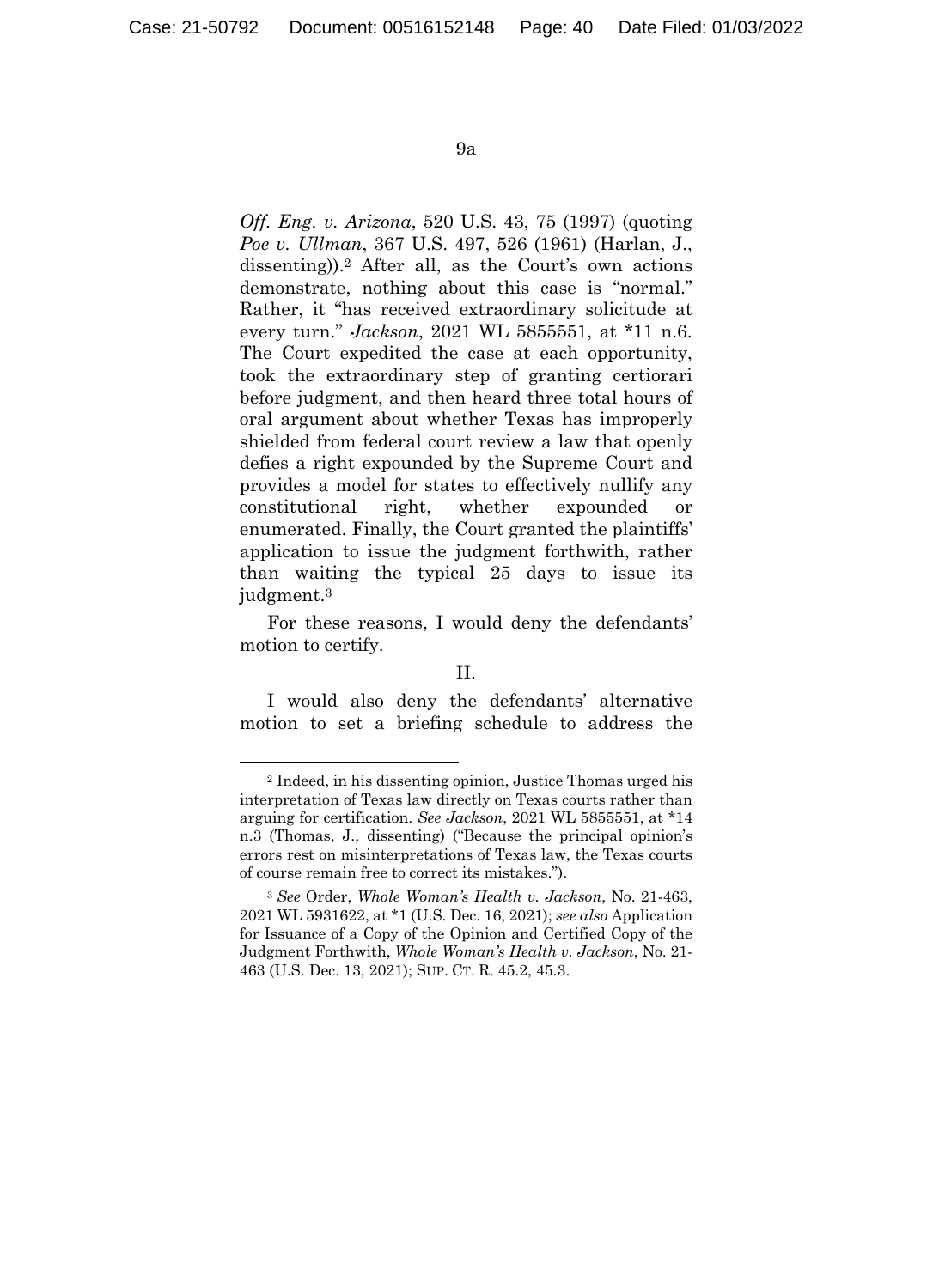remaining issues. That motion is premised on there being remaining issues in this appeal for us to resolve. However, no such issues exist. Because the Supreme Court "granted certiorari before judgment," it "effectively [stood] in the shoes of the Court of Appeals." *Jackson*, 2021 WL 5855551, at \*5. Accordingly, the Court "review[ed] the defendants' appeals challenging the District Court's order denying their motions to dismiss," ultimately holding that the "order of the District Court is affirmed in part and reversed in part." *Id.* at \*5, \*11. Because the Supreme Court stepped into our shoes and issued a full judgment affirming in part and reversing in part the district court's order, which had addressed all of the plaintiffs' claims, there are no issues remaining in this appeal for us to resolve.4

III.

Given our oath to "protect and defend" the Constitution, I would not add yet another stack to this matryoshka doll's despairing design. The Supreme

 <sup>4</sup> Though the defendants claim that their jurisdictional objections to the fee-shifting provision in section 4 of S. B. 8 were excluded from the Supreme Court's grant of certiorari, the parties argued this point in the Supreme Court. *See* Petitioner's Br. 2–3, *Whole Woman's Health v. Jackson*, No. 21-463 (U.S. Oct. 27, 2021) (arguing that "the state executive officials named as defendants cause distinct injuries to [the plaintiffs] . . . through their ability to sue [the plaintiffs] for the collection of fees and costs under S.B. 8's draconian fee-shifting provision"); Reply Br. for Respondents Jackson et al. 7-8, *Whole Woman's Health v. Jackson*, No. 21-463 (U.S. Oct. 29, 2021) (arguing that the fact that "executive officials could seek attorney's fees as 'prevailing parties' under section 4 of SB 8" did not create an Article III injury and that plaintiffs could not pursue their section 4 claim under Ex parte Young").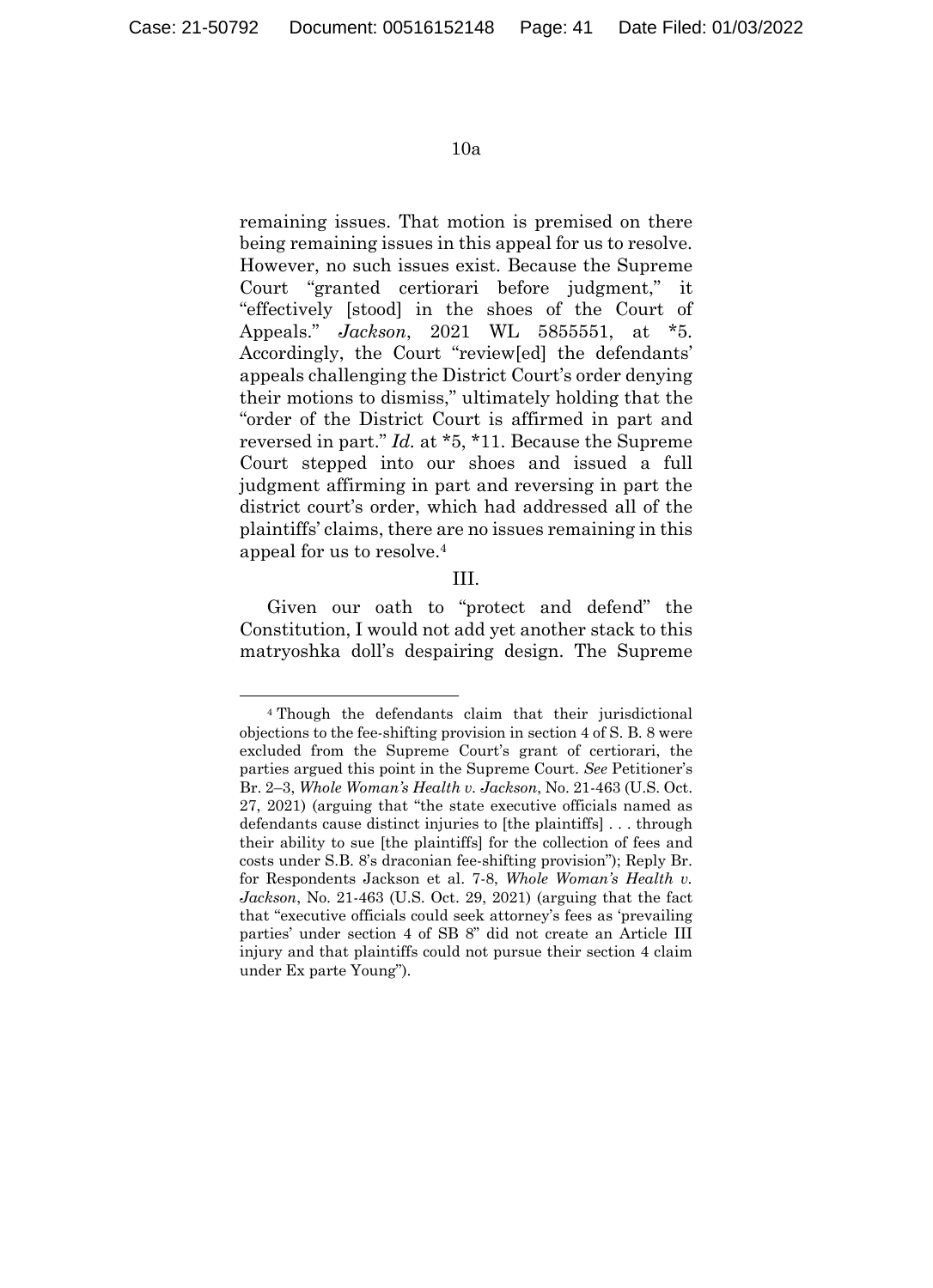Court's opinion and remand does not allow us to place new impediments in the path of federal court review of this mutinous law—above all not obstacles that the Court has already held do not exist. It is indignity enough that states feel emboldened to nullify constitutional rights expounded by the Court.

Contrary to the Supreme Court's accelerated relief, what this court does today adds impermissible delay to the vindication of the constitutional rights of Texas women in federal court. I would deny the defendants' motions and remand this case to the district court as soon as possible, so that what remains of the plaintiffs' lawsuit can proceed. As Chief Justice Roberts wrote, with no demurrer from other members of the Court: "Given the ongoing chilling effect of the state law, the District Court should resolve this litigation and enter appropriate relief without delay." *Id.* at \*15 (Roberts, C.J., concurring in the judgment in part and dissenting in part).5

 <sup>5</sup> Given that my colleagues, whom I respect, have decided to hear oral argument, I would take two steps to protect the Supreme Court's opinion and remand to us. First, as noted at the outset, upon an appropriate motion, I would preliminarily enjoin the defendant licensing officials from enforcing S. B. 8 against the plaintiffs, in accordance with the Supreme Court's near unanimous holding that "sovereign immunity does not bar the [plaintiffs'] suit against these named defendants at the motion to dismiss stage." *Jackson*, 2021 WL 5855551, at \*8. Second, I would invite the United States Attorney General to participate as amicus curiae for the duration of this case. *Cf. Bush v. Orleans Par. Sch. Bd.*, 191 F. Supp. 871, 878-79 (E.D. La.), *aff'd sub nom. Denny v. Bush*, 367 U.S. 908 (1961), *Legislature of Louisiana v. United States*, 367 U.S. 908 (1961), and *Tugwell v. Bush*, 367 U.S. 907 (1961) ("We conclude that the participation of the United States at this stage of the proceeding is entirely appropriate.").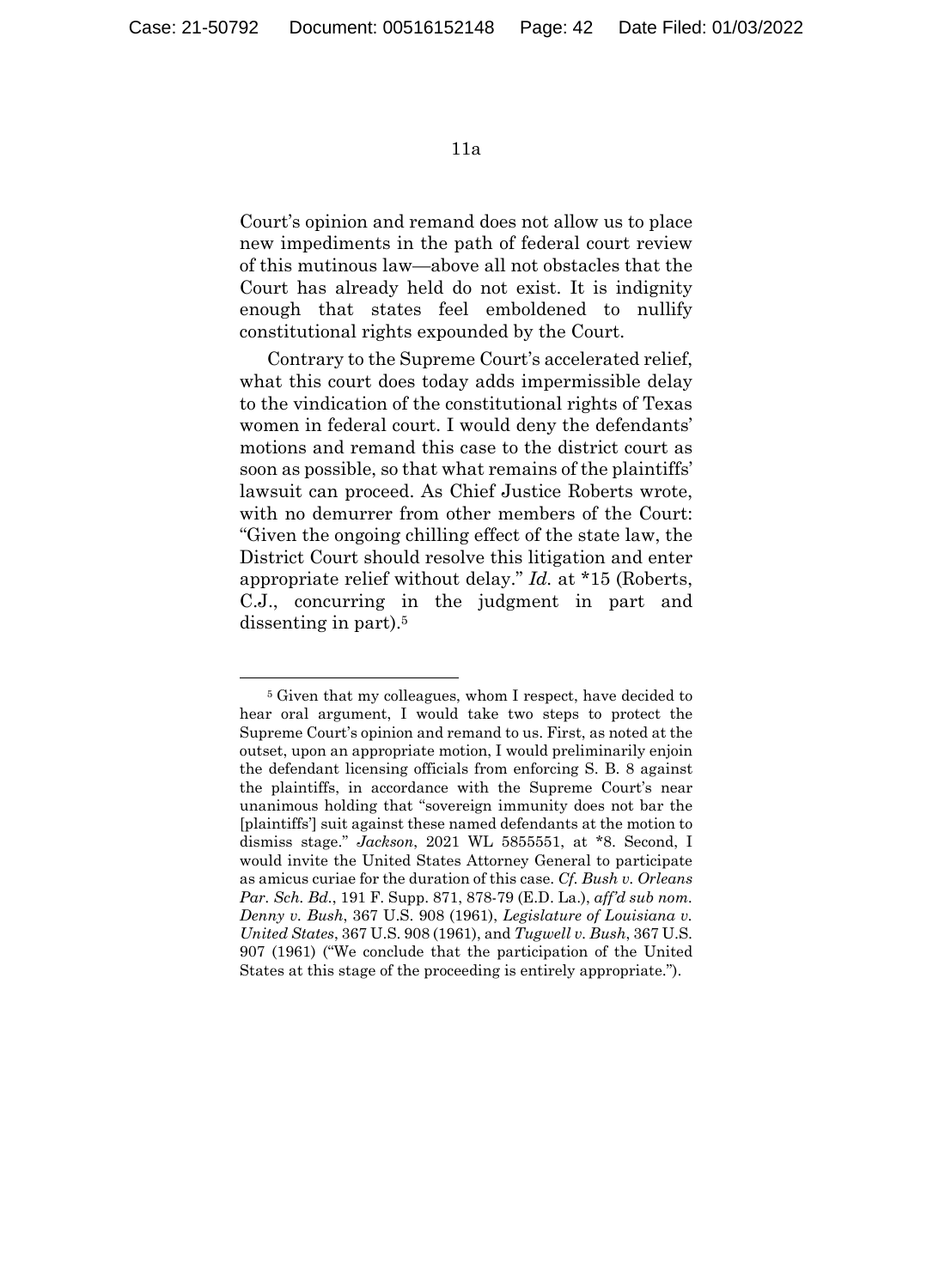#### IV.

Underscoring why we should not further delay this case on points that the defendants raised and lost in the Supreme Court, it is worth remembering how Justice Holmes described the Court: "We are very quiet there, but it is the quiet of a storm centre."6 I do not think that any Justice would disagree with Justice Sotomayor's description of the present storm, even if they forcefully disagree about when and how that storm will abate:

> In open defiance of this Court's precedents, Texas enacted Senate Bill 8 (S. B. 8), which bans abortion starting approximately six weeks after a woman's last menstrual period, well before the point of fetal viability. Since S. B. 8 went into effect on September 1, 2021, the law has threatened abortion care providers with the prospect of essentially unlimited suits for damages, brought anywhere in Texas by private bounty hunters, for taking any action to assist women in exercising their constitutional right to choose. The chilling effect has been near total, depriving pregnant women in Texas of virtually all opportunity to seek abortion care within their home State after their sixth week of pregnancy. Some women have vindicated their rights by traveling out of State. For

 <sup>6</sup> OLIVER WENDELL HOLMES, *Law in the Court, in* THE ESSENTIAL HOLMES: SELECTIONS FROM THE LETTERS, SPEECHES, JUDICIAL OPINIONS, AND OTHER WRITINGS OF OLIVER WENDELL HOLMES, JR. 145, 145 (Richard A. Posner ed. 2012).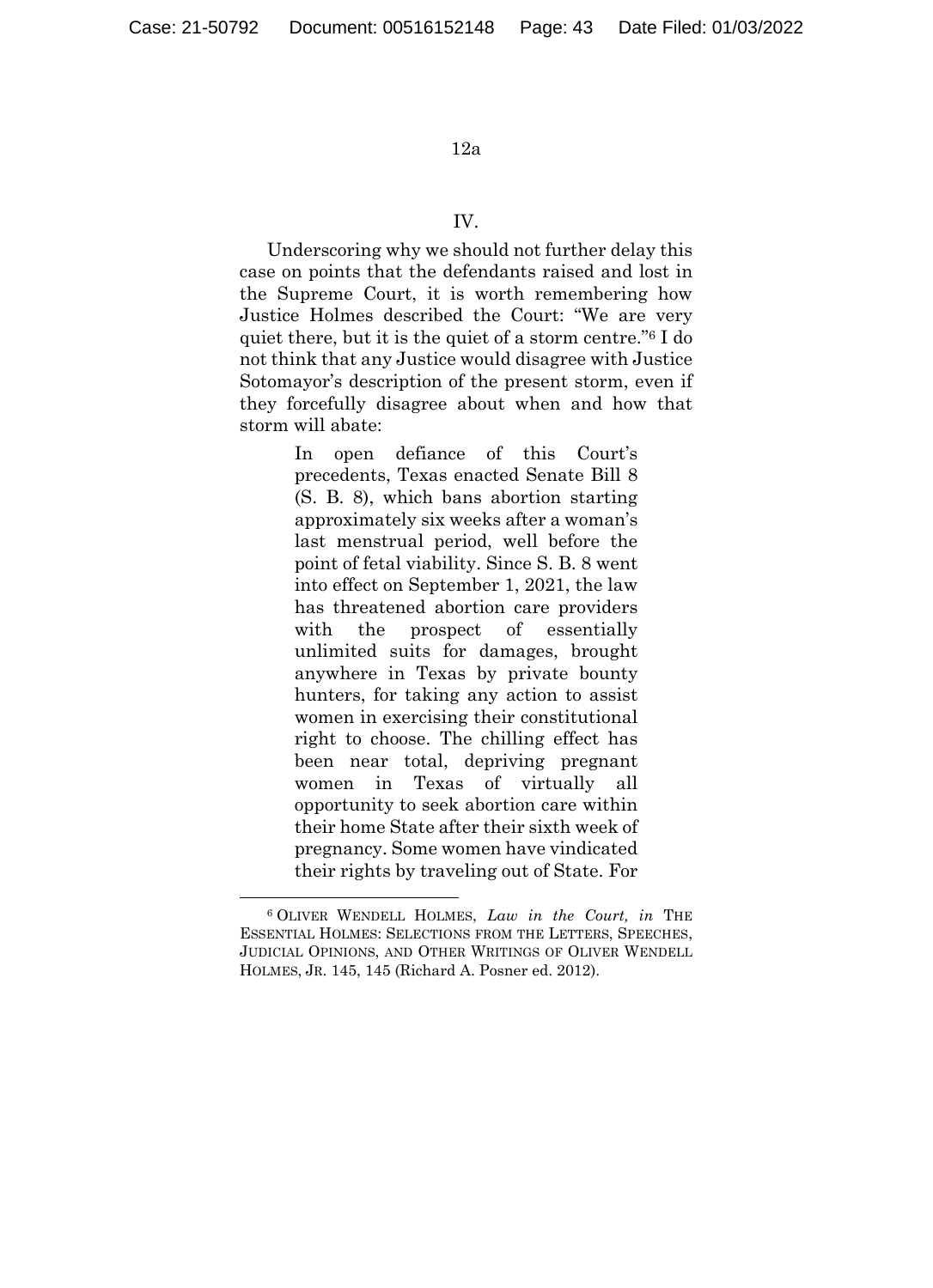the many women who are unable to do so, their only alternatives are to carry unwanted pregnancies to term or attempt self-induced abortions outside of the medical system.

*Jackson*, 2021 WL 5855551, at \*17 (Sotomayor, J., concurring in the judgment in part and dissenting in part).

The Court has properly ignored the public controversy surrounding this case. But I do not read any member of the Court to be intimating trepidation, much less retreat, from Chief Justice Marshall's charge: "[A] law repugnant to the Constitution is void." *Marbury v. Madison*, 5 U.S. 137, 180 (1803). Accordingly, if we were to certify this question to the Texas Supreme Court and that court were to answer these licensing officials do not have the power to enforce S. B. 8, I anticipate that the Supreme Court would revisit its conclusion that the plaintiffs' suit could not proceed against the other defendants. After all, time and time again, the Court has rejected the claim that private enforcement mechanisms can shield constitutional violations from judicial review. This case is analogous to *Terry v. Adams*, in which the Court rebuffed one Texas county's attempt to use a clever "device" to "circumvent[]" the Fifteenth Amendment, holding instead that the amendment's "command that the right of citizens to vote shall neither be denied nor abridged on account of race" applies to "any election in which public issues are decided or public officials selected," even if that election is held by "a self-governing voluntary club" that "is not regulated by the state at all." 345 U.S. 461,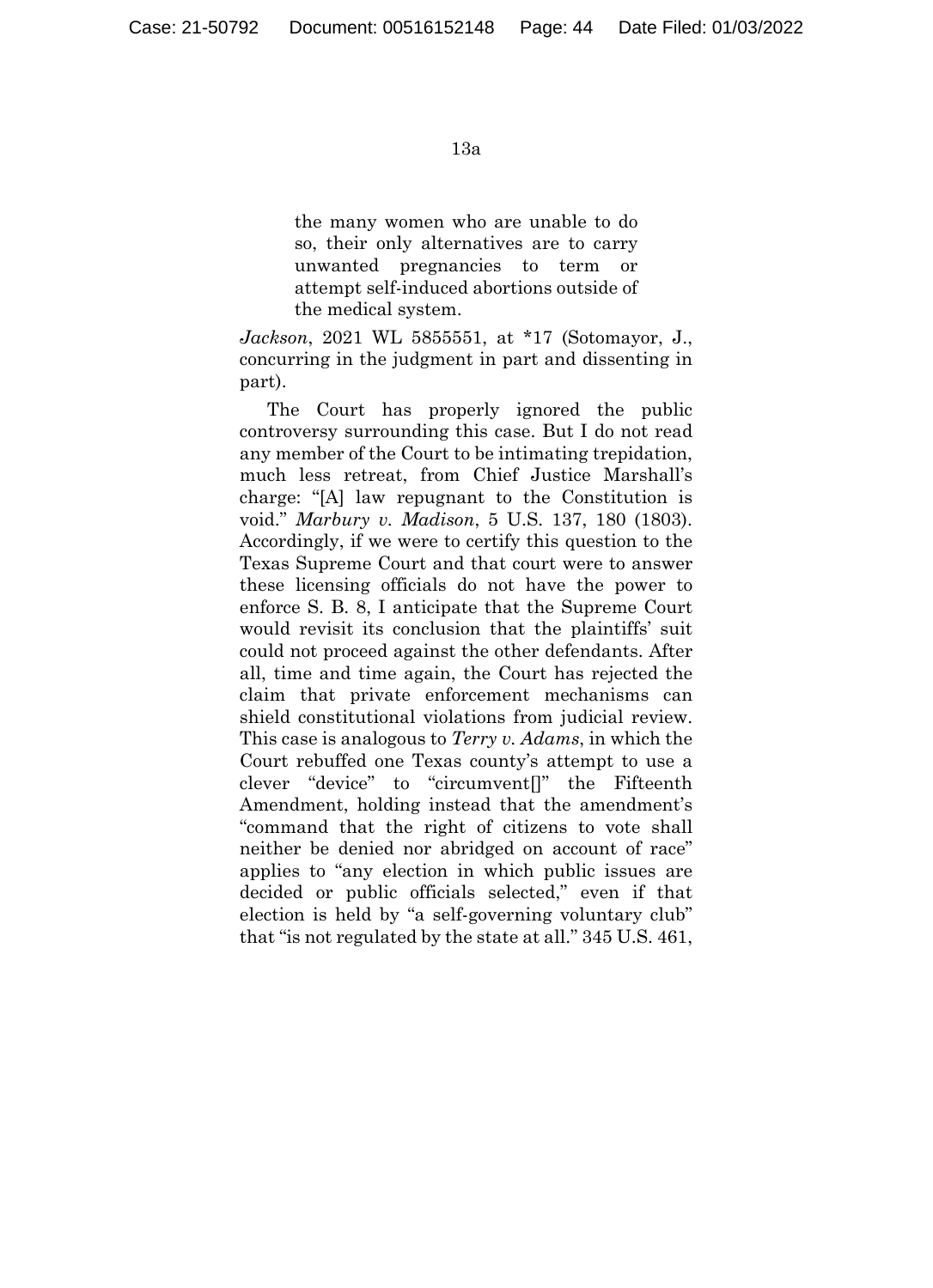463, 464, 468, 469 (1953).7 Professor Charles Black said it best in his paean to *Terry*: "[The state action doctrine] now exists principally as a hope . . . that 'somewhere, somehow, to some extent,' community organization of . . . discrimination can be so featly managed as to force the Court admiringly to confess that this time it cannot tell where the pea is hidden."8 Writing as but one judge on an inferior federal court, albeit the court entrusted to enforce an earlier, actively resented Supreme Court decree, I am confident that, in this case as in *Terry*, the Supreme Court will not allow the Constitution to be circumvented and itself to be enfeebled.

 <sup>7</sup> *See also Bush v. Orleans Par. Sch. Bd.*, 188 F. Supp. 916, 927 (E.D. La. 1960), *aff'd*, 365 U.S. 569 (1961) (enjoining a law enacted in explicit defiance of *Brown v. Board of Education* on the ground that the law's "unconstitutional premise strikes with nullity all that it would support"); *id.* at 922 (explaining that the court was enjoining a state legislative committee from enforcing the law, even though injunctions normally only run against "officers of the executive branch," because "[h]aving found a statute unconstitutional, it is elementary that a court has power to enjoin all those charged with its execution" (citing *Marbury*, 5 U.S. at 170 ("It is not by the office of the person to whom the writ is directed, but the nature of the thing to be done that the propriety or impropriety of issuing a mandamus, is to be determined."))).

<sup>8</sup> Charles L. Black Jr., *Foreword: State Action, Equal Protection, and California's Proposition 14*, 81 HARV. L. REV. 69, 95 (1967) (quoting *Terry*, 345 U.S. at 473).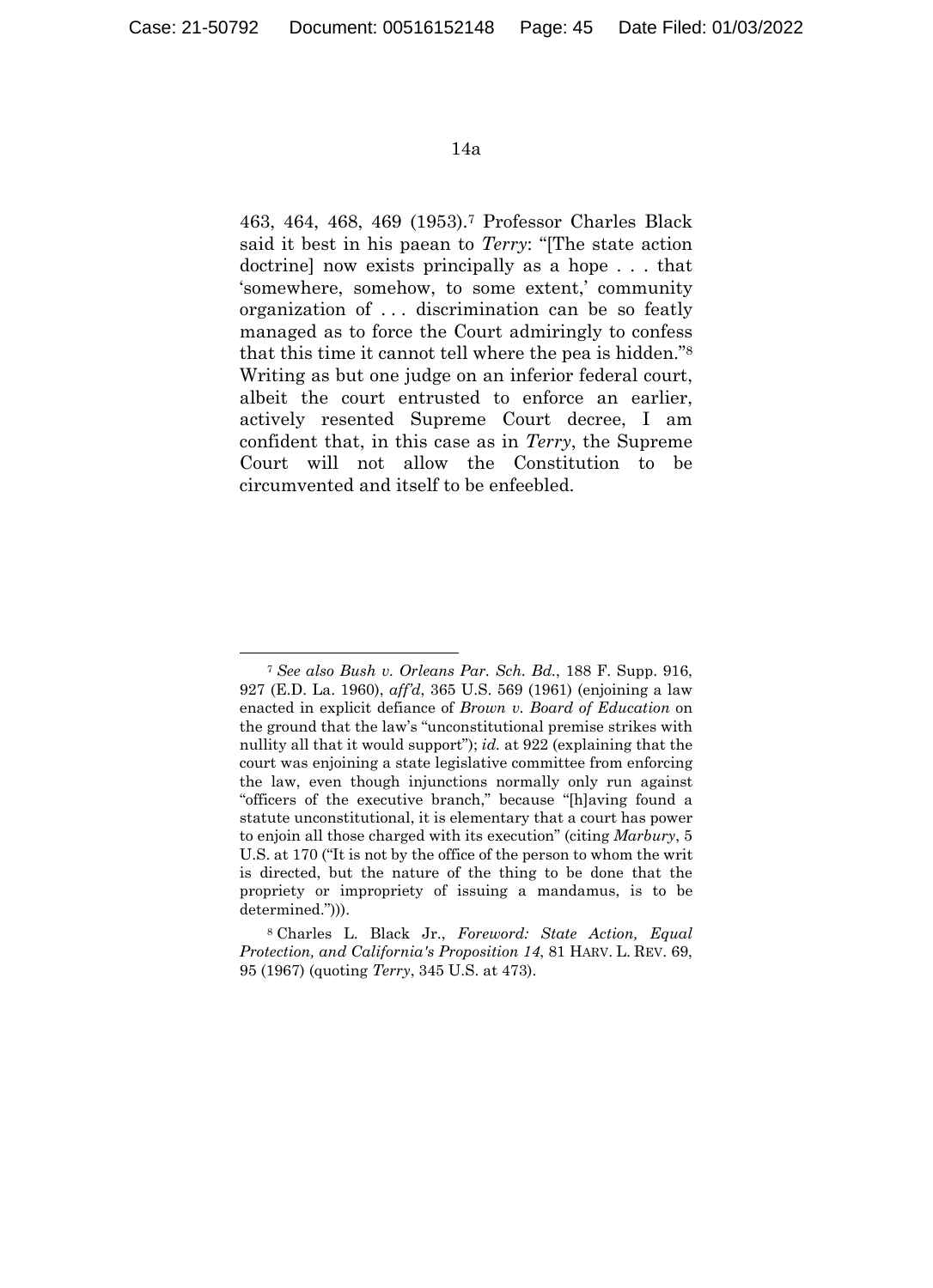#### *Appendix D*

## **IN THE UNITED STATES COURT OF APPEALS FOR THE FIFTH CIRCUIT**

 $\overline{\phantom{a}}$  , where  $\overline{\phantom{a}}$ 

## No. 21-50792  $\overline{\phantom{a}}$  , where  $\overline{\phantom{a}}$

WHOLE WOMAN'S HEALTH, on behalf of itself, its staff, physicians, nurses, and patients; ALAMO CITY SURGERY CENTER, P.L.L.C., on behalf of itself, its staff, physicians, nurses, and patients, doing business as Alamo Women's Reproductive Services; BROOKSIDE WOMEN'S MEDICAL CENTER, P.A., on behalf of itself, its staff, physicians, nurses, and patients, doing business as Brookside Women's Health Center and Austin Women's Health Center; HOUSTON WOMEN'S CLINIC, on behalf of itself, its staff, physicians, nurses, and patients; HOUSTON WOMEN'S REPRODUCTIVE SERVICES, on behalf of itself, its staff, physicians, nurses, and patients; PLANNED PARENTHOOD CENTER FOR CHOICE, on behalf of itself, its staff, physicians, nurses, and patients; PLANNED PARENTHOOD OF GREATER TEXAS SURGICAL HEALTH SERVICES, on behalf of itself, its staff, physicians, nurses, and patients; PLANNED PARENTHOOD SOUTH TEXAS SURGICAL CENTER, on behalf of itself, its staff, physicians, nurses, and patients; SOUTHWESTERN WOMEN'S SURGERY CENTER, on behalf of itself, its staff, physicians, nurses, and patients; WHOLE WOMEN'S HEALTH ALLIANCE, on behalf of itself,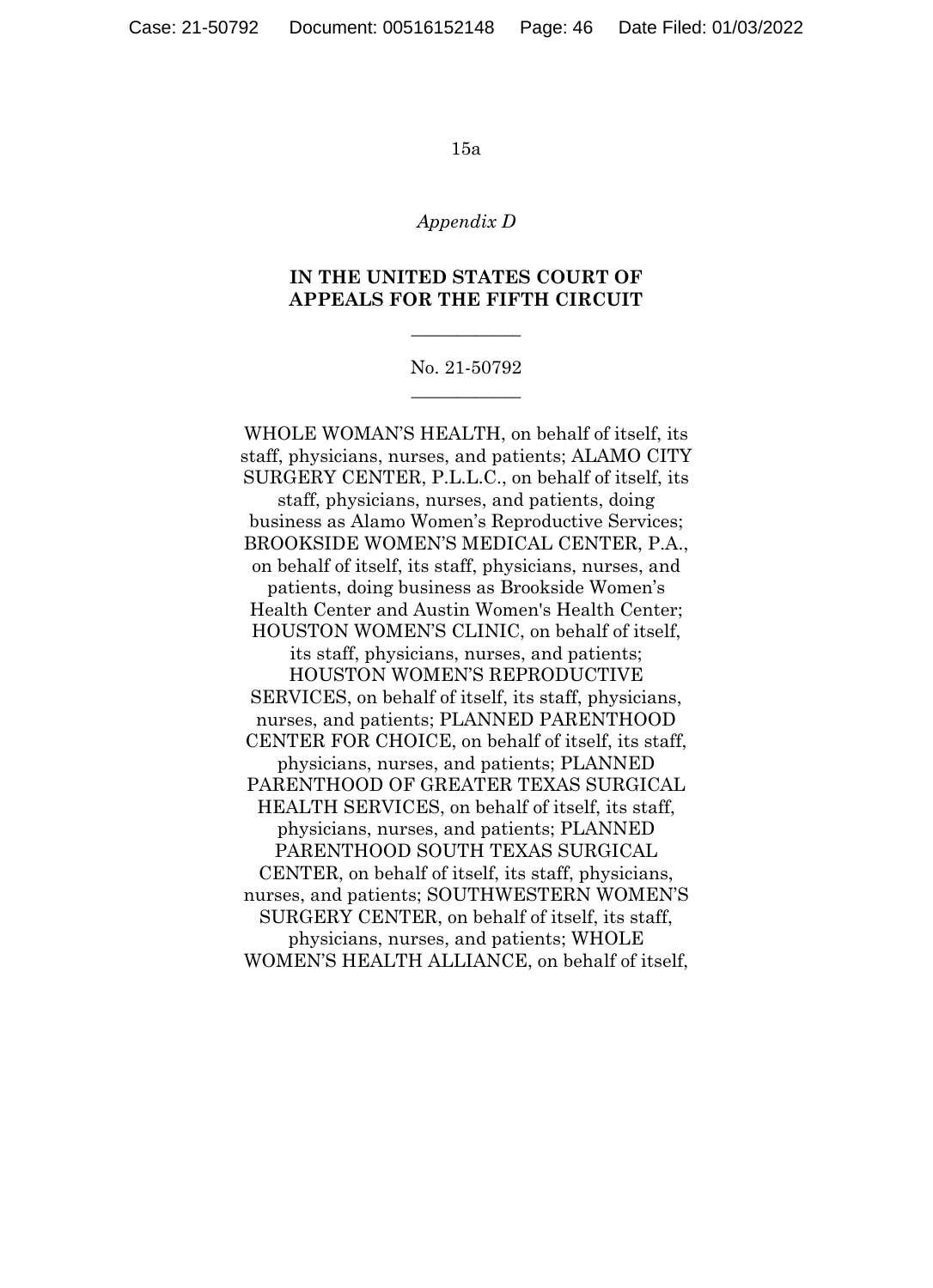its staff, physicians, nurses, and patients; MEDICAL DOCTOR ALLISON GILBERT, on behalf of herself and her patients; MEDICAL DOCTOR BHAVIK KUMAR, on behalf of himself and his patients; THE AFIYA CENTER, on behalf of itself and its staff; FRONTERA FUND, on behalf of itself and its staff; FUND TEXAS CHOICE, on behalf of itself and its staff; JANE'S DUE PROCESS, on behalf of itself and its staff; LILITH FUND, Incorporated, on behalf of itself and its staff; NORTH TEXAS EQUAL ACCESS FUND, on behalf of itself and its staff; REVEREND ERIKA FORBES; REVEREND DANIEL KANTER; MARVA SADLER,

*Plaintiffs-Appellees,* 

*v.* 

JUDGE AUSTIN REEVE JACKSON; PENNY CLARKSTON; MARK LEE DICKSON; STEPHEN BRINT CARLTON; KATHERINE A. THOMAS; CECILE ERWIN YOUNG; ALLISON VORDENBAUMEN BENZ; KEN PAXTON,

*Defendants-Appellants.* 

Appeal from the United States District Court for the Western District of Texas, Austin Division

 $\overline{\phantom{a}}$  , where  $\overline{\phantom{a}}$ 

Filed: December 30, 2021  $\overline{\phantom{a}}$  , where  $\overline{\phantom{a}}$ 

 $\overline{\phantom{a}}$  , where  $\overline{\phantom{a}}$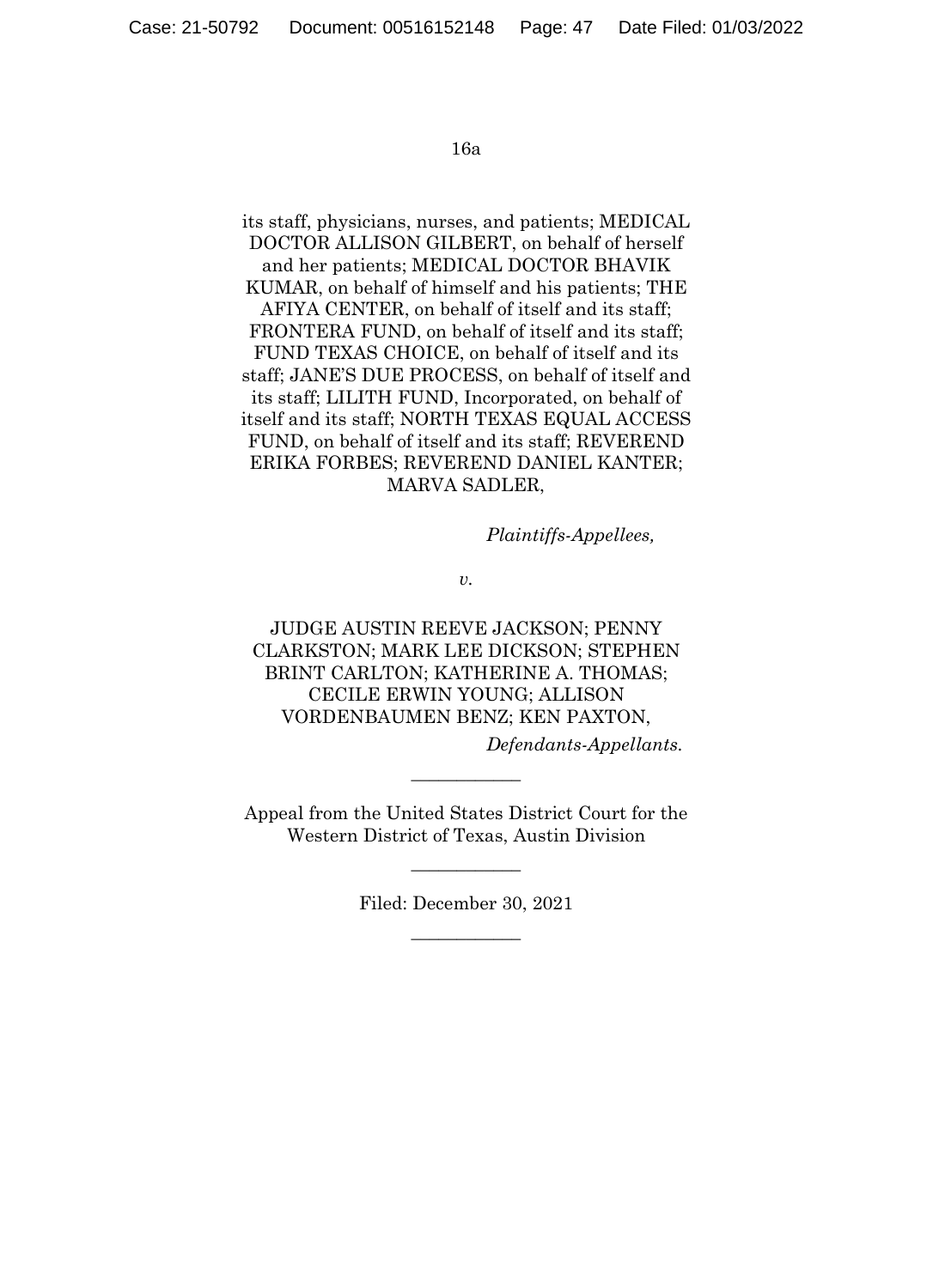## ORDER:

On December 27, 2021, the Court scheduled the case for Oral Argument to be held January 7, 2022. The Court has considered Appellees' opposed joint motion for reconsideration and to remand case to the District Court.

IT IS ORDERED that the motion for reconsideration and to remand case to the District Court is DENIED.<sup>1</sup>

> LYLE W. CAYCE, CLERK United States Court of Appeals for the Fifth Circuit /s/ Lyle W. Cayce

## ENTERED AT THE DIRECTION OF THE COURT

1

<sup>&</sup>lt;sup>1</sup> Judge Higginson dissents.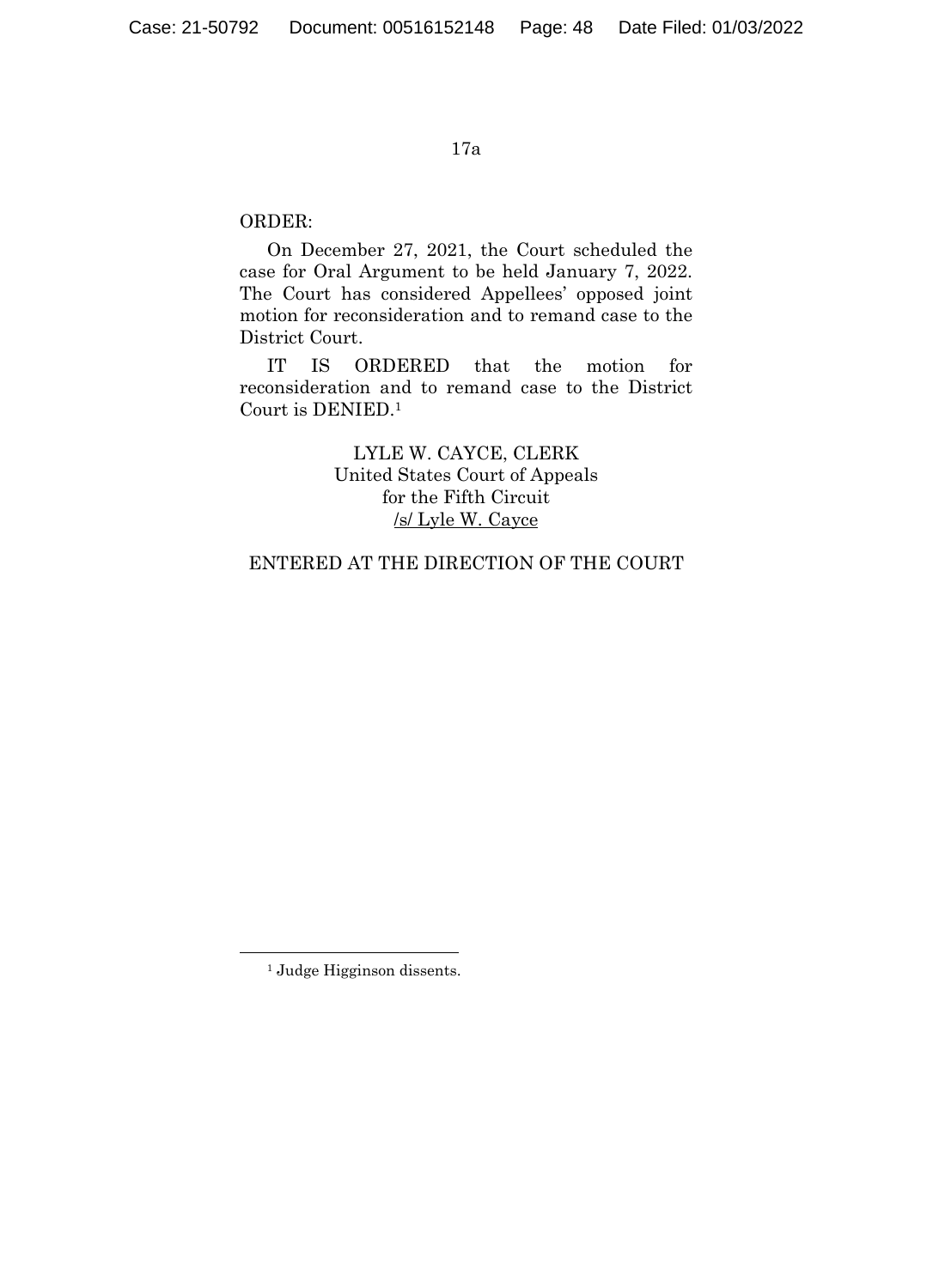#### *Appendix E*

## **IN THE UNITED STATES DISTRICT COURT FOR THE WESTERN DISTRICT OF TEXAS AUSTIN DIVISION**

No. 1:21-CV-616-RP  $\overline{\phantom{a}}$  , where  $\overline{\phantom{a}}$ 

 $\overline{\phantom{a}}$  , where  $\overline{\phantom{a}}$ 

WHOLE WOMAN'S HEALTH, on behalf of itself, its staff, physicians, nurses, and patients; ALAMO CITY SURGERY CENTER, P.L.L.C., on behalf of itself, its staff, physicians, nurses, and patients, doing business as Alamo Women's Reproductive Services; BROOKSIDE WOMEN'S MEDICAL CENTER, P.A., on behalf of itself, its staff, physicians, nurses, and patients, doing business as Brookside Women's Health Center and Austin Women's Health Center; HOUSTON WOMEN'S CLINIC, on behalf of itself, its staff, physicians, nurses, and patients; HOUSTON WOMEN'S REPRODUCTIVE SERVICES, on behalf of itself, its staff, physicians, nurses, and patients; PLANNED PARENTHOOD CENTER FOR CHOICE, on behalf of itself, its staff, physicians, nurses, and patients; PLANNED PARENTHOOD OF GREATER TEXAS SURGICAL HEALTH SERVICES, on behalf of itself, its staff, physicians, nurses, and patients; PLANNED PARENTHOOD SOUTH TEXAS SURGICAL CENTER, on behalf of itself, its staff, physicians, nurses, and patients; SOUTHWESTERN WOMEN'S SURGERY CENTER, on behalf of itself, its staff, physicians, nurses, and patients; WHOLE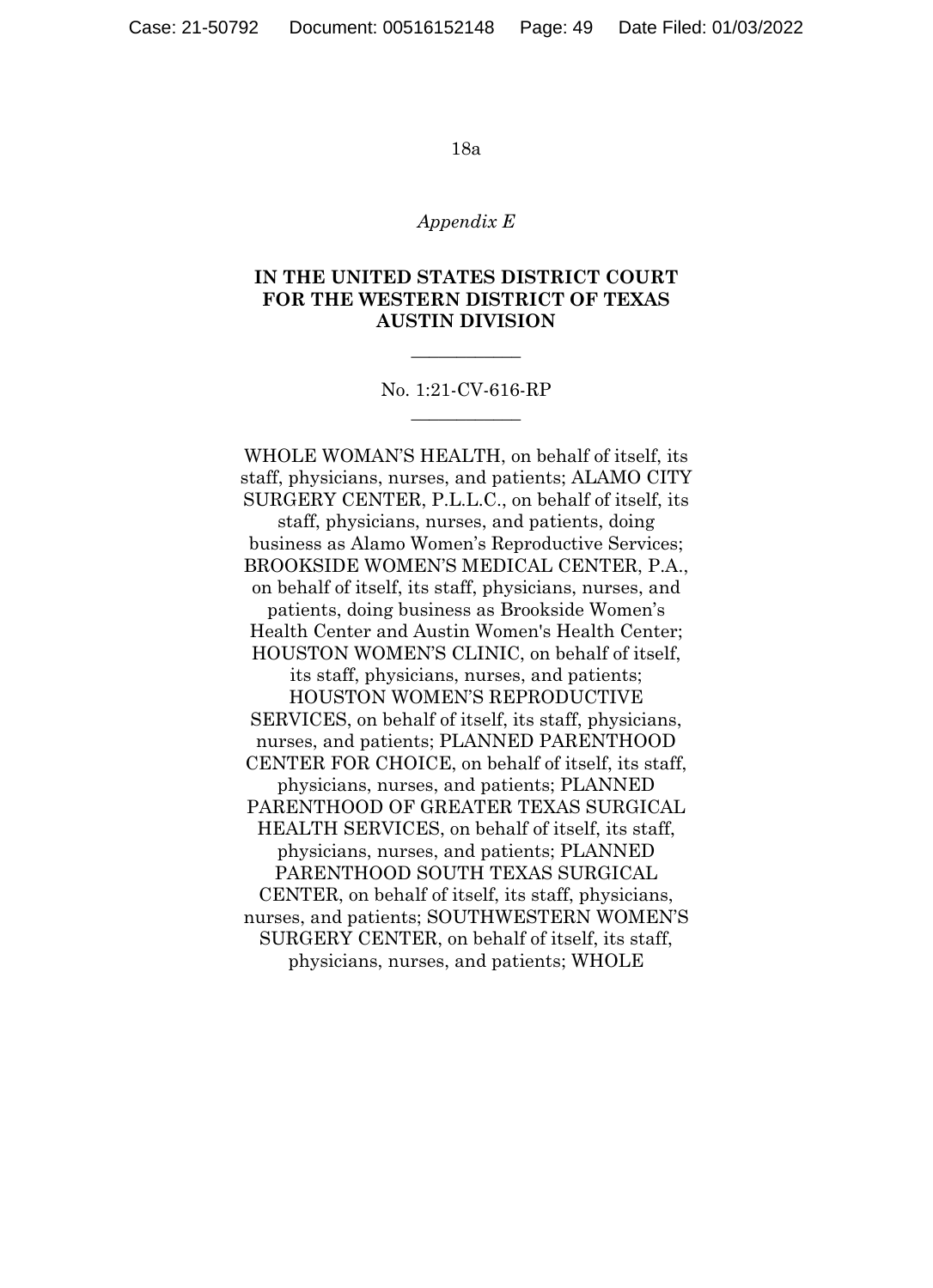WOMEN'S HEALTH ALLIANCE, on behalf of itself, its staff, physicians, nurses, and patients; MEDICAL DOCTOR ALLISON GILBERT, on behalf of herself and her patients; MEDICAL DOCTOR BHAVIK KUMAR, on behalf of himself and his patients; THE AFIYA CENTER, on behalf of itself and its staff; FRONTERA FUND, on behalf of itself and its staff; FUND TEXAS CHOICE, on behalf of itself and its staff; JANE'S DUE PROCESS, on behalf of itself and its staff; LILITH FUND, Incorporated, on behalf of itself and its staff; NORTH TEXAS EQUAL ACCESS FUND, on behalf of itself and its staff; REVEREND ERIKA FORBES; REVEREND DANIEL KANTER; MARVA SADLER,

#### PLAINTIFFS,

v.

AUSTIN REEVE JACKSON, in his official capacity as Judge of the 114th District Court, and on behalf of a class of all Texas judges similarly situated; PENNY CLARKSTON, in her official capacity as Clerk for the District Court of Smith County, and on behalf of a class of all Texas court clerks similarly situated; MARK LEE DICKSON; STEPHEN BRINT CARLTON, in his official capacity as Executive Director of the Texas Medical Board; KATHERINE A. THOMAS, in her official capacity as Executive Director of the Texas Board of Nursing; CECILE ERWIN YOUNG, in her official capacity as Executive Commissioner of the Texas Health and Human Services Commission; ALLISON VORDENBAUMEN BENZ, in her official capacity as Executive Director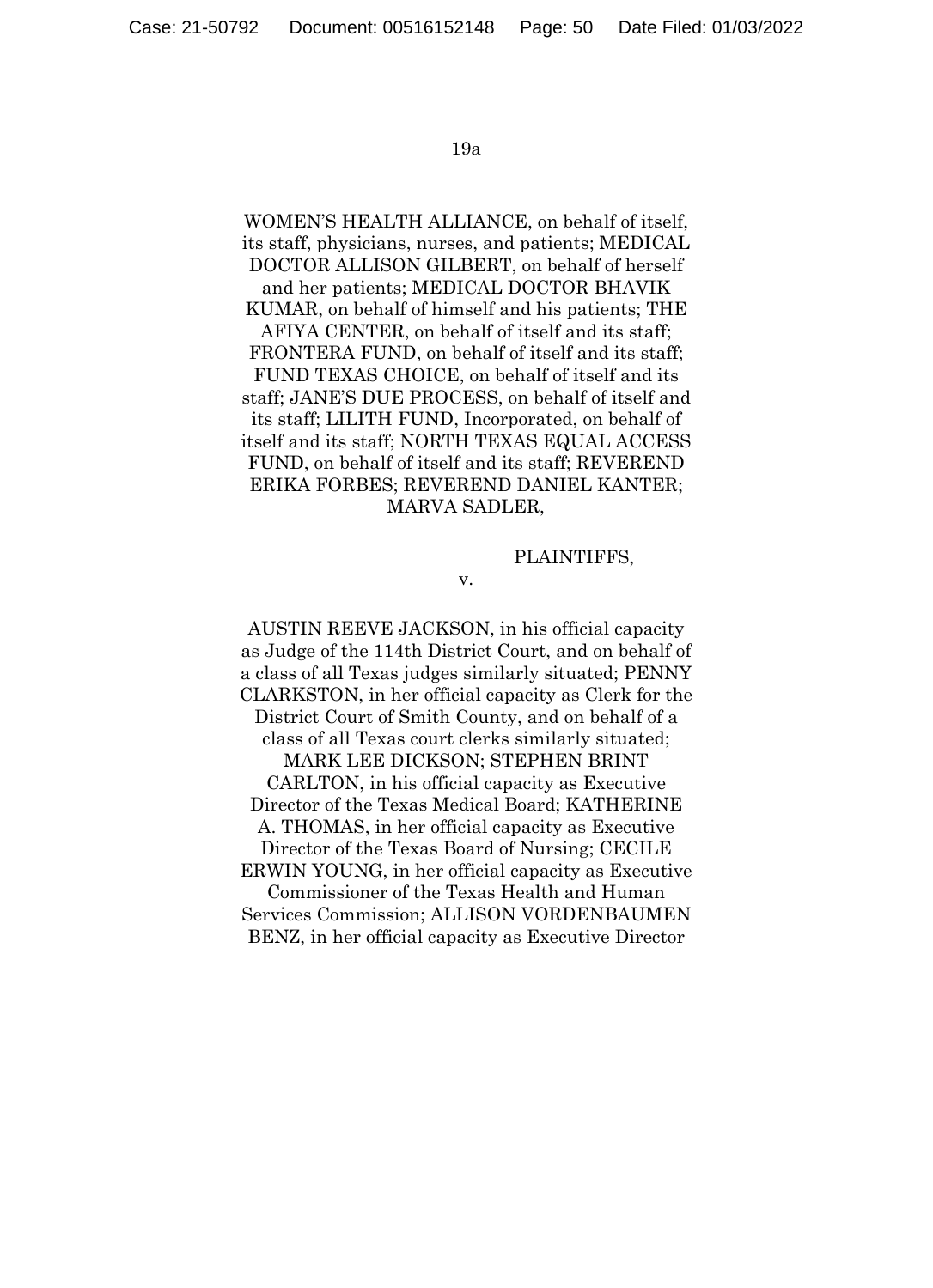of the Texas Board of Pharmacy; and KEN PAXTON, in his official capacity as Attorney General of Texas, DEFENDANTS.

> Filed: August 25, 2021  $\overline{\phantom{a}}$  , where  $\overline{\phantom{a}}$

 $\overline{\phantom{a}}$  , where  $\overline{\phantom{a}}$ 

## ORDER DENYING DEFENDANTS' MOTION TO DISMISS

 $\overline{\phantom{a}}$  , where  $\overline{\phantom{a}}$ 

Before this Court are Defendants Allison Vordenbaumen Benz, Stephen Brint Carlton, Ken Paxton, Katherine A. Thomas, Cecile Erwin Young, Austin Reeve Jackson, Penny Clarkston, and Mark Lee Dickson's (together, "Defendants") motions to dismiss, (Dkts. 48, 49, 50, 51), Plaintiffs' responses, (Dkts. 56, 57, 62), and Defendants' replies. (Dkts. 64, 66, 67). related briefing. Having considered the parties' briefing, the record, and the relevant law, the Court will deny the motions.

#### **I. BACKGROUND**

#### **A. Procedural Background**

Plaintiffs<sup>1</sup> filed the instant action on July 13, 2021, requesting declaratory and injunctive relief to

 <sup>1</sup> Plaintiffs in this action include Whole Woman's Health, Alamo City Surgery Center PLLC d/b/a Alamo Women's Reproductive Services ("Alamo"), Brookside Women's Medical Center PA d/b/a Brookside Women's Health Center and Austin Women's Health Center ("Austin Women's"), Houston Women's Clinic, Houston Women's Reproductive Services ("HWRS"), Planned Parenthood of Greater Texas Surgical Health Services ("PPGT Surgical Health Services"), Planned Parenthood South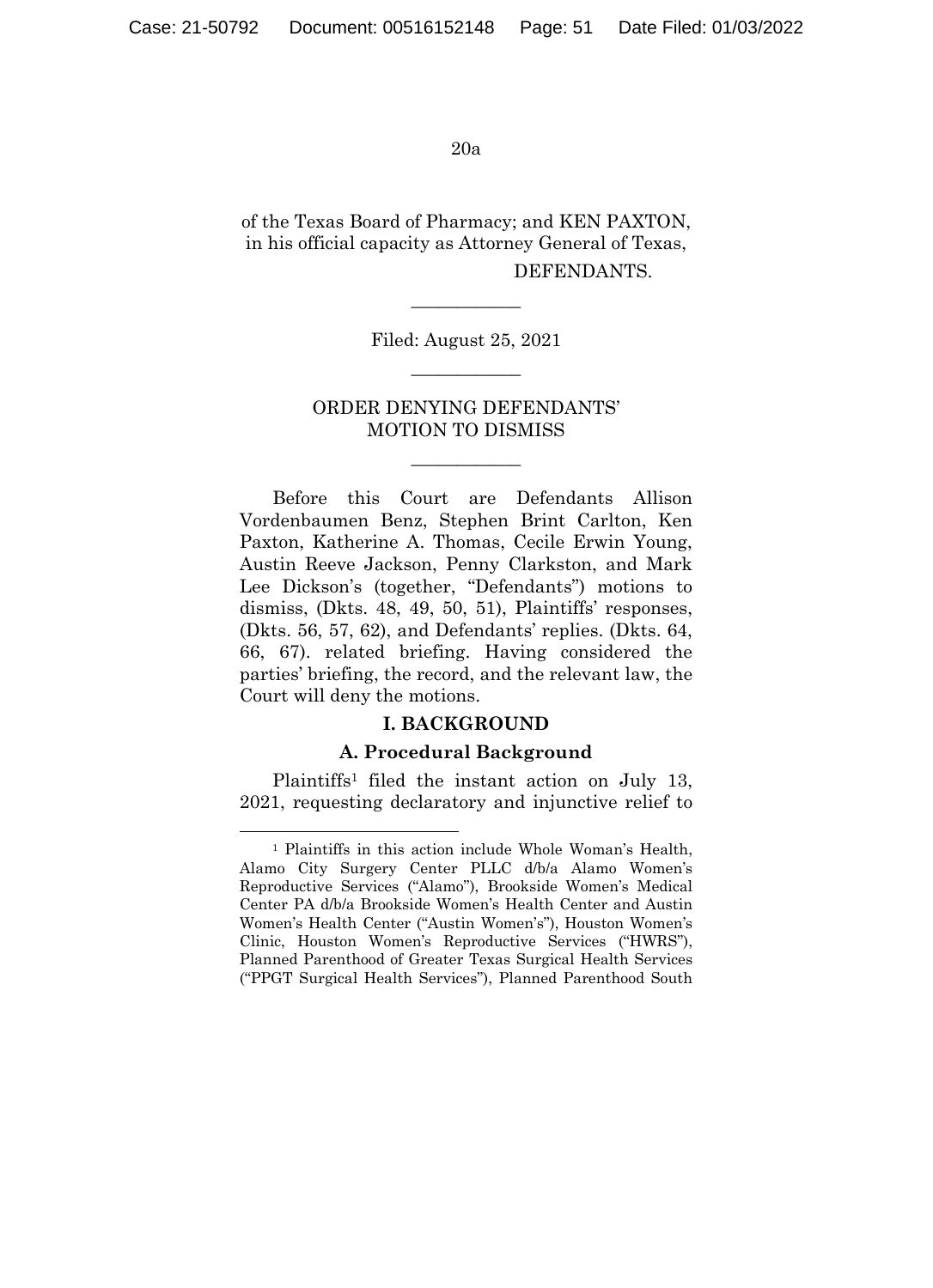1

21a

prevent Senate Bill 8 ("S.B. 8"), an abortion restriction bill signed into law by Governor Greg Abbott ("Abbott") (collectively ("Texas" or the "State"), from taking effect on September 1, 2021. (Compl., Dkt. 1, at 2); S. B. 8, 87th Leg., Reg. Sess. (Tex. 2021). That same day, Plaintiffs filed a motion for summary judgment on all their claims. (Mot. Summ. J., Dkt. 19). On July 16, 2021, Plaintiffs filed a motion to certify two defendant classes of non-federal judges and clerks in Texas with jurisdiction to enforce S.B. 8. (Mot. Certify Class, Dkt. 32). Defendants then moved to stay consideration of Plaintiffs' pending motion for summary judgment and motion to certify class until the Court's resolution of jurisdictional challenges Defendants planned to bring in motions to dismiss, (Dkt. 39), which the Court denied in setting a briefing schedule for the pending motions after holding a conference with the parties. (Dkts. 40, 47).

After being served, Defendants filed the instant motions to dismiss Plaintiffs' claims under the terms of the scheduling order issued by the Court. (Dkts. 48, 49, 50, 51). On August 7, 2021, Defendants Clarkston and Dickson filed a petition for writ of mandamus and emergency motion to stay with the Fifth Circuit,

Texas Surgical Center ("PPST Surgical Center"), Planned Parenthood Center for Choice ("PP Houston"), Southwestern Women's Surgery Center ("Southwestern"), Whole Woman's Health Alliance, Allison Gilbert, M.D., Bhavik Kumar, M.D., (together, "the Provider Plaintiffs"), The Afiya Center, Frontera Fund, Fund Texas Choice, Jane's Due Process, Lilith Fund for Reproductive Equity ("Lilith Fund"), North Texas Equal Access Fund ("NTEA Fund"), Marva Sadler, Reverend Daniel Kanter, and Reverend Erika Forbes ("the Advocate Plaintiffs," and together with the "the Provider Plaintiffs," "Plaintiffs"). (Dkt. 1, at 9–14).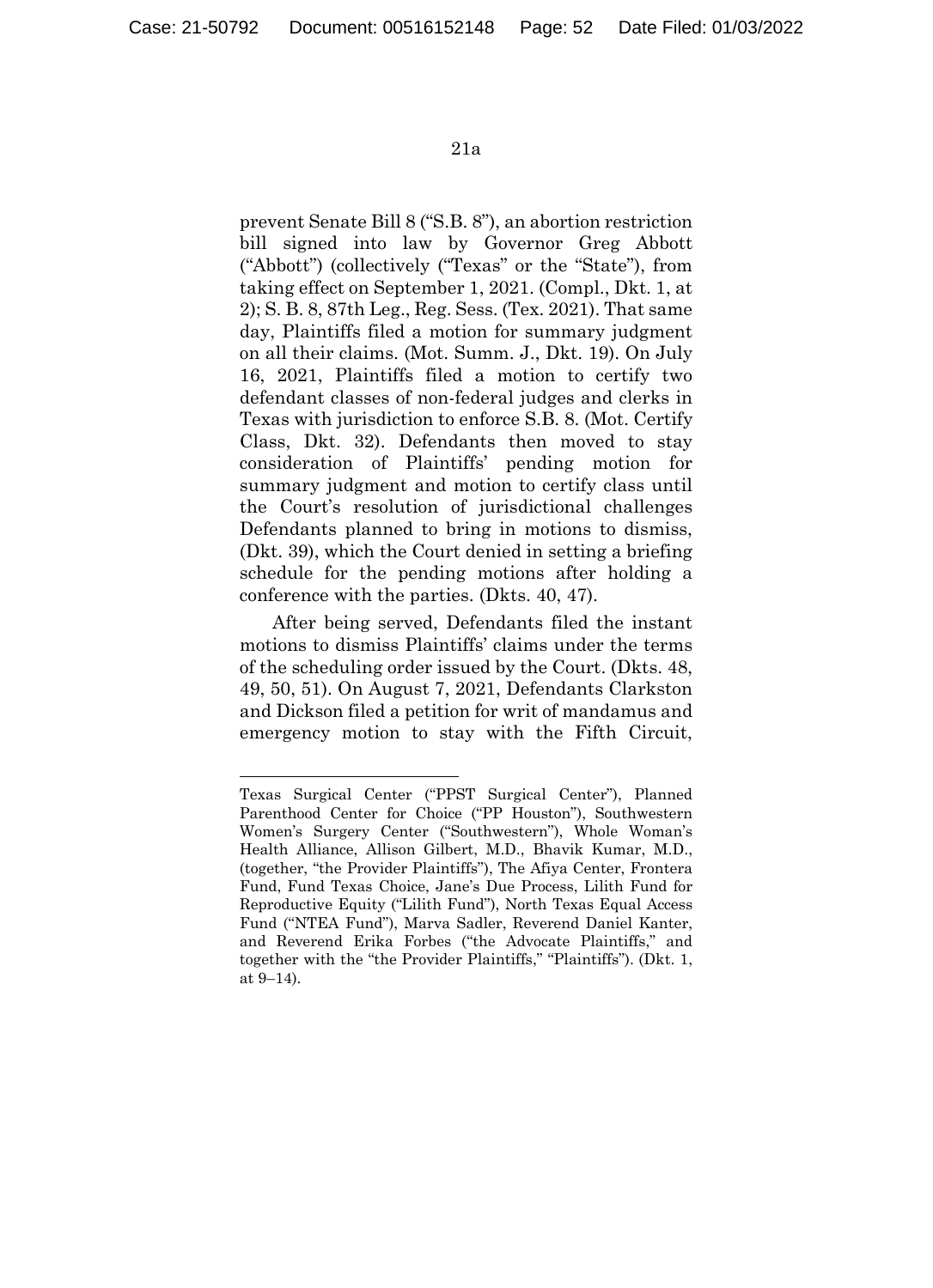arguing that they should not have to respond to the merits of Plaintiffs' claims until the jurisdictional motions to dismiss were resolved by this Court. *See In re Clarkston*, No. 21-50708 (5th Cir. filed Aug. 7, 2021). After entering a temporary administrative stay of this action, the Fifth Circuit denied Defendants Clarkston and Dickson's petition for mandamus on August 13, 2021. *See id.* In the interim, Plaintiffs filed a motion for a preliminary injunction, which is set for a hearing on August 30, 2021. (Mot. Prelim. Inj., Dkt. 53; Order, Dkt. 61). The Court then issued an amended briefing schedule to clarify that jurisdictional challenges to Plaintiffs' suit would be reached before the merits of the claims. (Order, Dkt. 60).

#### **B. Senate Bill 8**

S.B. 8 purports to ban all abortions performed on any pregnant person<sup>2</sup> where cardiac activity has been detected in the embryo, with no exceptions for pregnancies that result from rape, sexual abuse, incest, or a fetal defect incompatible with life after birth. S.B. 8 § 3 (to be codified at Tex. Health & Safety Code  $\S$  171.204(a)). As explained below, S.B. 8 is enforced through a dual private and public enforcement scheme, whereby private citizens are empowered to bring civil lawsuits in state courts against anyone who performs, aids and abets, or intends to participate in a prohibited abortion, *see id.*

 <sup>2</sup> The Court notes that people other than those who identify as "women" may also become pregnant and seek abortion services. *See Accord Reprod. Health Servs. v. Strange*, 2021 WL 2678574, at \*1 n.2 (11th Cir. June 30, 2021) ("Although this opinion uses gendered terms, we recognize that not all persons who may become pregnant identify as female.").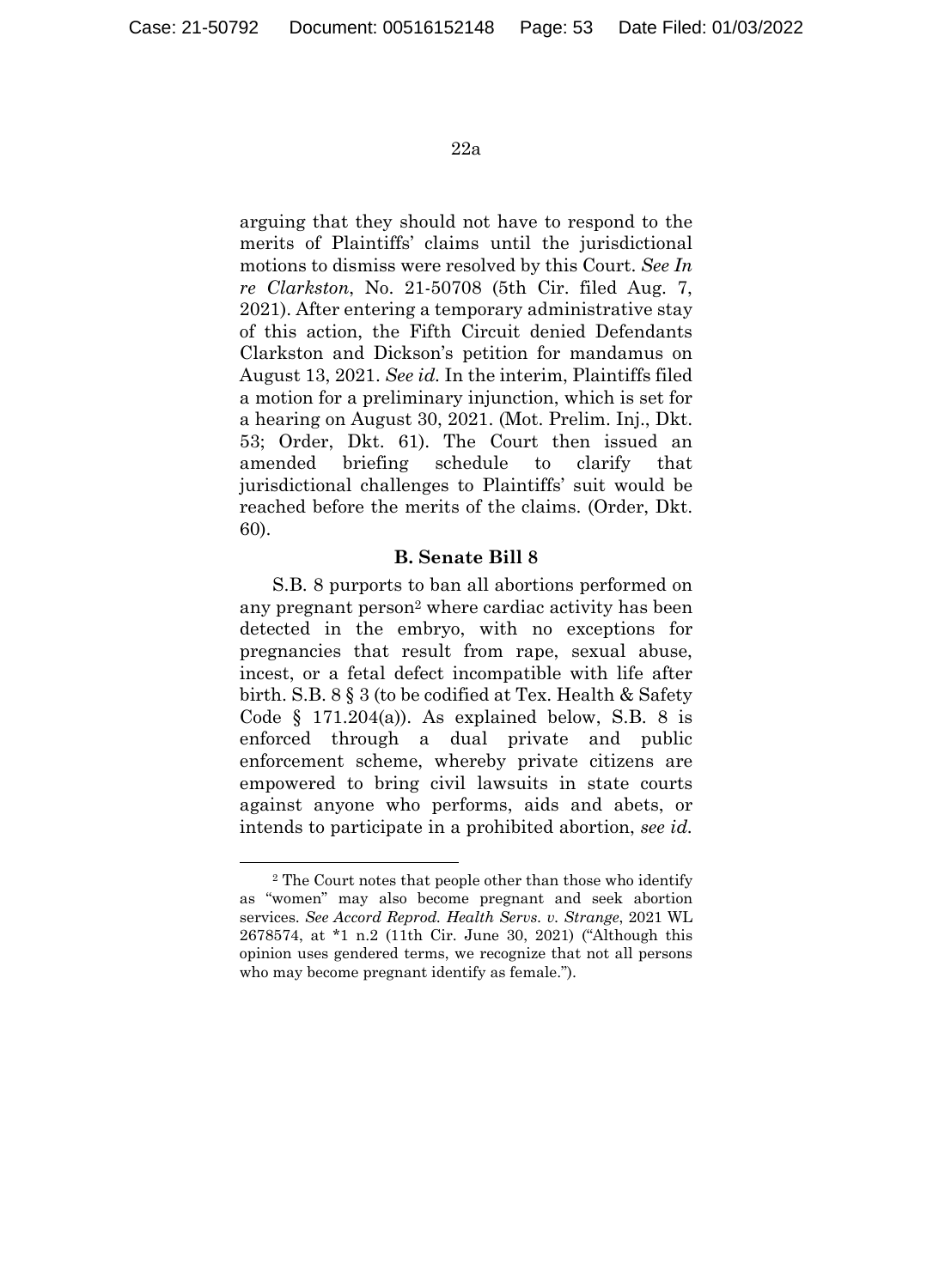§§ 171.208, 210, and the State may take punitive action against the Provider Plaintiffs through existing laws and regulations triggered by a violation of S.B. 8—such as professionally disciplining a physician who performs an abortion banned under S. B. 8. *See, e.g.*, Tex. Occ. Code §§ 164.053(a)(1)), 165.101; 243.011– .015, 245.012–.017; 301.10, 553.003, 565.001(a), 565.002.

### *1. The Six-Week Ban on Abortions*

The cornerstone of S.B. 8 is its requirement that physicians performing abortions in Texas determine whether a "detectable fetal heartbeat"<sup>3</sup> is present before performing an abortion. S.B. 8 § 3 (to be codified at Tex. Health & Safety Code §§ 171.203(b), 171.204(a)). S.B. 8 further bans any abortions performed once a "fetal heartbeat" has been detected or if the physician fails to perform a test for cardiac activity within an embryo ("the six-week ban"4). *Id.* The six-week ban contains no exception for

 <sup>3</sup> S.B. 8 defines "fetal heartbeat" as "cardiac activity or the steady and repetitive rhythmic contraction of the fetal heart within the gestational sac." S.B. 8 § 171.201(1). Because an ultrasound can typically detect cardiac activity beginning at approximately six weeks of pregnancy, as measured from the first day of a patient's last menstrual period ("LMP"), the Court notes that "fetal heartbeat" is a medically inaccurate term since what the law intends to refer to is "cardiac activity detected in an embryo."

<sup>4</sup> The Court will refer to S.B. 8's ban as a "six-week ban" to reflect that the ban covers all abortions performed approximately six weeks LMP, usually just two weeks after a missed menstrual period, when an embryo begins to exhibit electrical impulses but is not accurately defined as a "fetus" and does not have a "heartbeat." (Dkt. 1, at 22) ("[D]espite S.B. 8's use of the phrase 'fetal heartbeat,' the Act forbids abortion even when cardiac activity is detected in an embryo.").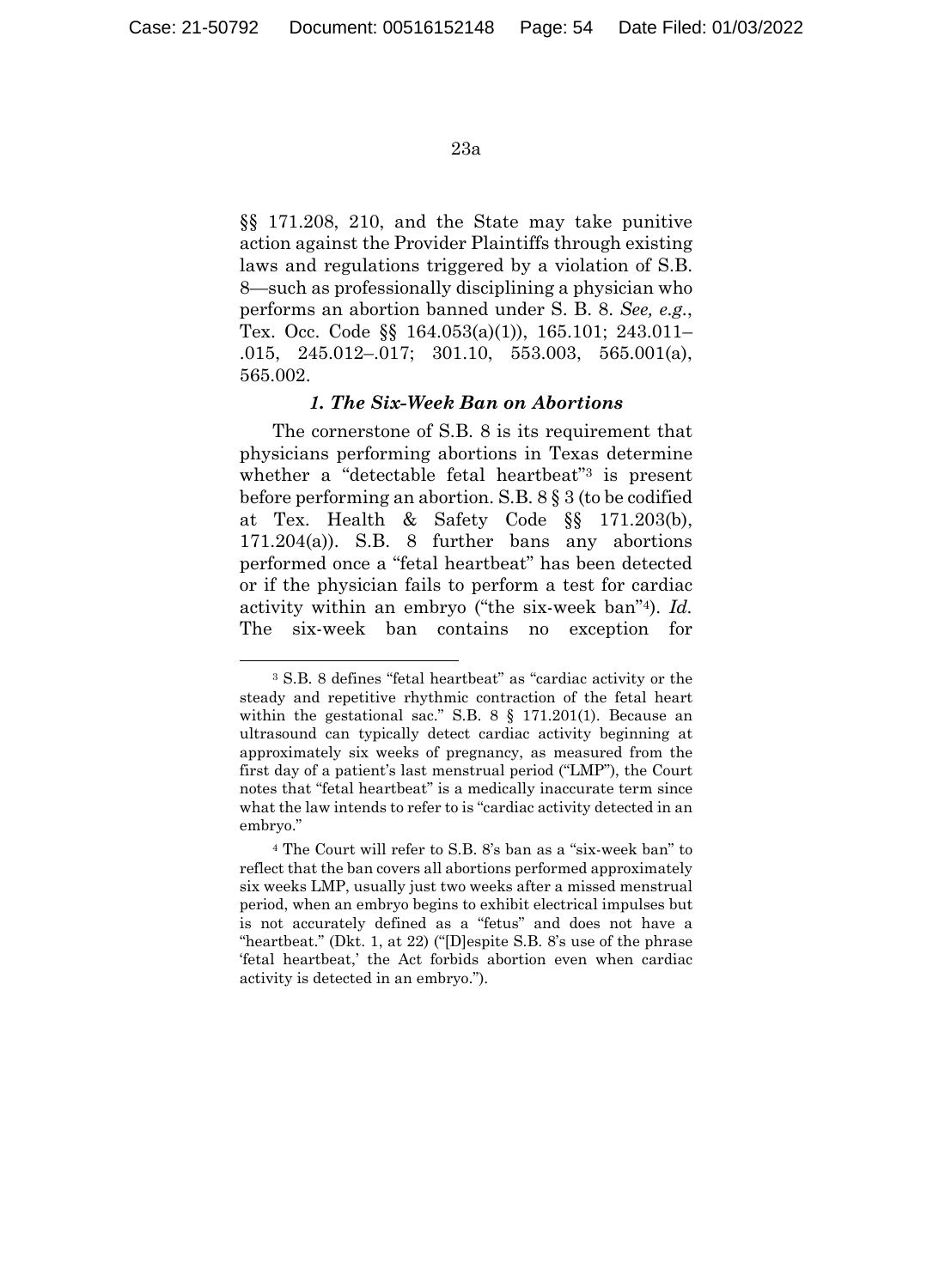pregnancies that result from rape or incest, or for fetal health conditions that are incompatible with life after birth—though it does contain an exception for "a medical emergency . . . that prevents compliance." S.B. 8 § 3 (to be codified at Tex. Health & Safety Code  $§ 171.205(a)$ .

S.B. 8 holds liable anyone who performs an abortion in violation of the six-week ban, and anyone who "knowingly" aids or abets the performance of an abortion performed six weeks after LMP. *Id.*  $§ 171.208(a)(1)–(2)$ . Although S.B. 8 does not define what constitutes aiding or abetting under the statute, it specifies that paying for or reimbursing the costs of the abortion falls under the six-week ban, which applies "regardless of whether the person knew or should have known that the abortion would be performed or induced in violation of" S.B. 8. *Id.* In addition, a person need not even actually take steps to "aid and abet" a prohibited abortion to be held liable under the law if that person intended to help another person obtain an abortion six weeks from the patient's LMP. *Id.* § 171.208(a)(3).

## *2. Enforcement of the Six-Week Ban*

S.B. 8 is enforced against those who provide abortions or help patients obtain abortions through a dual private and public enforcement scheme. S.B. 8's centerpiece is its private enforcement scheme, which empowers private citizens to bring civil actions against anyone who allegedly performs, or aids and abets in the performance of, a banned abortion. *Id.* § 171.207(a).5 Under S.B. 8's public enforcement

 <sup>5</sup> Despite having no exception to the six-week ban for pregnancies that result from rape or incest, S.B. 8 precludes those "who impregnated the abortion patient through rape,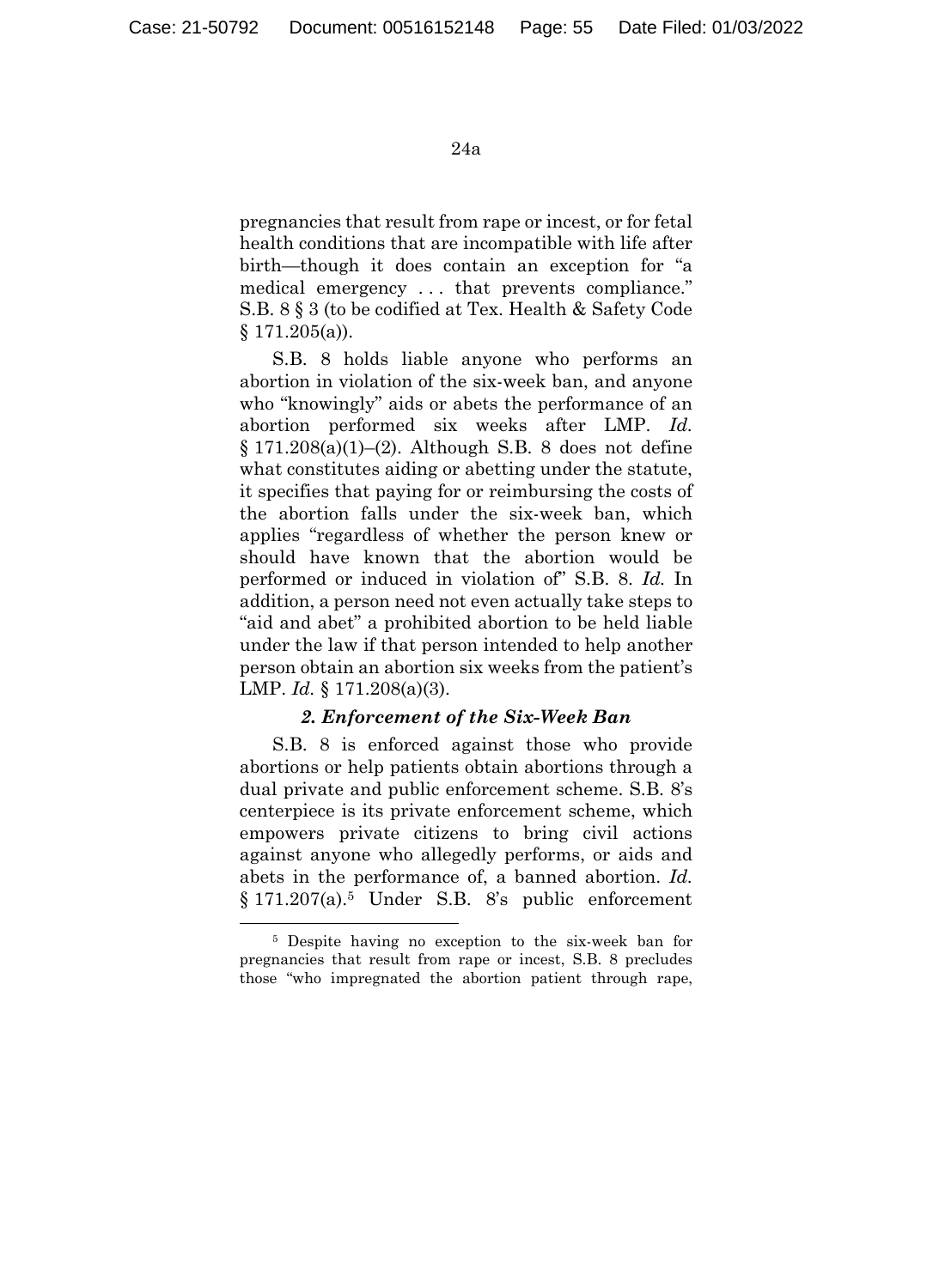mechanism, state agencies and authorities are tasked with enforcing state licensing and professional codes for healthcare provides, whose provisions are triggered by violations of S.B. 8. Tex. Occ. Code §§ 164.053(a)(1)), 301.101, 553.003.

Under S.B. 8's private enforcement scheme, any private citizen who is a "natural person residing in" Texas may bring suit under S.B. 8 in their county of residence and block transfer to a more appropriate venue if not consented to by all parties. *See id.* § 171.210(a)(4) (permitting suit in the claimant's county of residence if "the claimant is a natural person residing in" Texas); *id.* § 171.210(b) (providing that S.B. 8 "action may not be transferred to a different venue without the written consent of all parties.").6 Private citizens who prevail in civil suits brought under S.B. 8 may be awarded (1) "injunctive relief sufficient to prevent" future violations or conduct that aids or abets violations; (2) "statutory damages" to the claimant "in an amount of not less than \$10,000 for each abortion" that was provided or aided and abetted; and (3) the claimant's "costs and attorney's fees." *Id.* § 171.208(b). A private citizen may prevail in a civil

1

sexual assault, or incest, or other crimes" from bringing a civil suit under this section. *Id.* § 171.208(a). S.B. does not permit private citizens to bring civil suits again abortion patients. *Id.* § 171.206(b)(1).

<sup>6</sup> S.B. 8 bucks the usual rules in Texas that govern where a lawsuit can be filed and when a case can be transferred to a different county. Texas generally limits the venue where an action may be brought to one where the events giving rise to a claim took place or where the defendant resides, *see* Tex. Civ. Prac. & Rem. Code § 15.002(a), and a Texas state court may generally transfer venue "[f]or the convenience of the parties and witnesses and in the interest of justice," *id.* § 15.002(b).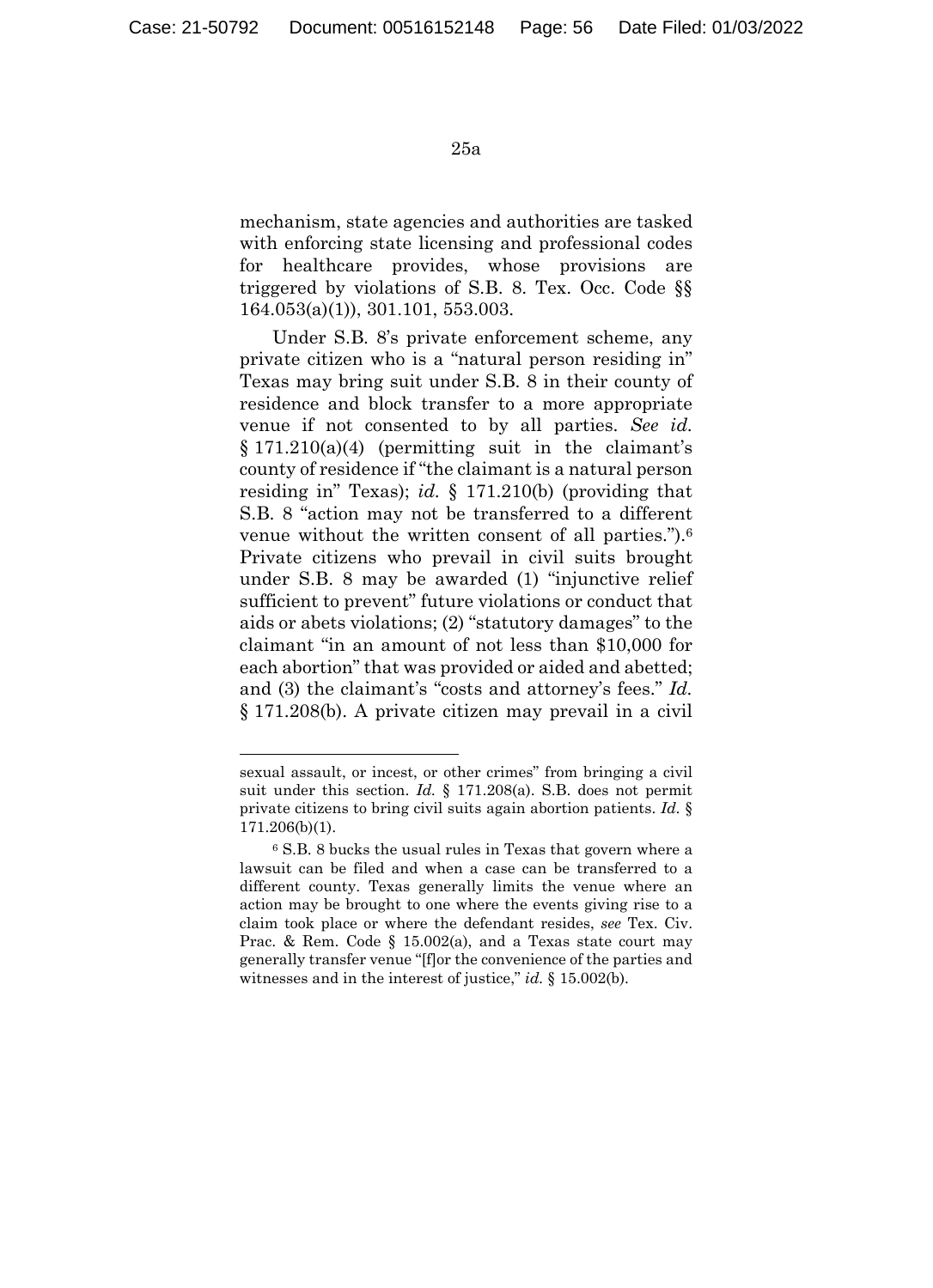suit brought under S.B. 8 without alleging any injury caused by the defendants, in contravention of the traditional rules of standing. (Dkt. 1, at 26).

While empowering private enforcers, S.B. 8 limits the defenses available to defendants and subjects them to a fee-shifting regime skewed in favor of claimants. For example, defendants in S.B. 8 enforcement actions are prohibited from raising certain defenses enumerated under S.B. 8, including that they believed the law was unconstitutional; that they relied on a court decision, later overruled, that was in place at the time of the acts underlying the suit; or that the patient consented to the abortion. *Id.*  $\S 171.208(e)(2)$ , (3). S.B. 8 also states that defendants may not rely on non-mutual issue or claim preclusion or rely as a defense on any other "state or federal court decision that is not binding on the court in which the action" was brought. *Id.* § 171.208(e)(4), (5).

Although under binding Fifth Circuit precedent "[s]tates may regulate abortion procedures prior to viability so long as they do not impose an undue burden," Section 5 of S.B. 8 requires state judges to weigh the undue burden anew in every case as part of an "affirmative defense" in line with S.B. 8's new strictures regarding construction and severability of claims. S.B. 8 § 5 (to be codified at Tex. Gov. Code § 311.036); S.B. 8 §§ 171.209(c), (d)(2)); *Jackson Women's Health Org. v. Dobbs*, 945 F.3d 265, 269 (5th Cir. 2019), *cert. granted*, No. 19-1392, 2021 WL 1951792 (U.S. May 17, 2021) ("States may regulate abortion procedures prior to viability so long as they do not impose an undue burden" on a patient's right to abortion, but states "may not ban abortions.").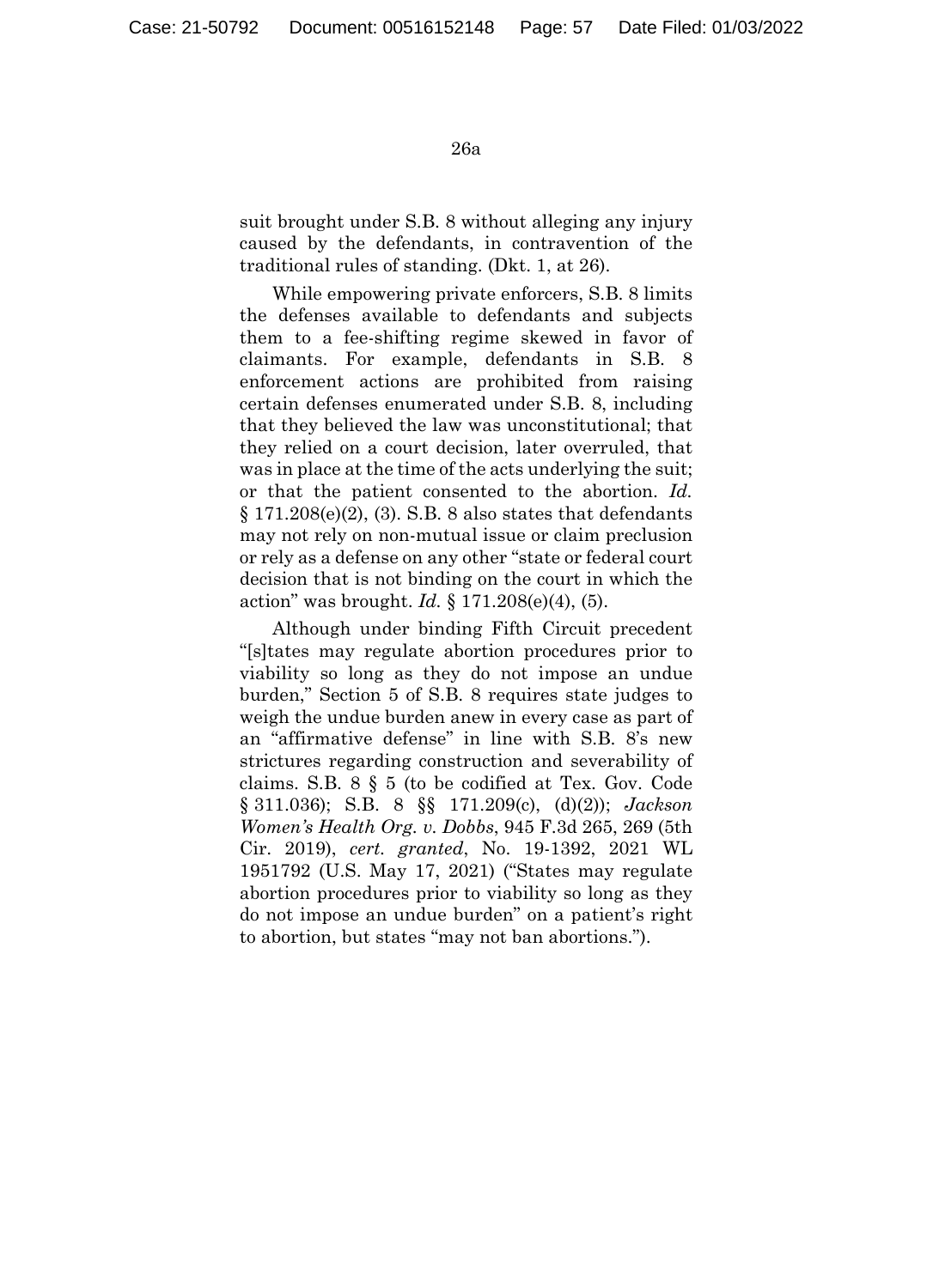S.B. 8 further creates a novel fee-shifting regime slanted in favor of S.B. 8 claimants and proponents, not only in S.B. 8 enforcement actions but in any challenges to the law, including in the instant case. S.B. 8 § 30.022. Under Section 4 of S.B. 8 ("Section 4"), not only may S.B. 8 claimants recover their attorney's fees in enforcement actions, but plaintiffs and attorneys who participate in lawsuits challenging abortion restrictions in Texas may be liable for attorney's fees unless they prevail on all of their initial claims, regardless of the ultimate outcome of the litigation. *Id.* Indeed, Section 4 applies to any challenge, in state or federal court, to the enforcement of S.B. 8 or any "law that regulates or restricts abortion," or that excludes those who "perform or promote" abortion from participating in a public funding program. S.B. 8. S.B. 8 § 30.022.

Defendants in such a challenge need not request attorney's fees in the original lawsuit but may file a new lawsuit in a venue of their choosing to collect attorney's fees within three years of a resolution of the underlying case. *Id.* § 30.022(c), (d)(1). When resolving new lawsuits over attorney's fees, judges are precluded from taking into account whether the court in the underlying case already denied fees to the party defending the abortion restriction, or already considered the application of Section 4 and held it "invalid, unconstitutional, or preempted by federal law." *Id.* § 30.022(d)(3). Furthermore, those sued under S.B. 8 who prevail in their case are barred from recovering their costs and attorney's fees even if they prevail "no matter how many times they are sued or the number of courts in which they must defend." (Dkt. 1, at 27) (citing Tex. Health & Safety Code § 171.208(i)).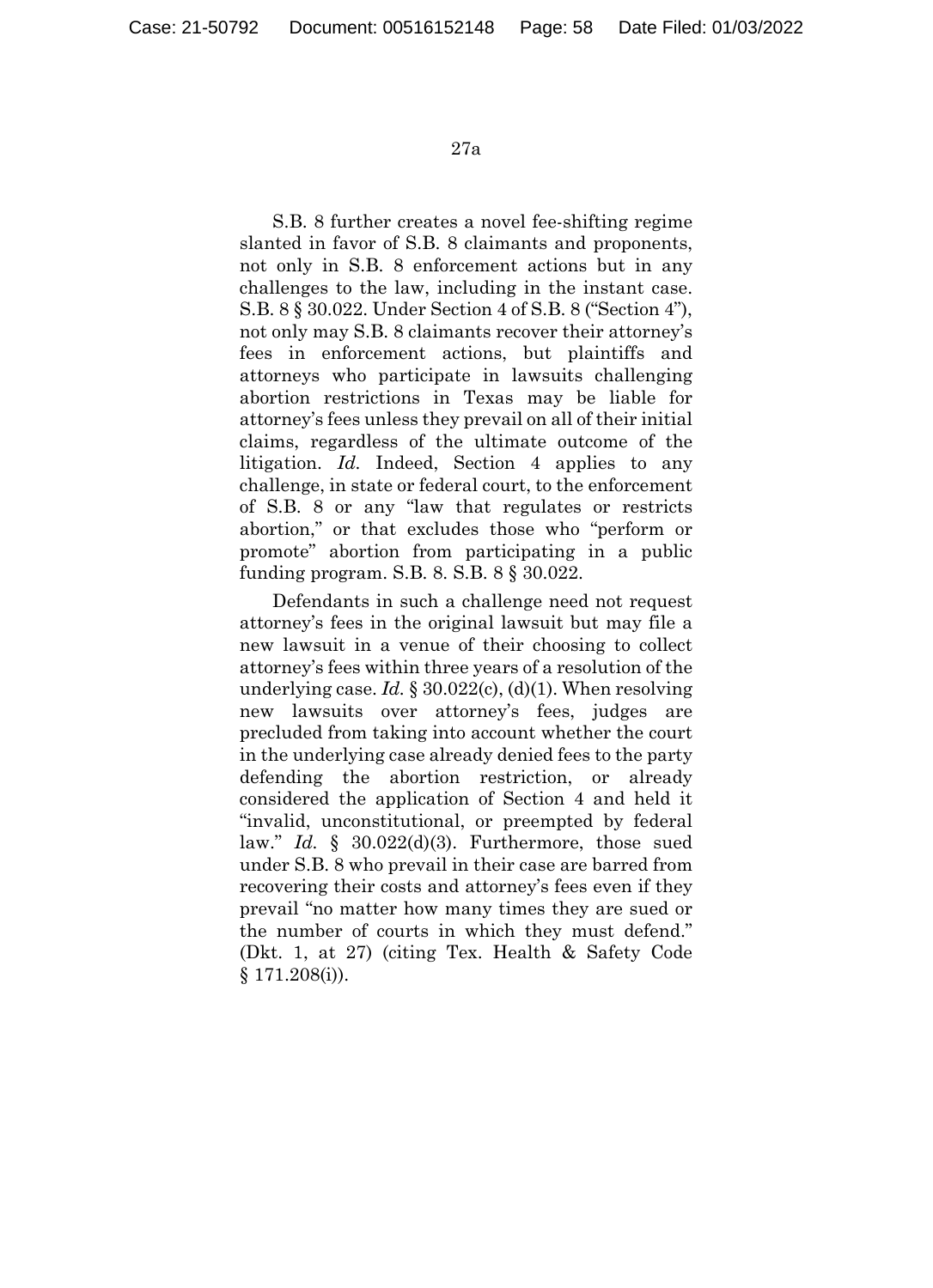Under S.B. 8's public enforcement mechanism, state agencies are empowered to bring administrative and civil enforcement actions against medical professionals who participate in abortions that violate the six-week ban based on their state-issued licenses. S.B. 8. Tex. Occ. Code §§ 164.053(a)(1)), 165.101; 243.011–.015, 245.012–.017; 301.10, 553.003, 565.001(a), 565.002. Because subchapter H of S.B. 8, which includes the six-week ban, will be added to Chapter 171 of the Texas Health and Safety Code, violations of the six-week ban trigger enforcement of other provisions of Chapter 171, as well as regulations state agencies have jurisdiction to enforce based on a violation of S.B. 8.

Under the Texas Medical Practice Act, for example, the Texas Medical Board ("TMB") must initiate investigations and disciplinary action against, as well as refuse to issue or renew licenses to, licensed physicians who violate a provision of Chapter 171. *See, e.g.*, Tex. Occ. Code § 164.055(a) (TMB "shall take an appropriate disciplinary action against a physician who violates ... Chapter 171, Health and Safety Code."); *see id.* (TMB "shall . . . refuse to issue a license or renewal license to a person who violates that . . . chapter."); Tex. Occ. Code  $\S$  164.052(a)(5),  $§ 164.001(b)(2)–(3)$  (TMB, "on determining that a person committed an act described by Sections 164.051 through 164.054, shall enter an order" of discipline, which may include suspension, limitation, or revocation of a physician's license."); Tex. Admin. Code § 176.2(a)(3), 176.8(b) ("TMB must investigate and "shall . . . review the medical competency" of licensees who have been named in three or more [healthcare-related] lawsuits within a five-year period."). The Texas Board of Nursing ("TBN"), Texas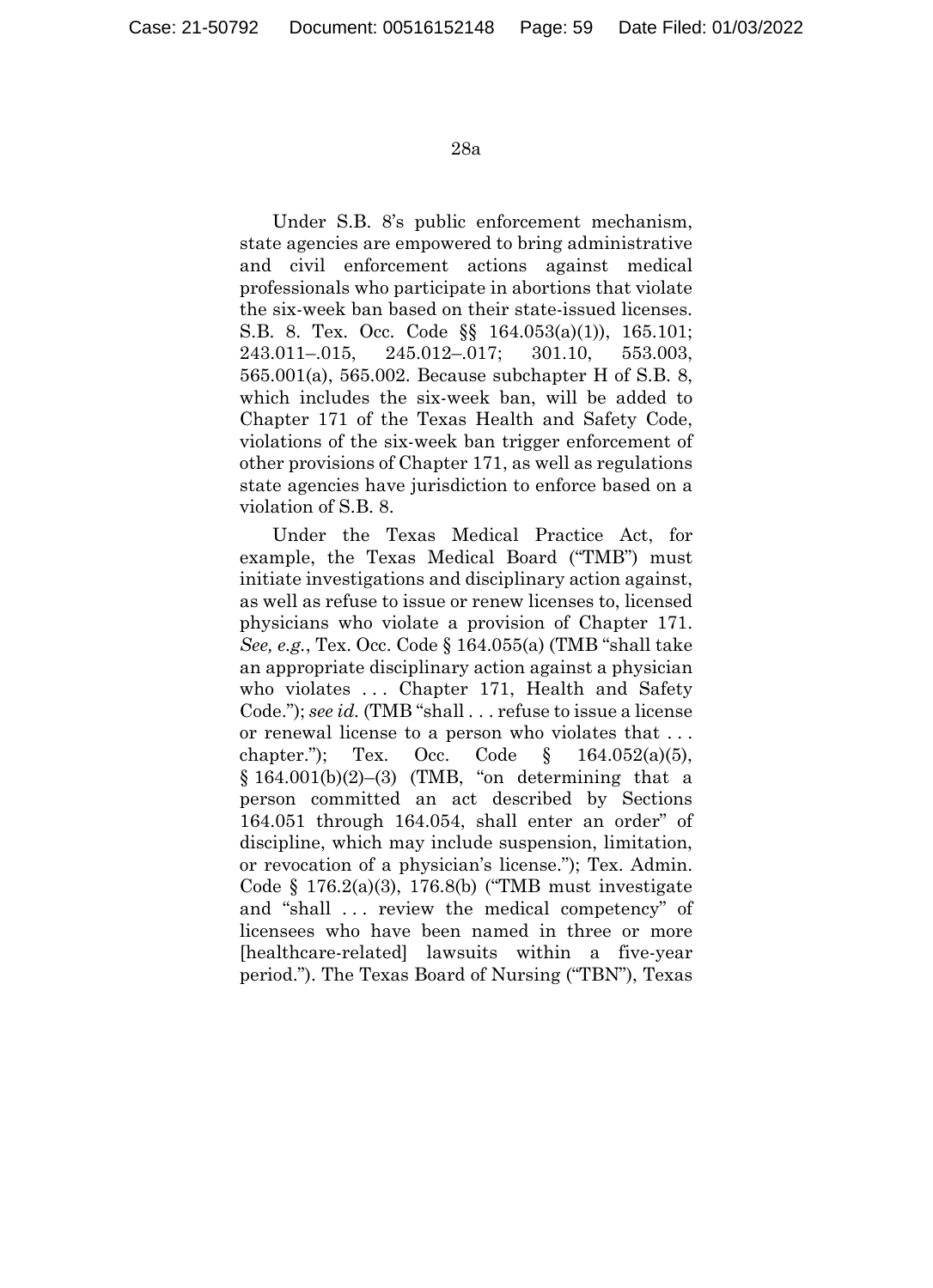Board of Pharmacy ("TBP"), and Health and Human Services Commission ("HHSC") have similar authority to take disciplinary actions against those who violate S.B. 8. Tex. Occ. Code §§ 301.453(a) (TBN "shall enter an order imposing" discipline for violations of the Nursing Practice Act), 301.452(b)(1), 565.001(a), 565.002 (empowering TBP to take disciplinary, administrative or civil action against violators of the Texas Pharmacy Act); Tex. Health & Safety Code §§ 243.011–.015, 245.012–.017 (empowering HHSC to take disciplinary or civil action against licensed abortion facilities and ambulatory surgical centers ("ASC") based on violations of the Medical Practice Act. 25 Tex. Admin. Code §§ 135.4(l) (requiring abortion-providing ASCs to comply with rules for abortion facilities), § 139.60(c), (l);  $§ 217.11(1) (A), 213.33(b)$  (imposing disciplinary measures for nurses who fail to " conform to . . . all federal, state, or local laws, rules or regulations affecting the nurse's current area of nursing practice.").

# **C. The Parties**

## *1. Plaintiffs*

Plaintiffs are comprised of those who provide abortion services, the Provider Plaintiffs, and those who support patients in need of an abortion, the Advocate Plaintiffs.

The Provider Plaintiffs<sup>7</sup> include reproductive healthcare providers across the state of Texas, who

 <sup>7</sup> The Provider Plaintiffs in this action include Whole Woman's Health, Alamo City Surgery Center PLLC d/b/a Alamo Women's Reproductive Services ("Alamo"), Brookside Women's Medical Center PA d/b/a Brookside Women's Health Center and Austin Women's Health Center ("Austin Women's"), Houston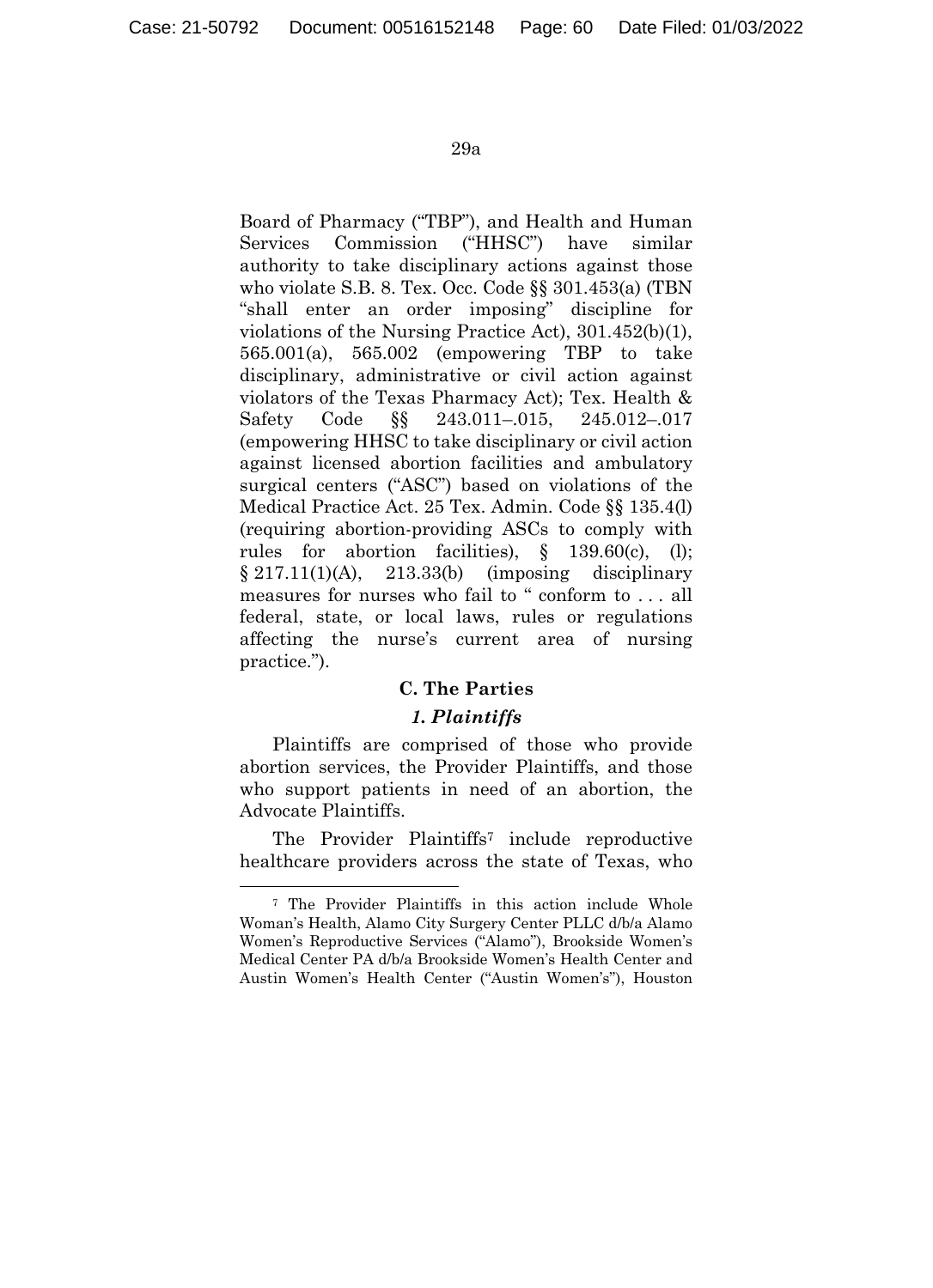1

#### 30a

bring this suit on behalf of themselves, their physicians, nurses, pharmacists, other staff, and patients. (Dkt. 1, at 9–12). All of the Provider Plaintiffs allege that the "vast majority" of the abortions performed in their facilities occur after the six-week ban imposed by S.B. 8. (*See id.*). As such, the Provider Plaintiffs all perform abortions that will be proscribed by S.B. 8 when it takes effect September 1, 2021. (*Id.* at 12). The Provider Plaintiffs allege that if S.B. 8 takes effect, they and their staff will "suffer profound harm to their property, business, reputations, and a deprivation of their own constitutional rights." (*Id.* at 34).

Since many abortions provided by the Provider Plaintiffs occur after six weeks of a patient's LMP, they allege they could not "sustain operations if barred from providing the bulk of their current care." (*Id.* at 32). If the Provider Plaintiffs continued to offer abortions that they believe are constitutionally protected, but are prohibited by S.B. 8, they and their staff will risk private enforcement suits and professional discipline. (*Id.* at 32–33). Provider Plaintiffs further allege that S.B. 8 Section 4's feeshifting provision impacts their "right to petition the courts and to speak freely" because they may be exposed to "potentially ruinous liability for attorney's

Women's Clinic, Houston Women's Reproductive Services ("HWRS"), Planned Parenthood of Greater Texas Surgical Health Services ("PPGT Surgical Health Services"), Planned Parenthood South Texas Surgical Center ("PPST Surgical Center"), Planned Parenthood Center for Choice ("PP Houston"), Southwestern Women's Surgery Center ("Southwestern"), Whole Woman's Health Alliance, Allison Gilbert, M.D., and Bhavik Kumar, M.D. (together, "the Provider Plaintiffs"). (Dkt. 1, at 9– 12).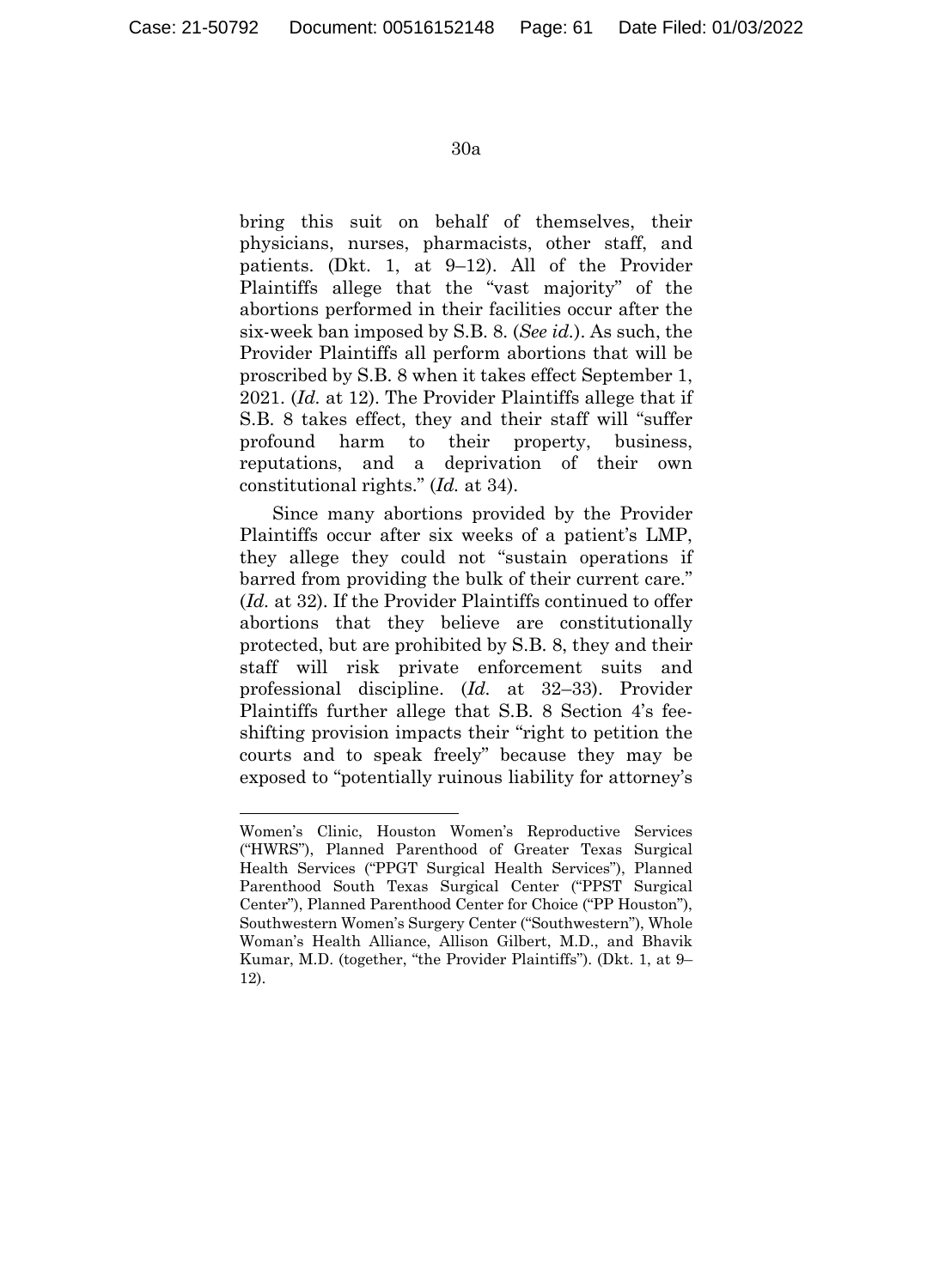fees and costs" as they bring lawsuits to vindicate their constitutional rights. (*Id.* at 33–34).

The Advocate Plaintiffs<sup>8</sup> provide support to those in need of abortions and advocate for reproductive rights within Texas and fear that "because they advocate for abortion patients through activities that may be alleged to aid and abet abortions prohibited by [S.B. 8], [they] face a credible threat of enforcement." (Dkt. 1, at 12–14). The Advocate Plaintiffs allege that if S.B. 8 takes effect September 1, they will be forced to redirect resources to support Texans who need to leave the state to obtain an abortion after 6 weeks LMP. (*Id.* at 34). If the Advocate Plaintiffs continue to support those seeking abortions banned by S.B. 8, they will likely face "enforcement lawsuits for aiding and abetting abortions prohibited by S.B. 8" or "engaging in First Amendment-protected speech and other activity in support of abortion." (*Id.* at 34–35). Specifically, Reverends Forbes and Kanter worry that their efforts to provide spiritual and emotional counseling to "patients and parishioners" will expose them to "costly and burdensome civil lawsuits," and that this risk extends to "other clergy members, counselors, and advisors (such as sexual assault and genetic counselors), as S.B. 8 incentivizes lawsuits accusing individuals of aiding and abetting prohibited abortions" through generous award of fees to successful claimants. (*Id.*).

 <sup>8</sup> The Advocate Plaintiffs include The Afiya Center, Frontera Fund, Fund Texas Choice, Jane's Due Process, Lilith Fund for Reproductive Equity ("Lilith Fund"), North Texas Equal Access Fund ("TEA Fund"), Marva Sadler, Reverend Daniel Kanter ("Kanter"), and Reverend Erika Forbes ("Forbes"). (together, "the Advocate Plaintiffs."). (Dkt. 1, at 12–14).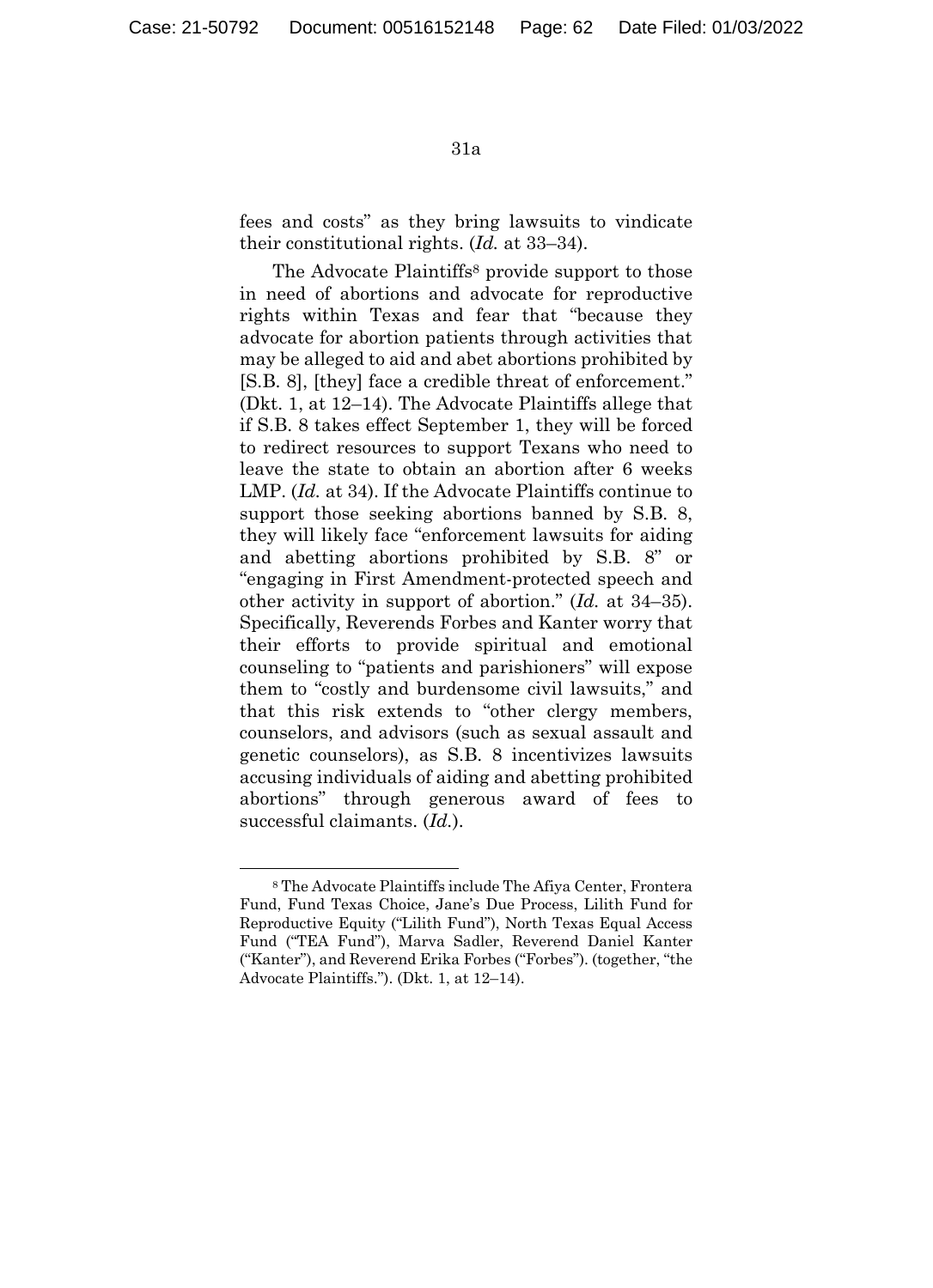#### *2. Defendants*

Defendant the Honorable Austin Reeve Jackson ("Jackson") is the judge for the 114th District Court in Smith County, Texas, a court with jurisdiction over S.B. 8 claims. (Dkt. 1, at 15). Defendant Penny Clarkston ("Clarkston") is the Clerk for the District Court of Smith County and in that role is charged with accepting civil cases for filing and issuing citations for service of process upon the filing of a civil lawsuit. (*Id.*). Both Jackson and Clarkston are sued in their official capacities and as representatives of two putative classes consisting of all state judges and clerks in Texas with the authority to initiate S.B. 8 enforcement actions and exert their coercive power over Plaintiffs to participate in and be sanctioned by S.B. 8 actions. (*Id.* at 15–16; *see also* Mot. Certify Class, Dkt. 32). Defendant Jackson recently participated in a press conference regarding the instant suit, in which he referred to himself as one of "the judges who enforce [S.B. 8] in east Texas." (Aug. 4 Press Conf. Tr., Dkt. 53-1, at 4).

Defendant Stephen Brint Carlton is the Executive Director of the Texas Medical Board ("TMB") and in that capacity serves as the chief executive and administrative officer of TMB. (Dkt. 1, at 16–17) (citing Tex. Occ. Code § 152.051). Defendant Katherine A. Thomas is the Executive Director of the Texas Board of Nursing ("TBN") and in that role performs duties as required by the Nursing Practice Act, and as designated by the TBN. (*Id.* at 17–18) (citing Tex. Occ. Code § 301.101). Defendant Allison Vordenbaumen Benz is the Executive Director of the Texas Board of Pharmacy ("TBP") and in that capacity performs duties under the Texas Pharmacy Act, or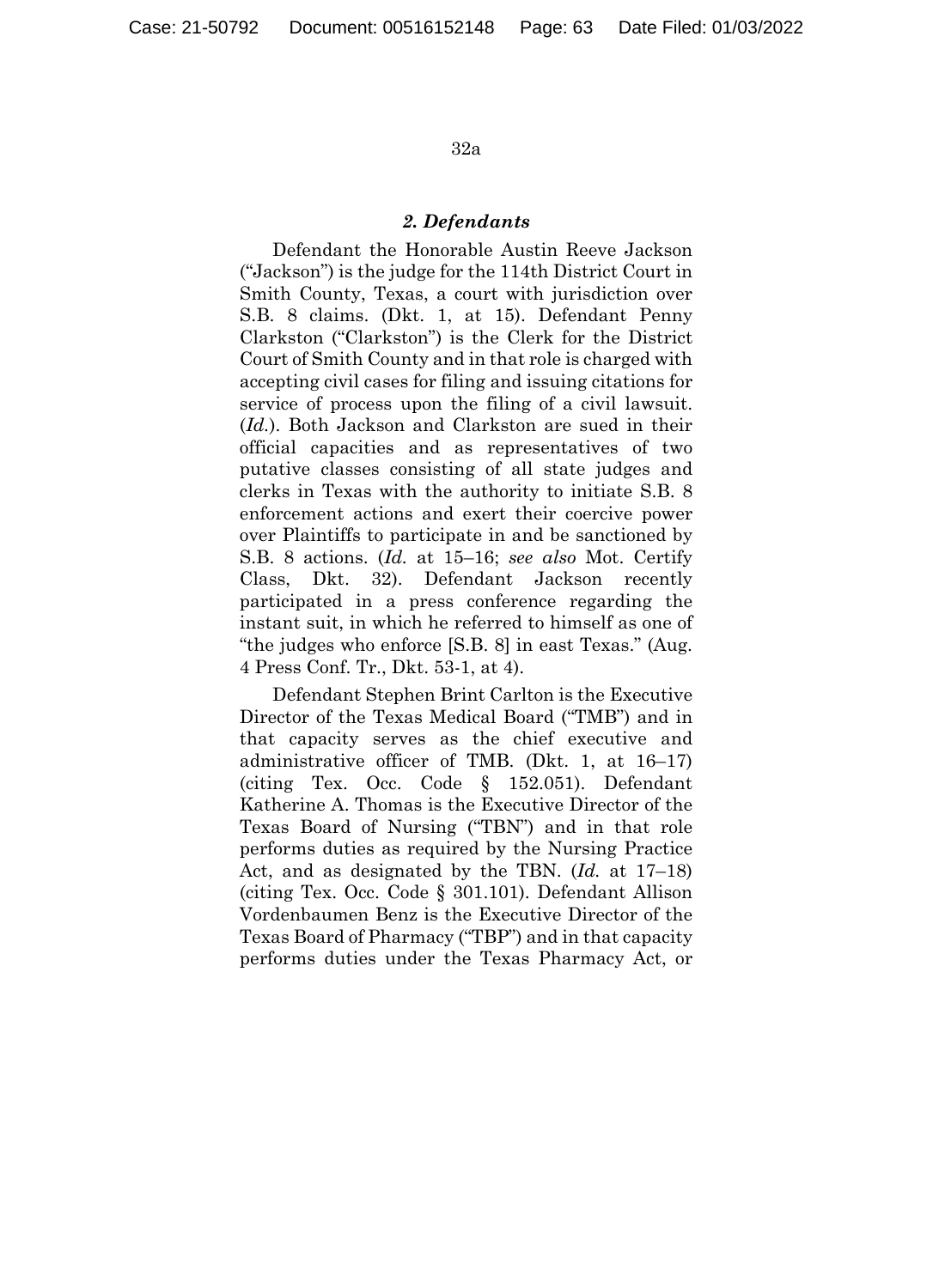designated by the TBP. (*Id.* at 19) (citing Tex. Occ. Code § 553.003). Defendant Cecile Erwin Young is the Executive Commissioner of the Texas Health and Human Services Commission ("HHSC"), which licenses and regulates abortion facilities and ambulatory surgical centers ("ASCs") operated by Provider Plaintiffs. (*Id.* at 18) (citing Tex. Health & Safety Code §§ 243.011, 245.012).

Defendant Ken Paxton is the Attorney General of Texas. He is empowered to institute an action for a civil penalty against physicians and physician assistants licensed in Texas who are in violation of or threatening to violate any provision of the Medical Practice Act, including provisions triggered by a violation of S.B. 8. (*Id.* at 19–20) (citing Tex. Occ. Code § 165.101).9

Defendant Mark Lee Dickson is a resident of Longview, Texas, who serves as the Director of Right to Life East Texas. (Dkt. 1, at 16). Dickson has advocated for the adoption of state and local laws prohibiting abortions and has expressed his intent to bring civil enforcement actions as a private citizen under S.B. 8. (*Id.* at n.4, 33).

 <sup>9</sup> The "State Agency Defendants" refers to those members of the Texas government authorized to enforce S.B. 8 through existing state laws, regulations, licensing and professional codes, including Stephen Brint Carlton, Executive Director of the Texas Medical Board, Katherine A. Thomas, Executive Director of the Texas Board of Nursing, Allison Vordenbaumen Benz, Executive Director of the Texas Board of Pharmacy, Cecile Erwin Young, Executive Commissioner of the Texas Health and Human Services Commission, and Ken Paxton, Attorney General of Texas.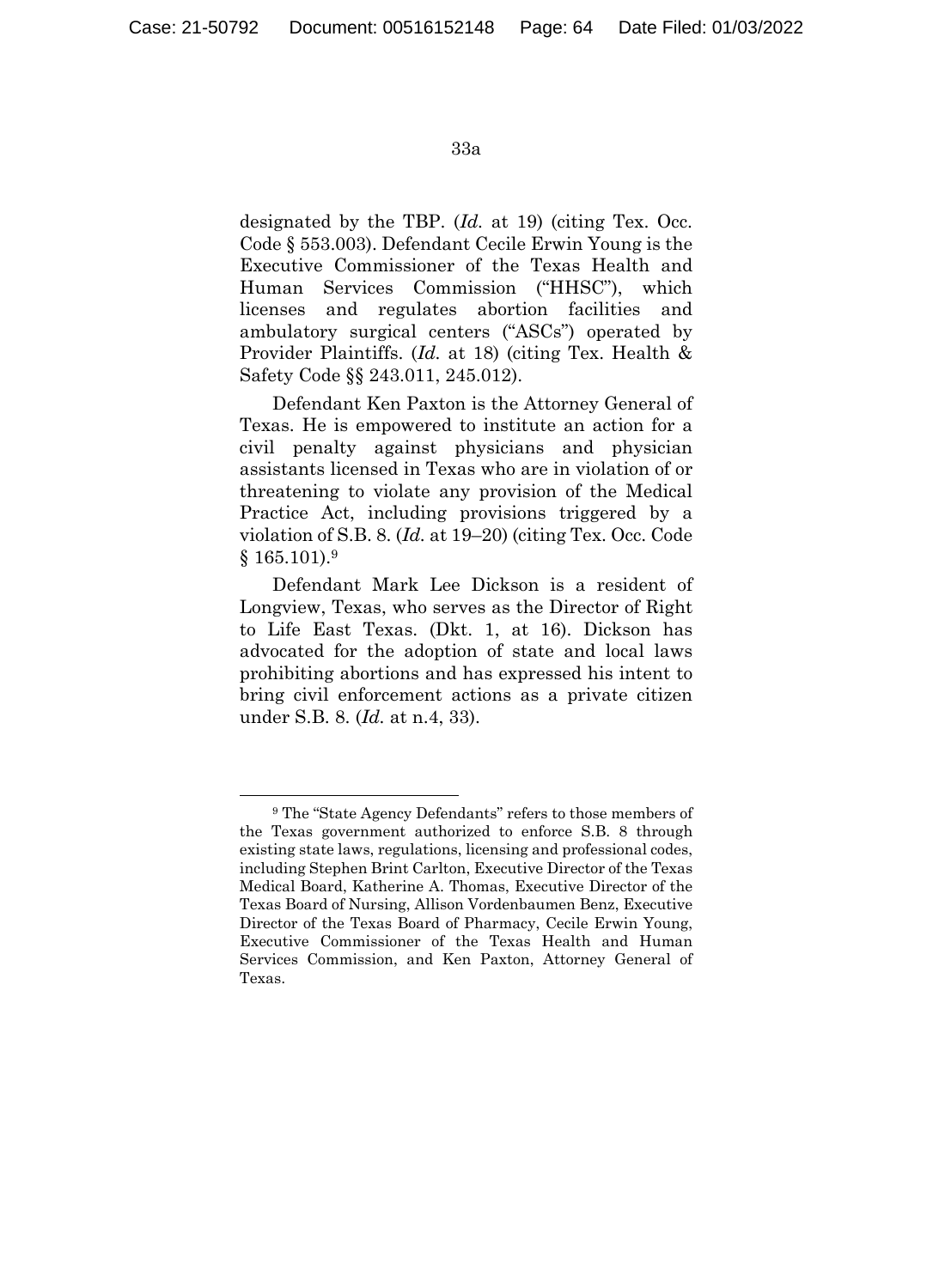## **II. LEGAL STANDARDS A. 12(b)(1)**

Federal Rule of Civil Procedure 12(b)(1) allows a party to assert lack of subject-matter jurisdiction as a defense to suit. Fed. R. Civ. P. 12(b)(1). Federal district courts are courts of limited jurisdiction and may only exercise such jurisdiction as is expressly conferred by the Constitution and federal statutes. *Kokkonen v. Guardian Life Ins. Co. of Am.*, 511 U.S. 375, 377 (1994). A federal court properly dismisses a case for lack of subject matter jurisdiction when it lacks the statutory or constitutional power to adjudicate the case. *Home Builders Ass'n of Miss., Inc. v. City of Madison*, 143 F.3d 1006, 1010 (5th Cir. 1998). "The burden of proof for a Rule 12(b)(1) motion to dismiss is on the party asserting jurisdiction." *Ramming v. United States*, 281 F.3d 158, 161 (5th Cir. 2001), *cert. denied*, 536 U.S. 960 (2002). "Accordingly, the plaintiff constantly bears the burden of proof that jurisdiction does in fact exist." *Id.* In ruling on a Rule 12(b)(1) motion, the court may consider any one of the following: (1) the complaint alone; (2) the complaint plus undisputed facts evidenced in the record; or (3) the complaint, undisputed facts, and the court's resolution of disputed facts. *Lane v. Halliburton*, 529 F.3d 548, 557 (5th Cir. 2008).

## **B. Standing**

Under Article III of the Constitution, federal court jurisdiction is limited to cases and controversies. U.S. Const. art. III, 2, cl. 1; *Raines v. Byrd*, 521 U.S. 811, 818 (1997). A key element of the case-or-controversy requirement is that a plaintiff must establish standing to sue. *See Lujan v. Defenders of Wildlife*, 504 U.S. 555, 561 (1992).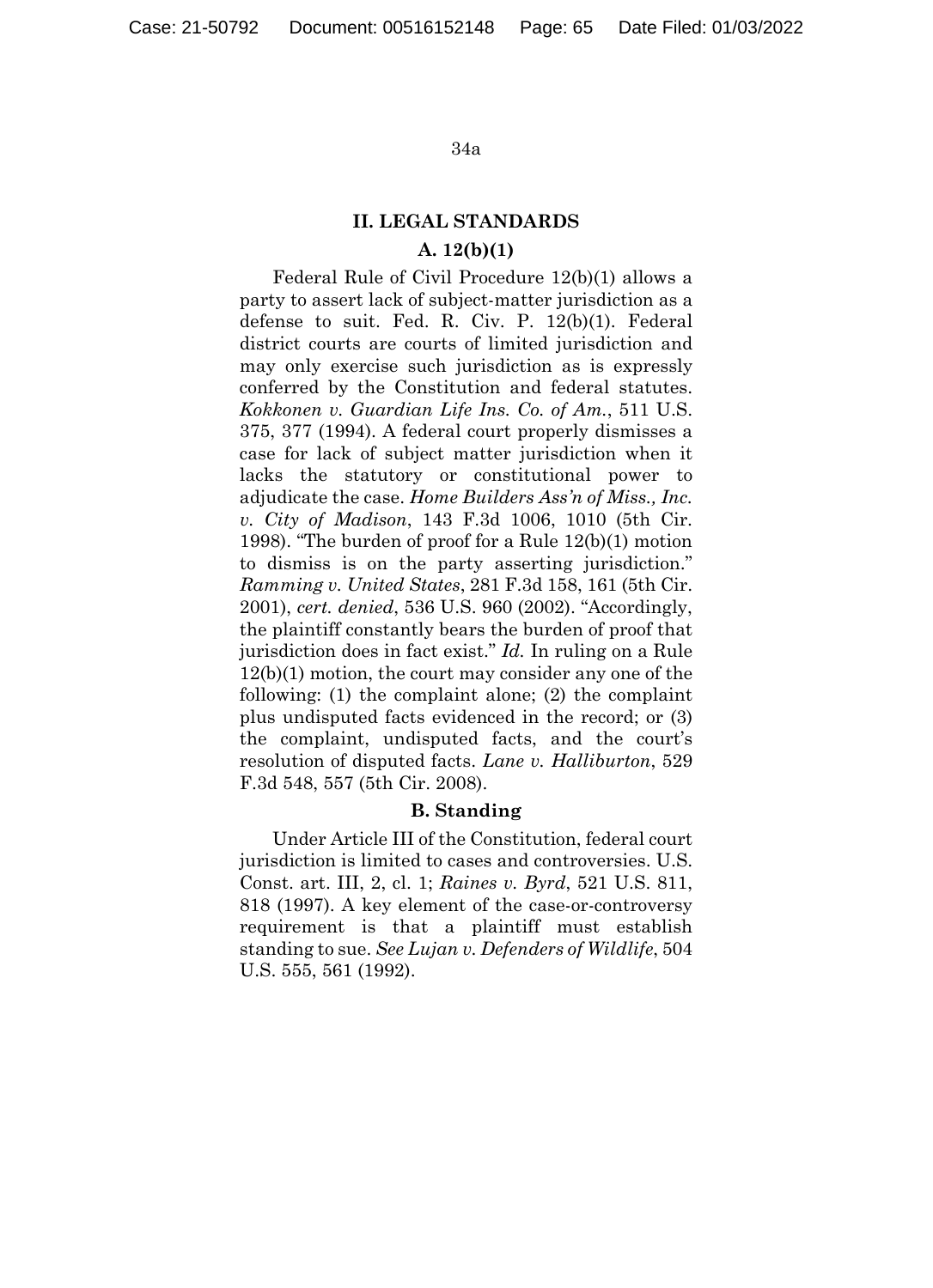To establish Article III standing, a plaintiff must demonstrate that she has "(1) suffered an injury-infact, (2) that is fairly traceable to the challenged conduct of the defendant, and (3) that is likely to be redressed by a favorable judicial decision." *Id.* at 560– 61. "For a threatened future injury to satisfy the imminence requirement, there must be at least a 'substantial risk' that the injury will occur." *Stringer v. Whitley*, 942 F.3d 715, 721 (5th Cir. 2019) (quoting *Susan B. Anthony List v. Driehaus*, 573 U.S. 149, 158 (2014)). A plaintiff suffers injury-in-fact for purposes of "bring[ing] a preenforcement suit when he has alleged an intention to engage in a course of conduct arguably affected with a constitutional interest, but proscribed by a statute, and there exists a credible threat of prosecution thereunder." *Susan B. Anthony List*, 573 U.S. at 160. A credible threat of enforcement exists when it is not "imaginary or wholly speculative." *Babbitt v. United Farm Workers Nat'l Union*, 442 U.S. 289, 302 (1979).

The purpose of these requirements is to ensure that plaintiffs have "such a personal stake in the outcome of the controversy as to assure that concrete adverseness which sharpens the presentation of issues upon which the court so largely depends for illumination." *Massachusetts v. EPA*, 549 U.S. 497, 517 (2007) (quoting *Baker v. Carr*, 369 U.S. 186 (1962) (internal quotation marks removed)). "[I]n the context of injunctive relief, one plaintiff's successful demonstration of standing 'is sufficient to satisfy Article III's case-or-controversy requirement.' " *Tex. Democratic Party v. Abbott*, No. 20-50407, 2020 WL 5422917, at \*4 (5th Cir. Sept. 10, 2020) (quoting *Texas v. United States*, 945 F.3d 355, 377–78 (5th Cir. 2019). Further, "[t]he injury alleged as an Article III injury-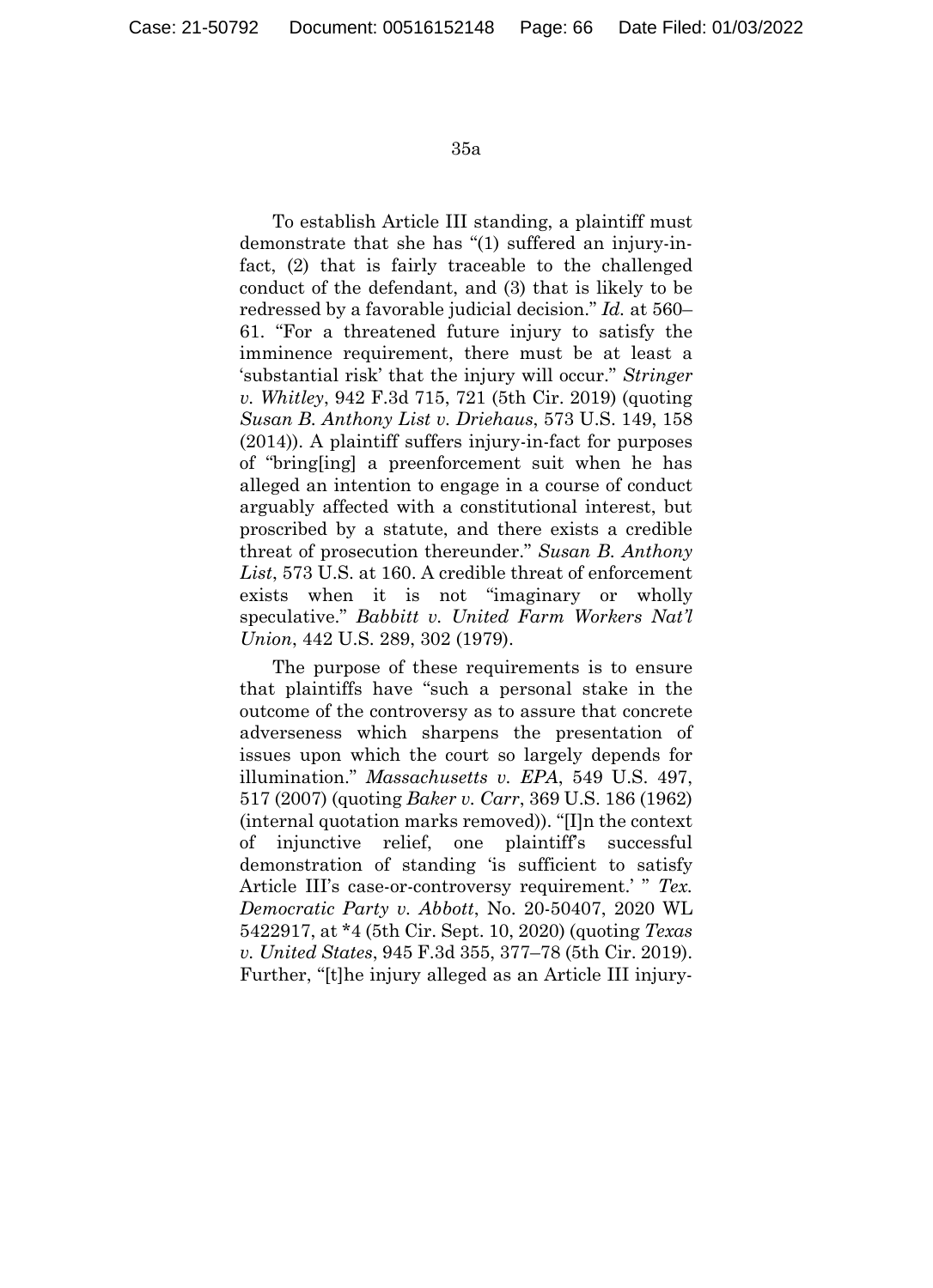in-fact need not be substantial; it need not measure more than an identifiable trifle." *OCA-Greater Hous. v. Texas*, 867 F.3d 604, 612 (5th Cir. 2017) (quotations omitted). This is because the injury-in-fact requirement under Article III is qualitative, not quantitative, in nature." *Id.*

## **C. Sovereign Immunity**

The Eleventh Amendment typically deprives federal courts of jurisdiction over "suits against a state, a state agency, or a state official in his official capacity unless that state has waived its sovereign immunity or Congress has clearly abrogated it." *Moore v. La. Bd. of Elementary & Secondary Educ.*, 743 F.3d 959, 963 (5th Cir. 2014). However, under the *Ex parte Young* exception to sovereign immunity, lawsuits may proceed in federal court when a plaintiff requests prospective relief against state officials in their official capacities for ongoing federal violations. 209 U.S. 123, 159–60 (1908). Thus, "[t]here are three basic elements of an *Ex parte Young* lawsuit. The suit must: (1) be brought against state officers who are acting in their official capacities; (2) seek prospective relief to redress ongoing conduct; and (3) allege a violation of federal, not state, law." *Williams ex rel. J.E. v. Reeves*, 954 F.3d 729, 736 (5th Cir. 2020).

The Supreme Court has instructed lower courts evaluating whether state officials are subject to suit under the exception to sovereign immunity to conduct a "straightforward inquiry into whether [the] complaint alleges an ongoing violation of federal law and seeks relief properly characterized as prospective." *Va. Office for Prot. & Advocacy v. Stewart*, 563 U.S. 247, 253 (2011). If so, the Court must then examine whether "the state official, 'by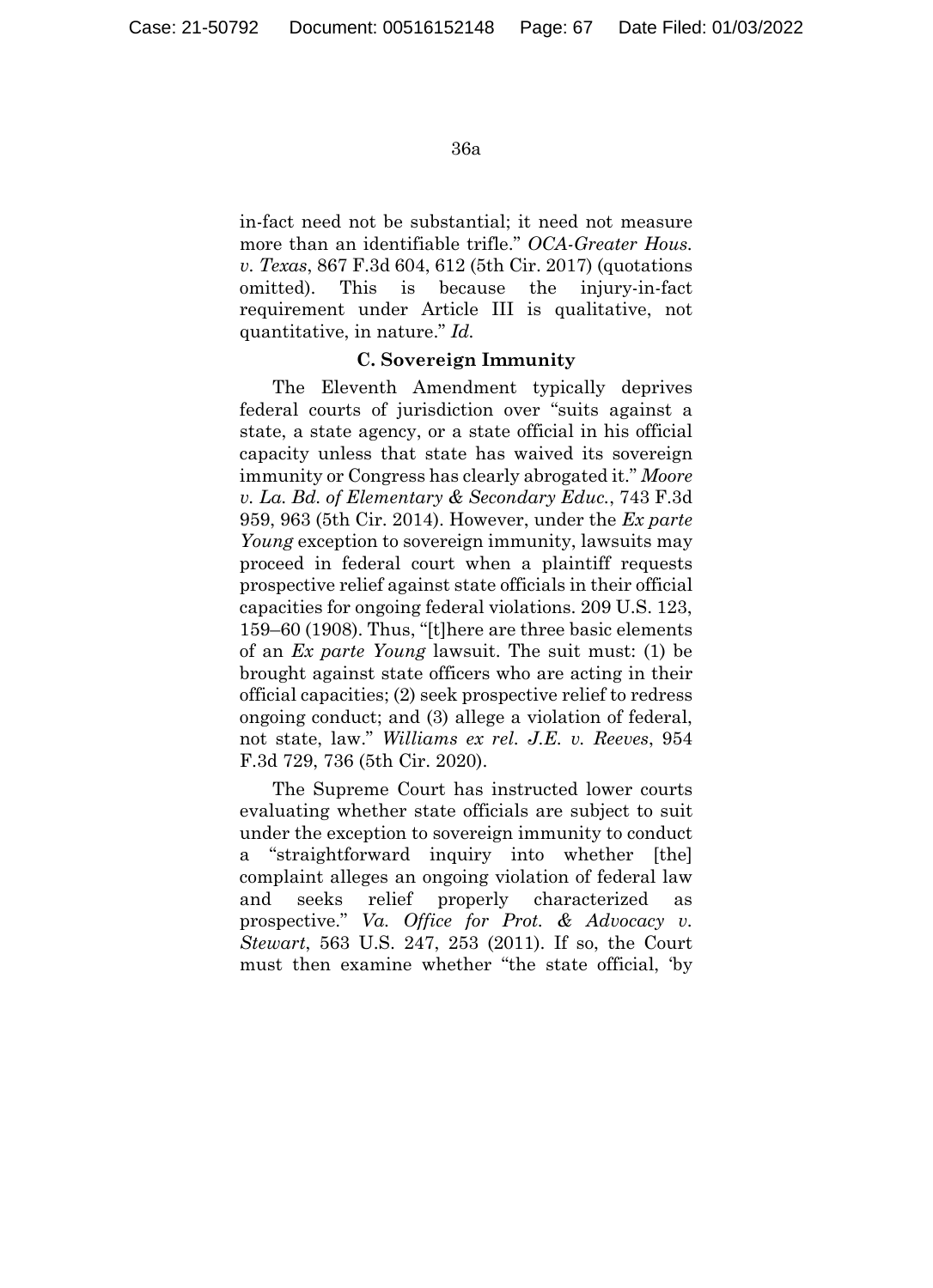virtue of his office,' must have 'some connection with the enforcement of the [challenged] act, or else [the suit] is merely making him a party as a representative of the state, and thereby attempting to make the state a party.' " *City of Austin v. Paxton*, 943 F.3d 993, 997 (5th Cir. 2019), *cert. denied sub nom. City of Austin, Texas v. Paxton*, 141 S. Ct. 1047 (2021) (quoting *Young*, 209 U.S. at 157). The Fifth Circuit has not established "a clear test for when a state official is sufficiently connected to the enforcement of a state law so as to be a proper defendant under *Ex parte Young.*". *Texas Democratic Party v. Hughs*, No. 20- 50683, 2021 WL 1826760 (5th Cir. May 7, 2021); *City of Austin*, 943 F.3d at 997 ("What constitutes a sufficient connection to enforcement is not clear from our jurisprudence.") (cleaned up).

While "[t]he precise scope of the 'some connection' requirement is still unsettled," the Fifth Circuit has stated that "it is not enough that the official have a '*general* duty to see that the laws of the state are implemented.' " *Texas Democratic Party*, 961 F.3d at 400–01 (quoting *Morris v. Livingston*, 739 F.3d 740, 746 (5th Cir. 2014)). And "[i]f the official sued is not statutorily tasked with enforcing the challenged law, then the requisite connection is absent and '[the] *Young* analysis ends.' " *City of Austin*, 943 F.3d at 998). Where, as here, "no state official or agency is named in the statute in question, [the court] consider[s] whether the state official actually has the authority to enforce the challenged law." *Id.*

## **III. DEFENDANTS' MOTIONS TO DISMISS**

All Defendants filed motions to dismiss Plaintiffs' claims against them on jurisdictional bases. (*See* SAD Mot. Dismiss, Dkt. 48; Jackson Mot. Dismiss, Dkt. 49;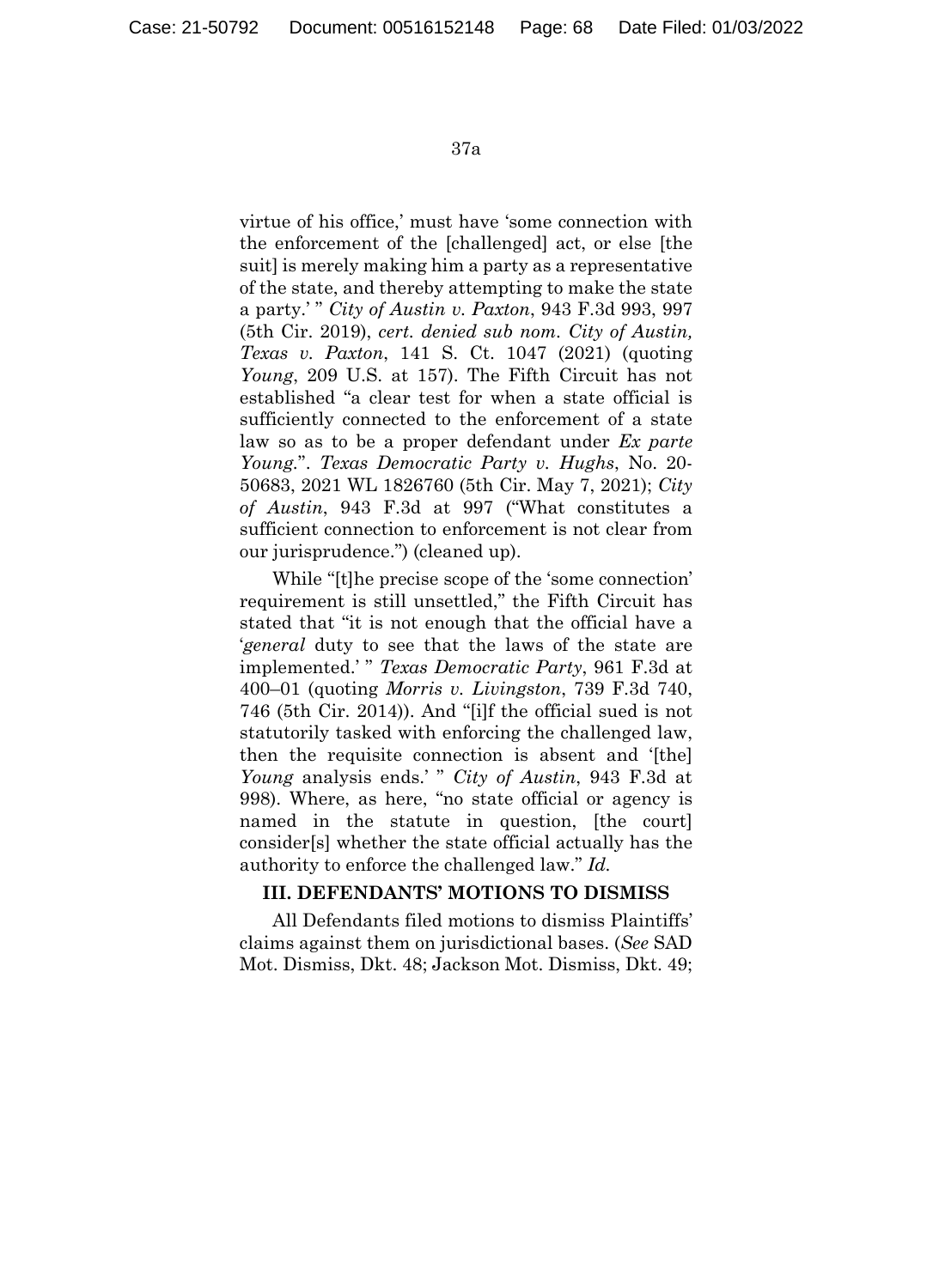Dickson Mot. Dismiss, Dkt. 50; Clarkston Mot. Dismiss, Dkt. 51). The Court will address the motions to dismiss below.

#### **A. SAD Motion to Dismiss**

Provider Plaintiffs seek relief against the State Agency Defendants ("SAD") based on their authority to enforce other statutes and regulations against licensed abortion facilities, ambulatory surgical centers, pharmacies, physicians, physician assistants, nurses, and pharmacists that are triggered by a violation of S.B. 8, and their ability to directly enforce Section 4's fee-shifting regime in this or other challenges to S.B. 8's constitutionality. (Compl., Dkt. 1, at 33–34). The SAD moved to dismiss Provider Plaintiffs' claims against them as barred by sovereign immunity and for lack of standing. (*See* SAD Mot. Dismiss, Dkt. 48). Plaintiffs filed a response, (Dkt. 56), and the SAD filed a reply, (Dkt. 63).

## *1. Sovereign Immunity*

The SAD argue that Plaintiffs' claims are barred by sovereign immunity and do not fall within the *Ex Parte Young* exception. (Mot. Dismiss, Dkt. 48, at 6). Specifically, the SAD argue that S.B. 8 explicitly precludes enforcement actions to be brought by "an executive or administrative officer or employee of this state" and that any threat that the SAD will seek fees under Section 4 or institute disciplinary actions through the health-related laws and regulations triggered by violations of S.B. 8 are too speculative to establish a "particular duty to enforce the statute in question." (Dkt. 48, at 6) (citing *Morris v. Livingston*, 739 F.3d 740, 746 (5th Cir. 2014)).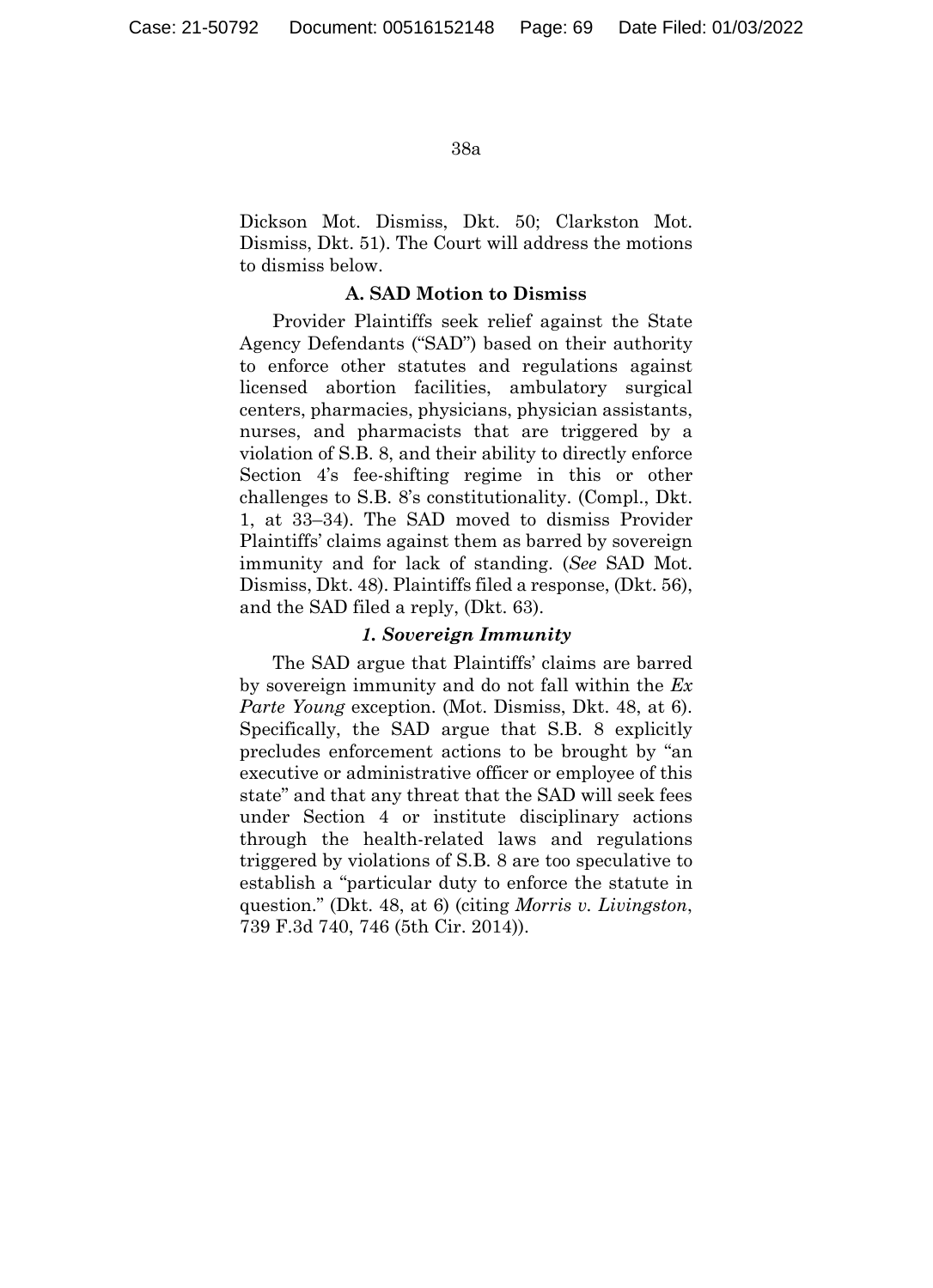Plaintiffs respond that the SAD are in fact tasked with in enforcement of S.B. 8 and have the requisite connection the law's enforcement against the Provider Plaintiffs because the SAD may seek legal fees under Section 4 and can force them to "comply with the Act by bringing an enforcement action to constrain the Provider Plaintiffs and their physicians, nurses, and pharmacists from violating S.B. 8's restrictions on providing and assisting with abortion." (Pls.' Resp., Dkt. 56, at 14) (citing *K.P. v. LeBlanc ("K.P. I")*, 627 F.3d 115, 124 (5th Cir. 2010)). The Court agrees and finds Plaintiffs' action against the SAD is not barred by sovereign immunity because the SAD's enforcement capacity under S.B. 8 place them within the *Ex Parte Young* exception.

First, the Court finds that S.B. 8's prohibition on direct enforcement of S.B. 8 by state officials does not preclude the SAD's ability to enforce violations of other state laws triggered by a violation of S.B. 8, such as the Medical Practice Act, Nursing Practice Act, and Pharmacy Act. *See, e.g.*, Tex. Occ. Code §§ 301.453(a); 301.452(b)(1), 565.001(a), 565.002; Tex. Health & Safety Code §§ 243.011–.015, 245.012–.017; Tex. Admin. Code § § 135.4(l), 139.60(c), (l); § 217.11(1)(A), 213.33(b)). The parties quibble about the meaning of S.B. 8's admonition that "[n]o enforcement of this subchapter, and no enforcement of Chapters 19 and 22, Penal Code, in response to violations of this subchapter, may be taken or threatened by this state, a political subdivision, a district or county attorney, or an executive or administrative officer or employee of this state or a political subdivision against any person." S.B. 8 § 3 (to be codified at Tex. Health & Safety Code § 171.207(a)). While the SAD are correct that they are precluded from enforcing S.B. 8 Section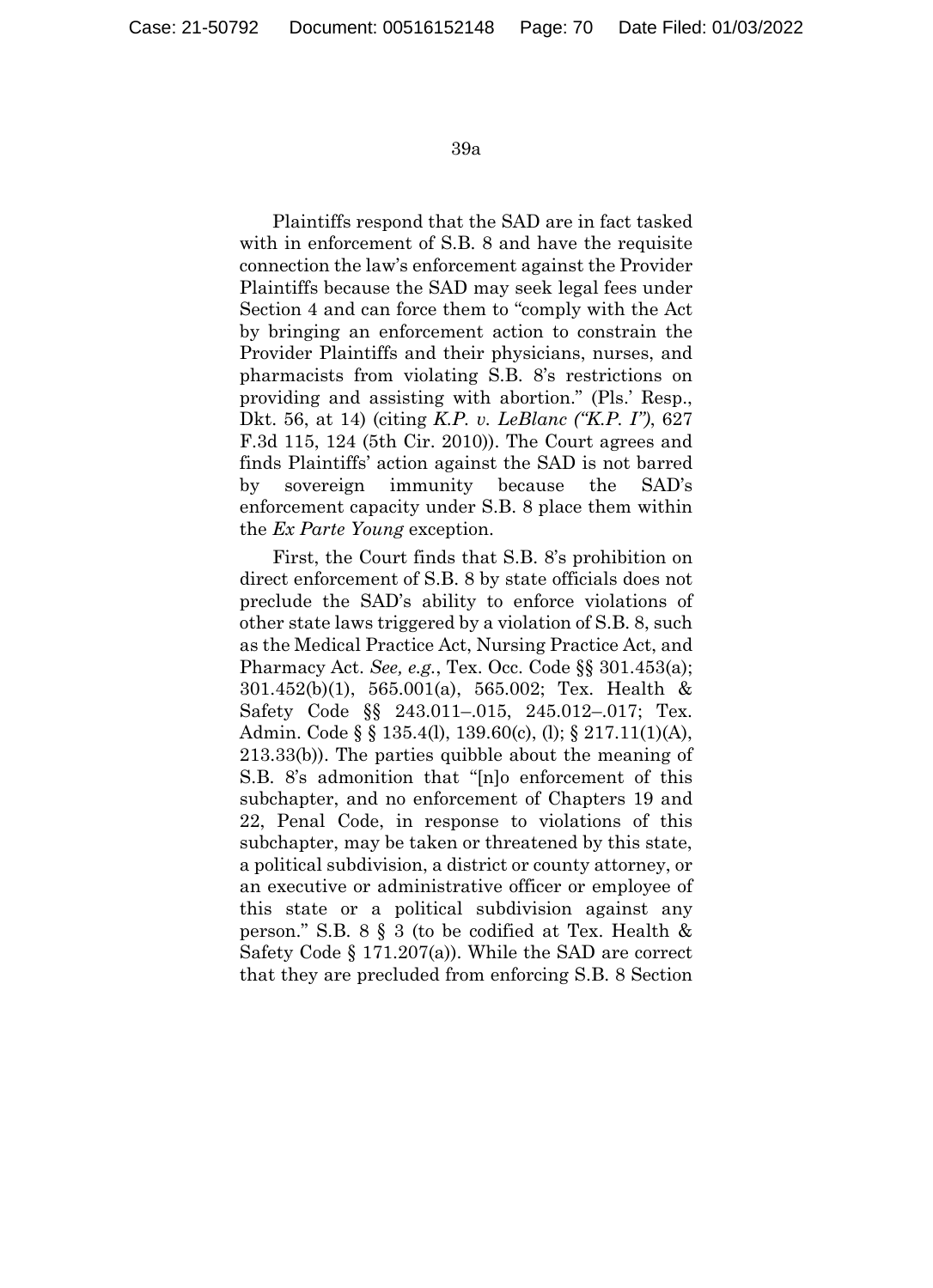3 through the private enforcement mechanism created under the law, nowhere does S.B. 8 indicate that it refers to the provisions of the Medical Practice Act, Nursing Practice Act, and Pharmacy Act or the State's ability to enforce such provisions under Chapter 171. The Court thus finds that there is no conflict between S.B. 8's prohibition on the SAD's private enforcement of S.B. 8 and the SAD's enforcement authority under existing Texas laws that may be triggered by a violation of S.B. 8. *See City of Austin v. Paxton*, 943 F.3d 993, 1001 (5th Cir. 2019), *cert. denied sub nom. City of Austin, Texas v. Paxton*, 141 S. Ct. 1047 (2021) ("direct enforcement of the challenged law . . . not required: actions that constrain[ ] the plaintiffs [are] sufficient to apply the *Young* exception"); *K.P. v. LeBlanc* ("*K.P. I*"), 627 F.3d 115, 124 (5th Cir. 2010) (" 'Enforcement' typically involves compulsion or constraint.")

Second, the Court finds that the SAD have the requisite connection to enforcement and demonstrated willingness the enforce Section 4 and the state laws triggered by S.B. 8 violations so as to bring their conduct within the *Ex Parte Young* exception to sovereign immunity. While the SAD are correct that some of the disciplinary and civil actions triggered violations of Section 3 of S.B. 8 are within the discretion of the SAD to bring, others are mandatory. *Compare* Tex. Occ. Code § 165.001; *see also id.* § 165.101 (attorney general may institute an action for civil penalties against a licensed physician for certain violations); *id.* § 301.501 (Board of Nursing "may impose an administrative penalty"); *id.* § 566.001(1) (same as to Board of Pharmacy); Tex. Health & Safety Code § 245.017 (HHSC "may assess an administrative penalty") *with* Tex. Occ. Code §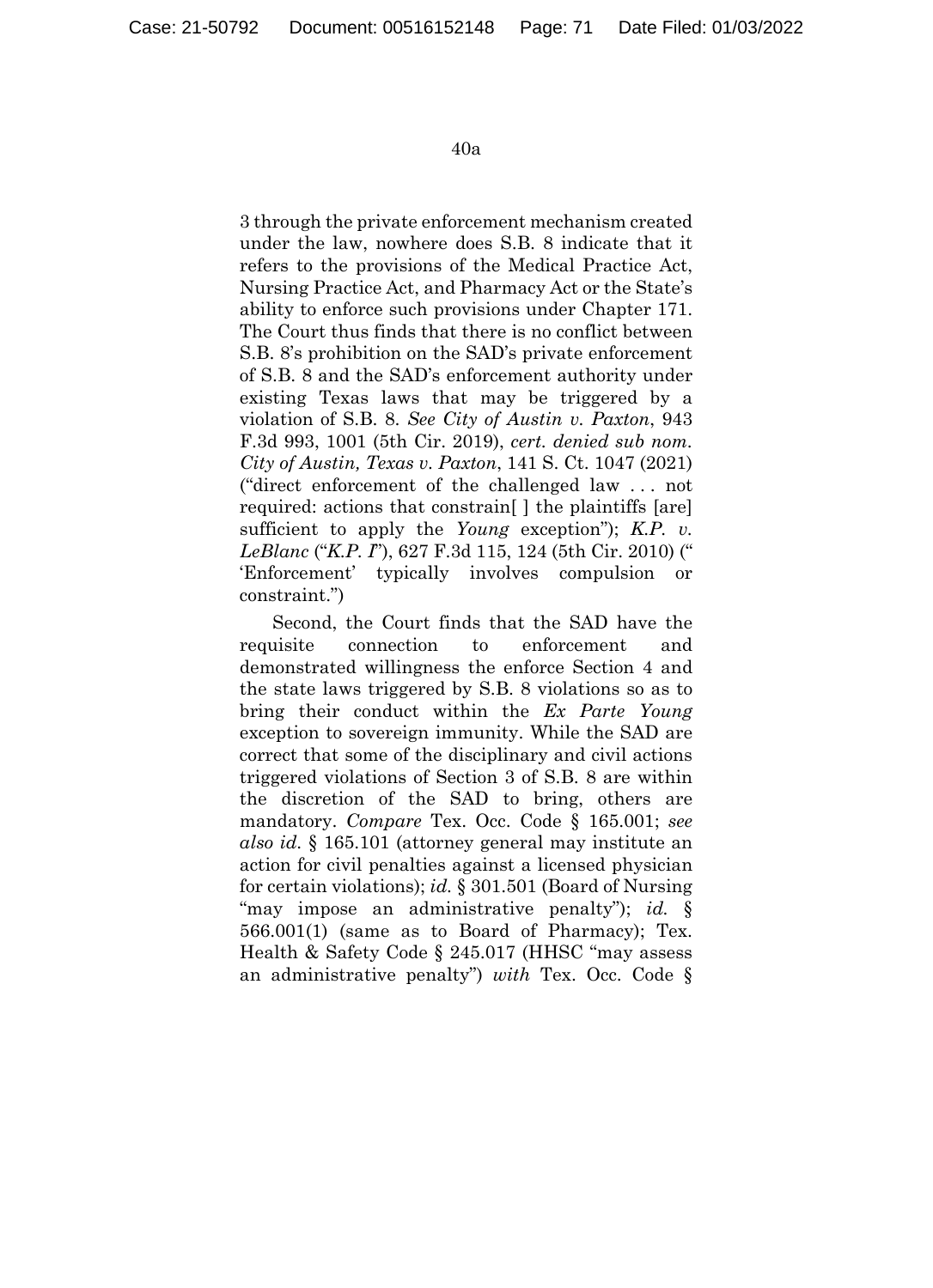164.052(a)(5), § 164.001(b)(2)–(3) (TMB "shall enter an order" disciplining any physician who violate certain provisions of the Texas Medical Act).

Plaintiffs argue that as in *Air Evac EMS, Inc. v. Tex., Dep't of Ins., Div. of Workers' Comp.*, where the Fifth Circuit held that *Ex Parte Young* applied to state officials who, though not empowered to directly enforce challenged statute, "obviously constrain[ed]" the plaintiff under the law through administrative proceedings, here the SAD are similarly authorized and mandated to enforce violations of existing Texas laws stemming from a violation of S.B. 8. 51 F.3d 507, 519 (5th Cir. 2017). Similarly, in *K.P. v. LeBlanc* ("*K.P. I*"), the Fifth Circuit found that state agency defendants who reviewed abortion-related claims for medical malpractice coverage fell within the *Ex Parte Young* because their responsibilities under the statute demonstrated that they were "delegated some enforcement authority." 627 F.3d 115, 124 (5th Cir. 2010); *see also Air Evac*, 851 F.3d 518–19 (noting that board members in *K.P.* "had a specific means through which to apply the abortion statute"). The Court agrees and finds that the SAD have "specific means" to directly enforce Section 4 and to enforce Section 3 through disciplinary and civil actions against Provider Plaintiffs. Thus, the SAD's authority to enforce S.B. 8 falls within the *Ex Parte Young* exception to sovereign immunity. *City of Austin*, 943 F.3d at 1000–02 ("Panels in this circuit have defined 'enforcement' as 'typically involv[ing] compulsion or constraint.' "); *Air Evac*, 851 F.3d 518–19.

The parties dispute whether Provider Plaintiffs must demonstrate that the SAD have a "demonstrated willingness" to enforce S.B. 8 in order to bring them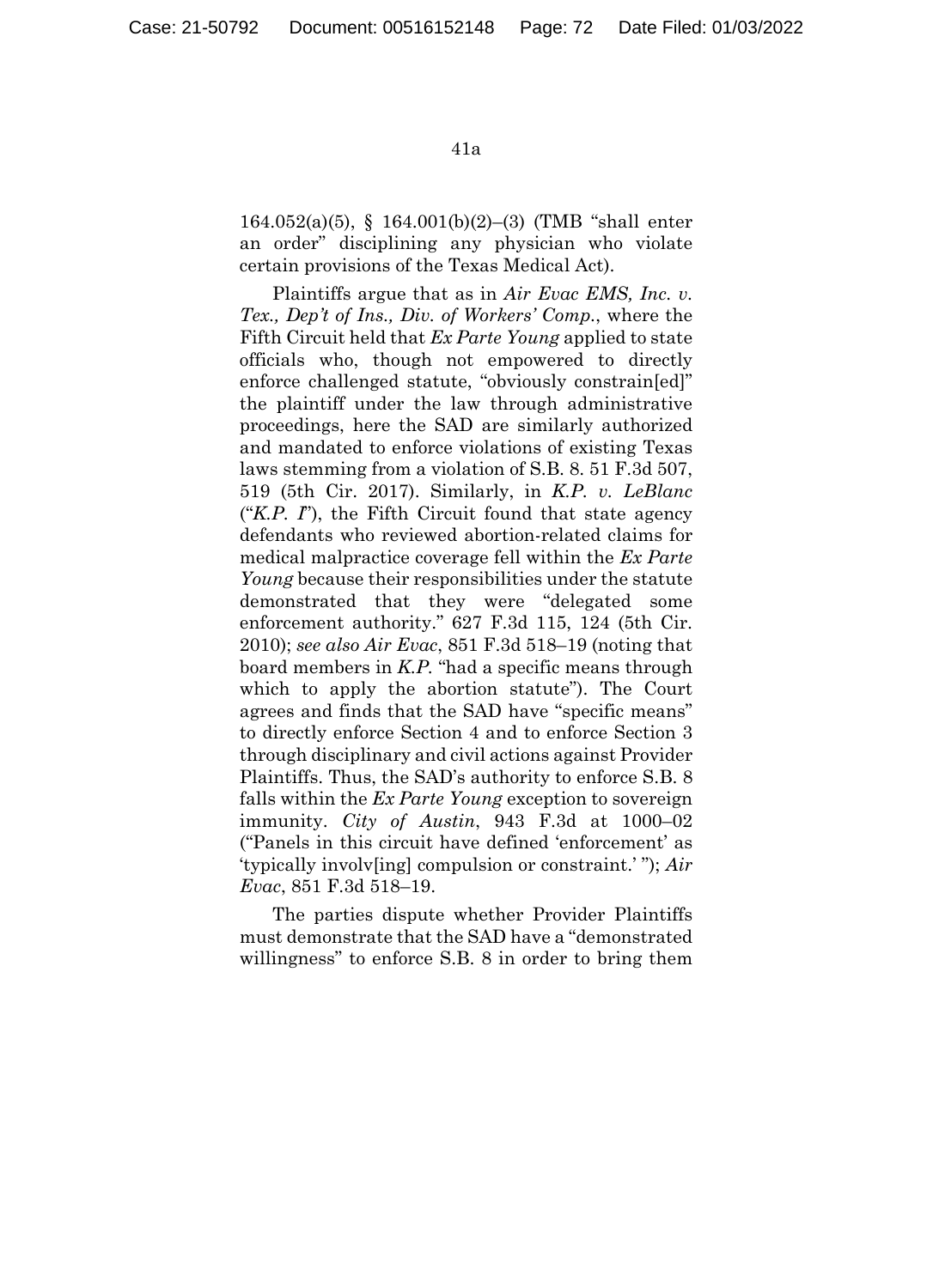within the *Ex Parte Young* exception. (Dkt. 48, at 8; Dkt. 56, at 16). Although it is unclear whether binding Fifth Circuit precedent requires Provider Plaintiffs to show a demonstrated willingness by the SAD to enforce Sections 3 and 4, the Fifth Circuit has nonetheless cited with approval, though has not fully endorsed, such a requirement. *See City of Austin* 943 F.3d 993, 1000 ("[W]e find that we need not define the outer bounds of this circuit's Ex parte Young analysis today—i.e., whether Attorney General Paxton must have 'the particular duty to enforce the statute in question and a demonstrated willingness to exercise that duty' to be subject to the exception."); *but see Morris v. Livingston*, 739 F.3d 740, 746 (5th Cir. 2014) (The required "connection" is not "merely the general duty to see that the laws of the state are implemented," but "the particular duty to enforce the statute in question and a demonstrated willingness to exercise that duty.") (quoting *Okpalobi v. Foster*, 244 F.3d 405, 416 (5th Cir. 2001)).

The Court finds that the Provider Plaintiffs have sufficiently alleged a demonstrated willingness on the part of the SAD to enforce abortion restrictions through administrative actions and that such actions are likely imminent here. First, the SAD's "longstanding defense of their enforcement authority under other abortion restrictions" demonstrates their willingness to enforce the S.B. 8 to the extent they are empowered to do so. (Dkt. 56, at 18) (citing *In re Abbott*, 956 F.3d 696 (5th Cir. 2020), *vacated as moot by Planned Parenthood Ctr. for Choice v. Abbott*, 141 S. Ct. 1261 (2021) (mem.) (COVID abortion ban); *Whole Woman's Health v. Paxton*, 978 F.3d 896 (5th Cir. 2020), *reh'rg en banc granted, vacated by* 978 F.3d 974 (5th Cir. 2020) (mem.)). Indeed, in *In re Abbott*,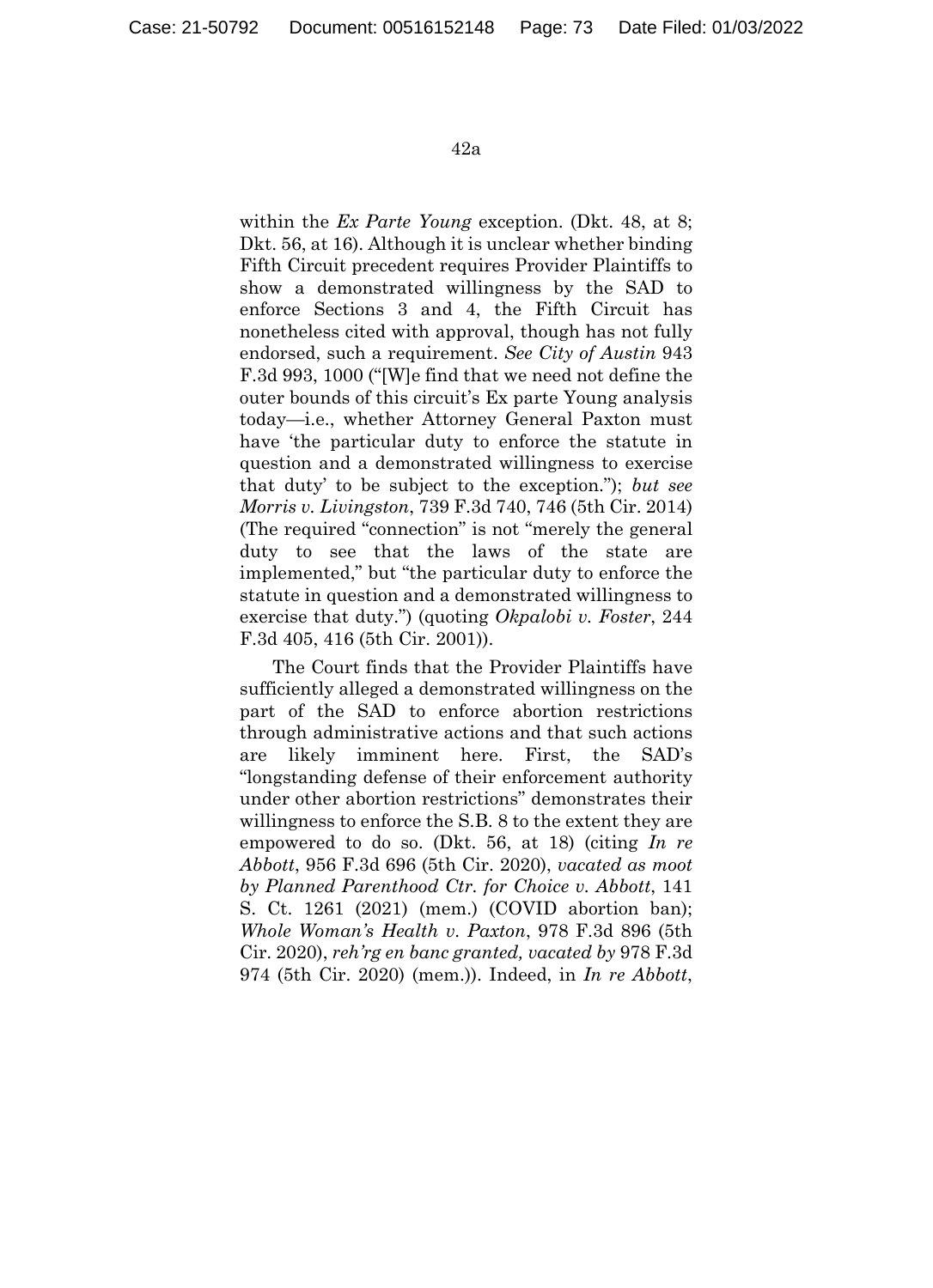the Fifth Circuit noted that the State had "threatened that [the anti-abortion statute] would be enforced" by "health and law enforcement officials" demonstrating the State's existing intent to enforce abortion restrictions through health officials such as the defendants named here. 956 F.3d at 709. The SAD also have demonstrated their willingness to pursue professional discipline of medical professionals who violate state laws, such as the Texas Medical Practice Act. *See, e.g., Emory v. Texas State Bd. of Med. Examiners*, 748 F.2d 1023, 1025 (5th Cir. 1984) (violation of federal law by plaintiff triggered TMB to "h[o]ld a hearing in [plaintiff's] absence and cancel[ ] his [medical] license"); *Andrews v. Ballard*, 498 F. Supp. 1038, 1041 (S.D. Tex. 1980). Here, the State's prior demonstrated willingness to enforce antiabortion laws through health officials and actual use of disciplinary proceedings against medical professionals who violate laws that trigger such discipline is sufficient to establish that the SAD have a demonstrated willingness to enforce S.B. 8 through health officials.

The parties do not dispute that the SAD have the authority to enforce Section 4 but rather dispute whether the SAD have demonstrated a willingness to enforce the provision. *See* S.B. 8 § 4 (adding § 30.022, making Plaintiffs liable for fees to any "public official in this state" who defends a Texas abortion restriction.). The Court rejects the SAD's argument that they have not demonstrated their willingness to enforce Section 4 because they have not yet requested attorney's fees, as it would be impossible for them to have already requested fees in this case or any other one related to S.B. 8 since the law has not yet taken effect. Furthermore, Plaintiffs may bring a pre-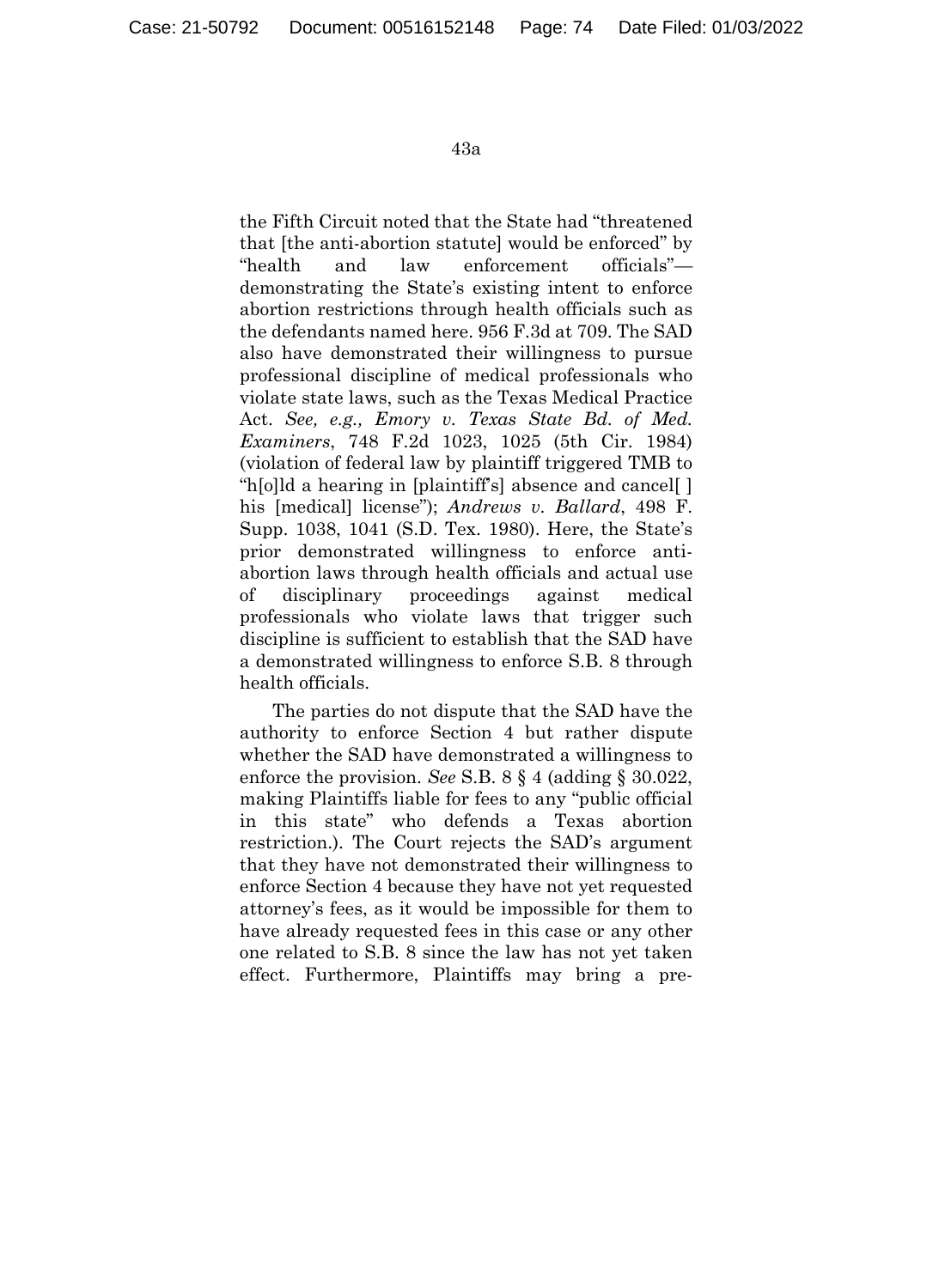enforcement challenge to the SAD's enforcement of the provision where they face a credible threat of enforcement. (Reply, Dkt. 63, at 5–6); *see Susan B. Anthony List v. Driehaus*, 573 U.S. 149, 164 (2014).

Indeed, the Provider Plaintiffs have demonstrated that the SAD have the power to exert "compulsion or constraint" over them in initiating disciplinary or civil proceedings against the Provider Plaintiffs for violations of Texas law triggered by failure to comply with S.B. 8, and as explained above, the SAD have previously defended their authority to enforce abortion restrictions. Because the SAD have demonstrated their willingness to enforce abortion restrictions and may enforce the slew of disciplinary, administrative and civil actions triggered by a violation of S.B. 8's six-week ban, the Provider Plaintiffs have sufficiently alleged that the SAD have more than "some scintilla of 'enforcement' " authority to enforce Sections 3 and 4 of S.B. 8 so as to satisfy *Ex Parte Young. City of Austin*, 943 F.3d at 1000–02 ("Panels in this circuit have defined 'enforcement' as 'typically involv[ing] compulsion or constraint.'").

For all these reasons, the Court finds that the SAD's enforcement authority under S.B. 8 places them within the *Ex parte Young* exception to sovereign immunity as to the Provider Plaintiffs' claims against them.

# *2. Standing*

The SAD also move to dismiss the Provider Plaintiffs' claims against them for lack of standing. (Dkt. 48, at 9). First, the SAD argue that the Provider Plaintiffs have failed to plead an imminent or ripe injury because their fear of enforcement actions by SAD are "conjectural" at this time since the law has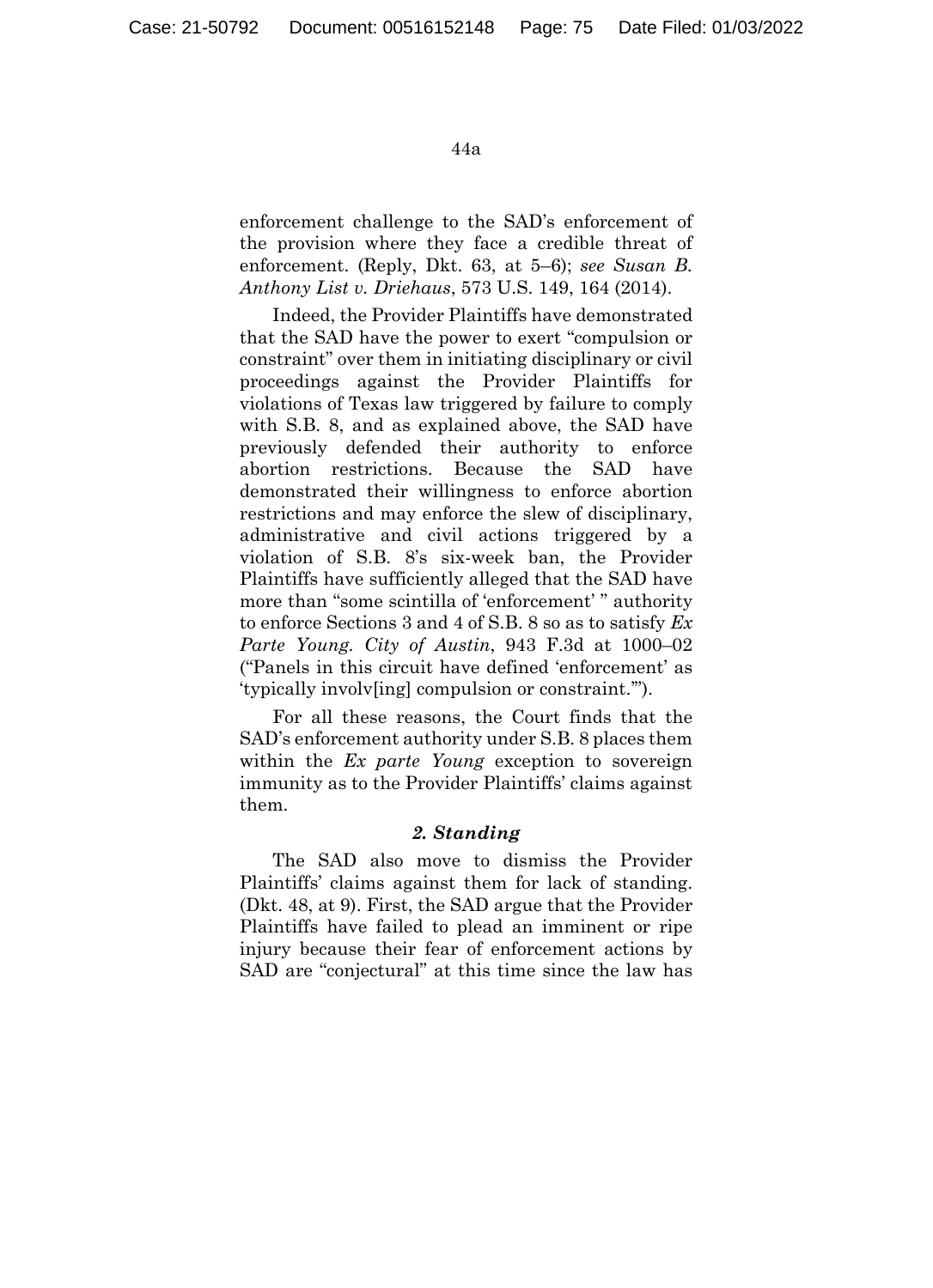not taken effect. (*Id.* at 11–12). In the absence of a cognizable injury, the SAD's argument goes, Plaintiffs' claims fail for lack of standing, or alternatively, for lack of ripeness. (*Id.* at 11–15). The SAD further argue that the Provider Plaintiffs lack third-party standing to bring claims on behalf of their employees. (*Id.*). The Court will address each of the SAD's standing arguments in turn.

## a. Cognizable injury and Ripeness

The SAD argue that Plaintiffs have not alleged a plausible threat of enforcement of S.B. 8 by the SAD under the statute's public enforcement mechanism or under Section 4. (*Id.* at 12). They rely on essentially the same arguments to suggest that this suit is not ripe since S.B. 8 has not taken effect and, as such, the Provider Plaintiffs have not faced any enforcement actions. (Dkt. 48, at 12–13; Reply, Dkt. 63, at 8).

The SAD first contend that the Provider Plaintiffs' claimed injuries under Section 3 rely on a "chain of contingencies" because any such a disciplinary proceeding by the SAD would first require a violation of S.B. 8 that is reported the applicable state agency, and would then have to decide to investigate the violation and to impose liability on the offender. (Dkt. 48, at 12) (citing *Clapper v. Amnesty Int'l USA*, 568 U.S. 398, 410 (2013)). The SAD further argue that the Provider Plaintiffs' claim is not ripe for the same reason—their purported injury is "contingent on multiple future events." (*Id.* at 13). The Provider Plaintiffs respond that they have demonstrated an imminent and ripe injury stemming from the potential administrative actions the SAD may initiate against the Provider Plaintiffs. (Dkt. 56, at 20). Because the Provider Plaintiffs provide abortions that will be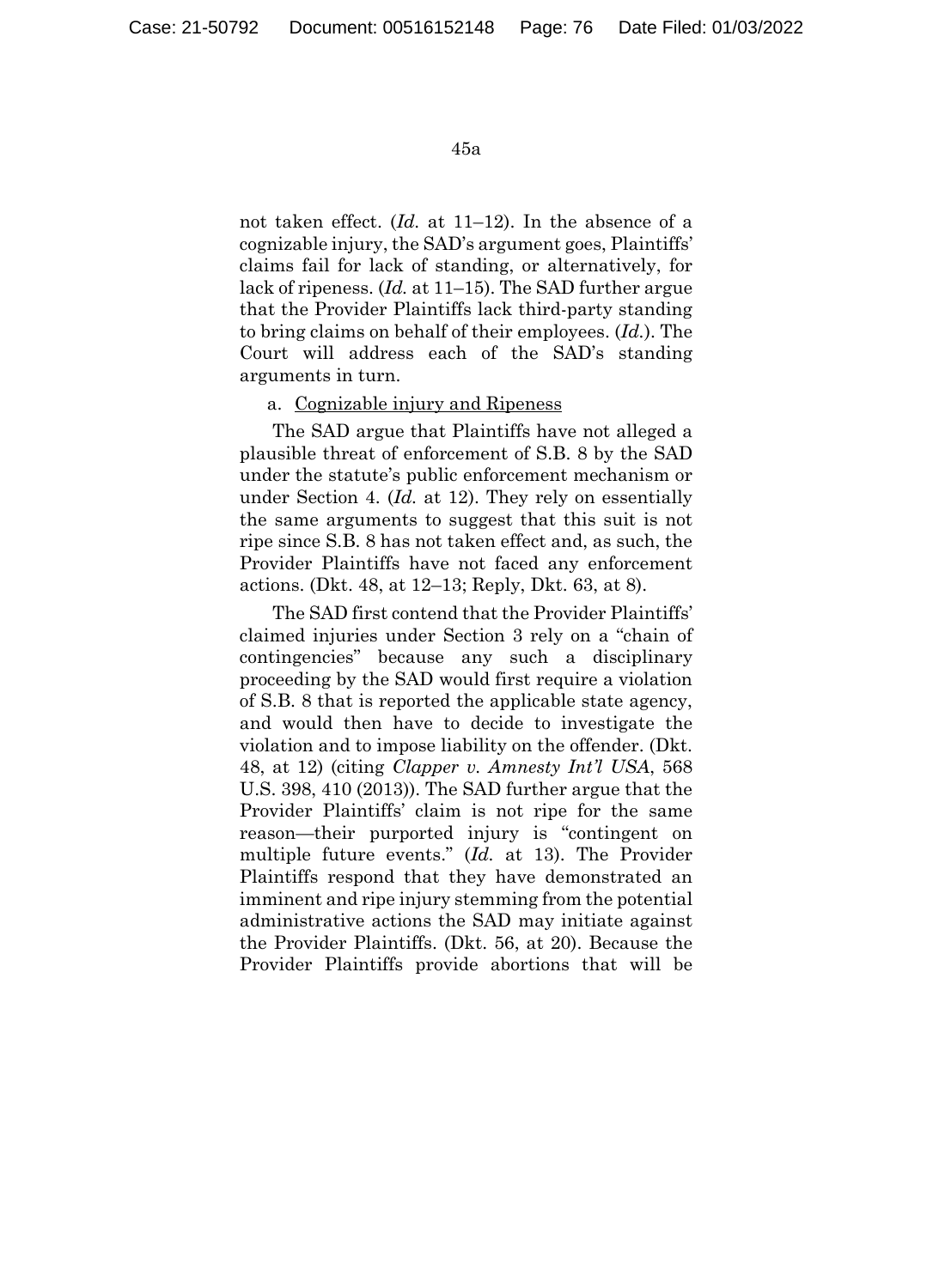banned once S.B. 8 takes effect, they will either have to violate S.B. 8 and await disciplinary actions against them by the SAD or cease to provide what they believe to be constitutionally-protected healthcare, causing harm to their patients. (*Id.* at 21). Furthermore, the Provider Plaintiffs assert that they need not wait until S.B. 8 takes effect, violate S.B. 8 by continuing to serve their patients, and then face enforcement actions by the SAD in order to demonstrate an impending injury—especially given that the SAD have not disavowed their ability or intent to enforce S.B. 8 through its public enforcement mechanism. (*Id.* at 21) (citing *MedImmune, Inc. v. Genentech, Inc.*, 549 U.S. 118, 128–29 (2007); *Roark & Hardee LP v. City of Austin*, 522 F.3d 533, 542 (5th Cir. 2008)).

The Provider Plaintiffs further respond that their alleged injuries "are not so contingent" as the SAD suggest because they are required to report healthcare-related lawsuits to licensing authorities and private citizens may file complaints with the relevant disciplinary agencies and have done so in the past. (Dkt. 56, at 22) (Linton Decl., Dkt. 19-6, at 5) ("We thus expect complaints and lawsuits filed against us and the staff if we provide abortions, including permitted abortions, after September 1."); (Ferringno Decl., Dkt. 19-3, at 3–4) ("Plaintiffs . . . are regularly harassed by anti-abortion vigilantes, who file false complaints with licensing authorities to trigger government investigations."); (Ferrigno Decl., Dkt. 19-3, at 3) ("These protesters have also filed false complaints against our physicians, attempting to provoke an investigation by the Texas Medical Board. We typically have one complaint filed against a physician at each clinic every year."); (Rosenthal Decl., Dkt. 19-9, at 4) ("I understand that my staff and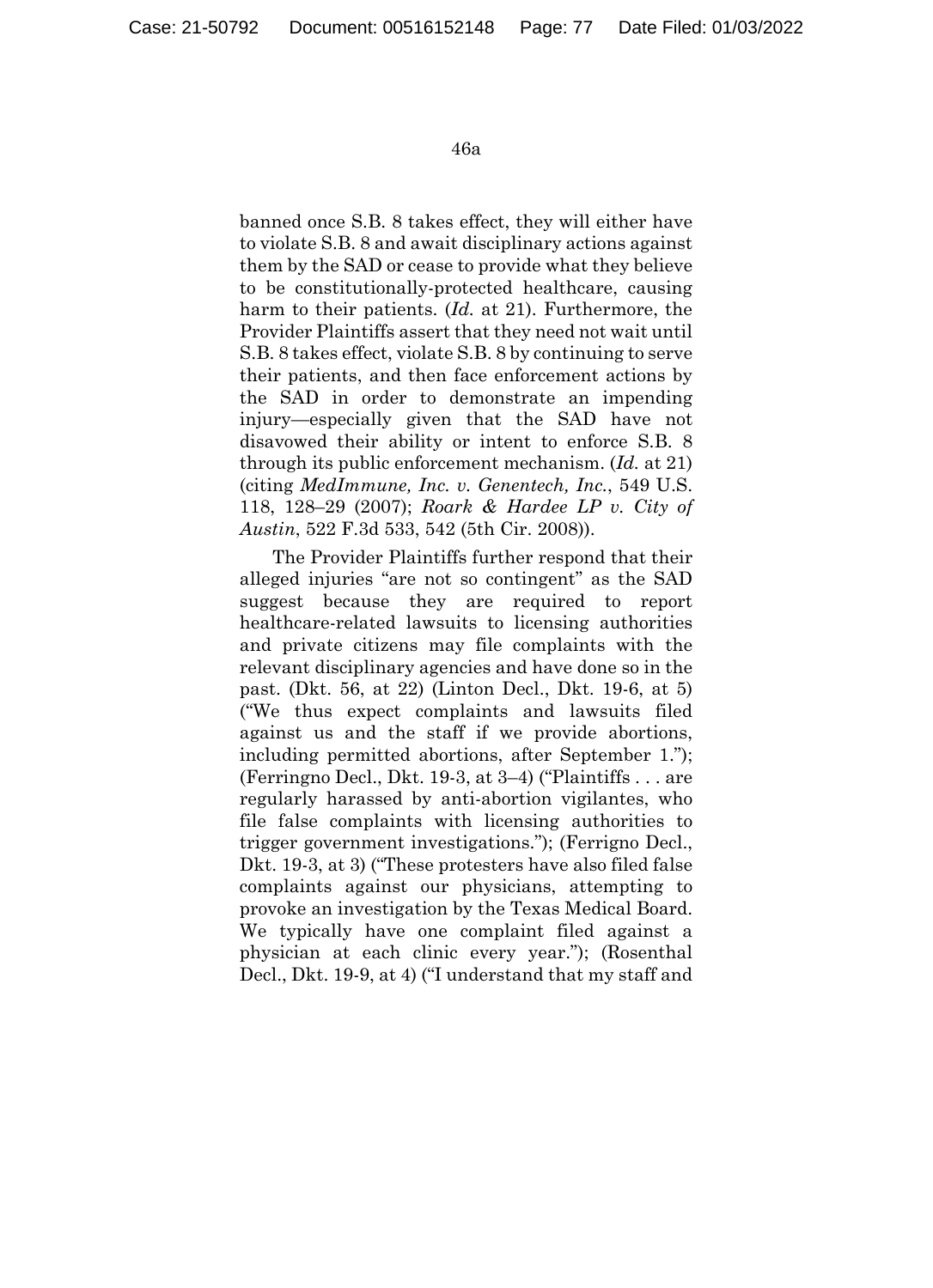I would risk ruinous licensure consequences, because a violation of SB 8 could also trigger disciplinary action by the Texas Medical and Nursing Board, and that the clinic could likewise potentially lose its license."). Because the Provider Plaintiffs face a credible threat of enforcement whether they violate S.B. 8 or not beginning September 1, they have alleged a cognizable injury for standing purposes and their Section 3 claims are ripe for resolution.

The Provider Plaintiffs further argue that they have demonstrated standing as to Section 4's feeshifting provision because they face a credible threat of a future action for fees under S.B. 8, which will immediately chill their First Amendment right to petition the courts to vindicate their constitutional rights. (Dkt. 56, at 19) (citing Gilbert Decl., Dkt. 19-1, at 11) (Section 4 "will chill our ability to bring cases or present claims to vindicate the rights of ourselves and our patients, due to fears that if we are not 100% successful, there will be serious financial consequences."). Plaintiffs correctly point out that while their injury cannot be a byproduct of the current litigation, here the Provider Plaintiffs challenge the constitutionality of the fee-shifting provision itself and the harm it is likely to cause them, even in the instant action. (Dkt. 56, at 19–20) (citing *Diamond v. Charles*, 476 U.S. 54, 70 (1986); *see also Funeral Consumers All., Inc. v. Serv. Corp. Int'l*, 695 F.3d 330, 341 (5th Cir. 2012).

Members of the Provider Plaintiffs submitted declarations averring that the possibility of fee awards in S.B. 8 cases will have a chilling effect on their ability to engage in constitutionality-protected activity, which is sufficient to establish an impending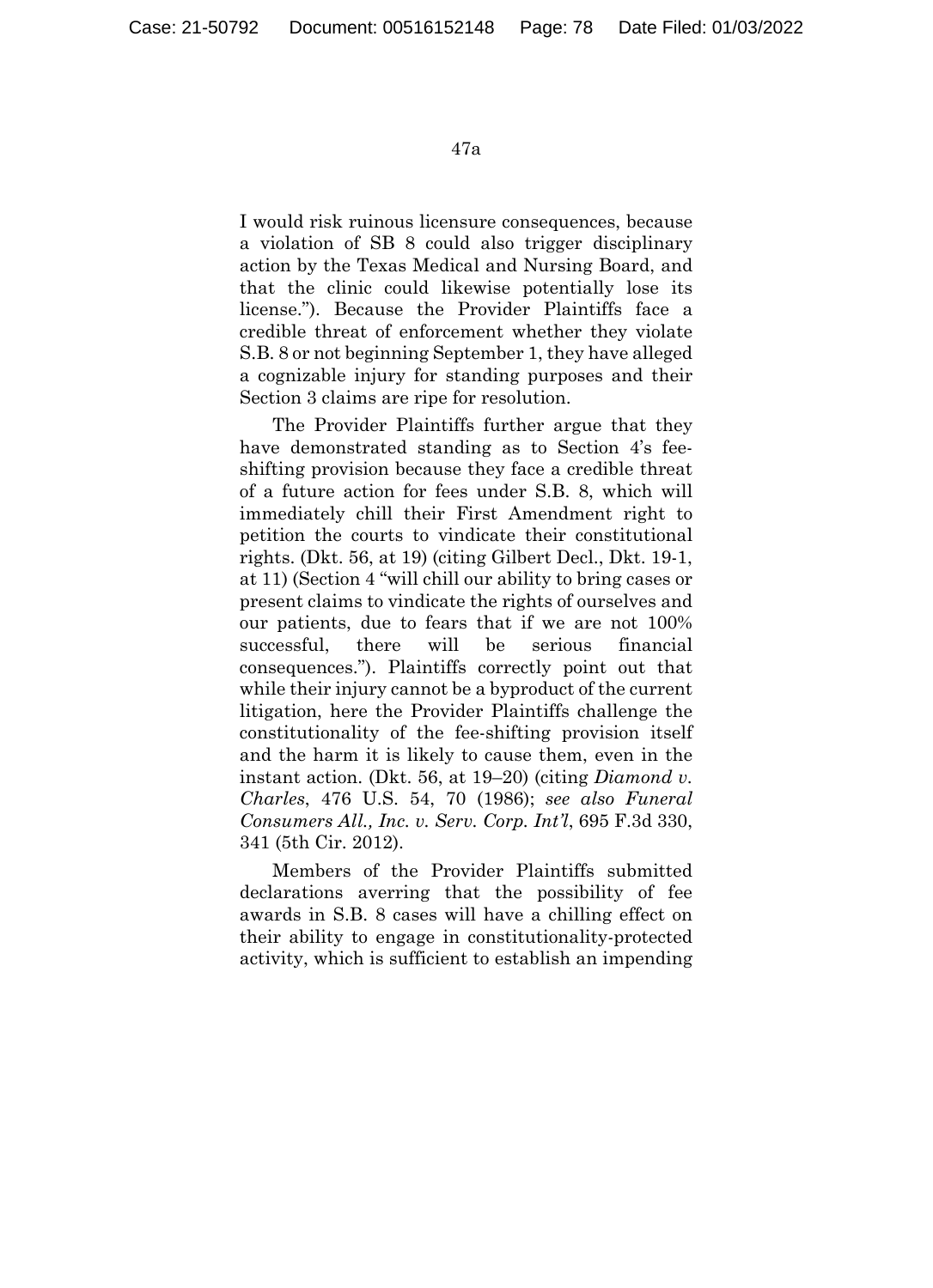injury-in-fact for the purposes of standing. (Dkt. 56, at 20); (Lambrecht Decl., Dkt. 19-5, at 12) ("I am also concerned about the impact that S.B. 8. will have on the arguments we bring in litigation [due to] the possibility of huge legal bills . . . every time we bring a claim that is well-founded and in good faith."); (Sadler Decl., Dkt. 19-11) ("S.B. 8's fee-shifting provision could make us liable for costs and attorney's fees in these cases, impairing our ability to use litigation to vindicate our rights and those of our patients."); *Funeral Consumers*, 695 F.3d at 341 ("The interest at issue (mandatory attorneys' fees and costs) is related to this injury-in-fact because the plain language and undisputed purpose of the mandatory attorneys' fees and costs provision (to discourage potential defendants from violating antitrust laws) helps prevent the violation of the legally protected right.").

Although the SAD emphasize that the Provider Plaintiffs have not identified any fee requests or threats of such a request by the SAD, yet since S.B. 8 does not take effect until September 1, it would be impossible for the Provider Plaintiffs to allege as much. (Dkt. 63, at 7). The SAD also argue that the existence of the present lawsuit indicates that the Provider Plaintiffs' ability to bring lawsuits challenging abortion restrictions will not be chilled by S.B. 8. (*Id.*). That is not a logically sound argument. The Provider Plaintiffs specifically brought this lawsuit prior to S.B. 8 taking effect to prevent such a constitutional violation. (*See* Compl., Dkt. 1, at 46). Furthermore, the Provider Plaintiffs may establish standing in a pre-enforcement suit challenging the constitutionality of a state law by alleging a threat of future enforcement. *See Susan B. Anthony List*, 573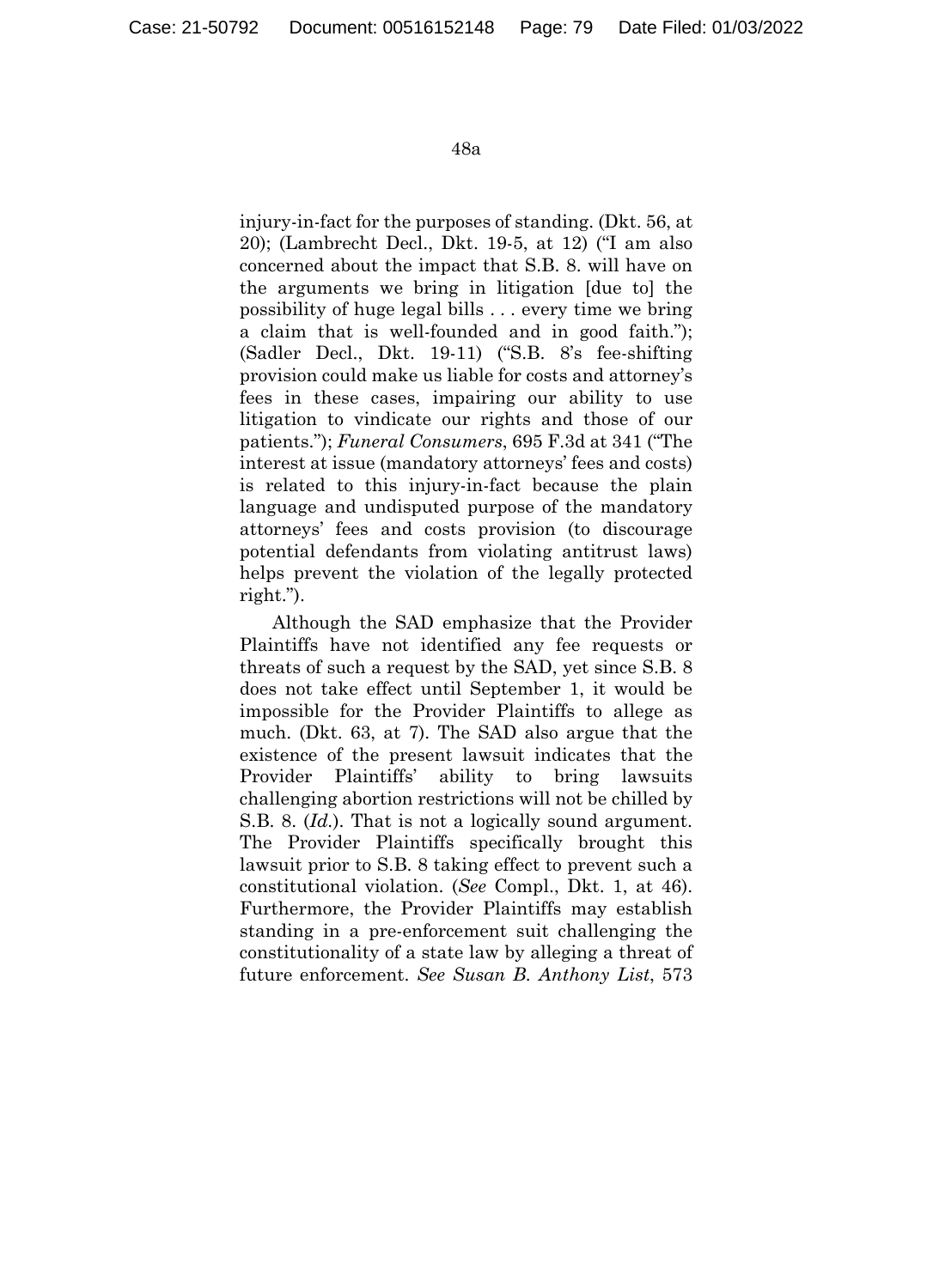U.S. at 164 (credible threat of future enforcement sufficient to establish standing in pre-enforcement action); *Holder v. Humanitarian L. Project*, 561 U.S. 1, 15–16 (2010) (finding standing in a pre-enforcement action). As noted above, the Provider Plaintiffs have demonstrated a credible threat of an impending injury once S.B. 8 takes effect on September 1, and as such have demonstrated that they have standing to challenge Section 4. (*See, e.g.*, Gilbert Decl., Dkt. 19-1, at 11).

# b. Third-party Standing

The SAD next argue that the Provider Plaintiffs have failed to demonstrate either organizational or third-party standing to bring their claims on behalf of their employees and staff. (Dkt. 48, at 15). As noted above, however, "in the context of injunctive relief, one plaintiff's successful demonstration of standing 'is sufficient to satisfy Article III's case-or-controversy requirement.' " *Tex. Democratic Party*, 2020 WL 5422917, at \*4 (5th Cir. Sept. 10, 2020); *Planned Parenthood of Greater Tex. Surgical Health Servs. v. Abbott*, 748 F.3d 583, 589 (5th Cir. 2014). Here, at least one of the physician-parties has standing to seek relief against each of the SAD based on their performance of abortions S.B. 8 purports to ban. (*See* Gilbert Decl., Dkt. 19-1, at 1, 10) ("I am also a Staff Physician . . . [b]ecause S.B. 8 allows almost anyone to sue me, Southwestern, and the staff who work with me, I fear that I will be subject to multiple frivolous lawsuits that will take time and emotional energy and prevent me from providing the care my pregnant patients need."); (Kumar Decl., Dkt. 19-2, at 1, 34) ("I am also a staff physician at Planned Parenthood Center for Choice ("PPCFC"), where I provide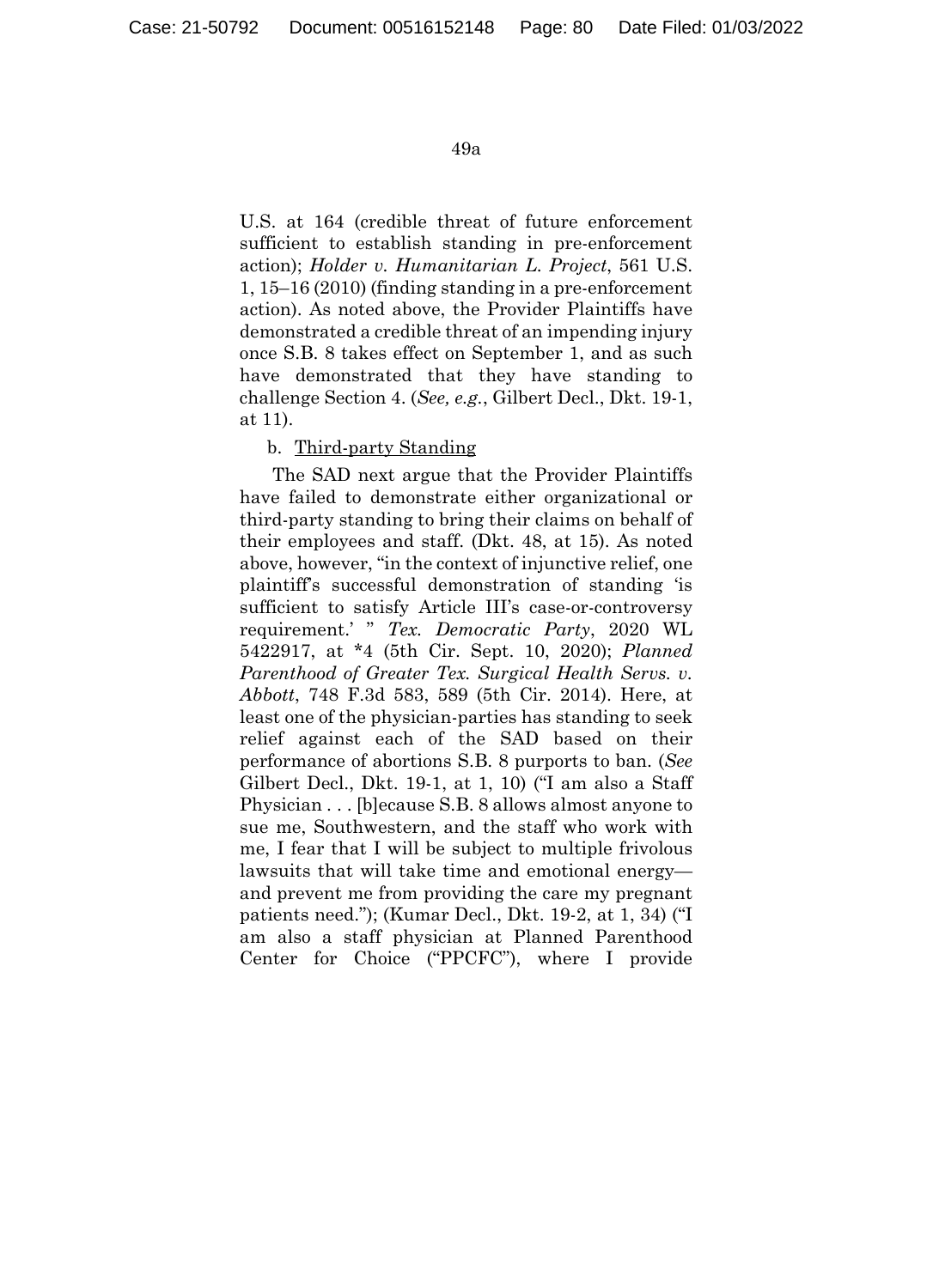abortions."). As such, this Court need not consider the standing of other plaintiffs asserting the same claim for the purposes of issuing injunctive and declaratory relief. *Horne v. Flores*, 557 U.S. 433, 446 (2009); *Arlington Heights v. Metropolitan Housing Development Corp.*, 429 U.S. 252, 264, n.9 (1977) ("[W]e have at least one individual plaintiff who has demonstrated standing . . . because of the presence of this plaintiff, we need not consider whether the other individual and corporate plaintiffs have standing to maintain the suit.").

To the extent the Provider Plaintiffs are required to establish third-party standing for the purposes of obtaining injunctive and declaratory relief on behalf of their employees, they have made such a showing because the Provider Plaintiffs have demonstrated that they have a "close relationship" with their employees and there is a "hindrance" in their employees' ability to protect their own rights. *Kowalski v. Tesmer*, 543 U.S. 125, 130 (2004).

First, the Provider Plaintiffs argue that under Fifth Circuit precedent, they may bring claims on behalf of their employees because their interests are "fully aligned" in that they "all seek to avoid S.B. 8's devastating penalties, including adverse licensing actions, which will force them to turn away patients and, in many cases, close clinic doors permanently." (Dkt. 56, at 24). While the SAD claim that the Provider Plaintiffs' interests are not sufficiently aligned with their regulated employees because the employees "may not wish to have a federal court hold that the [SAD] must administratively sanction them," the Provider Plaintiffs attached to their response several declarations specifically detailing how their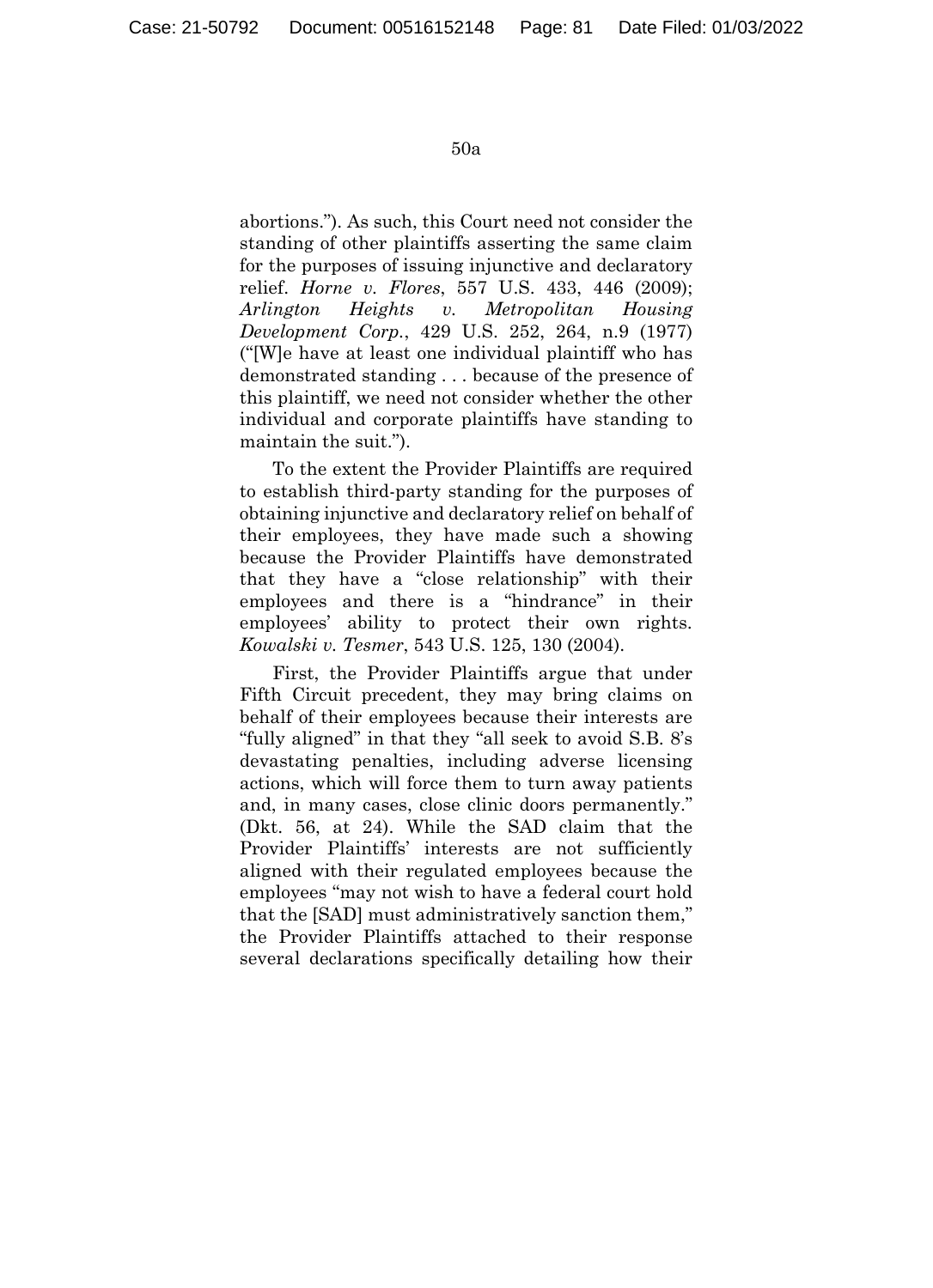employees' interests are aligned with their own. (Dkt. 63, at 10); (Dkt. 56, at 24) (Lambrecht Decl., Dkt. 19- 5, at 8–9) ("Many staff members entered health care because serving patients was their calling . . . . S.B. 8 will prevent PPGTSHS and our dedicated team of medical professionals from fulfilling our mission."); (Miller Decl., Dkt. 19-7, at 6) ("Our physicians and staff will have to choose between subjecting themselves to these lawsuits or turning away the majority of our patients, putting us in an impossible situation.").10 As such, the Court finds that the Provider Plaintiffs' interests are sufficiently aligned with those of their employees so as to confer thirdparty standing. *Campbell v. Louisiana*, 523 U.S. 392, 397–98 (1998).

The SAD argue that the Provider Plaintiffs have not demonstrated that their employees face a "hindrance" to their ability to protect their own interests because they have not alleged a First

 <sup>10</sup> *See also* Sadler Decl., Dkt. 19-11, at 6) ("The uncertainty created by S.B. 8 has already had a significant impact on our clinics. Our staff are worried that the clinics will be forced to close and they will be out of a job."); Kumar Decl., Dkt. 19-2, at 12 ("I also worry about the impact that S.B. 8 will have on me as a physician and on my colleagues, including PPCFC's nurses and other staff, without whom I could not provide abortion services to our patients. As in other areas of medicine, these professionals provide several essential aspects of the health care services we provide. We already face harassment because of our jobs."); (Braid Decl., Dkt. 19-8, at 4) ("I am concerned not only about liability for myself and the other physicians, but also Alamo and HWRS and the staff at these clinics."); (Rosenfeld Decl., Dkt. 19- 9, at 3–4) ("[I]f we continue to perform abortions prohibited by SB 8, the clinic and I, as well as all of the nurses, medical assistants, receptionists, and other staff that assist with providing, scheduling, billing, and/or counseling for abortion care.").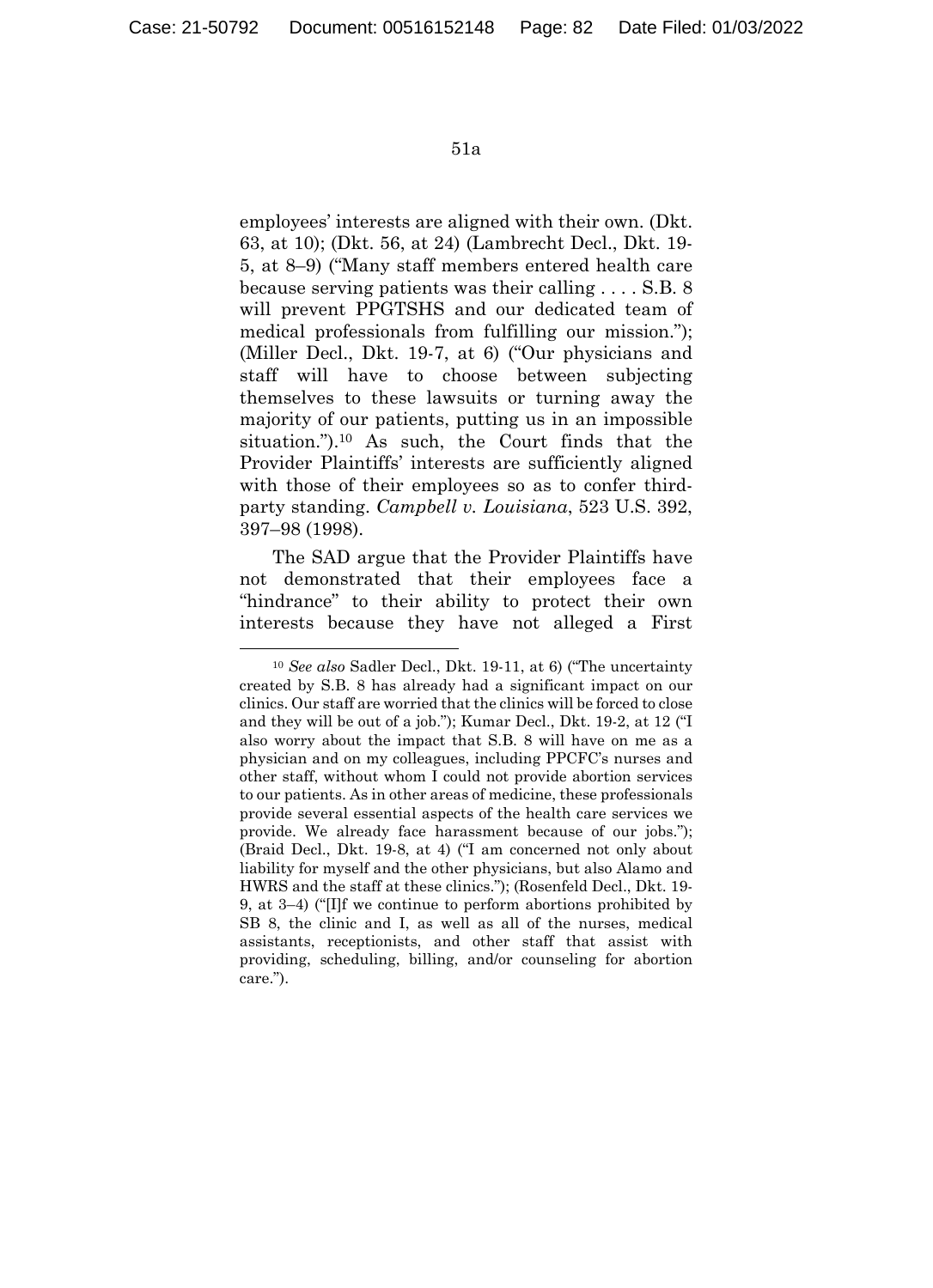Amendment injury on behalf of their employees. (Dkt. 63, at 9) (quoting *Kowalski*, 543 U.S. 130). The Provider Plaintiffs have provided evidence of the "multiple barriers" that impede their employees from joining this litigation, as they face violence and harassment due to the nature of their work, and as such, do not want their names publicly identified in a lawsuit, which may cause them to be "targeted in costly and abusive S.B. 8 enforcement lawsuits." (Dkt. 56, at 24–25) (citing Lambrecht Decl., Dkt. 19-5, at 8) ("Our staff deal with never-ending harassment from opponents of abortion. They pass through lines of protestors, yelling at them (and at patients), just to do their jobs."); (Linton Decl., Dkt. 19-6, at 6–7) ("Even staff who have no direct role in abortion services are worried about being named in harassing lawsuits."); (*see id.*) ("Our staff already deal with relentless harassment from abortion opponents, including [opponents] trying to follow staff home . . . . As a result of these threats, and the increasing volume of threats and harassment to abortion providers more broadly and the increasing severity of threats (including homicide)—we have had to expend more resources ensuring our health centers and staff and patients remain safe."); (Baraza Decl., Dkt. 19-10, at 5–6) ("Our staff are fearful that they will be sued and forced into a Texas court far away from home to defend themselves, and they are frightened that defending these cases will financially ruin them and their families . . . Staff endure endless harassment from opponents of abortion . . . These protestors often video record staff and patients as they enter and exit the health centers, and we worry they are writing down staff license plates and/or other identifying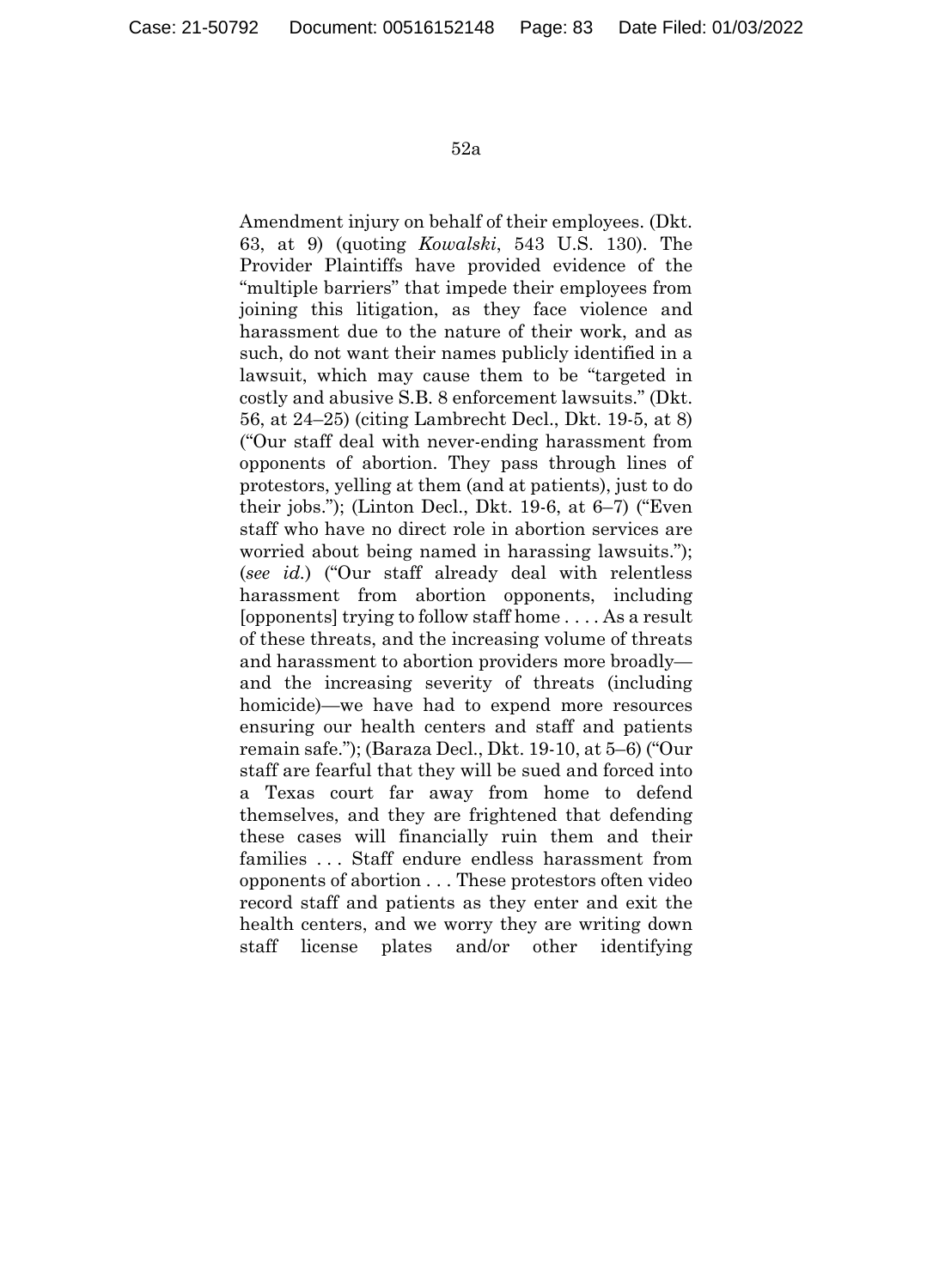information.").11 The significant risks of harassment and S.B. 8 enforcement against the Provider Plaintiffs' employees supports a finding they are hindered in their ability to bring claim on their own behalf. *See Campbell*, 523 U.S. at 397–98 (third-party standing existed where "common interest in eliminating discrimination" and party named in lawsuit had "an incentive to serve as an effective advocate" for those not before the court).

The Court thus finds that the Provider Plaintiffs have sufficiently demonstrated that they have a "close" relationship with their employees for the purposes of this lawsuit, and their employees are hindered from bringing these claims themselves due to the rampant harassment and violence they face from anti-abortion opponents as abortion providers.

## **B. Judicial Defendants' Motions to Dismiss**

Defendants Jackson and Clarkston (together, the "Judicial Defendants") also move to dismiss Plaintiffs' claims against them12 for lack of subject matter jurisdiction. (Jackson Mot. Dismiss, Dkt. 49; Clarkston Mot. Dismiss, Dkt. 51). Plaintiffs filed a

 <sup>11</sup> *See also Planned Parenthood Se., Inc. v. Strange*, 33 F. Supp. 3d 1330, 1333 (M.D. Ala. 2014) (noting the "history of severe violence against abortion providers in Alabama and the surrounding region."); *Planned Parenthood of Wis., Inc. v. Van Hollen*, 94 F. Supp. 3d 949, 982–83 (W.D. Wis. 2015), *aff'd sub nom. Planned Parenthood of Wis., Inc. v. Schimel*, 806 F.3d 908 (7th Cir. 2015) ("One of the most striking aspects of the trial was [abortion provider] plaintiffs' testimony about their personal experiences with harassment and threats" from opponents of

abortion.). 12 Jackson notes that "all the arguments raised in this Motion to Dismiss would apply with equal force to all the other state judges across Texas." (Dkt. 49, at 1).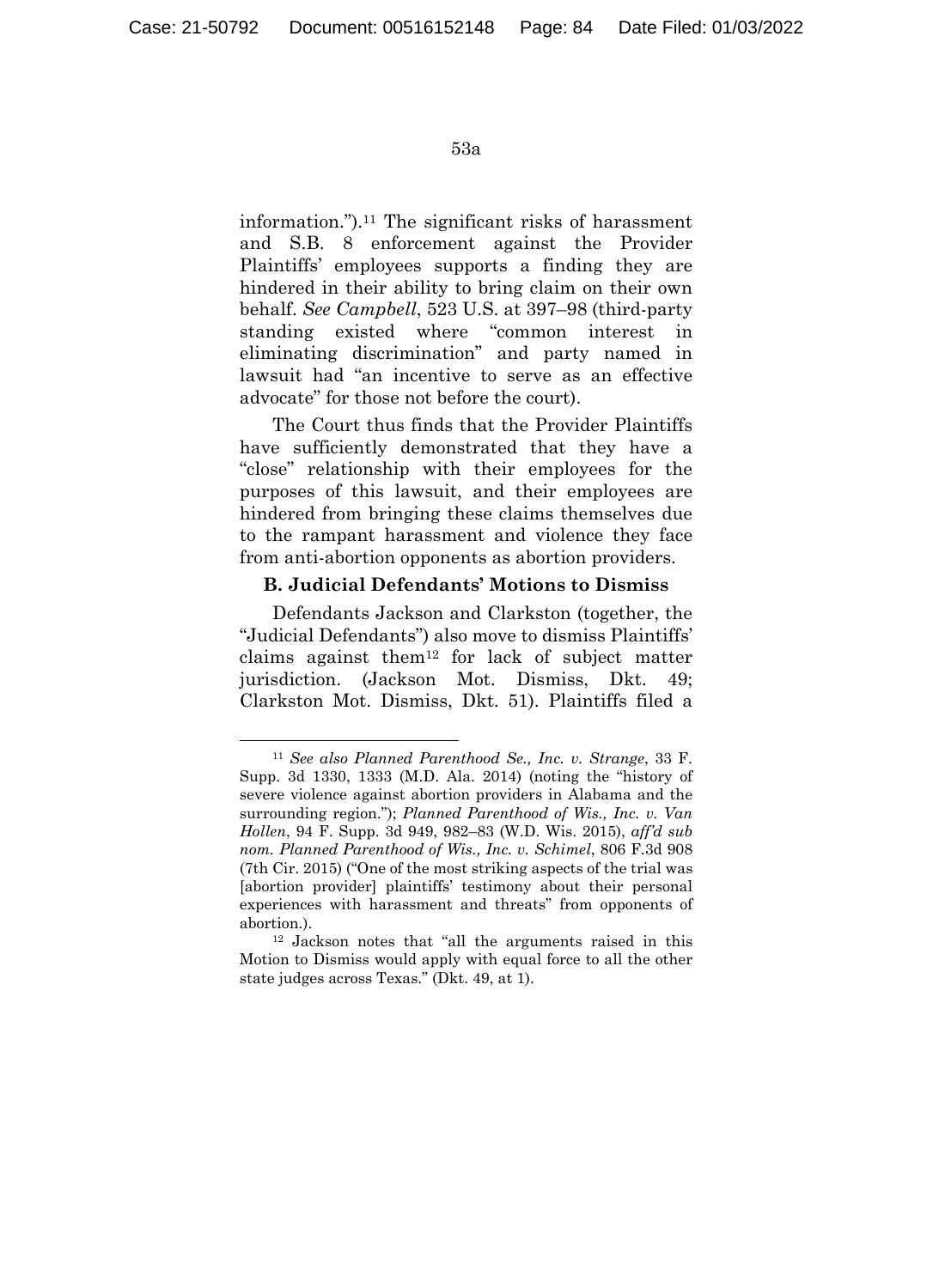consolidated response to the Judicial Defendants' motions to dismiss, (Dkt. 62), and the Judicial Defendants filed replies, (Dkts. 66, 67).

The Court will analyze the Judicial Defendants' motions to dismiss together as they are both members of the state judicial system, and their arguments in support of the motions to dismiss largely overlap. (*See* Jackson Mot. Dismiss, Dkt. 49; Clarkston Mot Dismiss, Dkt. 51). The Judicial Defendants first argue that Plaintiffs' claims against them are not cognizable under Article III because there is no case or controversy since the Judicial Defendants play an adjudicatory role in S.B. 's enforcement. (Dkt. 49, at 5; Dkt. 51, at 10) (arguing that there is no case or controversy between Plaintiffs and Jackson because he will only act in his "adjudicatory capacity if he presides over a lawsuit brought under S.B. 8."). Second, the Judicial Defendants argue that Plaintiffs lack standing to bring their claims. (Dkt. 49, at 5; Dkt. 51, at 13). Finally, the Judicial Defendants argue that Plaintiffs' claims against them are barred by sovereign immunity. (Dkt. 49, at 6; Dkt. 51, at 22). To the extent Defendant Dickson has offered arguments in support of the Judicial Defendants' motions to dismiss in his own motion that were not raised in the Judicial Defendants' motions, (Dkt. 50, at 16–22), the Court will address them here.

### *1. Case or controversy*

The Judicial Defendants argue that Plaintiffs' claims against them fail to satisfy Article III's case or controversy requirement because "[n]either Judge Jackson nor Ms. Clarkston have a personal stake in the outcome of S.B. 8 enforcement suits, neither of them were involved in the statute's enactment, and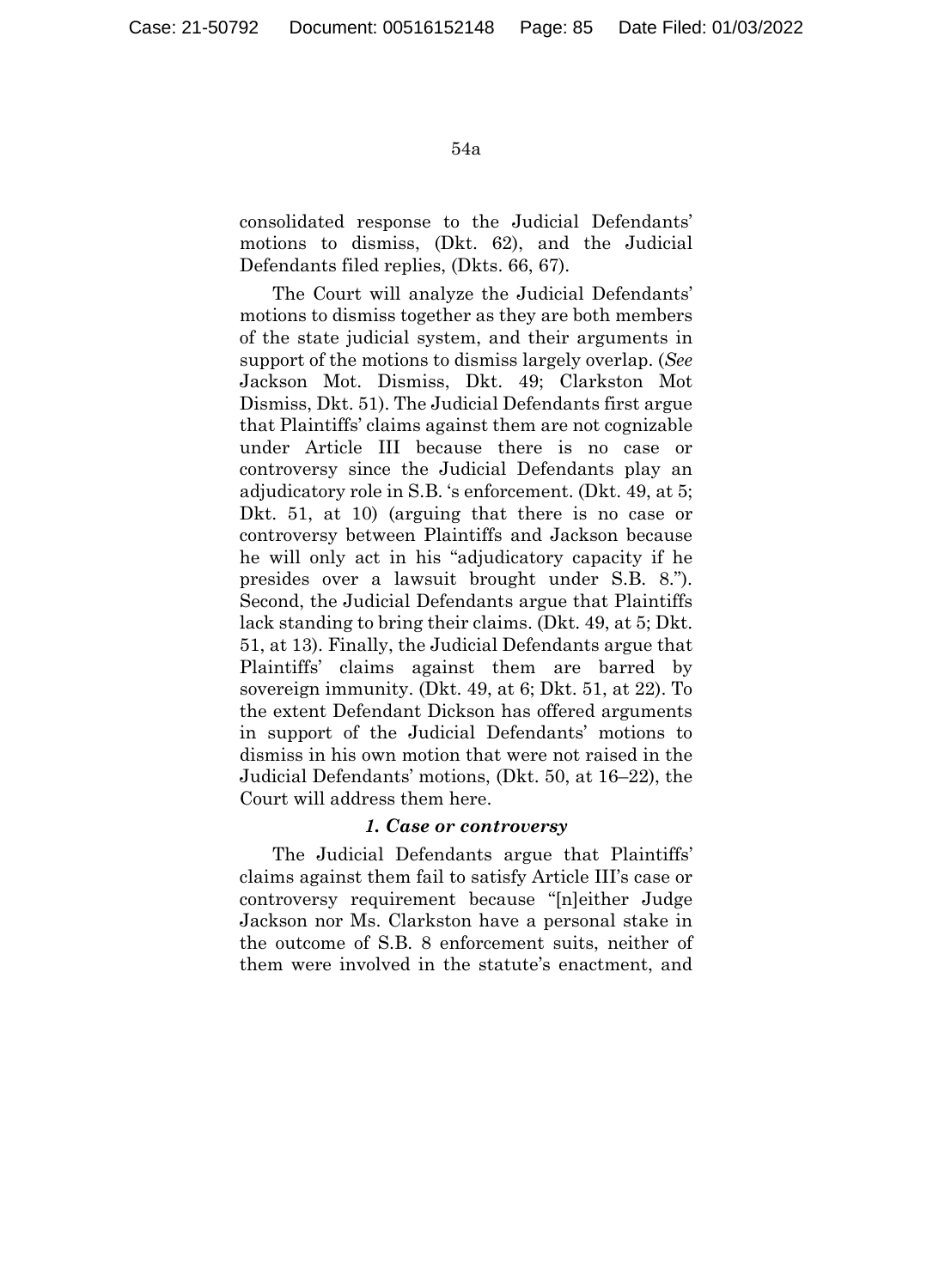they are barred by state law from initiating S.B. 8's enforcement in their official capacity." (Dkt. 51, at 11; Dkt. 49, at 4). "The case or controversy requirement of Article III of the Constitution requires a plaintiff to show that he and the defendants have adverse legal interests." *Bauer v. Texas*, 341 F.3d 352, 359 (5th Cir. 2003).

The Judicial Defendants argue that their legal interests are not adverse to those of Plaintiffs' because their role in S.B. 8 enforcement actions is purely related to the adjudication of claims brought under the law. (Dkt. 49, at 4); (Dkt. 51, at 11) (citing *Bauer*, 341 F.3d at 361) ("Section 1983 will not provide any avenue for relief against judges 'acting purely in their adjudicative capacity, any more than, say, a typical state's libel law imposes liability on a postal carrier or telephone company for simply conveying a libelous message.' "); (Dickson Mot. Dismiss, Dkt. 50, at 16– 17).13 The Judicial Defendants further cite to *Chancery Clerk of Chickasaw County v. Wallace* for the proposition that because state judges and clerks have no personal stake in the outcome of S.B. 8 enforcement actions, they lack the requisite adversity to Plaintiffs, who as here, challenge the constitutionality of a state statute. (Dkt. 51, at 11–12); 646 F.2d 151 (5th Cir. 1981). Plaintiffs respond that because Judicial Defendants cannot open or resolve S.B. 8 enforcement actions without violating

 <sup>13</sup> Clarkton likens herself to a "postal carrier," arguing that her docketing and issuing of a citation in any S.B. 8 case brought in her district renders her even "less adverse" to Plaintiffs than Jackson. (Dkt. 51, at 11). However, unlike a postal carrier, who merely transmits a message, here Clarkston will exert coercive power over defendants in S.B. 8 actions by issuing citations against them. Tex. R. Civ. P. 99(a).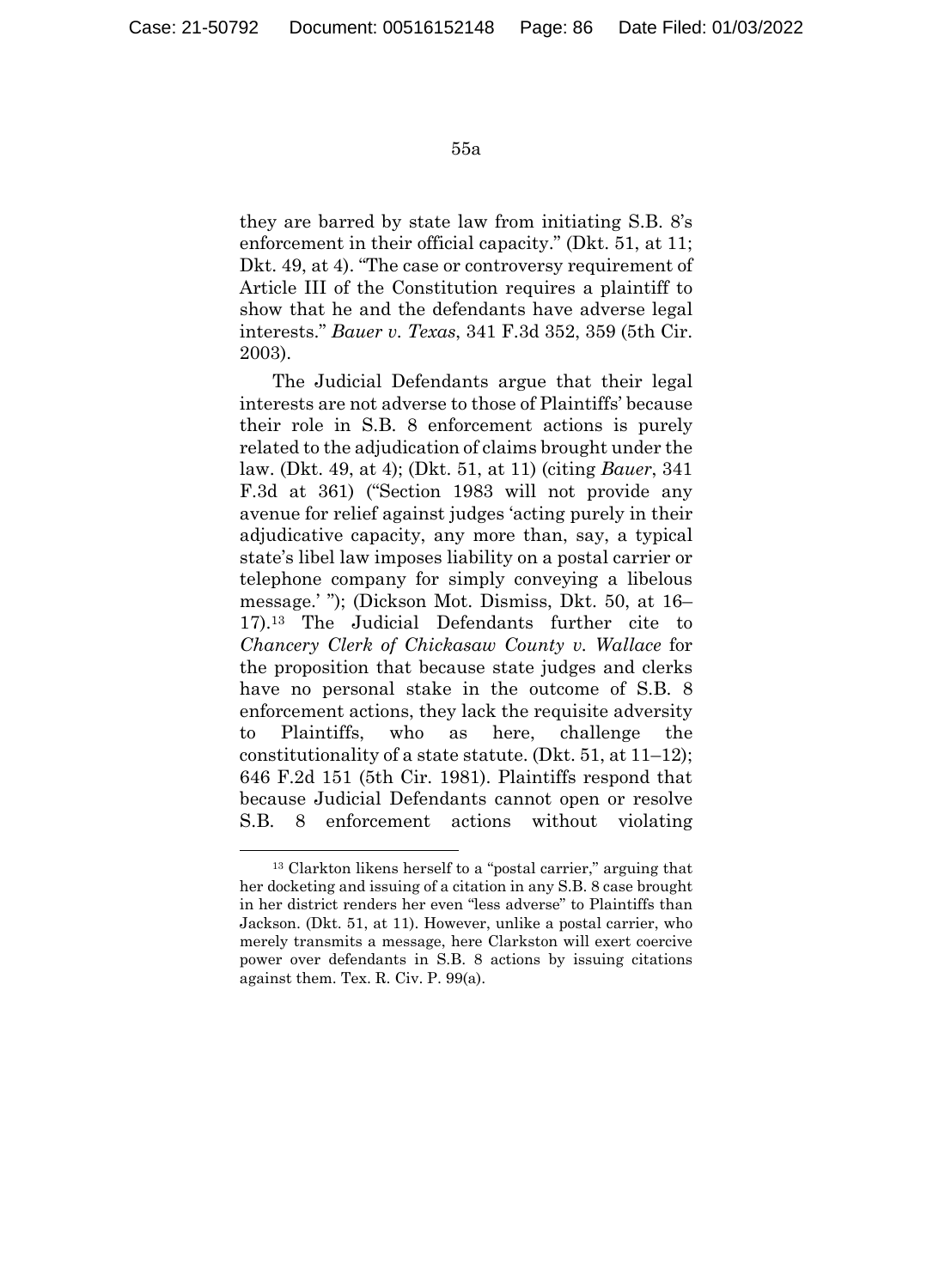Plaintiffs' constitutional rights, the Judicial Defendants have demonstrated their personal stake in S.B. 8. (Dkt. 62, at 30–38). And because there are no other governmental authorities tasked with enforcement of S.B. 8, Plaintiffs have demonstrated that their interests are sufficiently adverse to those of the Judicial Defendants so as to present a "case or controversy" under Article III. (*Id.*).

Initially, the Court notes that Plaintiffs have likely demonstrated that their claims against the Judicial Defendants satisfy Article III's case or controversy requirement because while Judicial Defendants have indicated that they believe they must accept and adjudicate private enforcement actions brought under S.B. 8, Plaintiffs on the other hand claim that any such action would violate their constitutional rights. (Dkt. 62, at 30; Clarkston Mot. Dismiss, Dkt. 51; Jackson Mot. Dismiss, Dkt. 49). *See Aetna Life Ins. Co. of Hartford v. Haworth*, 300 U.S. 227, 242 (1937).14

Moreover, in contrast to the cases cited by the Judicial Defendants, where the Fifth Circuit found judges to be improper defendants in Section 1983 challenges to state statutes where other government defendants were more properly named, here there are no other government enforcers against whom Plaintiffs may bring a federal suit regarding S.B. 8's

 <sup>14</sup> While Jackson insists that this Court must assume that he will "simply interpret and apply the law" in adjudicating cases under S.B. 8, this assertion is belied by Jackson's own statements at an August 4, 2021 press conference indicating that he is not a neutral arbiter because he is "one hundred percent committed to seeing ... the voice and vote of pro-life Texans defended" regardless of "what some leftist judge down in Austin may do." (Aug. 4 Press Conf. Tr., Dkt. 53-1, at 4).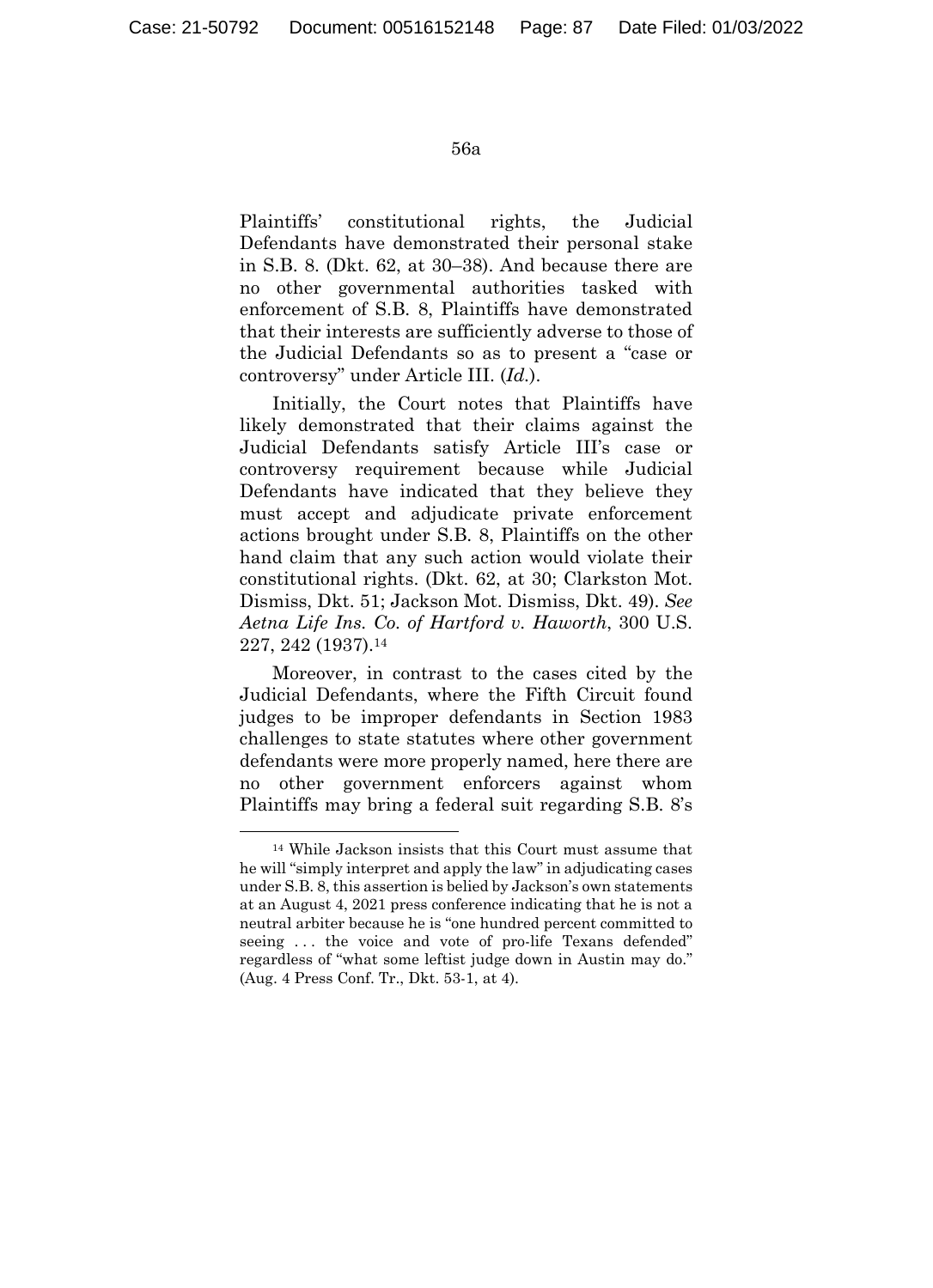constitutionality. While in *Wallace* and *Bauer* the Fifth Circuit found that state judges were not the proper defendants because other state officials were more appropriately named as defendants due to their enforcement activities, here S.B. 8 forecloses Plaintiffs' ability to name anyone in the State's legislature or executive branch in this challenge.15 *Bauer*, 341 F.3d at 359 ("Our decision today does not foreclose Bauer or others from directly challenging the constitutionality of Texas's guardianship statutes, as it does not reach the question of whether these statutes are constitutional."); *Wallace*, 646 F.2d 151 (allowing plaintiffs to "substitute the proper public officials as defendants" where class of state judges and clerks did not have "the requisite personal stake in defending the state's interests" in Section 1983 suit challenging state civil commitment procedures).

Furthermore, courts have acknowledged that state judges may be proper defendants in constitutional challenges to state statutes where, as here, it is not possible to enjoin any "other parties with the authority to seek relief under the statute." *In re Justices of the Supreme Court of Puerto Rico*, 695 F.2d 17 (1st Cir. 1982). Here, the naming of the Judicial Defendants is "necessary" for Plaintiffs to seek "full

 <sup>15</sup> State Senator Bryan Hughes, a legislative sponsor of S.B. 8 has admitted that the legislature deliberately crafted S.B. 8 to not "require any action by the district attorney, by the state, or any government actor." (Aug. 4 Press Conf. Tr, Dkt. 53-1, at 5). Similarly, Defendant Dickson has noted that S.B. 8 is "very clever" because, like the recent Lubbock, Texas ordinance banning abortions, "[t]here's no way for a court to hear the validity of this law until someone actually brings a civil lawsuit" since "the government can't enforce this law." (Dickson May 5, 2021 Facebook Post, Dkt. 57-1, at 3).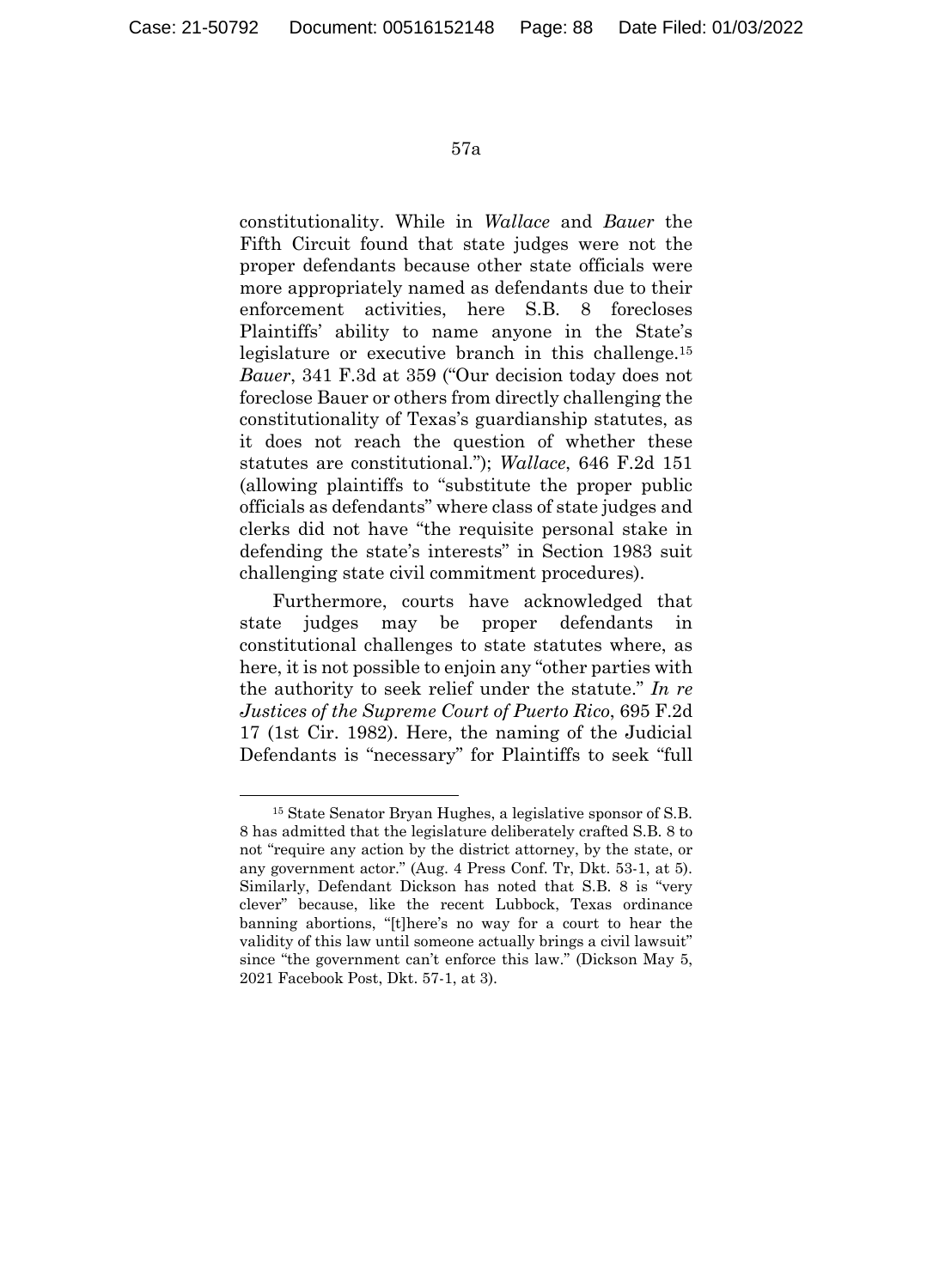relief" for the alleged violations of their constitutional rights that will occur if the Judicial Defendants use their authority to force Plaintiffs to participate in S.B. 8 enforcement actions. *Id.* at 23; *see also Mitchum*, 407 U.S. at 242 ("[F]ederal injunctive relief against a state court proceeding can in some circumstances be essential to prevent great, immediate, and irreparable loss of a person's constitutional rights.").

Recognizing that their arguments would essentially prohibit Plaintiffs from naming any state official in a federal lawsuit challenging the constitutionality of a state statute structured like S.B. 8, the Judicial Defendants suggest that Plaintiffs should instead wait to be sued in state court, and then raise the defenses available to them under S.B. 8 in such an enforcement action. (Dkt. 51, at 12). This argument sidesteps the fact that if this Court were to dismiss the Judicial Defendants for lack of a case or controversy, Plaintiffs would have no avenue to challenge the constitutionality of S.B. 8 outside of an enforcement action brought against them under S.B. 8—an action Plaintiffs allege would violate their constitutional rights in the first place. (Dkt. 62, at 38). Even within an enforcement action, Plaintiffs' ability to raise the defense that the law is unconstitutional is severely limited under S.B. 8's private enforcement mechanism. Tex. Health & Safety Code §§ 171.208(e)(2), (3), 171.209(b).16

 <sup>16 &</sup>quot;Notwithstanding any other law, the following are not a defense to [a S.B. 8 enforcement action] . . . a defendant's belief that the requirements of this subchapter are unconstitutional or were unconstitutional . . . a defendant's reliance on any court decision that has been overruled on appeal or by a subsequent court, even if that court decision had not been overruled when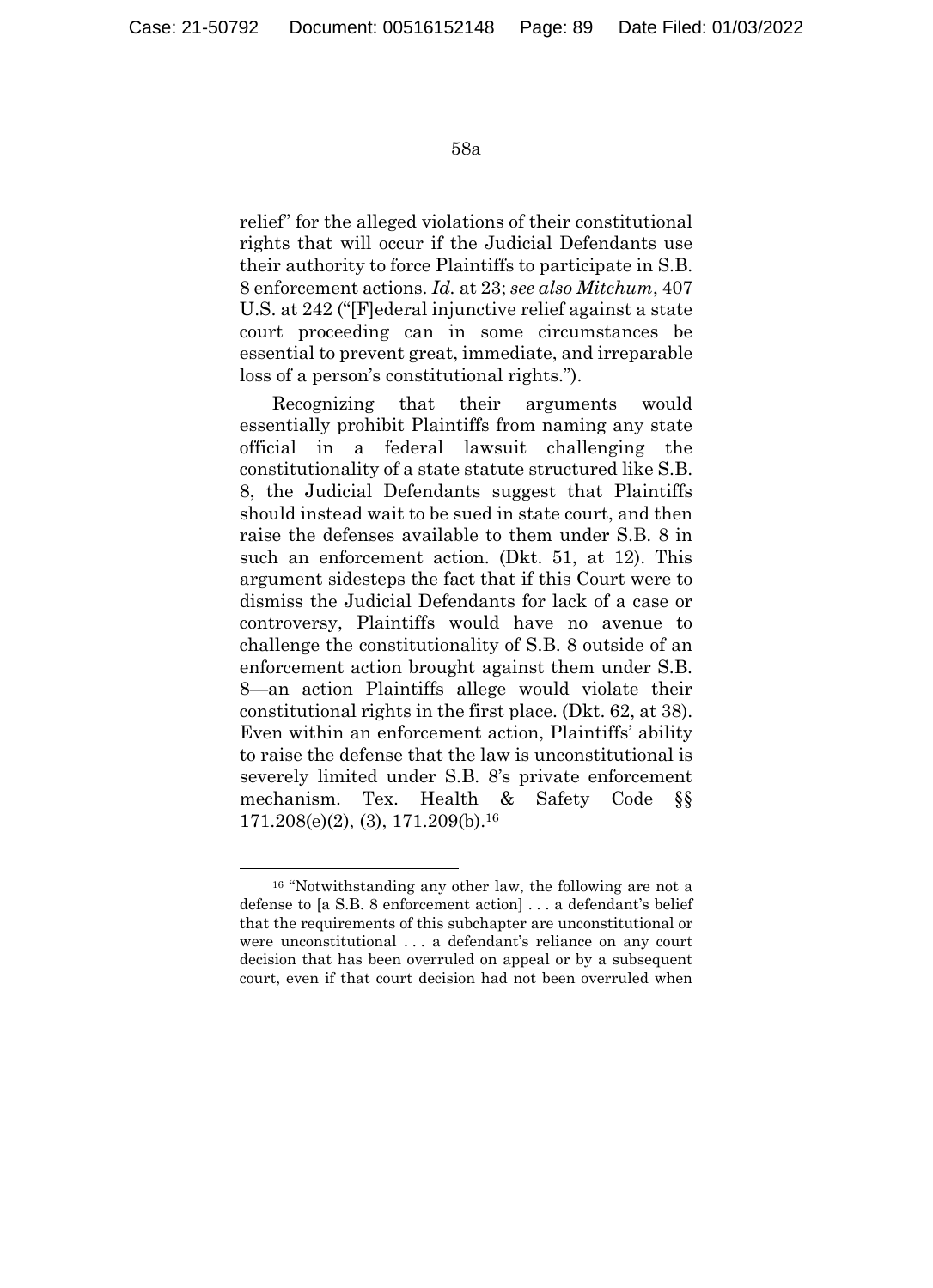1

59a

Although the Judicial Defendants are correct that state courts can consider constitutional issues, the Court finds troubling the Judicial Defendants' suggestion that Plaintiffs should only be allowed to challenge S.B. 8 through the "defenses available to them under the [same] statute" when Plaintiffs' claim is that S.B. 8 cannot be enforced against them at all without violating the Constitution. (Dkt. 51, at 12). Because there are no other state officials against whom Plaintiffs might seek relief in federal court for S.B. 8's alleged constitutional violations and state judicial defendants may be properly named in federal suits seeking equitable relief to vindicate federal constitutional rights, the Court finds that the Judicial Defendants are sufficiently adverse to Plaintiffs in S.B. 8 actions to bring this action within Article III's case or controvert requirement.17

the defendant engaged in conduct that violates this subchapter." Tex. Health & Safety Code §§ 171.208(e)(2), (3).

<sup>17</sup> *See, e.g., WXYZ, Inc. v. Hand*, 658 F.2d 420, 427 (6th Cir. 1981) (affirming issuance of permanent injunction against Michigan state court judge who was required by statute to issue a suppression order in a criminal proceeding that barred media from publishing the defendant's identity); *Caliste v. Cantrell*, Civ. No. 17-6197, 2017 WL 6344152, at \*3 (E.D. La. Dec. 12, 2017) (awarding declaratory relief and later entering a consent decree against a magistrate judge of Orleans Parish who under Louisiana state law received a set percentage of any bond amount collected from a for-profit surety for the court's discretionary use and who had an active role in setting bail and managing generated funds), *aff'd*, 937 F.3d 525 (5th Cir. 2019); *Strawser v. Strange*, 100 F. Supp. 3d 1276 (S.D. Ala. 2015) (awarding declaratory and injunctive relief against a defendant class of Alabama probate judges who were directed by Alabama law to refuse to issue marriage licenses to same-sex couples or recognize their out-of-state marriages); *Tesmer v. Granholm*, 114 F. Supp. 2d 603, 616–18, 622 (E.D. Mich. 2000) (awarding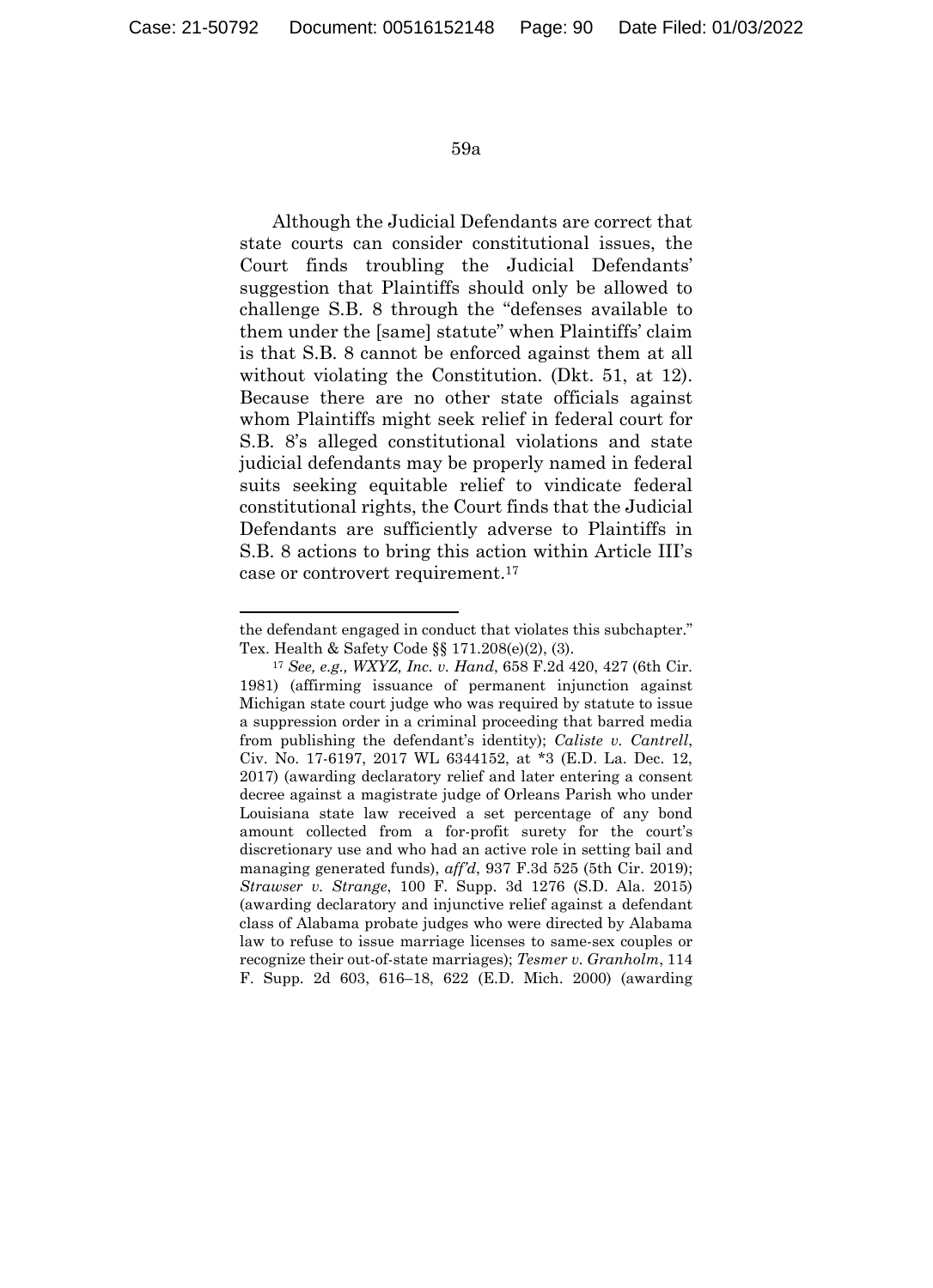1

#### 60a

Furthermore, the Court finds that the Judicial Defendants play an enforcement role in S.B. 8 and thus are not immune from suit under *Bauer*, which only applies where judges act "purely in their adjudicative capacity." 341 F.3d at 361. Here, in contrast, the Judicial Defendants are "not immune from suits for declaratory or injunctive relief" because S.B. 8 empowers the Judicial Defendants to take on an enforcement role in the law's application. *LeClerc v. Webb*, 419 F.3d 405, 414 (5th Cir. 2005). Not only are the Judicial Defendants the only state officials tasked with directly enforcing S.B. 8 against Plaintiffs, but Jackson has even publicly stating that he is one of "the judges who enforce [S.B. 8] in east Texas." (Aug. 4 Press Conf. Tr, Dkt. 53-1, at 4). Jackson's statement regarding the enforcement power state courts wield under S.B. 8, coupled with the provisions of S.B. 8 that so obviously skew in favor of claimants, bring this case outside the scope of cases

declaratory relief initially, and injunctive relief subsequently, against a defendant class of state court judges who were directed by a state statute to deny appellate counsel to indigent criminal defendants who plead guilty), *aff'd in part and rev'd in part on other grounds*, 333 F.3d 683 (6th Cir. 2003) (en banc), *rev'd on other grounds sub nom Kowalski v. Tesmer*, 543 U.S. 125 (2004); *Kendall v. True*, 391 F. Supp. 413, 420 (W.D. Ky. 1975) (awarding declaratory and injunctive relief against a class of county circuit court judges who oversaw civil commitment proceedings pursuant to procedures set forth by Kentucky law); *Blick v. Dudley*, 356 F. Supp. 945, 953–54 (S.D.N.Y. 1973) (awarding injunctive relief against Administrative Judge and Chief Clerk of New York criminal court requiring expungement of all records of plaintiffs' unconstitutional arrests because only the clerks could expunge the records).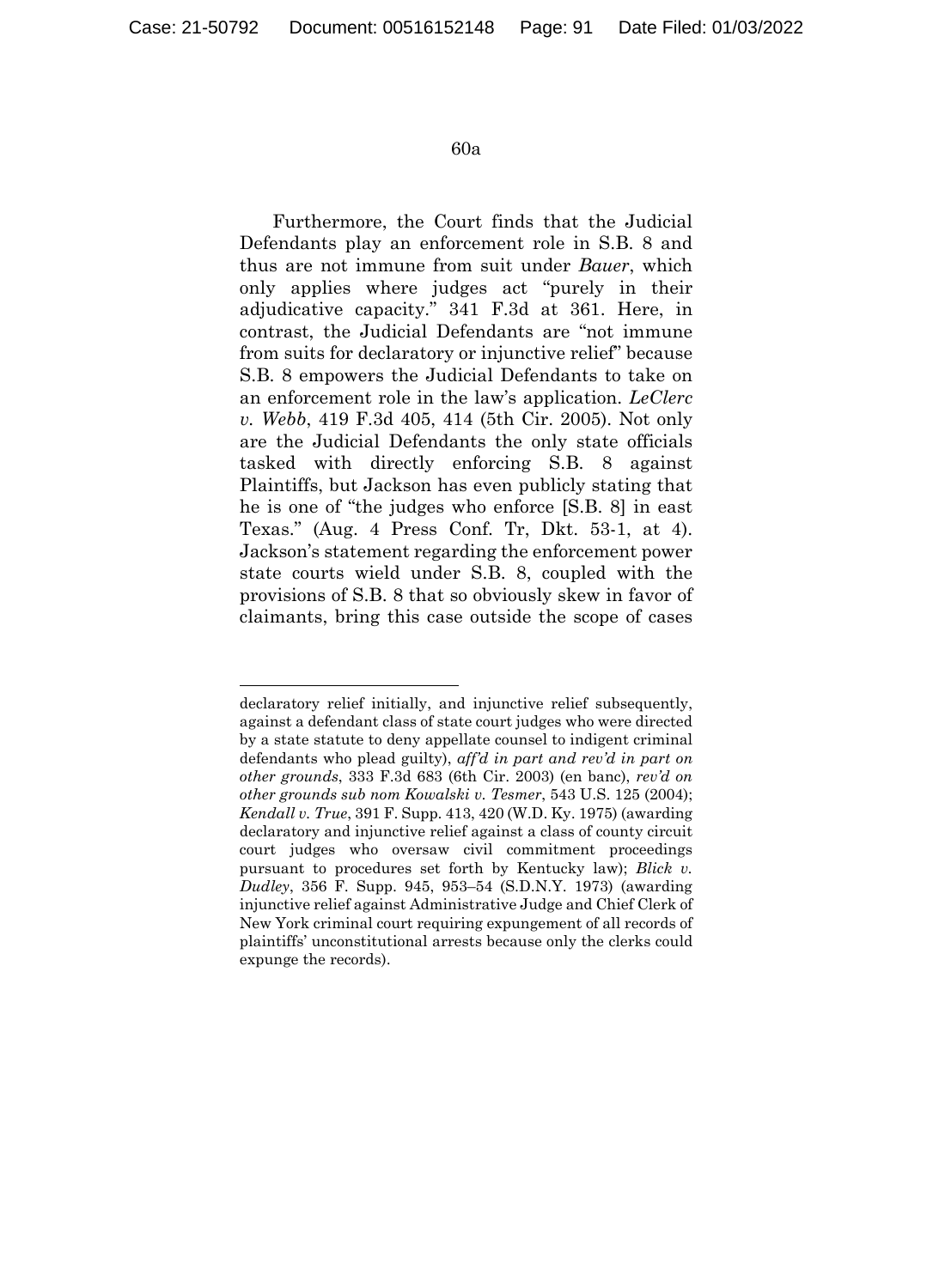where the Fifth Circuit has found that state judicial officers acted purely in their adjudicatory roles.

For example, while the *Bauer* court found that judges played a purely adjudicatory role in the statute at issue in part because of the "safeguards" built into the statute before a guardianship could be imposed, here S.B. 8 contains no such "safeguards" for defendants in S.B. 8 enforcement actions. 341 F.3d 361. In fact, S.B 8 does just the opposite by purporting to dictate how state courts hear S.B. 8 enforcement actions, including by eliminating non-mutual issue preclusion and claim preclusion, modifying federal constitutional defenses, and prohibiting state courts' ability to rely on non-binding precedent or even assess whether a claimant has been injured<sup>18</sup> by a violation of S.B. 8. *See* S.B. 8 § 5 (to be codified at Tex. Gov. Code § 311.036); Tex. Health & Safety Code §§ 171.209(c), (d)(2)). Because Jackson has declared his enforcement authority under S.B. 8 and the Judicial Defendants play a role in S.B. 8 cases that is more than purely adjudicatory, S.B. 8 renders the Judicial Defendants judicial enforcers of S.B. 8 rather than neutral adjudicators. *Id.*; *see, e.g.*, S.B. 8 § 171.211.

Here, Plaintiffs have alleged that the Judicial Defendants' interests are sufficiently adverse to their own so as to satisfy the case of controversy requirement under Article III.

 <sup>18</sup> The Court finds it somewhat ironic that Judicial Defendants argue that Plaintiffs cannot show injury-in-fact to support standing to challenge S.B. 8, a law that purports to remove such a requirement from private enforcement proceedings brought under the law.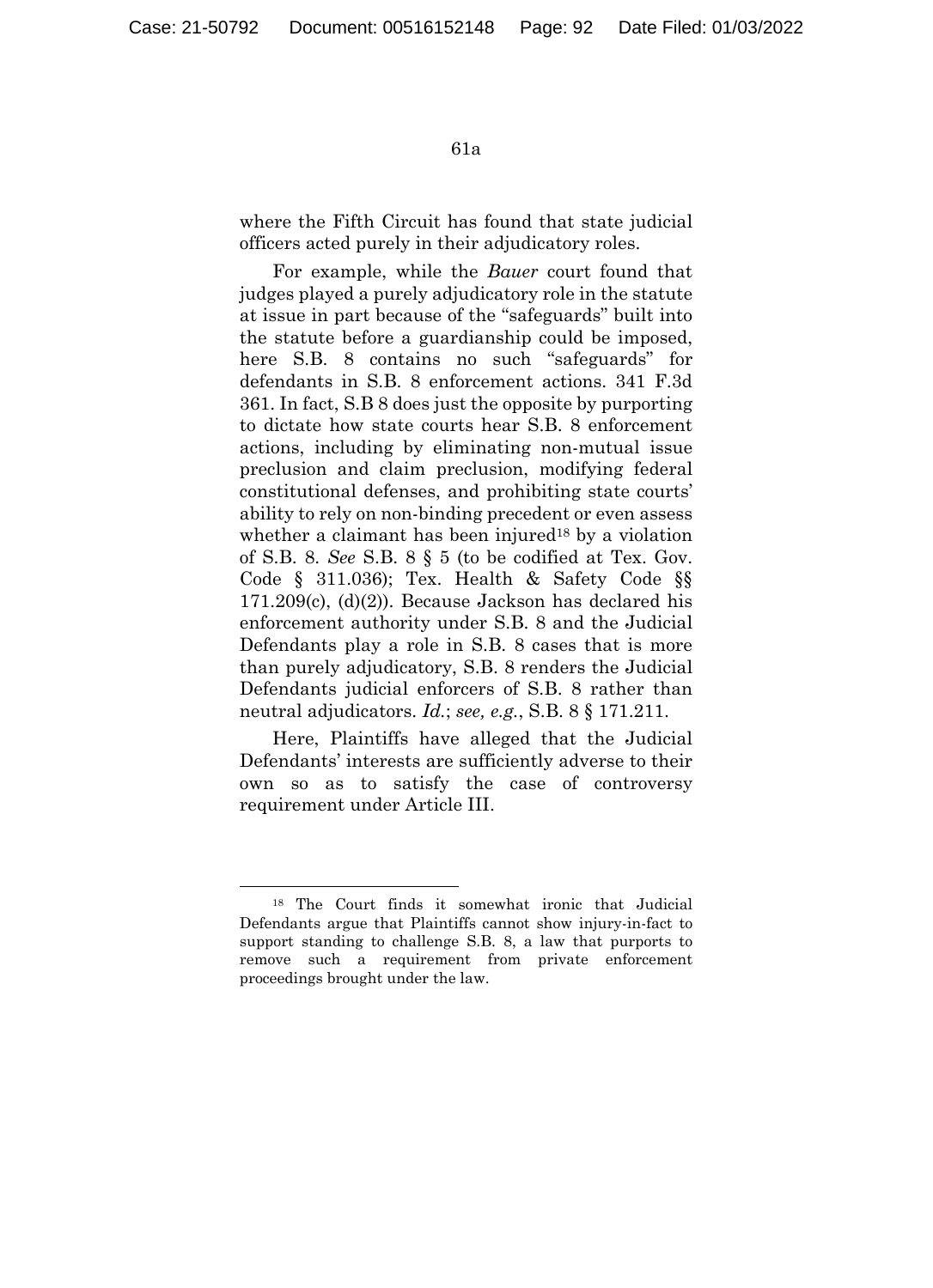#### *2. Sovereign Immunity*

The Judicial Defendants next argue that Plaintiffs' claims against them are barred by sovereign immunity. (Dkt. 49, at 6–8; Dkt. 50, at 17; Dkt. 51, at 22).19 Jackson contends that while *Ex Parte Young* allows for equitable causes of action to be brought against state officials who act unconstitutionally, "this authority does not include the power to enjoin state courts." (Dkt. 49, at 7) (citing *Ex Parte Young*, 209 U.S. at 163.). Even if injunctive relief were available against state courts, Jackson argues that the lack of sufficient statutory enforcement authority under S.B. 8 excludes him from the *Ex Parte Young* exception. (*Id.* at 8) (citing *City of Austin v. Paxton*, 943 F.3d 993, 1000 (5th Cir. 2019)). Dickson further contends that the Judicial Defendants cannot be sued under *Ex Parte Young* because they have no intent to violate federal law by merely "waiting to see if someone files a lawsuit under Senate Bill 8." (Dkt. 50, at 18). Instead, Dickson argues that Jackson could only be sued under *Ex Parte Young* once he hears an enforcement action under S.B. 8 and "enters an actual ruling that violates someone's federally protected rights." (Dkt. 50, at 19).

Plaintiffs respond that the Judicial Defendants are not entitled to sovereign immunity because they are sued in their official capacities to prevent future

 <sup>19</sup> Clarkston argues that she is also entitled to sovereign immunity by adopting the arguments of her co-Defendants without further elaboration. (Dkt. 51, at 22) ("Ms. Clarkston is entitled to sovereign immunity for the same reasons as Judge Jackson, and Judge Jackson's and Defendant Mark Lee Dickson's arguments as to sovereign immunity are incorporated herein.").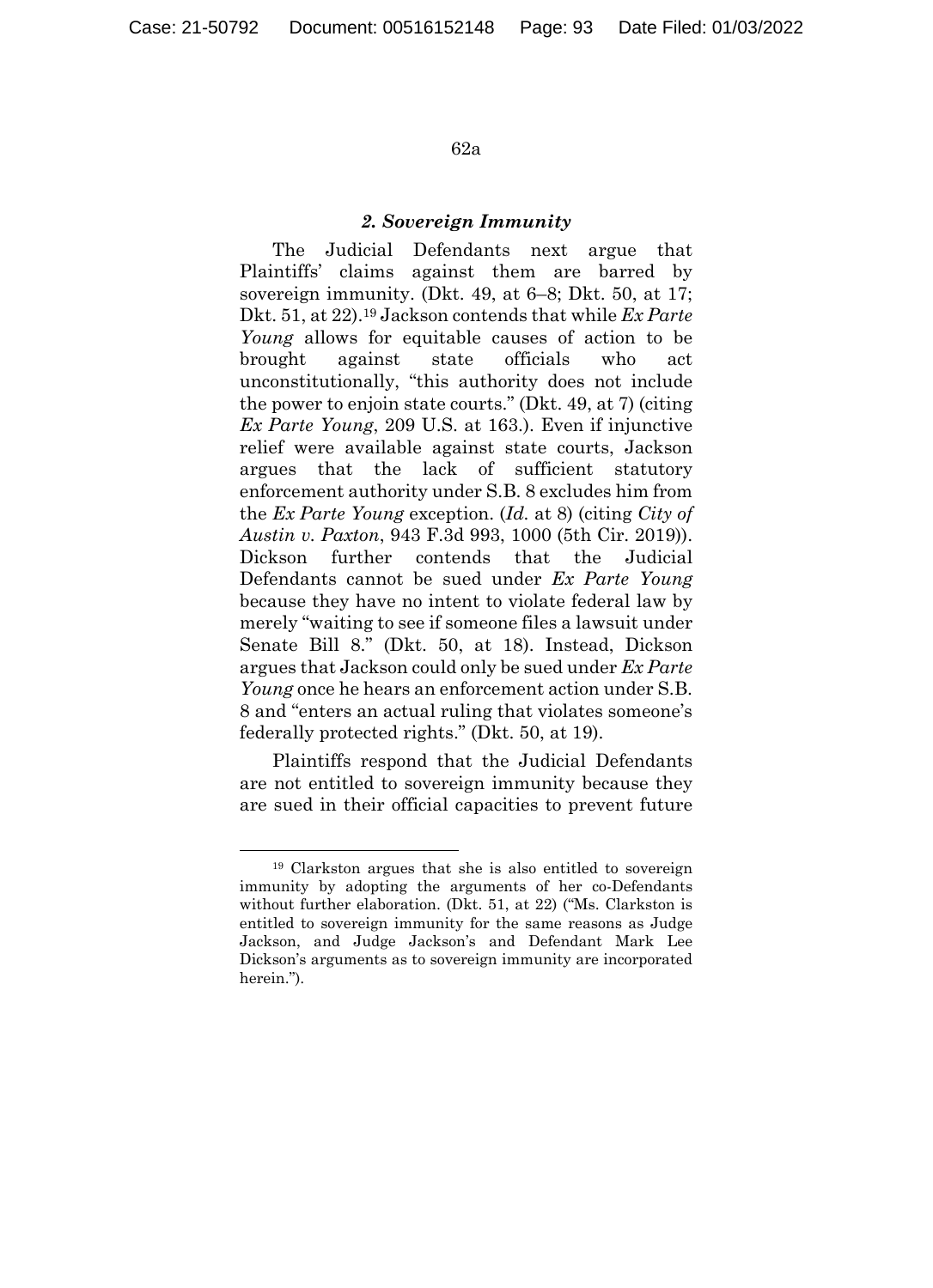actions to enforce an allegedly unconstitutional law. (Dkt. 62, at 28) (citing *Green Valley Special Util. Dist. v. City of Schertz*, 969 F.3d 460, 472–73 & n.22 (5th Cir. 2020); *Warnock v. Pecos Cnty.*, 88 F.3d 341, 343 (5th Cir. 1996) (claims against Texas judges seeking prospective relief against violations of federal law are not barred by sovereign immunity). Indeed, as noted above, forcing Plaintiffs to wait until a state enforcement action is brought against them to raise their constitutional concerns would leave Plaintiffs without the ability to vindicate their constitutional rights in federal court before any constitutional violation occurs. *Supreme Ct. of Virginia v. Consumers Union of U.S.*, Inc., 446 U.S. 719, 737 (1980) (reasoning that state court and chief justice were proper defendants in Section 1983 challenge to state's disciplinary rules because otherwise "putative plaintiffs would have to await the institution of statecourt proceedings against them in order to assert their federal constitutional claims.").

Plaintiffs further point out that under more recent precedent than that cited by Judicial Defendants, the Fifth Circuit has found that the availability of relief under *Ex Parte Young*, which "allows plaintiff[s] to sue a state official, in his official capacity, in seeking to enjoin enforcement of a state law that conflicts with federal law," may apply to Section 1983 challenges against state judicial actors who play a role in enforcing state statutes, even through ministerial duties. (Dkt. 62, at 42–43) (citing *Air Evac EMS*, 851 F.3d at 515; *Idaho v. Coeur d'Alene Tribe of Idaho*, 521 U.S. 261, 281 (1997); *Green Valley*, 969 F.3d at 473 n.22; *Finberg*, 634 F.2d at 54 ("[C]ourts often have allowed suits to enjoin the performance of ministerial duties in connection with allegedly unconstitutional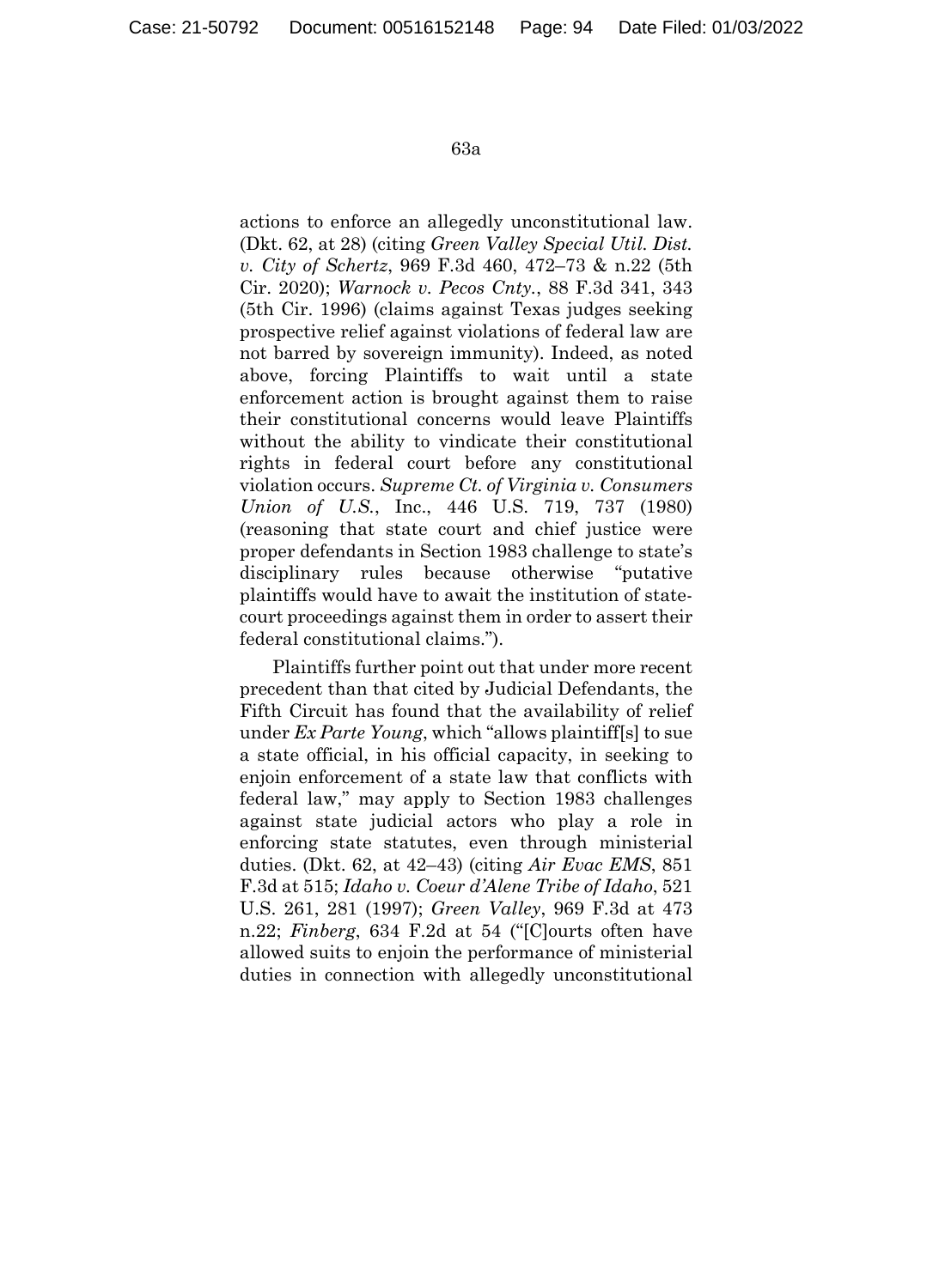laws."); *Supreme Ct. of Virginia v. Consumers Union of U. S., Inc.*, 446 U.S. 719, 735.

For example, in *Supreme Ct. of Virginia*, a Virginia court and its chief justice were found to not be immune from claims brought under Section 1983 because of the court's "own inherent and statutory enforcement powers" with regard to state bar disciplinary rules. 446 U.S. 719, 735. In fact, Section 1983 was designed to allow individuals to challenge unconstitutional actions by members of state government, whether they be part of the "executive, legislative, or judicial" branches of that state government. *Mitchum*, 407 U.S. at 242 (emphasis added) (quoting *Ex parte Virginia*, 100 U.S. at 346). In 1996, Congress even amended Section 1983 to make clear that an action brought seeking declaratory relief may be "brought against a judicial officer for an act or omission taken in such officer's judicial capacity," and injunctive relief may be brought against a judicial officer who violates a declaratory decree or against whom declaratory relief is not available. 42 U.S.C. § 1983; *see also Pulliam v. Allen*, 466 U.S. 522, 540 (1984) (noting that Congress enacted Section 1983 in part because "state courts were being used to harass and injure individuals, either because the state courts were powerless to stop deprivations or were in league with those who were bent upon abrogation of federally protected rights.").

Here, as noted above, the Judicial Defendants' enforcement role in S.B. 8's private enforcement mechanism brings them within the carveouts courts have created to allow Section 1983 challenges to laws to proceed against state court officials under the *Ex Parte Young* exception to sovereign immunity.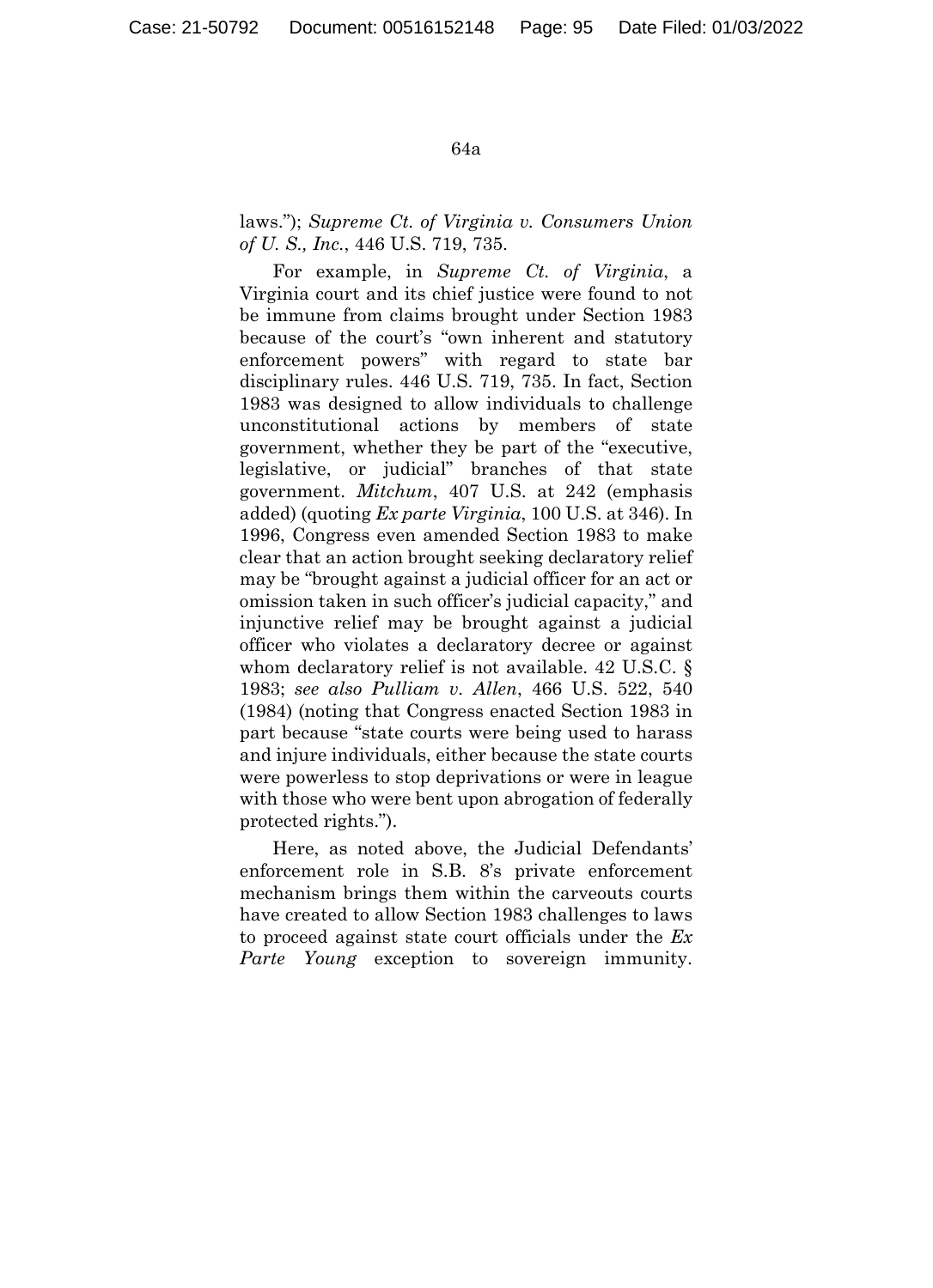Plaintiffs' claims are thus not barred by sovereign immunity.

# *3. Standing*

The Judicial Defendants next challenge Plaintiffs' standing to bring their claims, arguing that Plaintiffs have failed to meet the standing requirements of injury-in-fact, traceability, and redressability. While the Judicial Defendants argue that Plaintiffs have failed to meet any of these standing requirements, (Dkt. 49, at 5–6; Dkt. 51, at 13), Plaintiffs contend that they have met all standing criteria as to their claims against the Judicial Defendants. (Dkt. 62, at 16).

# a. Injury-in-fact

The Judicial Defendants first argue that Plaintiffs cannot show an impending injury-in-fact because there is no immediate threat of enforcement actions. (Dkt. 51, at 14). The Judicial Defendants emphasize that there "are no currently pending actions under S.B. 8," and of course, there could not be since the law does not take effect until September 1. (Dkt. 51, at 14– 15). Dickson once again argues that since Plaintiffs have not specifically alleged that they plan to violate S.B. 8 or identified who would bring an enforcement action against them for such a violation apart from Dickson, their threatened injury constitutes "rank speculation." (Dkt. 50, at 20–21). However, as explained above, there need not be a pending enforcement action against Plaintiffs to confer Plaintiffs standing over claims alleging imminent constitutional harm once S.B. 8 takes effect. *See* Section A(2)(a); *See, e.g., Babbitt*, 442 U.S. 289, 298; *Susan B. Anthony List*, 573 U.S. at 158. Furthermore, contrary to Defendant Dickson's contention that Plaintiffs must specifically allege that they intend to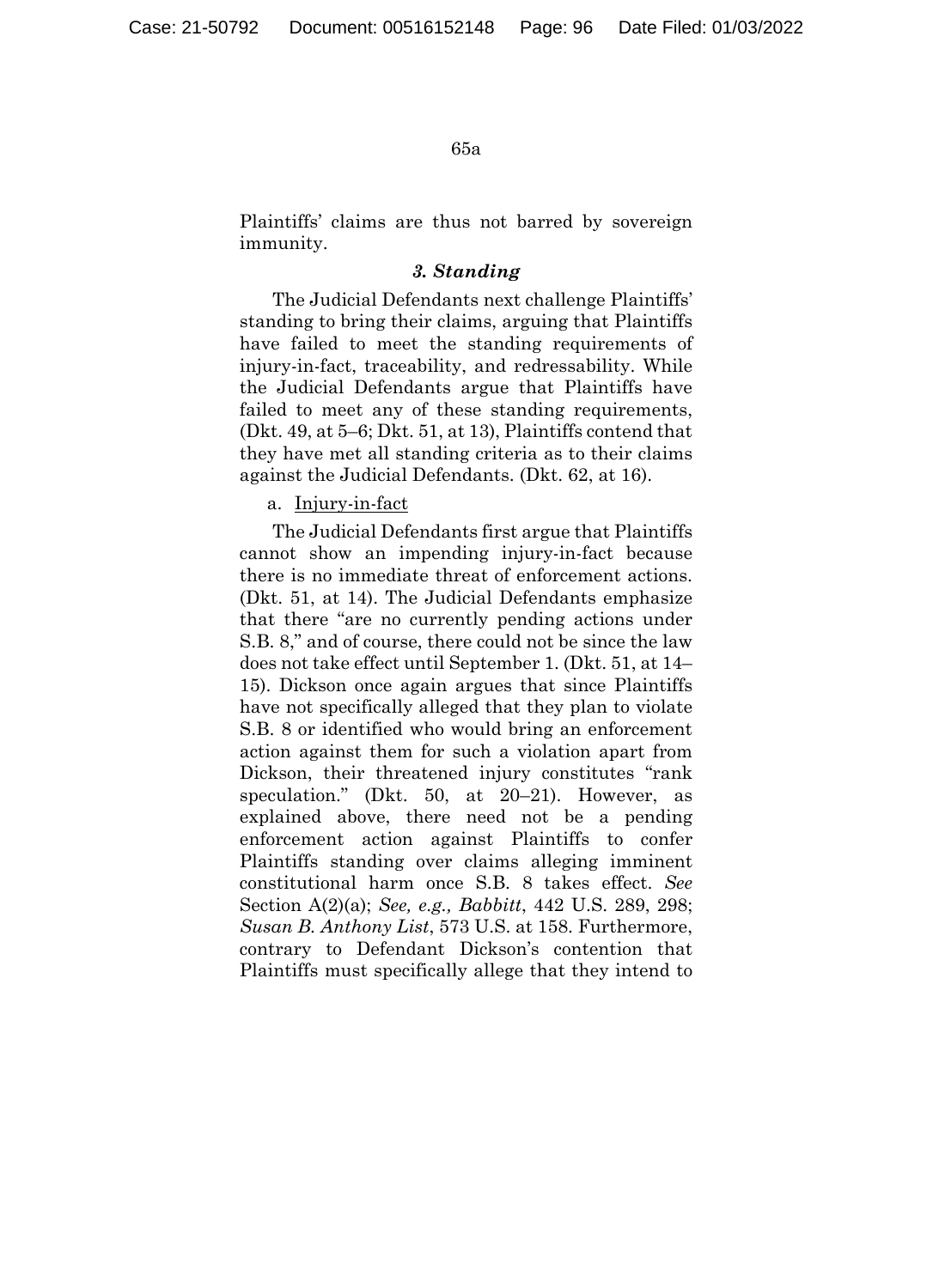violate S.B. 8, such as admission is not in fact required to demonstrate an injury-in-fact for standing purposes. *SBA List*, 573 U.S. at 163; *MedImmune*, 549 U.S. at 129.

Even if required to allege an intent to violate S.B. 8, Plaintiffs have stated that they provide abortions that would violate the six-week ban and "desire to continue to" provide the medical care and other forms of support banned by S.B. 8. (Compl., Dkt. 1, at 9–12, 32). As such, Plaintiffs argue, the threat of lawsuits stemming from enforcement actions brought by private citizens in Judicial Defendants' courts is an injury-in-fact sufficient to confer Article III standing. (Dkt. 62, at 17); *K.P. v. LeBlanc* ("*K.P. I*"), 627 F.3d 115, 123 (5th Cir. 2010) (injury established where "probability of future suits" meant it was "sufficiently likely that the physicians will face liability for abortion-related procedures."). Indeed, the threat of enforcement actions is not "imaginary or wholly speculative" given that S.B. 8 specifically targets Plaintiffs by making their primary activities subject to enforcement actions before Judicial Defendants. (Dkt. 62, at 17); *SBA List*, 573 U.S. at 160 (quoting *Babbitt*, 442 U.S. at 302). In addition, Plaintiffs contend that having to defend themselves in S.B. 8 enforcement actions is an injury in and of itself. (Dkt. 62, at 6–8, 18).

In response to Dickson's suggestion that Plaintiffs alleged injuries are speculative because they have not identified who will bring enforcement actions, Plaintiffs identify the Texas Right to Life's statement that it is actively "encouraging individuals to sue abortion providers and abortion funds." (Dkt. 62, at 18) (citing Seago Decl., Dkt. 50-2, at 1). Furthermore,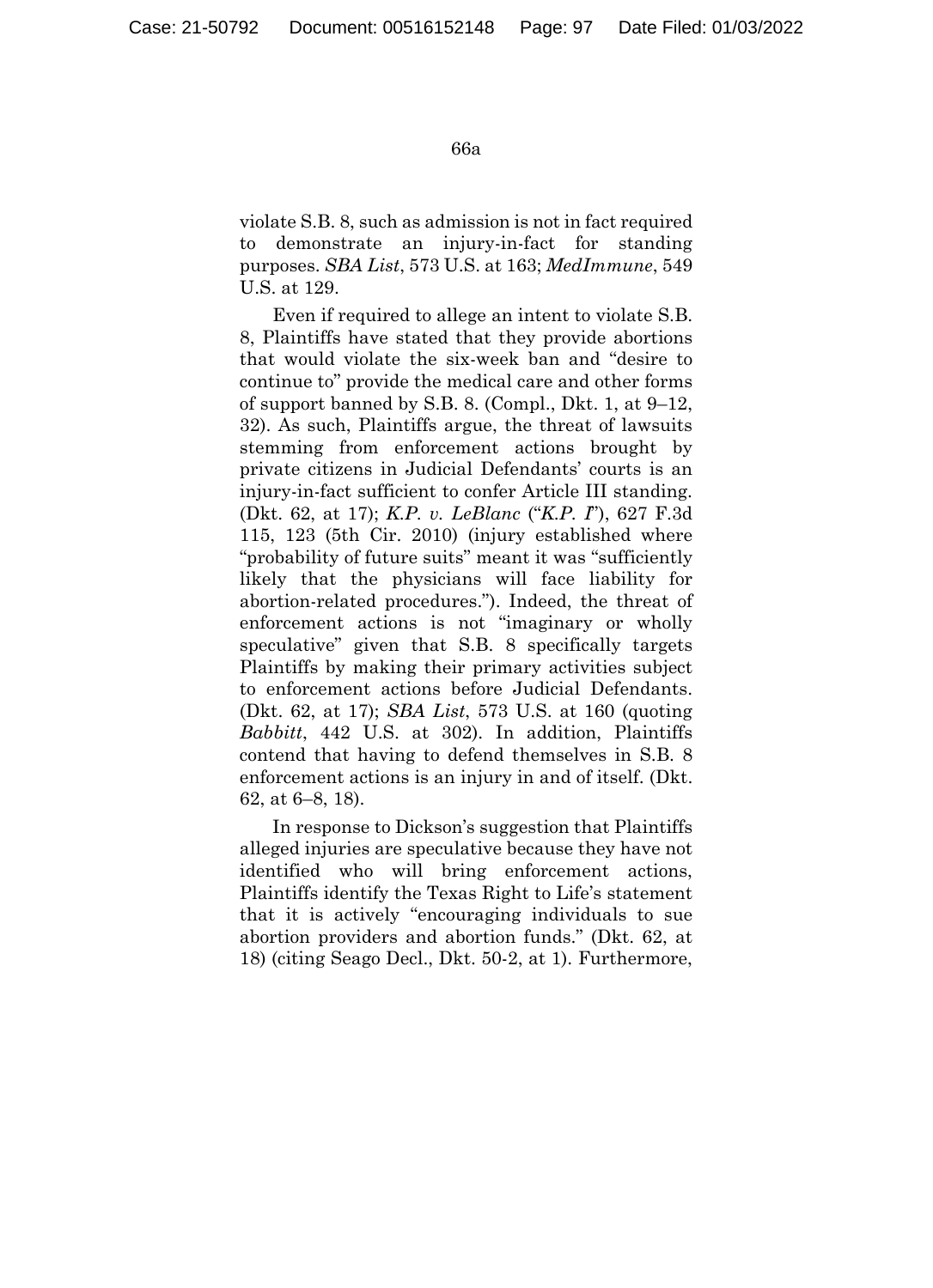Plaintiffs note that last year Dickson's own counsel filed eight lawsuits<sup>20</sup> in just one day against some of the Plaintiffs in this lawsuit in counties across Texas, including Smith County where the Judicial Defendants are located—suggesting that it is far from speculative to assume that those intending to file S.B. 8 actions will do so in as many Texas counties as possible. (Dkt. 62, at 18–19).

The fact that S.B. 8 empowers "any person" to initiate enforcement actions bolsters the credibility of Plaintiffs' alleged harm as those who are politically opposed to Plaintiffs are empowered to sue them for substantial monetary gain. (Dkt. 62, at 19) (citing Susan B. Anthony List, 573 U.S. at 156). Indeed, S.B. 8 incentivizes anti-abortion advocates to bring as many lawsuits against Plaintiffs as possible by awarding private enforcers of the law \$10,000 per banned abortion. Tex. Health & Safety Code § 171.208(b). Furthermore, Defendants themselves have confirmed the immediacy of the threat of S.B. 8 enforcement actions in state courts. (Seago Decl., Dkt.

 <sup>20</sup> *Blackwell v. The Lilith Fund for Reprod. Equity*, No. 2020- 147 (Tex. Dist. Ct. Rusk Cnty., filed July 16, 2020); *Byrn v. The Lilith Fund for Reprod. Equity*, No. 12184-D (Tex. Dist. Ct. Taylor Cnty., filed July 16, 2020); *Enge v. The Lilith Fund for Reprod. Equity*, No. 20-1581-C (Tex. Dist. Ct. Smith Cnty., filed July 16, 2020); *Gentry v. The Lilith Fund for Reprod. Equity*, No. CV2045746 (Tex. Dist. Ct. Eastland Cnty., filed July 17, 2020); *Maxwell v. The Lilith Fund for Reprod. Equity*, No. C 2020135 (Tex. Dist. Ct. Hood Cnty., filed July 16, 2020); *Moore v. The Lilith Fund for Reprod. Equity*, No. 2020-216 (Tex. Dist. Ct. Panola Cnty., filed July 16, 2020); *Morris v. The Lilith Fund for Reprod. Equity*, No. 200726270 (Tex. Dist. Ct. Hockley Cnty., filed July 16, 2020); *Stephens v. The Lilith Fund for Reprod. Equity*, No. 12678 (Tex. Dist. Ct. Franklin Cnty., filed July 16, 2020.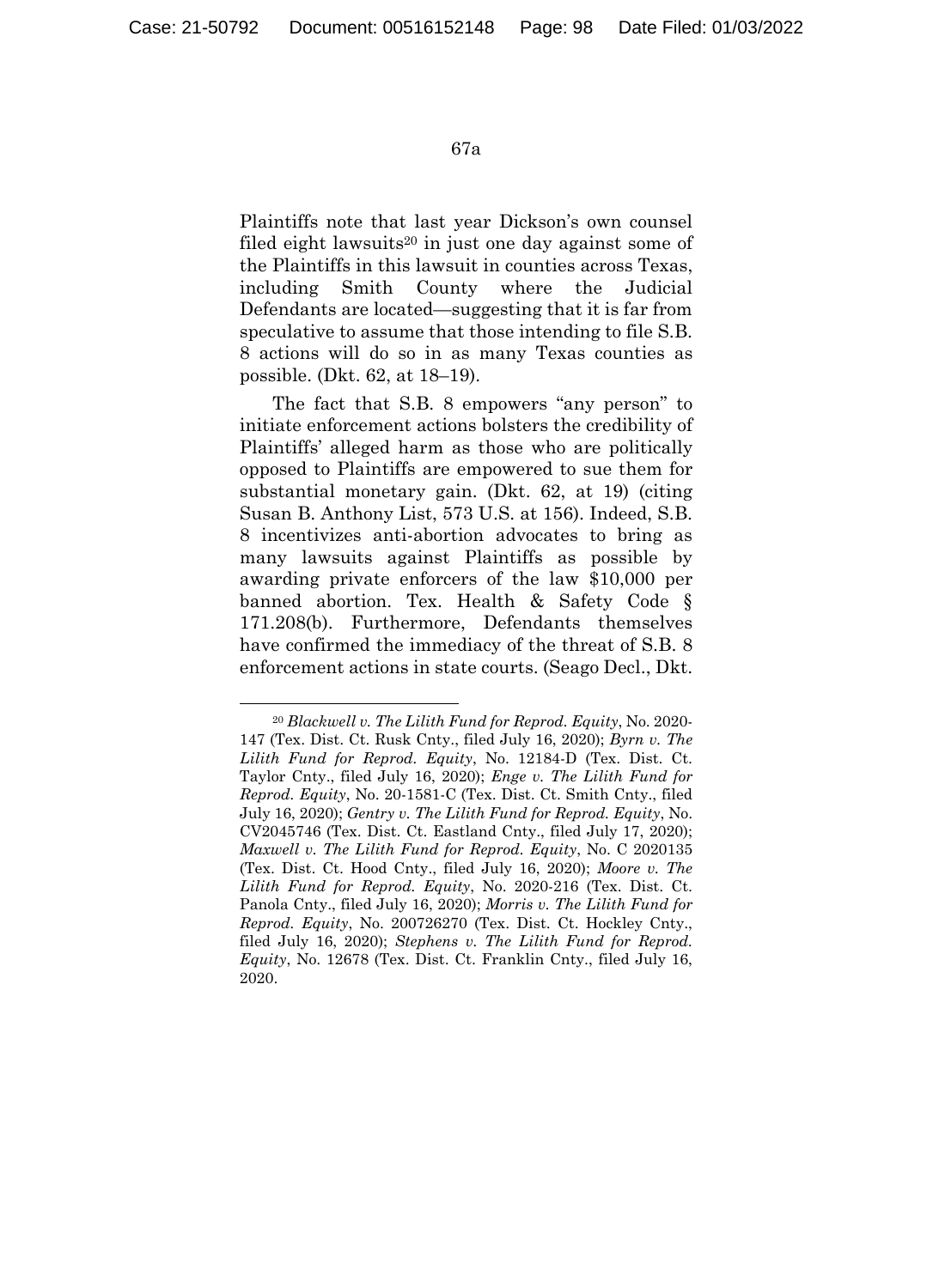50-2, at 1) ("I have personal knowledge that there are several individuals who intend to sue the abortionprovider plaintiffs and the abortion-fund plaintiffs if they defy Senate Bill 8."); Dickson Decl., Dkt. 50-1, at 2–3) ("I have personal knowledge that there are many other individuals who intend to sue the abortionprovider plaintiffs and the abortion-fund plaintiffs if they defy Senate Bill 8 . . . "). Given that Plaintiffs have demonstrated that the threat of enforcement actions under S.B. 8 is credible and imminent, the Court finds that they have sufficiently demonstrated an injury-in-fact for the purposes of establishing standing to bring their claims against the Judicial Defendants.

## b. Causation

The Judicial Defendants next argue that Plaintiffs lack standing because they cannot show that their alleged injuries are traceable to Judicial Defendants since S.B. 8 specifically empowers private citizens, rather than any member of the State, to enforce its provisions. (Dkt. 51, at 16–18). Clarkston cites to *Okpalobi v. Foster*, 244 F.3d 405, 426–27 (5th Cir. 2001) (en banc), and *K.P. v. LeBlanc ("K. P. II")*, 729 F.3d 427, 437 (5th Cir. 2013), for the proposition that any injury to Plaintiffs caused by S.B. 8 enforcement actions is not fairly traceable to the Judicial Defendants because S.B. 8 statutorily tasks private citizens, rather than state officials, to enforce the sixweek ban and fee-shifting provisions. (Dkt. 51, at 17– 22; Dkt. 50, at 21–22). Jackson argues that Plaintiffs' injuries are likewise not traceable to him since he has no authority to prevent a private plaintiff from bringing a cause of action under S.B. 8. (Dkt. 49, at 6). Dickson echoes the Judicial Defendants' arguments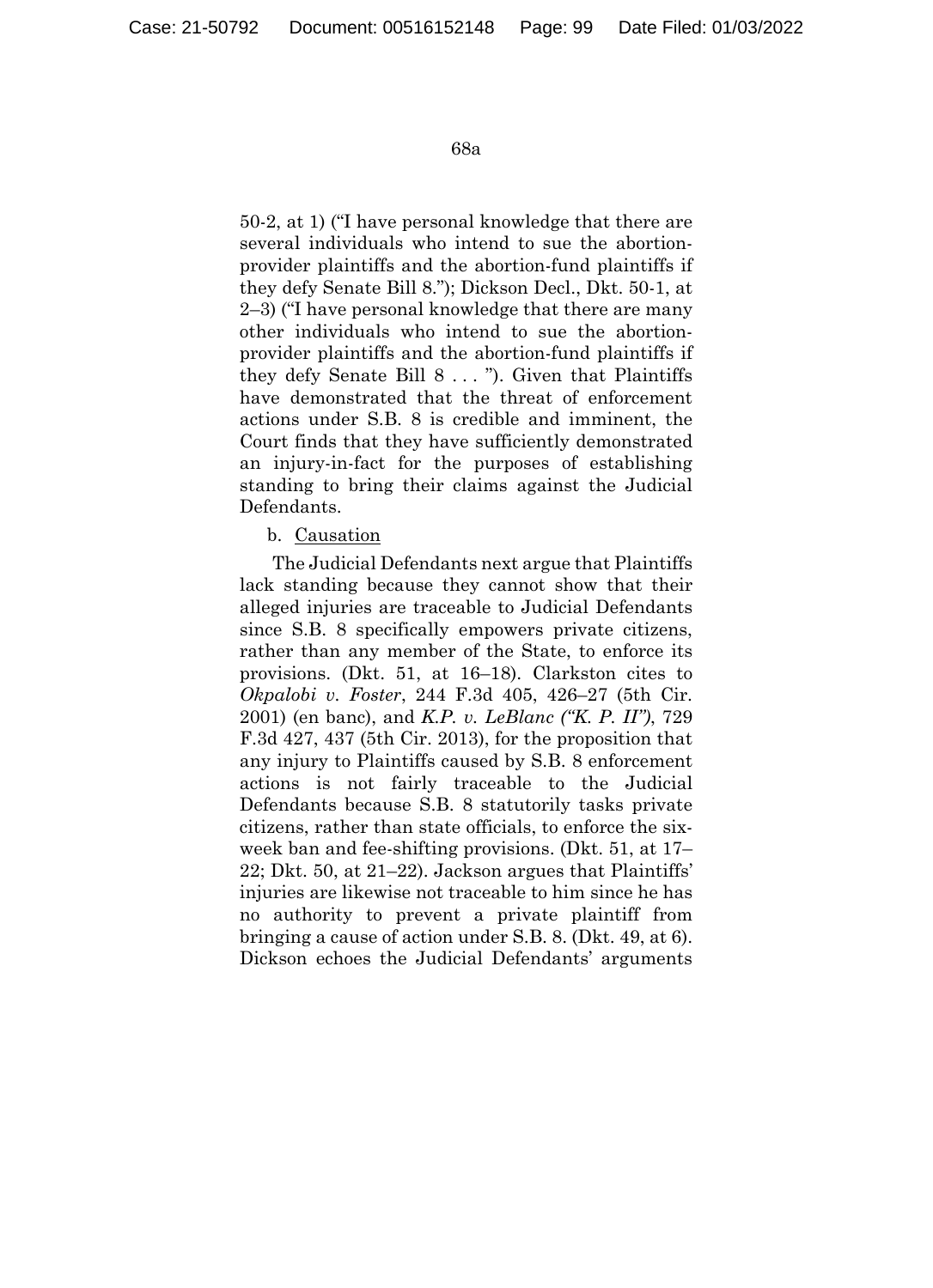regarding causation, arguing that since he is "legally incapable" of bringing an enforcement action in Smith County since he is not a resident there, Plaintiffs' alleged injuries are only "fairly traceable" to independent actors not before the Court. (Dkt. 50, at 21–22).

Plaintiffs respond that their impending injuries are in fact traceable to the Judicial Defendants because although only private parties may initiate the civil enforcement actions, the Judicial Defendants actions will exert coercive authority over Plaintiffs by "forcing them into unconstitutional enforcement actions" that "will drain Plaintiffs' resources and potentially force them to close their doors, regardless of whether the enforcement actions are ultimately successful." (Dkt. 62, at 22–23; Compl., Dkt. 1, at 32, 35); *see also Strickland v. Alexander*, 772 F.3d 876, 885–86 (11th Cir. 2014) (injury imposed on plaintiff through garnishment proceeding fairly traceable to court clerk who performed "ministerial" duties in "docketing the garnishment affidavit [and] issuing the summons of garnishment"); *De Leon v. Perry*, 975 F. Supp. 2d 632, 646 (W.D. Tex. 2014).

Plaintiffs further point out that absent relief from this Court, the Judicial Defendants will take coercive actions to enforce S.B. 8 against them when private civil suits are filed in their courts. (Dkt. 62, at 22–23). For example, Defendant Clarkston has stated that she will docket cases and issue citations filed under S.B. 8 as is required by her under state law. (Dkt. 62, at 22) (citing Tex. R. Civ. P. 99(a) ("Upon the filing of the petition, the clerk . . . shall forthwith issue a citation[.]"). Similarly, the proposed defendant class of judges are charged with imposing sanctions under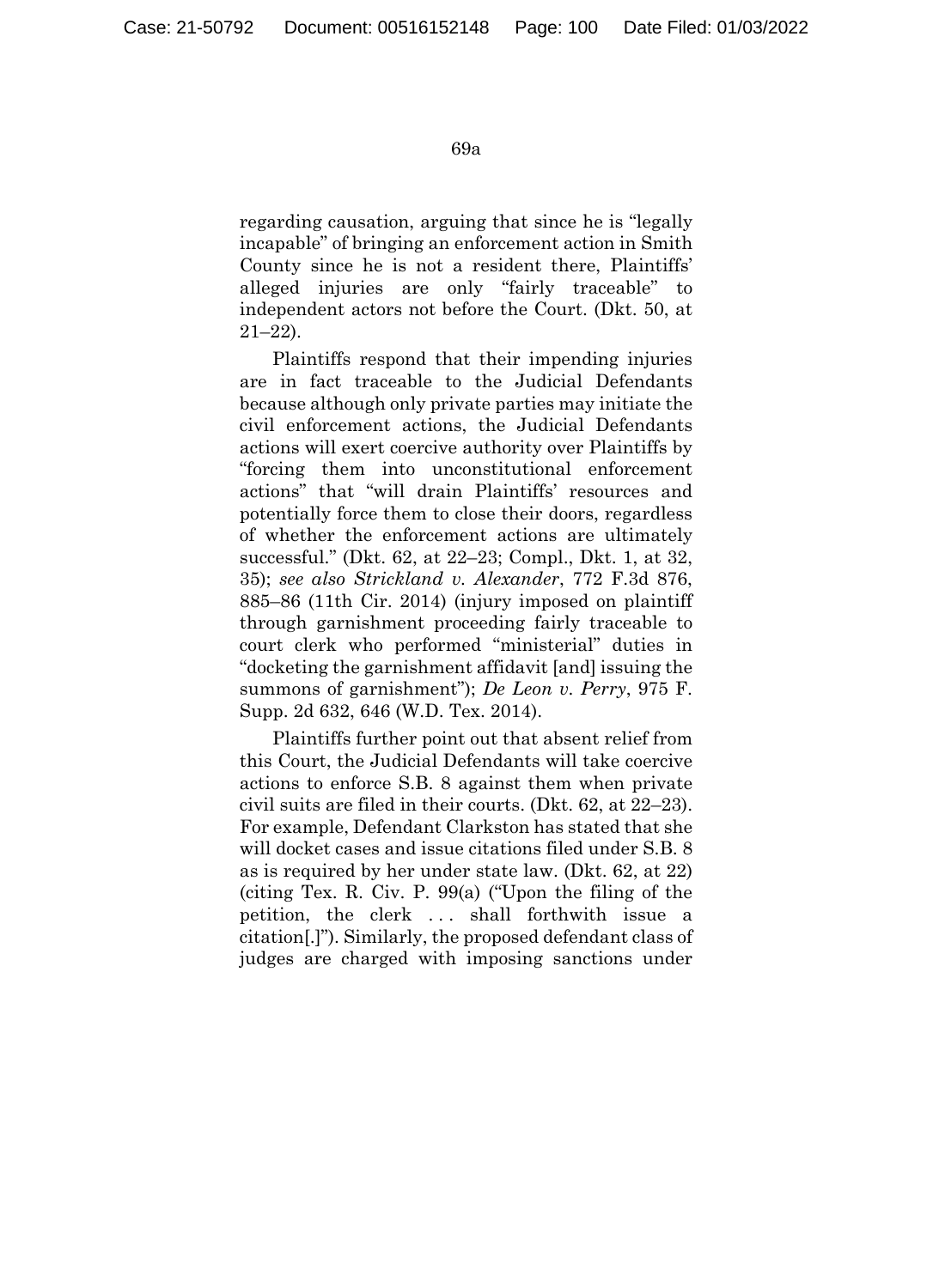S.B. 8 that include injunctive relief and monetary penalties, which Plaintiffs similarly argue are coercive enforcement actions by the State that will at least in part cause Plaintiffs' alleged injuries. (Dkt. 62, at 23) (citing S.B. 8 § 171.208(b) (judges in enforcement proceedings "shall award" "injunctive relief sufficient to prevent" future violations, as well as monetary penalties of "not less than \$10,000 for each abortion" performed in violation of S.B. 8 and "costs and attorney's fees.").

Plaintiffs also contend that the involvement of private parties in the enforcement of S.B. 8 does not negate the role the Judicial Defendants will play in causing Plaintiffs' forecasted injuries because the Judicial Defendants' "state-law duty to act on enforcement petitions submitted to them makes them part of the injurious causal chain." (Dkt. 62, at 23) (citing *K.P. I*, 627 F.3d at 122–23; *Okpalobi*, 244 F.3d at 426). Indeed, while only private individuals can file enforcement actions under S.B. 8, it is only the Judicial Defendants who will exercise their coercive power on behalf of the State to force Plaintiffs to participate in lawsuits they believe to be unconstitutional. (Dkt. 62, at 24) (citing *Strickland*, 772 F.3d at 886). The Judicial Defendants need not be the sole cause of Plaintiffs' alleged injuries nor do they need to be involved in every step of the causal chain to properly establish causation. Instead, Judicial Defendants need only be "among those who would contribute to Plaintiffs' harm," and here the alleged harms to Plaintiffs could not occur absent the clerks' involvement. *K.P. I.*, 627 F.3d at 123; *Durham v. Martin*, 905 F.3d 432, 434 (6th Cir. 2018) ("Even if the administrators were only implementing the consequences of others' actions—that is, [plaintiff]'s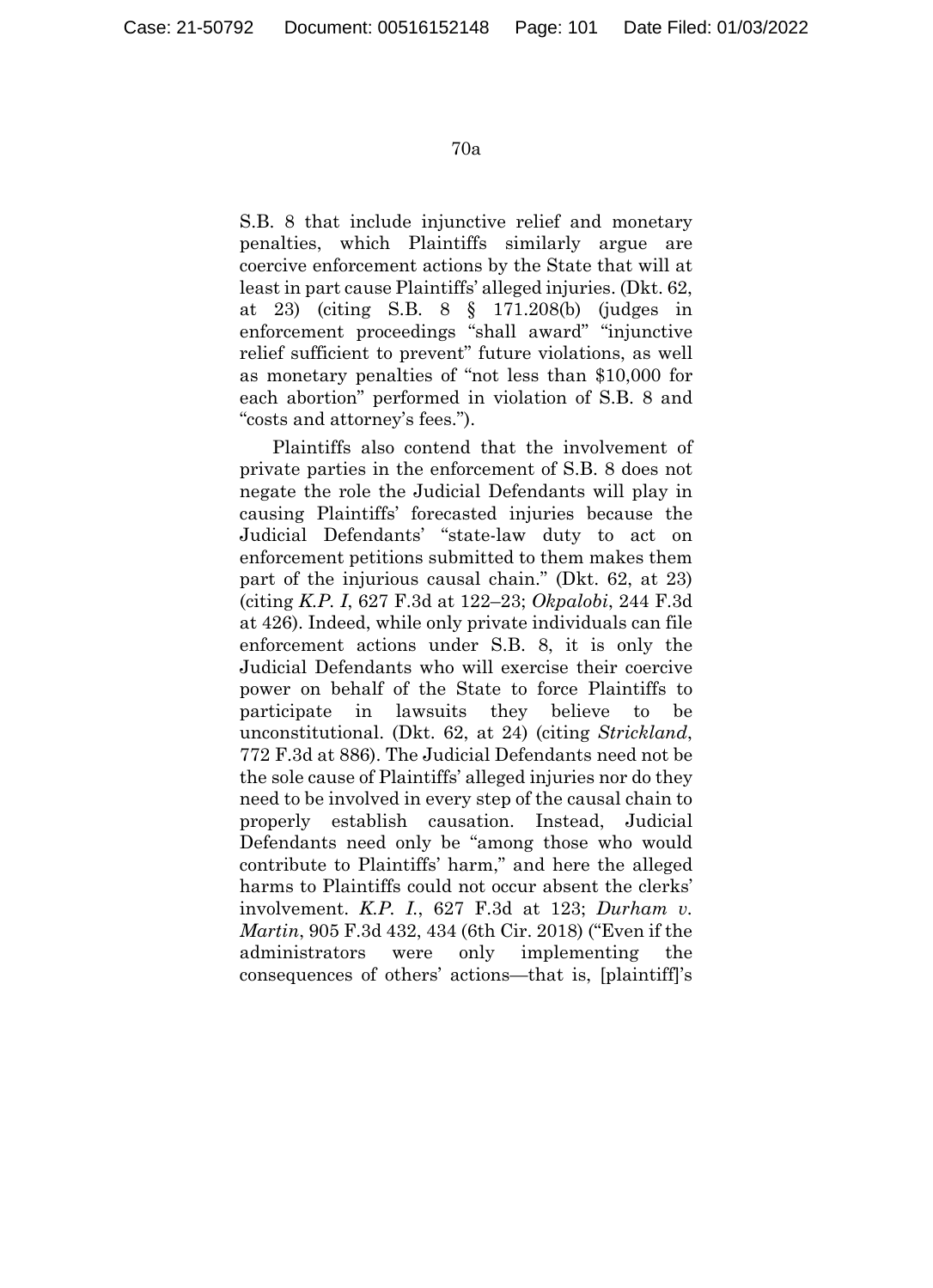expulsion by the legislature—[plaintiff] still has standing to sue the administrators for their actions in carrying out those consequences."); *Strickland*, 772 F.3d 886. Here, the Judicial Defendants are integral in executing S.B. 8 enforcement measures by coercing Plaintiffs to participate in such suits and issuing relief against those who violate S.B. 8. (Dkt. 62, at 24). Indeed, the Judicial Defendants may be one of many individuals who may cause harm to Plaintiffs through S.B. 8, but that does negate their role in causing the injuries Plaintiffs have alleged. *Mitchum v. Foster*, 407 U.S. 225, 242 (1972) (federal actions against state judges are particularly appropriate where risk of "great, immediate, and irreparable loss of a person's constitutional rights.").

Because Plaintiffs have alleged that Judicial Defendants will contribute to their injuries by exercising coercive power over them in S.B. 8's private enforcement suits, Plaintiffs have sufficiently alleged that their injuries are traceable to Judicial Defendants so as to support a finding of standing.

c. Redressability

The Judicial Defendants further argue that any declaratory relief issued by this Court would not redress the harm to Plaintiffs because they do not have the power to reject or refuse to adjudicate lawsuits. (Dkt. 51, at 21). Clarkston suggests that any order from this Court requiring her to decline to docket cases brought under S.B. 8 would require her to "exceed her responsibilities as an elected official under state law" to "evaluate the legal basis for *every single case* filed in Smith County." (Dkt. 51, at 20). Because Clarkston is charged under state law with filing any lawsuit initiated in Smith County, she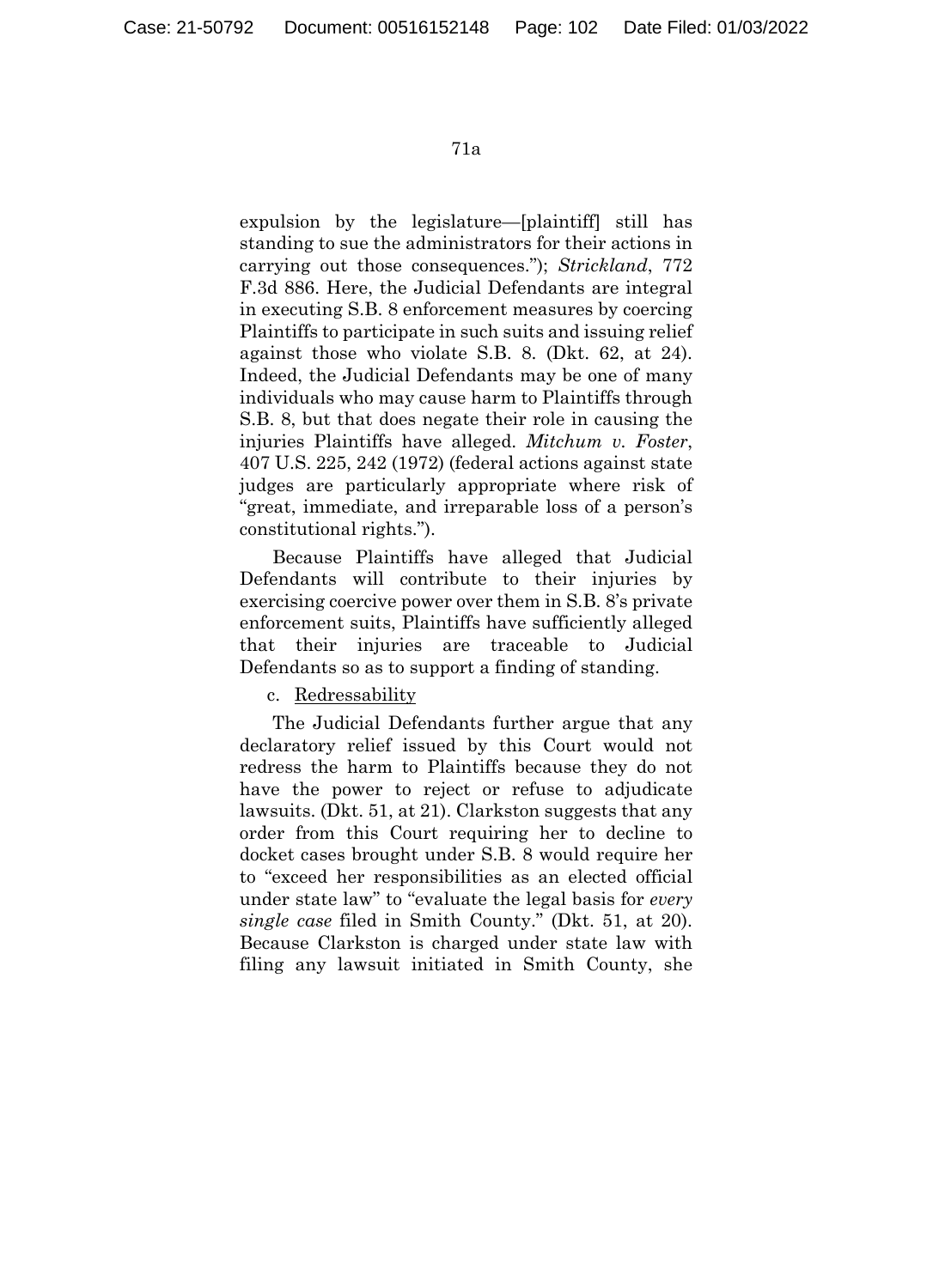argues that any order from this Court declaring S.B. 8 unenforceable in state courts would force her to violate state law and threaten the principles of federalism. (Dkt. 51, at 20–21).

Plaintiffs respond that their injuries are in fact redressable by an order from this Court enjoining the Judicial Defendants from initiating or adjudicating private enforcement actions under S.B. 8. (Dkt. 62, at 26). For example, Plaintiffs argue that an order enjoining the proposed class of clerks from docketing or issuing citations for any petitions for enforcement brought under S.B. 8 would help redress Plaintiffs' injuries by preventing them from being forced to participate in a state court proceeding initiated under an allegedly unconstitutional law. (Dkt. 62, at 26).21 In addition, Plaintiffs argue that an order declaring S.B. 8 unconstitutional would deter private parties from bringing enforcement actions under the law in the first place and would presumably preclude Judicial Defendants from adjudicating lawsuits under a law declared unconstitutional. (Dkt. 62, at 27). Indeed, in *Roe v. Wade*, the Supreme Court issued only declaratory relief under the assumption that "Texas prosecutorial authorities will give full credence to this decision that the present criminal abortion statutes of that State are unconstitutional." 410 U.S. 113, 166 (1973). The Court assumes any declaratory relief issued in this case would have the same impact on Judicial Defendants here.

Clarkston asserts that this Court cannot redress Plaintiffs' alleged harm because any injunction would force her to violate her state law duty to docket cases filed in her county. (Dkt. 51, at 19–20). Yet Clarkston's state law duty to docket petitions and issue citations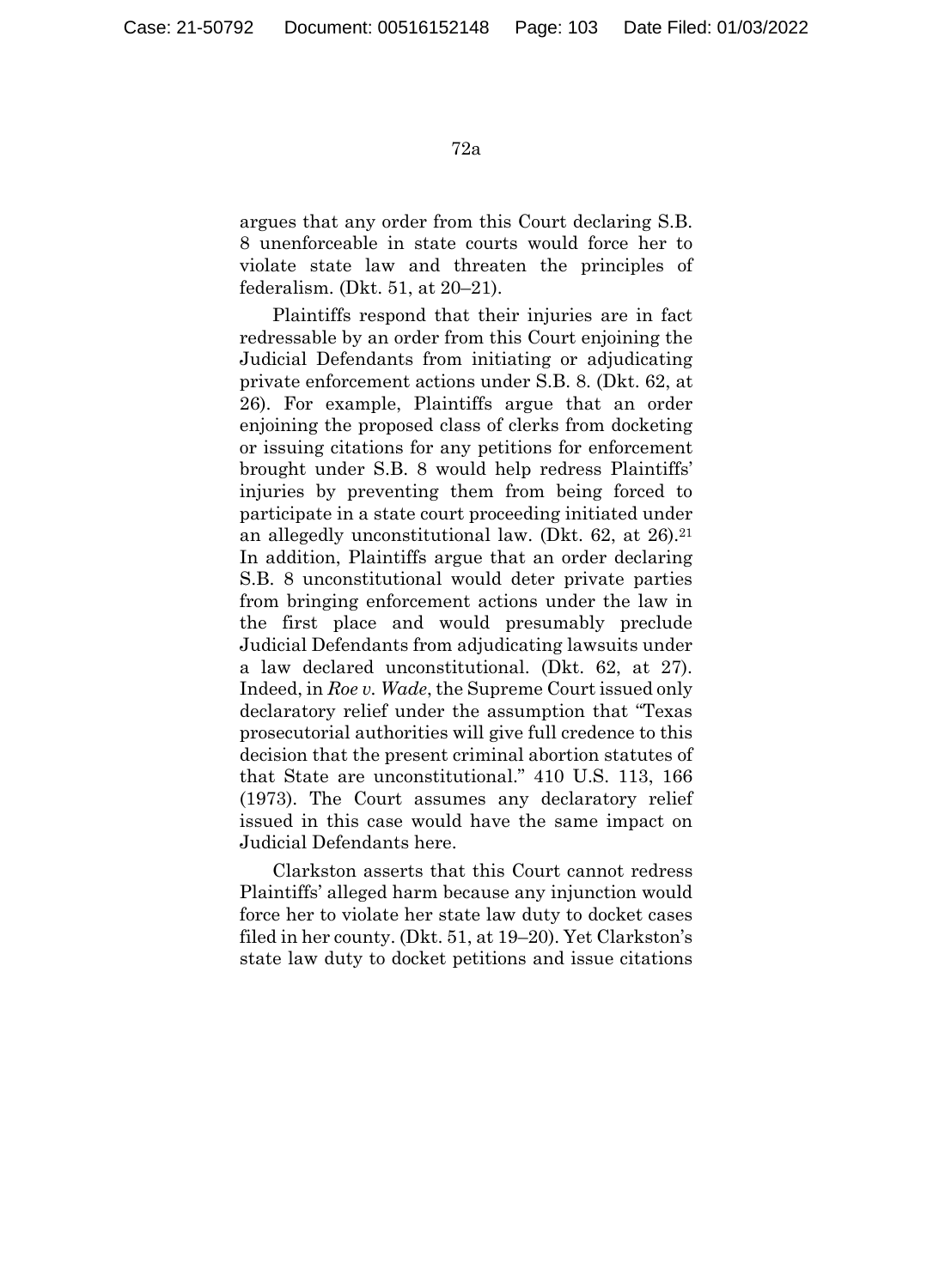cannot trump her duty to act according to the Constitution, and in any event, an order from this Court would require her to "do nothing more than uphold federal law." *Air Evac EMS*, 851 F.3d at 516. To the extent her duty to act in accordance with the U.S. Constitution conflicts with her duties to docket petitions and issue citations under state law, her state law duties must yield to federal law. *Aldridge v. Mississippi Dep't of Corr.*, 990 F.3d 868, 874 (5th Cir. 2021) ("[A]ny state law, however clearly within a State's acknowledged power, which interferes with or is contrary to federal law, must yield.") (internal citations removed). Contrary to Clarkston's position that upholding the Constitution would present a federalism issue, state officials are never absolved from violating the Constitution merely because their state-mandated duties require them to act in an unconstitutional manner. *Nashville Cmty. Bail Fund v. Gentry*, 446 F. Supp. 3d 282, 301 (M.D. Tenn. 2020). The Court further rejects Clarkston's argument that she is incapable as a non-lawyer of identifying petitions brought under S.B. 8—even if she were incapable of reading a petition to identify whether it was brought under S.B. 8, she may obtain guidance from the state attorney general with regard to how to implement any injunction from this Court. *See Campaign for S. Equal. v. Bryant*, 197 F. Supp. 3d 905, 909 (S.D. Miss. 2016).

Clarkston relies on *Okpalobi* to support her argument that Plaintiffs do not have standing to sue public officials in challenges to laws that create private rights of actions against abortion providers. 244 F.3d at 426–27. In *Okpalobi*, the Fifth Circuit found that there was no "case or controversy" between the plaintiff abortion providers and the Louisiana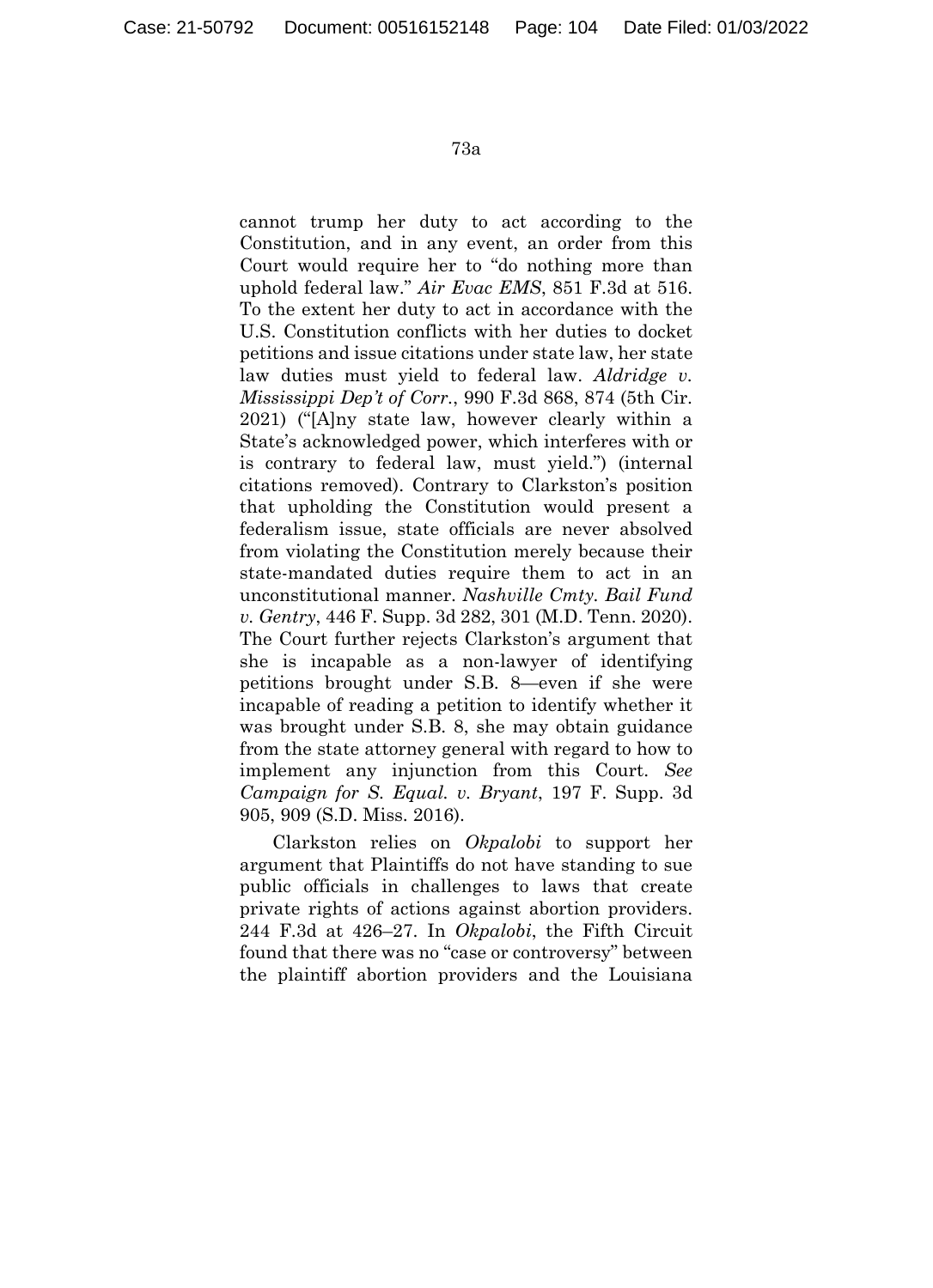government and attorney general in a suit challenging the constitutionality of a statute creating tort liability against physicians who provide abortions because the governor and attorney general played no role in the private tort lawsuits. 244 F.3d at 409, 429. Clarkston also relies on *K.P. II*, where the Fifth Circuit held that the same abortion providers could not challenge the same law by suing members of the oversight board that reviewed patient tort claims to determine whether they would be covered by a medicalmalpractice fund because the board was not charged with enforcing the tort actions. 729 F.3d at 437. Here, in contrast, the Judicial Defendants are involved in the S.B. 8 private enforcement actions in a way that none of the defendants in *Okapalobi* and *K.P. II* were so as to support causation for the purposes of standing, and the absence of other appropriate state official defendants means the Judicial Defendants are the only state officials against whom relief from this Court might redress Plaintiffs' alleged injuries.

In addition, Plaintiffs point out that in *K.P. I*, the Fifth Circuit found that abortion providers had standing to sue members of an oversight board in a challenge against the same tort liability provisions because under the statute the board could deny plaintiffs state-sponsored medical malpractice coverage. 627 F.3d 115 (5th Cir. 2010). The Fifth Circuit found that causation was satisfied because the board members, although unable to bring tort claims under the Louisiana law, had the "authority to disburse or withhold the benefits associated with Fund membership." *Id.* Here, Judicial Defendants "wield influence at multiple points in the" enforcement of S.B. 8, and declaratory relief defining their constitutional obligations with respect to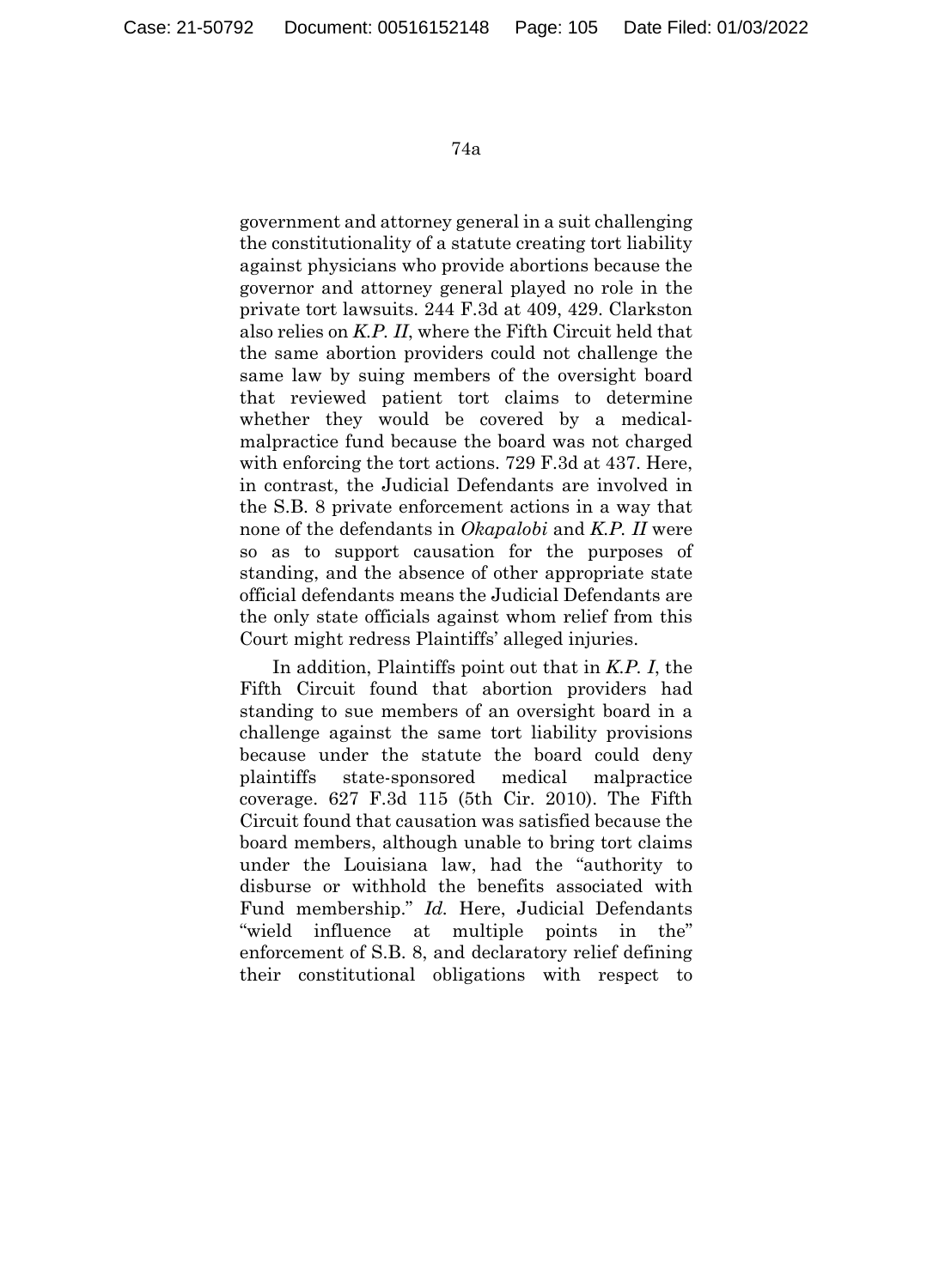Plaintiffs would serve to redress Plaintiffs' alleged harm. *Air Evac*, 851 F.3d at 515–6. Accordingly, Plaintiffs have established the requisite causal connection between their alleged harm and the Judicial Defendants because the Judicial Defendants have coercive power over Plaintiffs in S.B. 8 enforcement actions.

Furthermore, the Court once again notes that the Fifth Circuit has never stated that there is no proper defendant in challenges to anti-abortion laws that create private rights of action, but rather that the defendants named in previous lawsuits were not properly named due to their lack of enforcement power. See *K.P. I*, 627 F.3d at 124; *Wallace*, 646 F.2d 160. The Court thus does not read these cases to say that Plaintiffs cannot name any state official whatsoever in their suit, as suggested by the Judicial Defendants here. Such a finding would countenance any stratagem to relegate enforcement of state laws to judges so as to avoid federal court review of unconstitutional state statutes. As such, absent guidance from the Fifth Circuit or the State regarding who would be the proper government defendant in a lawsuit challenging the constitutionality of a state statute primarily enforced through a private actors, the Court must find that the Judicial Defendants are the proper defendants here. To find otherwise would be to tell Plaintiffs that there is no state official against whom they may bring a challenge in federal court to vindicate their constitutional rights.

d. Prudential Standing

Clarkston further argues that even if Plaintiffs have demonstrated the three elements of standing, Plaintiffs' request for declaratory relief against the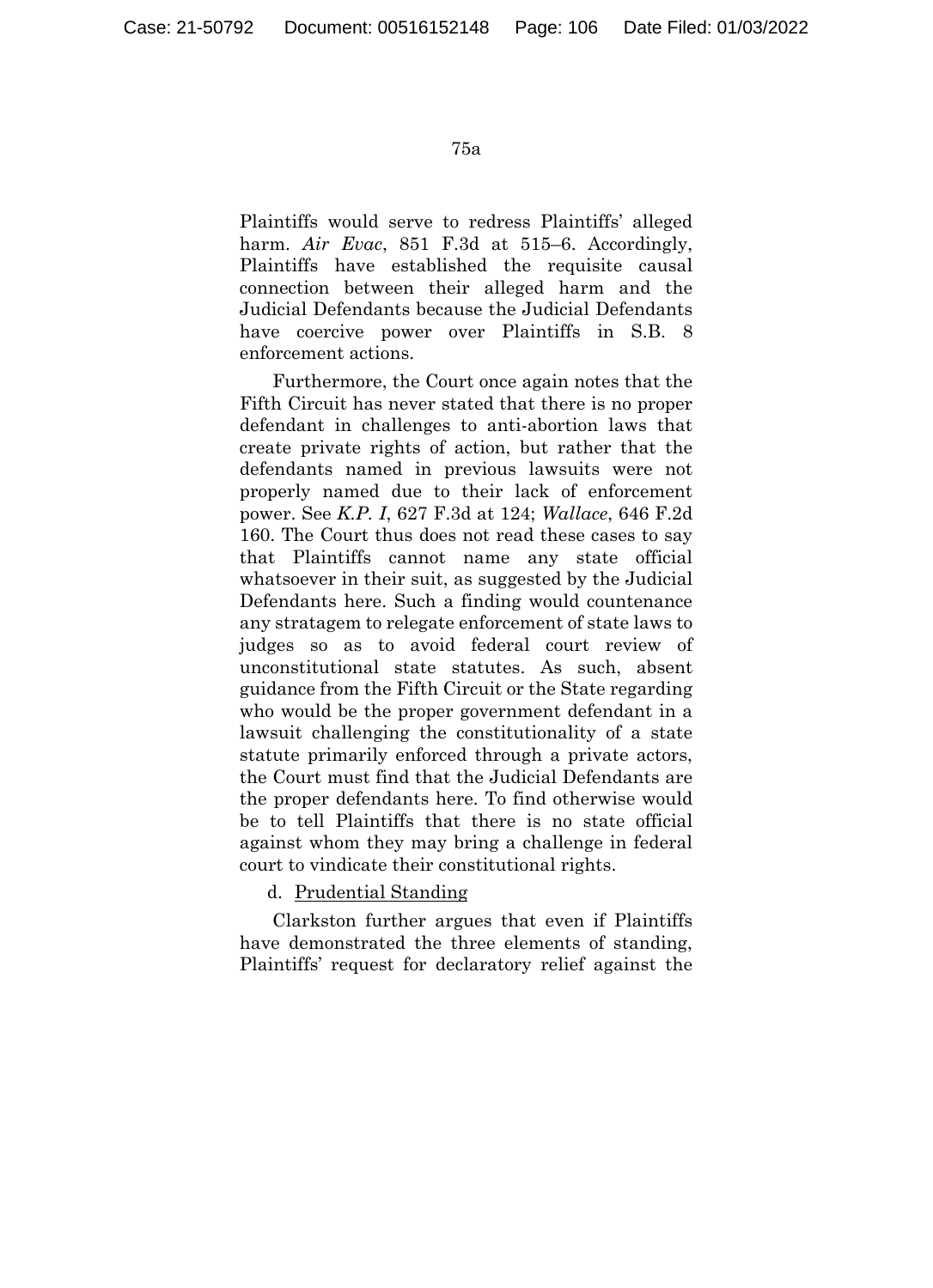Judicial Defendants would be improper for "prudential standing considerations" because any such relief would "impermissibly monitor the operation of state court functions." (Dkt. 51, at 15–16) (citing *Bauer*, 341 F.3d at 358). However, rather than serve to "monitor" the operation of state courts, any order from this Court would serve to clarify the Judicial Defendants' constitutional duties with regard to S.B. 8 and avoid violating Plaintiffs' constitutional rights through their adjudication of enforcement actions under S.B. 8.

Plaintiffs rightly argue that all state statutes must be enforced through some form of State coercion, whether through "its legislative, its executive, or its judicial authorities." (Dkt. 62, at 11) (citing *Shelley v. Kraemer*, 334 U.S. 1, 14 (quoting *Ex parte Virginia*, 100 U.S. 339, 347 (1880)). Because the State has crafted S.B. 8 in such a way as to purposefully avoid enforcement by the legislative or executive branches of the government, the only State authority able to enforce the law are members of the proposed classes of Judicial Defendants who "exert their official power to open the actions in the docket and issue citations compelling those sued under S.B. 8 to respond to the lawsuit" or "exert the compulsive power of the state to force those sued under S.B. 8 to comply with the statute through an injunction and other penalties." (Dkt. 62, at 12) (citing S.B. 8 § 171.208(a)–(b)). As such, Plaintiffs argue that the proposed classes of Judicial Defendants are "the lone government officials responsible for directly coercing compliance with S.B. 8" and thus are the proper State defendants in this action. (Dkt. 62, at 12).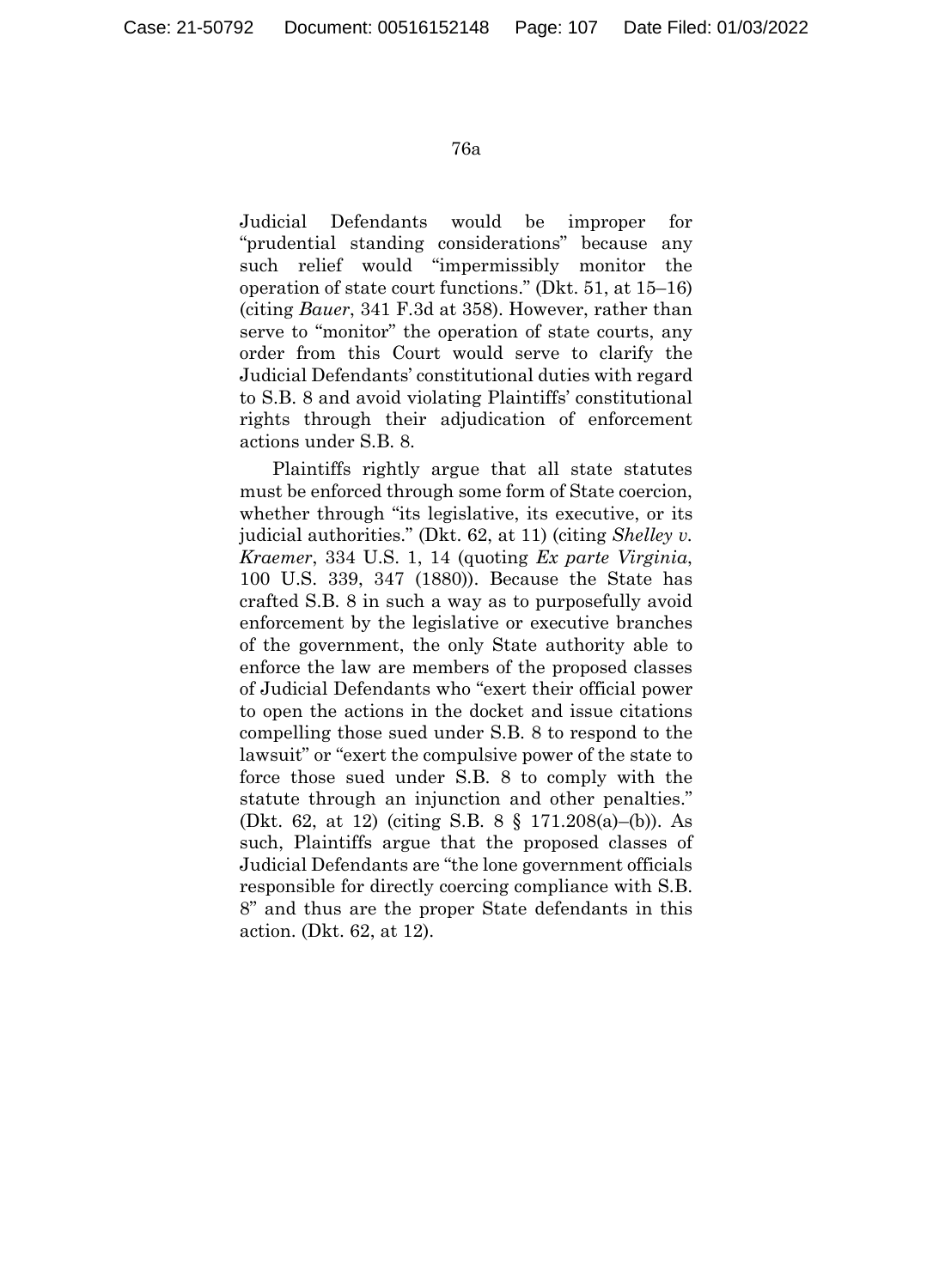The Court agrees that absent further instruction from the State or the Fifth Circuit regarding who would be the proper the defendant in this pre-enforcement suit for equitable relief, the Court finds that Supreme Court precedent dictates that the Judicial Defendants are the proper defendants. *Shelley v. Kraemer*, 334 U.S. 1. Indeed, the Judicial Defendants are the only members of the State immediately connected with the enforcement of S.B. 8 and an order from this Court precluding them from instituting or adjudicating private enforcement actions under S.B. 8 would serve the redress Plaintiffs' alleged harm. Indeed, the correct answer cannot be that "there is *no one* [from the State] who can be sued to block enforcement" of S.B. 8 merely because the law was drafted to avoid federal review of its constitutionality. (Dkt. 62, at 14).

## **C. Dickson Motion to Dismiss**

Dickson similarly moves to dismiss Plaintiffs' claims against him because S.B. 8's severability provision requires Plaintiffs to establish standing as to every provision of S.B. 8 and that, in any event, Plaintiffs have failed to meet show an injury-in-fact traceable to him under S.B. 8's private enforcement mechanism. (*See* Dickson Mot. Dismiss, Dkt. 50). Plaintiffs filed a response, (Dkt. 57), and Dickson filed a reply. (Dkt. 64).

### *1. Severability*

Dickson argues that because S.B. 8 contains severability provisions, Plaintiffs must allege an injury with regard to each provision of the law to establish standing over their claims against him. (Dkt. 50, at 7–10) (citing Senate Bill 8, 87th Leg., §§ 3, 5, 10)). Because certain provisions of S.B. 8 are not enforced by private citizens, Dickson's argument goes,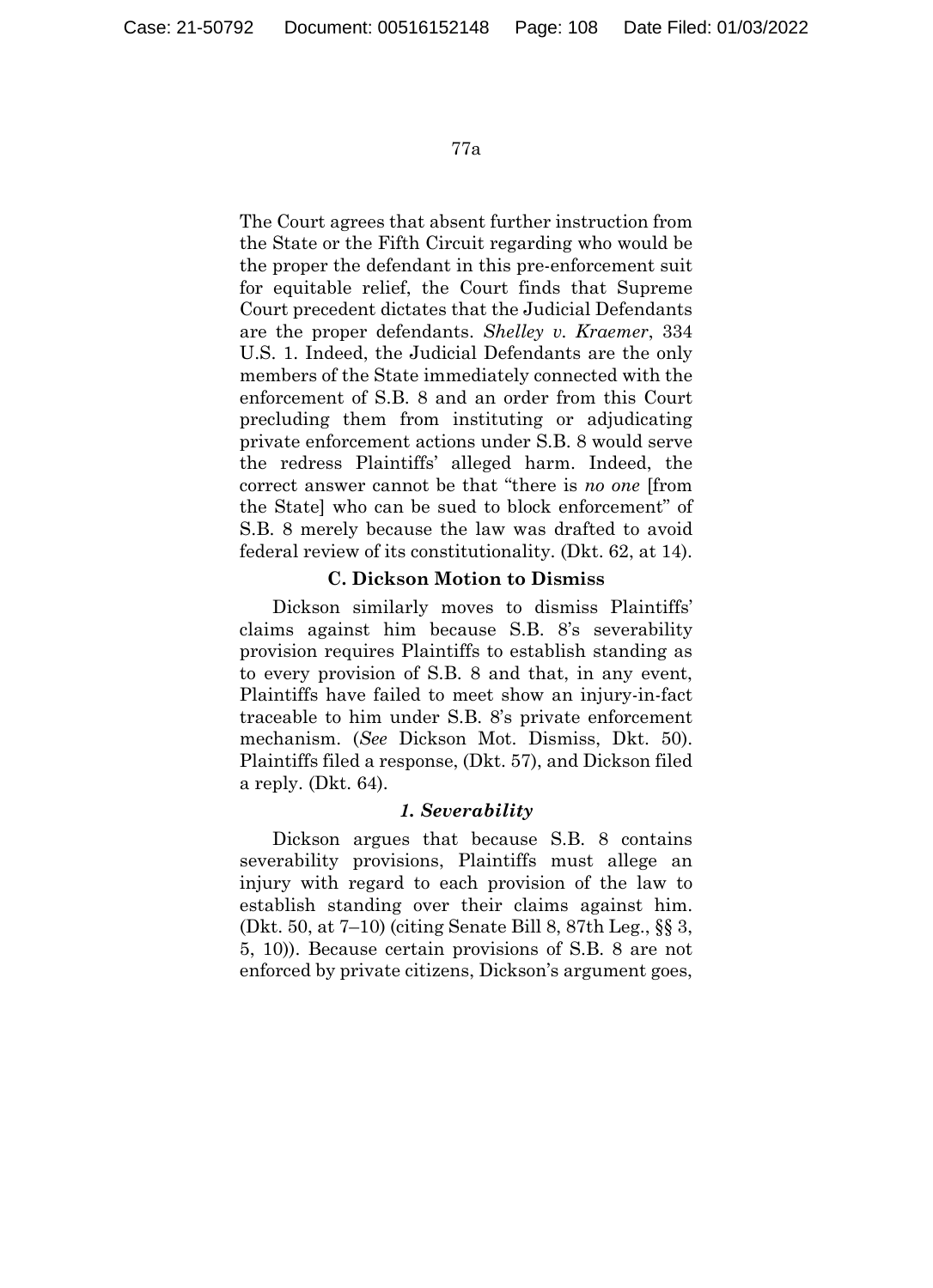Plaintiffs lack standing to challenge those provisions as against him. (Dkt. 50, at 9). According to Dickson, Plaintiffs only have standing in connection with Sections 3 and 4 of S.B. 8, which empower private citizens to bring lawsuits and recover attorney's fees against those who participate in abortions the law purports to ban. (*Id.*) ("Only sections 3 and 4 of the statute can be "enforced" by private citizens such as Mr. Dickson in civil litigation—and those are the *only* provisions in Senate Bill 8 that the plaintiffs can conceivably challenge in a lawsuit against Mr. Dickson.").

Yet as Plaintiffs point out, the issue of "severability is a question of remedy, [to be] considered only after a legal violation has been established on the merits." (Dkt. 57, at 24) (citing *Ayotte v. Planned Parenthood of N. New England*, 546 U.S. 320, 328–29 (2006)). Despite his insistence that Plaintiffs cannot have standing with regard to each provision they challenge "unless it applies the statute's severability requirements," Dickson cites to authority stating that severability and standing are not to be analyzed together. (Dkt. 50, at 8) (citing *In re Gee*, 941 F.3d 153, 160 (5th Cir. 2019). Indeed, in *Gee*, the Court assessed standing and severability separately, stating that "[s]everability obviously governs the remedy after the finding of a constitutional violation; it plays no part in finding a constitutional violation." *Gee*, 941 F.3d at 173; *see also Ayotte v. Planned Parenthood of N. New England*, 546 U.S. at 328–29.

To the extent Dickson argues that Plaintiffs must demonstrate standing for "each and every provision they challenge," Plaintiffs have met this burden by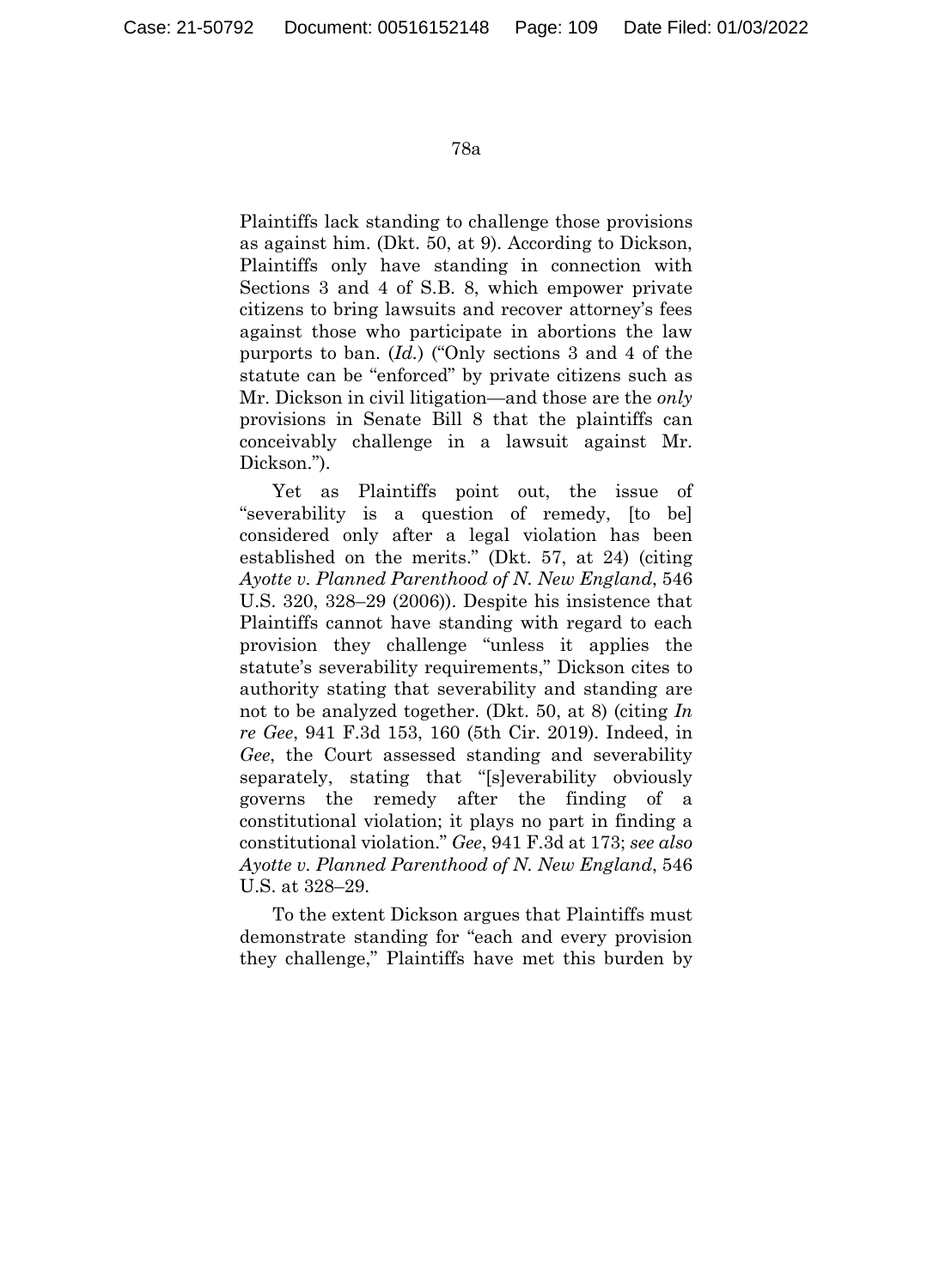showing they have standing as to Sections 3 and 4, the only sections Plaintiffs challenge as against Dickson. (Compl., Dkt. 1, at 46); *Gee*, 941 F.3d at 160. The Court rejects Dickson's argument that Plaintiffs must establish standing as to provisions of S.B. 8 that they do not challenge as against Dickson to sustain their claims against him. Because the Court properly addresses severability after a constitutional violation has been found, the Court need not assess S.B. 8's severability provisions at this time. *Gee*, 941 F.3d at 173. Moreover, the Court notes that severability provisions do not necessarily preclude a finding that, if Section 3's six-week ban on abortions is found to be unconstitutional, other provisions of the law found to be "mutually dependent" on the provisions challenged here also would be unconstitutional. *See SisterSong Women of Color Reprod. Just. Collective v. Kemp*, 472 F. Supp. 3d 1297, 1324 (N.D. Ga. 2020) (remaining provisions of Georgia abortion law with severability provision invalid where "mutually dependent" on section found unconstitutional).

## *2. Standing*

Dickson next claims that Plaintiffs have no standing to bring their claims against him because they have not demonstrated an impending injury-infact traceable to Dickson that could be redressed by an injunction against him. (Dkt. 50, at 10–16).

Dickson first argues that he has "no intention" of suing Plaintiffs under Section 3 of S.B. 8 because "he is expecting each of the plaintiffs to comply with the statute rather than expose themselves to private civilenforcement lawsuits." (Dkt. 50, at 10). Dickson emphasizes that Plaintiffs have not indicated whether they intend to violate S.B. 8 when it takes effect,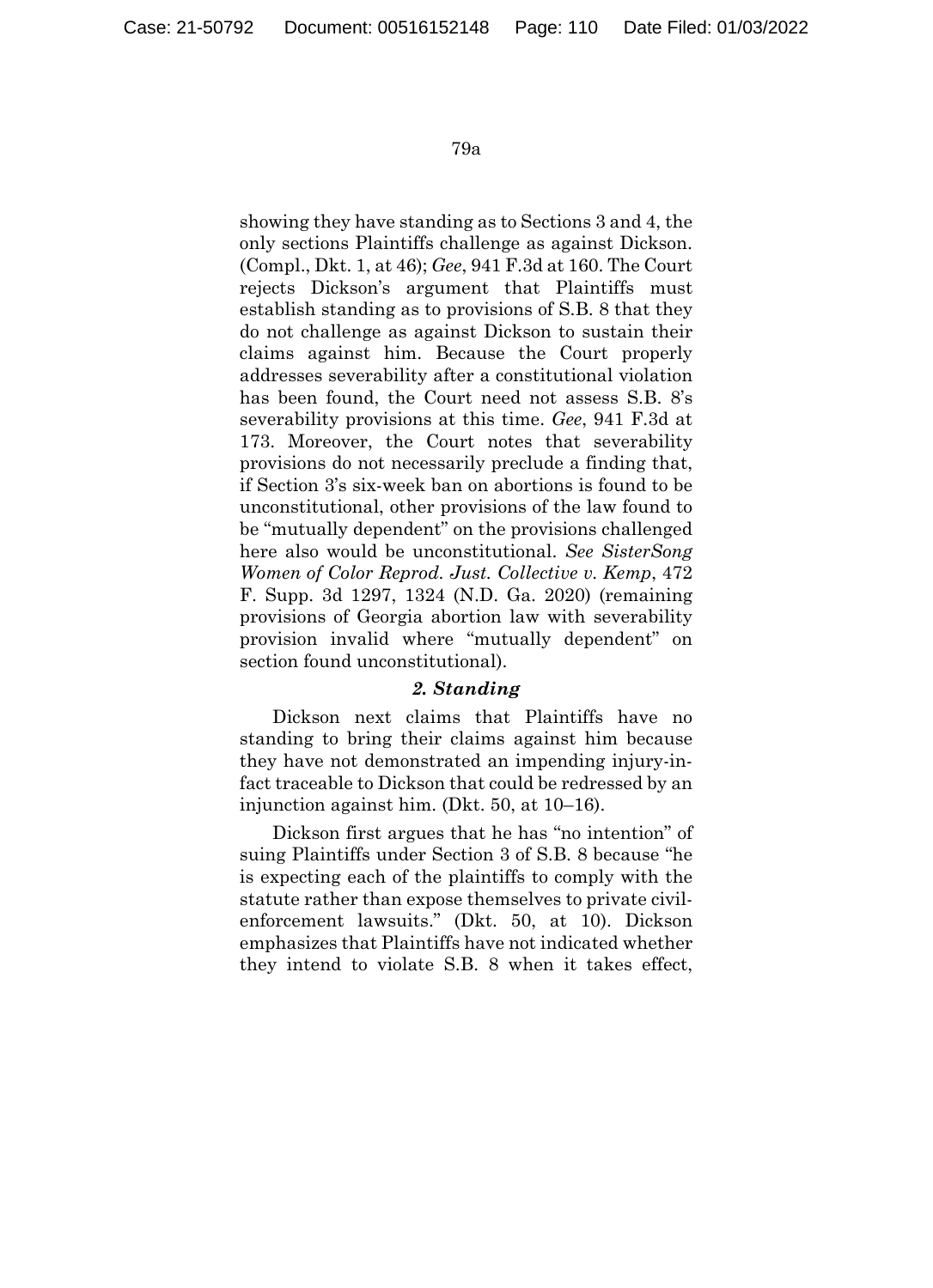apparently under the impression that Plaintiffs must "specifically allege" their intent to violate S.B. 8 in order to establish standing. (Dkt. 50, at 11–12). As such, Dickson argues that there is no impending injury traceable to him or adversity between the parties as required to support standing or meet the "case or controversy" requirement under Article III. (Dkt. 50, at 11).

Plaintiffs respond that they need not specifically allege that they plan to violate S.B. 8 to establish standing and, in any event, have demonstrated a credible threat of enforcement by Dickson. (Dkt. 57, at 13–14). Plaintiffs are correct that they need not allege they intent to violate a challenged statute to confer standing. Indeed, the Supreme Court has repeatedly stated that plaintiffs need not plead that they plan to violate a law to have standing to challenge its constitutionality. *SBA List*, 573 U.S. at 163 ("Nothing in [the Supreme] Court's decisions requires a plaintiff who wishes to challenge the constitutionality of a law to confess that he will in fact violate that law."); *Holder v. Humanitarian L. Project*, 561 U.S. 1, 15–16 (2010) (finding standing in a pre-enforcement action based on plaintiffs' allegation that "they would provide similar support [to groups designated as terrorist organizations] again if the statute's allegedly unconstitutional bar were lifted"); *Vantage Trailers, Inc. v. Beall Corp.*, 567 F.3d 745, 748 (5th Cir. 2009). Dickson has cited no contrary authority, and the Court thus rejects his argument that Plaintiffs have failed to properly allege an injury-in-fact against him by not admitting that they will violate S.B. 8 after September 1.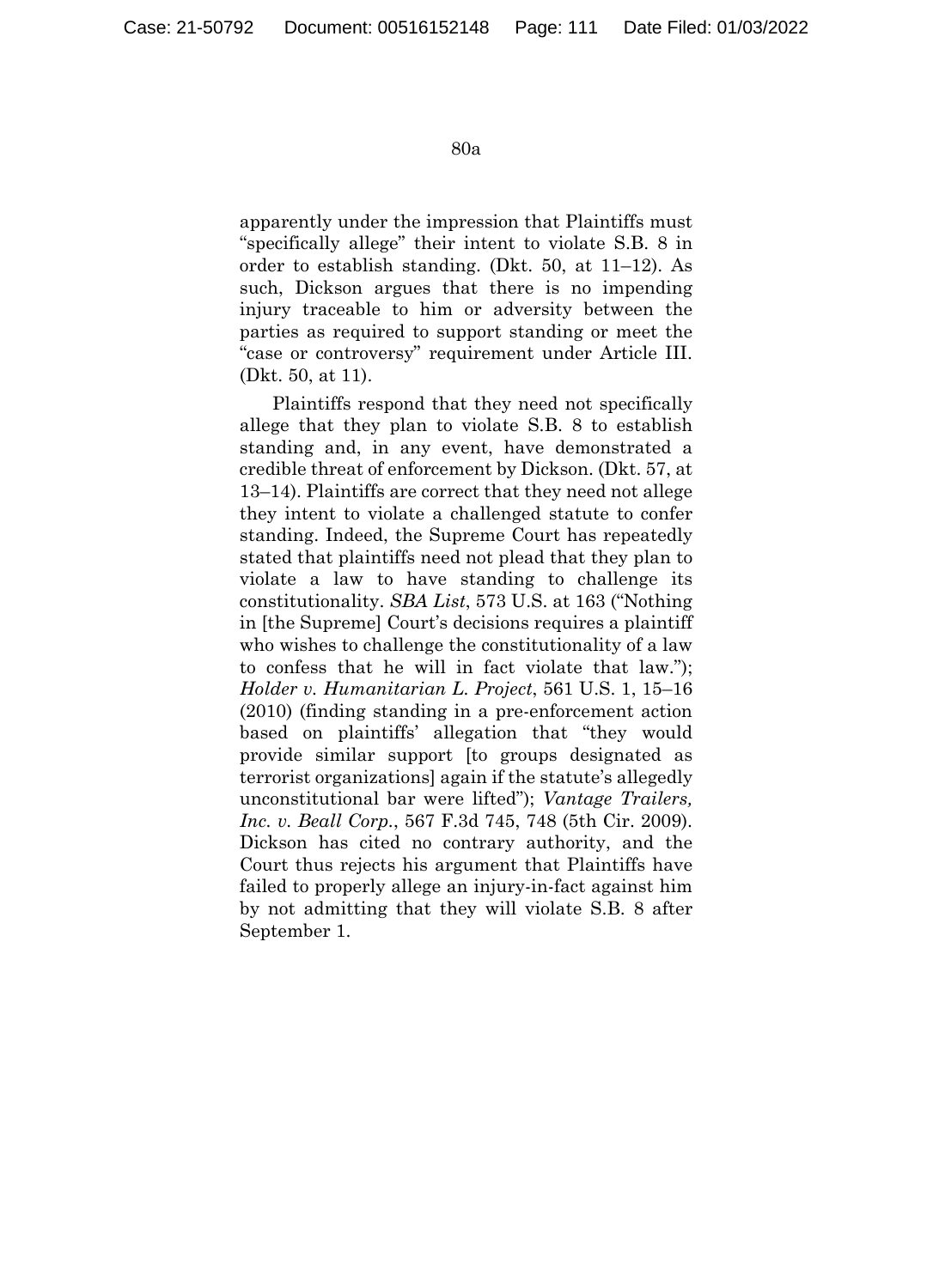Additionally, Dickson has demonstrated his intent to enforce S.B. 8 if Plaintiffs violate the law. (Dickson Decl., Dkt. 50-1, at 1) (admitting that he "expect[s] that the mere threat of civil lawsuits under section 171.208 will be enough to induce compliance" with S.B. 8 by Plaintiffs"); (Dickson Mar. 29, 2021 Facebook Post, Dkt. 57-2, at 7) ("[B]ecause of [S.B. 8] you will be able to bring many lawsuits later this year against any abortionists who are in violation of this bill. Let me know if you are looking for an attorney to represent you if you choose to do so. Will be glad to recommend some."); *id.* at 4 (stating with respect to the then-pending S.B. 8 that "because of this bill you will be able to bring many lawsuits later this year against any at WWH [i.e., Plaintiff Whole Woman's Health] who are in violation of this law"); (Dickson May 5, 2021 Facebook Post, Dkt. 57-1, at 4) ("The Heartbeat Bill is being said to make everyone in Texas an attorney general going after abortionists."). Based on Dickson's statements regarding his intent to participate in the private enforcement of Section 3 should Plaintiffs continue to provide the banned abortions after September 1, the Court finds that Plaintiffs have sufficiently alleged "a significant possibility of future harm" in the form of an enforcement action by Dickson under Section 3 to support their standing against him. *City of Austin v. Paxton*, 943 F.3d 993, 1002 (5th Cir. 2019).

Dickson also argues that any alleged injury to Plaintiffs caused by S.B. 8's Section 3 cannot be redressed by this Court because even if Dickson is enjoined from bringing an enforcement action, there are "countless others" who would bring enforcement actions under S.B. 8. (Dkt. 50, at 13–14). As Plaintiffs point out, however, because an order preventing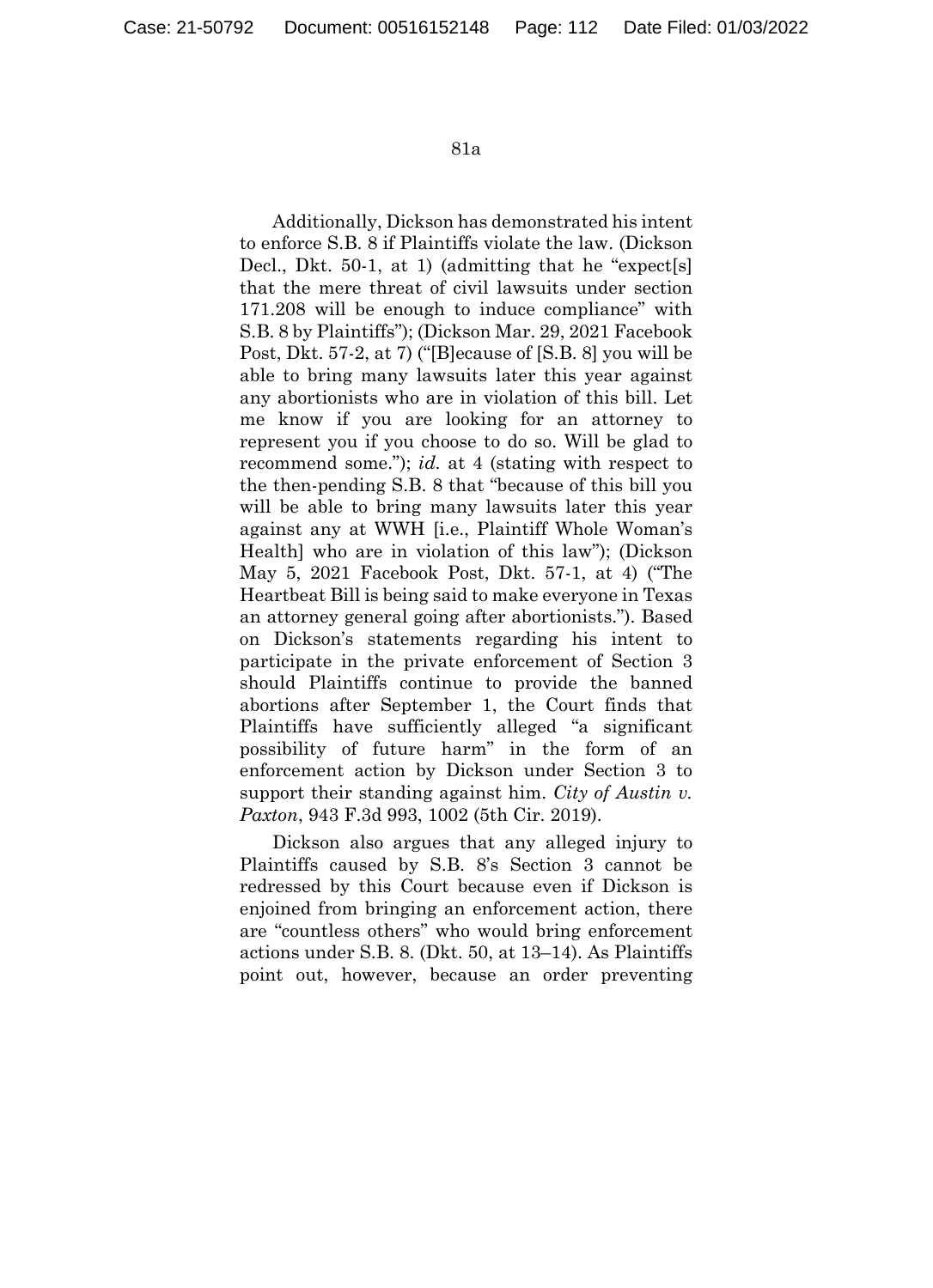"these [private] penalties and lawsuits" by Dickson would alleviate "a discrete injury" to Plaintiffs, Plaintiffs have sufficiently demonstrated standing as to Dickson. (Dkt. 57, at 17) (citing *Allstate Ins. Co. v. Abbott*, 495 F.3d 151, 159 (5th Cir. 2007); *see also Massachusetts v. EPA*, 549 U.S. 497, 525 (2007) ("[P]laintiff need not show that a favorable decision will relieve his every injury.' "). Indeed, Plaintiffs have alleged that an injunction preventing Dickson from bringing enforcement actions under S.B. 8 would redress their injuries, at least in part, by preventing Dickson from "suing and imposing significant litigation costs on Plaintiffs." (Dkt. 57, at 16). Moreover, any injunction by this Court would serve as a "strong deterrent" to other individuals contemplating bringing enforcement actions under S.B. 8 and allow defendants in S.B. 8 proceedings in state court to bring counterclaims under Section 1983. (Dkt. 57, at 18). Preventing Dickson and discouraging others from filing S.B. 8 enforcement actions would also prevent the discrete harm of forcing Plaintiffs to shut down completely to comply with S.B. 8. (*Id.* at 16–17).

Dickson similarly argues that Plaintiffs alleged injury under Section 4 is too "conjectural" to confer standing because he has not been deemed a "prevailing party" in any relevant lawsuit and Plaintiffs do not allege that he will be a prevailing party in this lawsuit. (Dkt. 50, at 14–15). Dickson further contends that if he does prevail in this litigation, he intends to recover his attorney's fees under 42 U.S.C. § 1988(b), rather than under Section 4, and as such "currently" has no intention of enforcing Section 4. (Dkt. 50, at 14–15) ("Dickson has not yet decided, however, whether he will sue the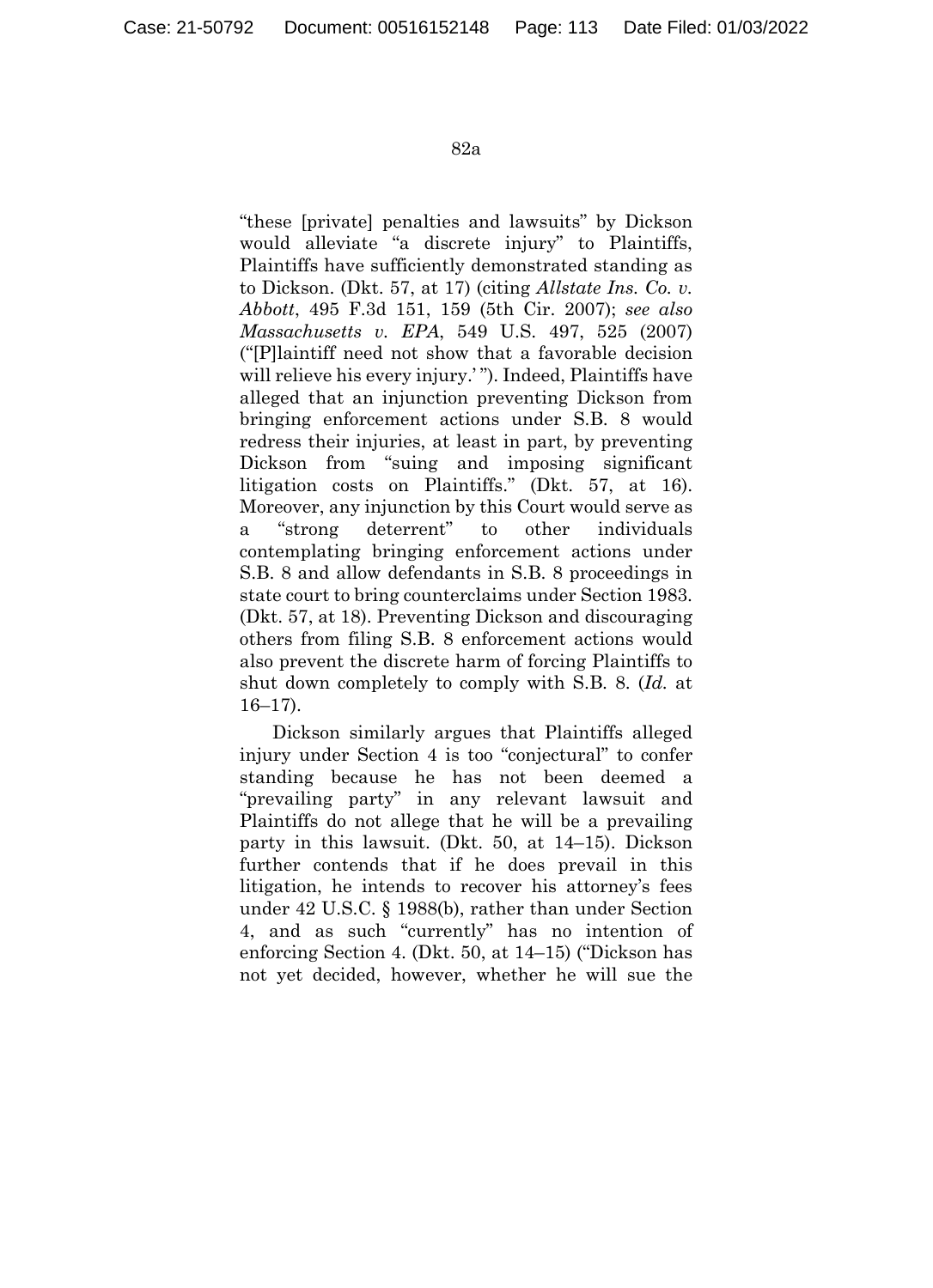plaintiffs under section 4 if he is unsuccessful in recovering fees under 42 U.S.C. § 1988(b).").

Plaintiffs respond that Dickson has not disputed that Section 4 empowers him to seek attorney's fees and costs if he is successful on any claim in this case or that he will seek attorney's fees in the event Plaintiffs are not successful in every claim. (Dkt. 57, at 18–19). Plaintiffs argue that Dickson would have to move for attorney's fees under Section 4 because "Dickson has no colorable basis for fees under Section 1988" because Plaintiffs' claim against him are wellfounded. (Dkt. 57, at 19). The Court agrees.

Fees are available to defendants under 42 U.S.C § 1988 only if the court finds the action is "frivolous, unreasonable, or without foundation." *Christiansburg Garment Co. v. EEOC*, 434 U.S. 412, 421 (1978). The Court finds that Dickson has not met the "difficult standard" of showing that Plaintiffs' claims are groundless or without foundation. *Mitchell v. City of Moore, Oklahoma*, 218 F.3d 1190, 1203 (10th Cir. 2000) ("This is a difficult standard to meet, to the point that rarely will a case be sufficiently frivolous to justify imposing attorney fees on the plaintiff."). Having withstood the motions to dismiss phase against all Defendants, and in the absence of any showing on Dickson's part tending to show that Plaintiffs' claims rely on "an indisputably meritless legal theory," the Court finds that Dickson will not be able to rely on Section 1988 to recover fees in this action. *See Doe v. Silsbee Indep. Sch. Dist.*, 440 F. App'x 421, 425 (5th Cir. 2011) ("[T]he dismissal of a plaintiff's claims before they reach the jury is insufficient by itself to support a finding of frivolity.").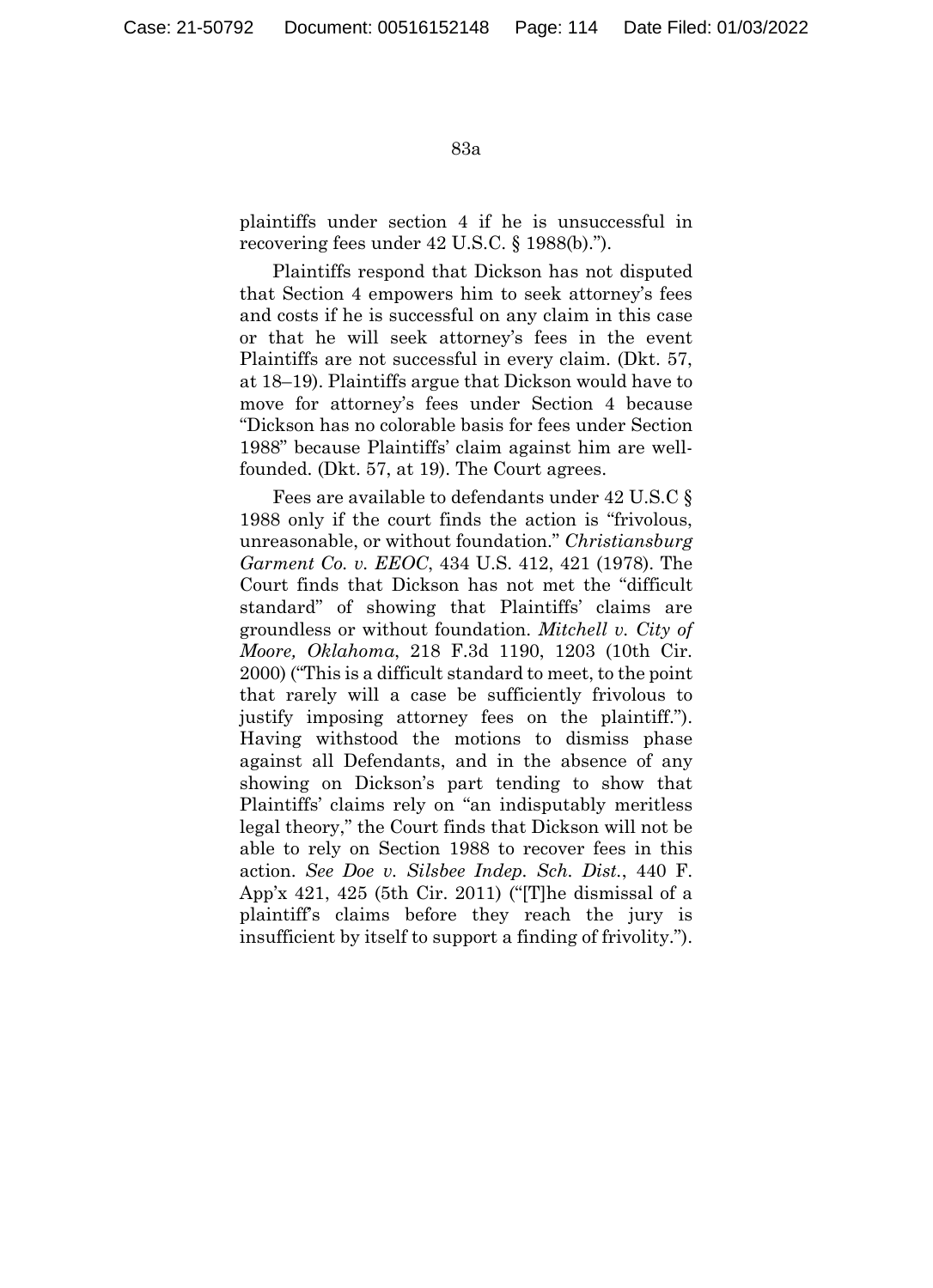In any event, Dickson has demonstrated his intent to recover attorney's fees in this action, and in the absence of relief available to him under Section 1988, he will necessarily need to rely on Section 4 in making such a request. (Dickson Decl., Dkt. 50-1, at 3) ("If I am unsuccessful in recovering fees under 42 U.S.C. § 1988(b) at the conclusion of this litigation, then I will consider at that time whether to sue the plaintiffs under section 30.022 of the Texas Civil Practice and Remedies Code, in consultation with my attorneys."). Moreover, as described above, Plaintiffs need not wait, as Dickson suggests, for him to be considered a "prevailing party" in this litigation and fail to recover fees under Section 1988 to seek a pre-enforcement remedy in this Court for Dickson's future exercise of Section 4 in this case or others. *See Susan B. Anthony List*, 573 U.S. at 160.

Next, Dickson argues that Plaintiffs lack standing to seek an injunction to prevent enforcement of S.B. 8 against parties not named in this lawsuit and in the absence of a plaintiff class, which would presumably represent every person who might be sued under S.B. 8 in the future. (Dkt. 50, at 22–24). Dickson asks the Court to dismiss Plaintiffs' claim to the extent they seek relief on behalf of those not before this Court. (Dkt. 50, at 24). The Court finds that Plaintiffs have clearly sought relief on behalf of themselves and do not purport to bring their claims on behalf of others not before this Court. (Compl., Dkt.1, at 39–47). The Court thus rejects Dickson's argument that this Court must dismiss Plaintiffs' claims on this basis. Lastly, Dickson argues that this Court has "no power to formally revoke legislation or delay its effective start date" but rather may only enjoin named defendants from enforcing the statute. (Dkt. 50, at 24–26). The